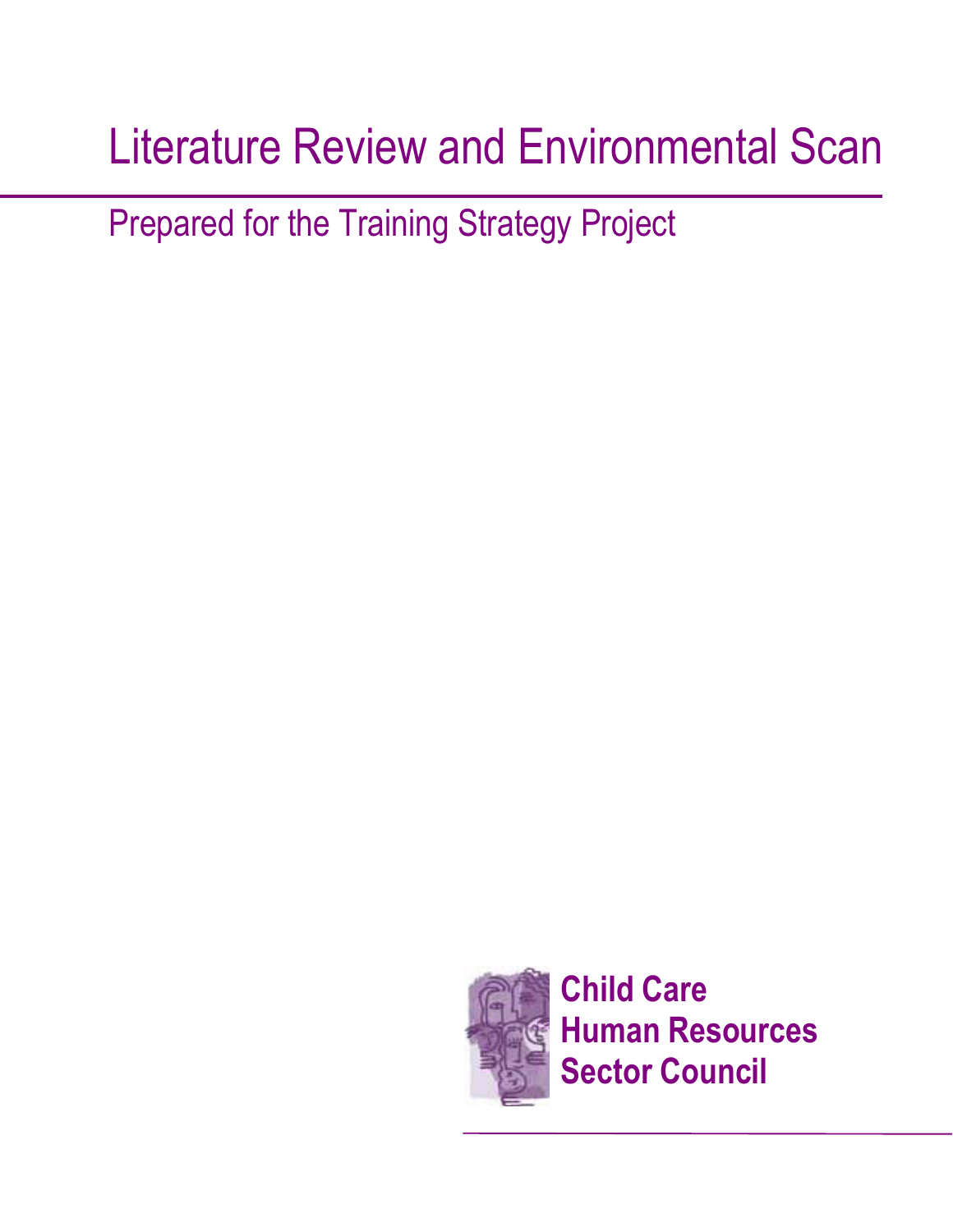Prepared by: Jane Bertrand and Donna Michal

Prepared for the: Child Care Human Resources Sector Council 151 Slater St, Suite 714 Ottawa, ON K1P 5H3 Phone: (613) 239-3100 or Toll-free: 1-866-411-6960 E-mail: info@ccsc-cssge.ca

www.ccsc-cssge.ca

## **Canadä**

Funded by the Government of Canada's Sector Council Program

The opinions and interpretations in this publication are those of the author and do not necessarily reflect those of the Government of Canada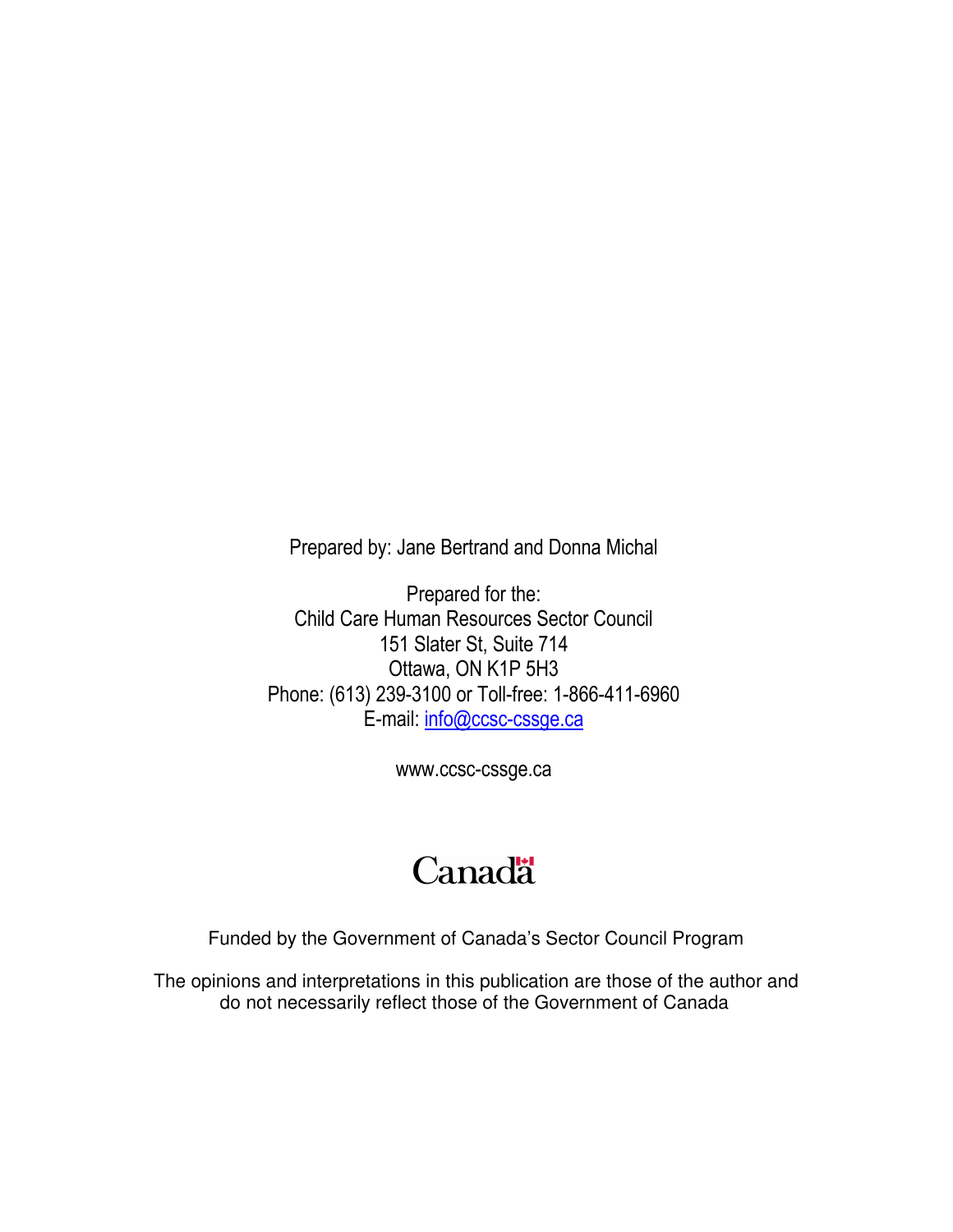### TABLE OF CONTENTS

| 1              | <b>INTRODUCTION</b>                                                                                                                                                          | $\mathbf{1}$    |
|----------------|------------------------------------------------------------------------------------------------------------------------------------------------------------------------------|-----------------|
| 1.1            | Background to the Training Strategy Project                                                                                                                                  | $\mathbf{1}$    |
| 1.2            | Focus and Structure of the Literature Review                                                                                                                                 | $\overline{2}$  |
| 1.3            | Methodology                                                                                                                                                                  | 3               |
| $\overline{2}$ | <b>THEMES AND TRENDS</b>                                                                                                                                                     | $\overline{4}$  |
| 2.1            | The child care workforce requires more early childhood educators                                                                                                             | $\overline{4}$  |
| 2.2            | The expectations of the child care workforce, particularly<br>expectations of early childhood educators in the workforce, are<br>expanding                                   | 8               |
| 2.3            | The current and future child care workforce needs support in<br>acquiring necessary knowledge and skills and obtaining ECE<br>credentials                                    | 10              |
| 2.4            | Canadian post-secondary institutions face challenges in meeting the<br>demands for qualified early childhood educators and program<br>directors for the child care workforce | 12 <sup>2</sup> |
| 2.5            | Professional development for a child care workforce needs an<br>infrastructure                                                                                               | 16              |
| 2.6            | Efforts are needed to increase the diversity of the ECE workforce                                                                                                            | 17              |
| 2.7            | The integration of child care with education and family support<br>programs presents challenges to the child care workforce                                                  | 17              |
| 3              | <b>EARLY CHILDHOOD EDUCATION PROGRAMS AT CANADIAN</b><br><b>POST-SECONDARY INSTITUTIONS</b>                                                                                  | 18              |
|                | References                                                                                                                                                                   | 21              |
| Appendix 1     | <b>Document Summaries</b>                                                                                                                                                    |                 |
| Appendix 2     | <b>Environmental Scan Part 1</b><br><b>Environmental Scan Part 2</b><br><b>ECE Credentials issued by Jurisdiction</b>                                                        |                 |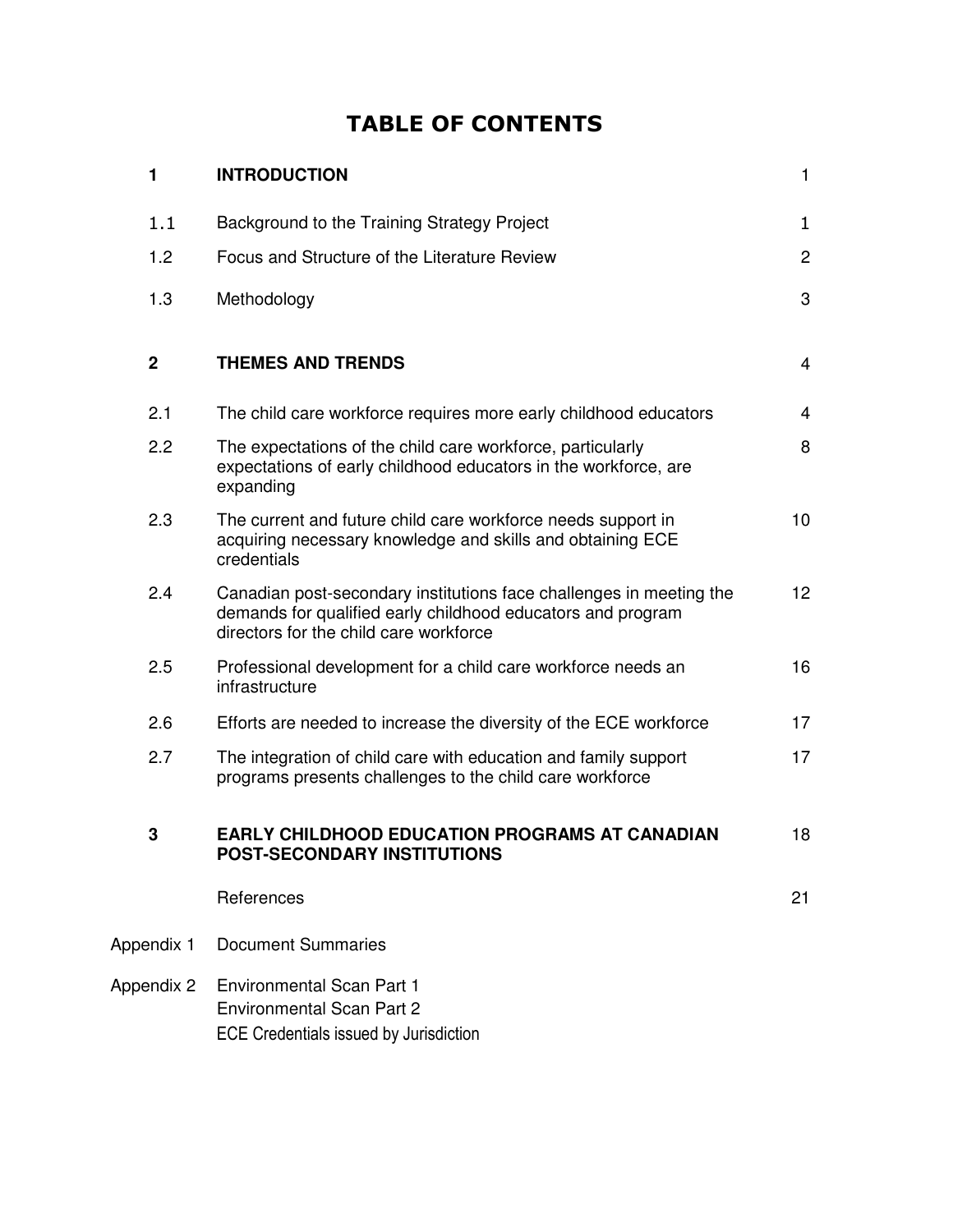#### **List of Acronyms**

- ACCC– Association of Canadian Community Colleges
- CCCF Canadian Child Care Federation
- CCHRSC Child Care Human Resources Sector Council
- CCL Canadian Council on Learning
- CEA– Canadian Education Association
- CEGEP Collège d'enseignement général et professionnel
- CICIC Canadian Information Centre for International Credentials
- CMEC Council of Ministers of Education of Canada
- CPE– Centre de la petite enfance
- CRRU Childcare Resource and Research Unit
- DEC Diplôme D'études Collégiales
- ECE Early Childhood Educator
- ECEC Early Childhood Education and Care
- ELCC Early learning and Child Care
- ECERS Early Childhood Environmental Rating Scale
- HRSDC Human Resource and Social Development Canada
- LMU– Labour Market Update
- MCYS Ministry of Children and Youth Services
- NAEYC National Association for the Education of Young Children
- NCATE National Council for Accreditation of Teacher Education
- NOC– National Occupational Classification
- OCBCC Ontario Coalition for Better Child Care
- OECD Organisation for Economic Cooperation and Development
- PLAR Prior Learning Assessment and Recognition
- PSI Post Secondary Institution
- TSP Training Strategy Project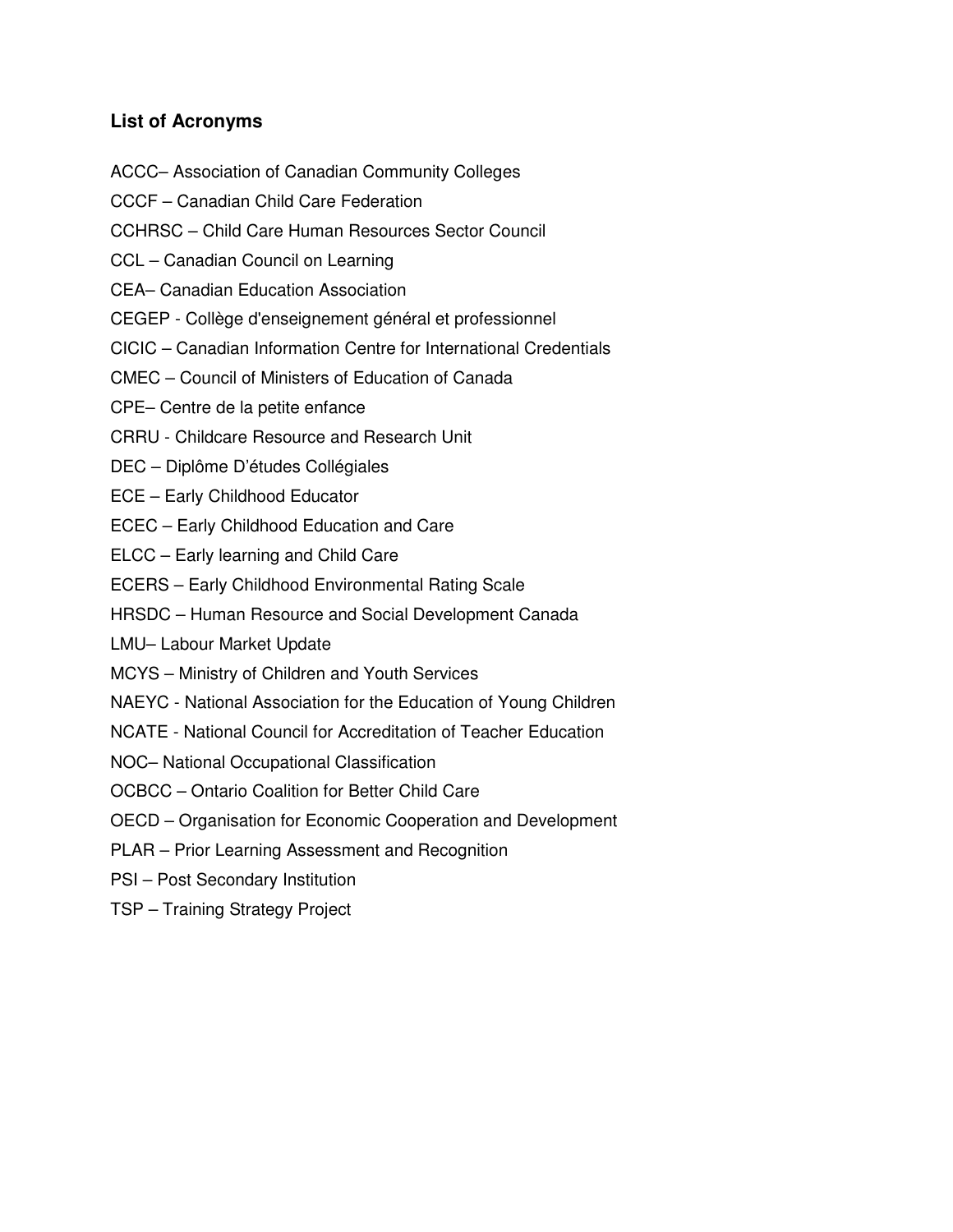#### **1. INTRODUCTION**

In 2006, the Child Care Human Resources Sector Council (CCHRSC), with the support of Human Resources and Social Development Canada, began an 18-month Training Strategy Project (TSP) with the following goals:

- To improve the consistency and quality of training of the early childhood care and education sector across Canada
- To increase the size and capacity of the trained child care workforce in Canada to meet identified needs

The objectives of the Training Strategy Project are to:

- **If Identify current training delivery models**
- Establish the present training status and needs in each province and territory
- Identify gaps between the current approaches and the occupation requirements as identified in relevant Occupational Standards and other best practices throughout Canada
- Identify availability, accessibility and barriers to training to help formulate options for training models
- Develop options to meet current and future training needs of the child care workforce in Canada and to work collaboratively with stakeholders to develop a sustainable and effective training strategy for child care

This literature review is one of a number of background documents prepared for the TSP. It is organized into three sections.

- **Introduction**
- **Emerging Themes and Trends**
- Early Childhood Education (ECE) in Canada's Post-secondary Institutions (PSIs)

There are three appendices. Each appendix includes information that is organized into a specific template designed to provide an information overview. The appendices are:

- **Document summaries**
- Environmental Scan 1:Post-secondary education in the provinces and territories
- Environmental Scan 2: ECE Post-secondary education in the provinces and territories

#### **1.1 Background to the Training Strategy Project**

One of the most reliable indicators of a high quality early learning and child care program is the presence and active involvement of child care staff and/or caregivers who have post-secondary training in early childhood education. The Child Care Human Resources Sector Council (CCHRSC) 2004 Labour Market Update Literature Review reported "consistent and significant associations between higher staff education levels, quality programs and better outcomes for children….Child care staff and family child care providers who have ECE or related credentials are more likely to be responsive and emotionally available, and to provide a stimulating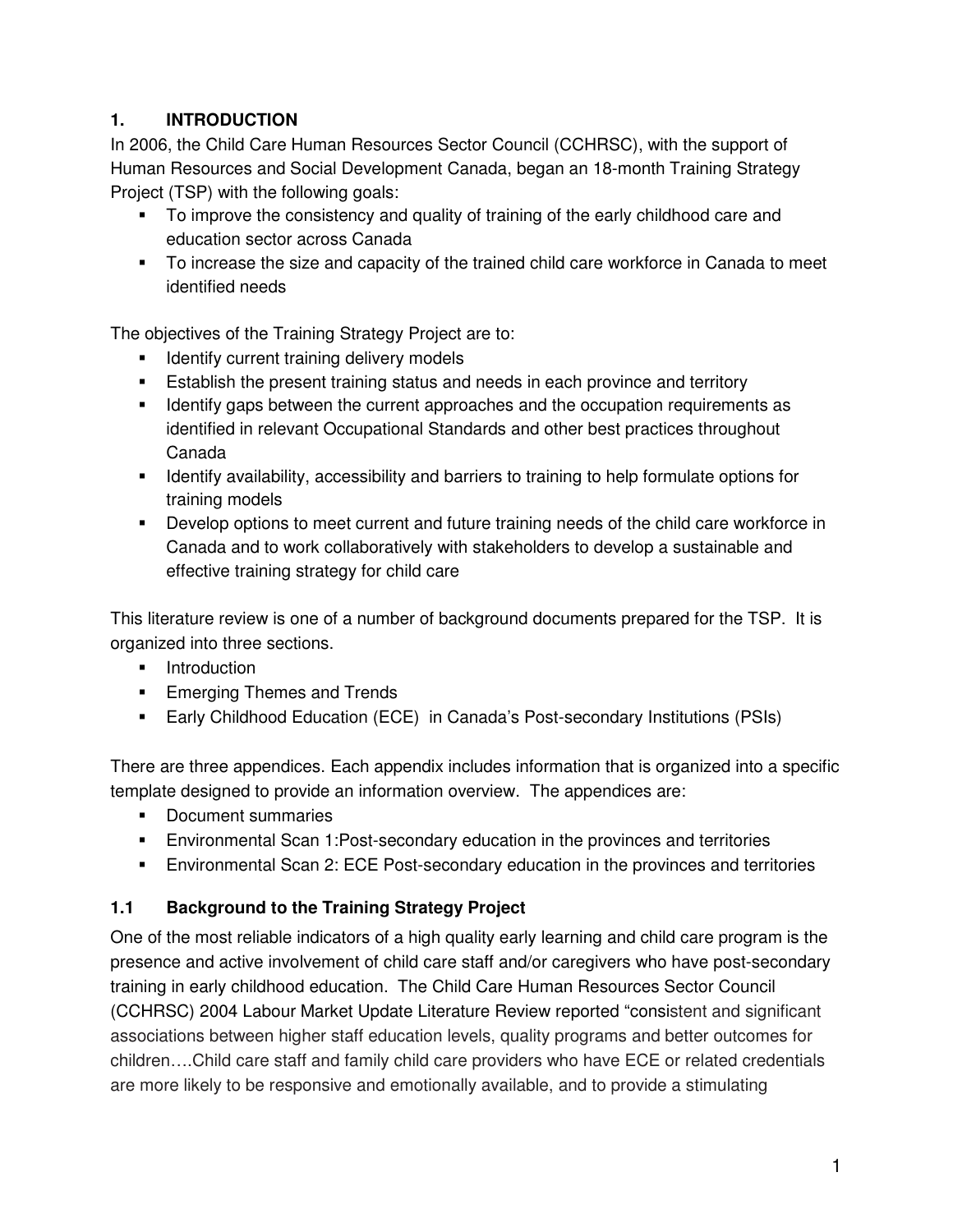environment that promotes language, cognitive development and skill acquisition" (Bertrand et al, p. 7).

Challenges regarding content and access to training and professional development are common to Canada and other countries (OECD, 2001). Common training gaps have been identified in working with parents, and with infants and toddlers, working in bilingual/multicultural and special education, and in research and evaluation. Furthermore, opportunities to participate in inservice training and professional development are uneven, and that staff with the lowest levels of initial training tend to have the least access.

In the past few years, several Canadian studies have investigated the human resource factors associated with creating and maintaining an educated early childhood workforce, in order that high quality early learning and child care programs across Canada have the capacity to provide programs and services for children and families that support good outcomes for children. Studies such as Our Child Care Workforce: From Recognition to Remuneration (1998), the Child Care Human Resources Round Table's report on policies, trends, and activities (2000) and Working for Change: Canada's Child Care Workforce (2004), the CCHRSC's Labour Market Update, raised concerns about the ongoing difficulties in accessing post-secondary education and professional development opportunities in the early learning and child care sector, gaps in skills and competencies, the need for more trained staff, and the ongoing challenges regarding wages, benefits, and retention of trained staff.

Earlier Canadian studies and reports have identified and described training issues for the early learning and child care sector. With support from the Government of Canada, the Canadian Child Care Federation – in partnership with the Association of Community Colleges of Canada – has begun to develop strategies and resources to enable the early learning and child care (ELCC) sector to move forward in addressing issues such as accessibility, portability, and career advancement. The development and validation of occupational standards for child care practitioners and for administrators, as well as related training initiatives, provide a base upon which to begin to build a training strategy, and contribute to the sector's capacity to provide high quality services.

#### **1.2 Focus and Structure of the Literature Review**

The literature review supported the work of the TSP. It includes a summary of relevant studies and reports published since the completion of the literature review for *Working for Change* (Beach et al, 2004). It identifies emerging trends and themes that were pursued in focus groups and key informant interviews, and gaps in information collected in Phase II of the Training Strategy Project. It also includes an environmental scan of ECE programs currently offered by Canadian post-secondary institutions (PSIs).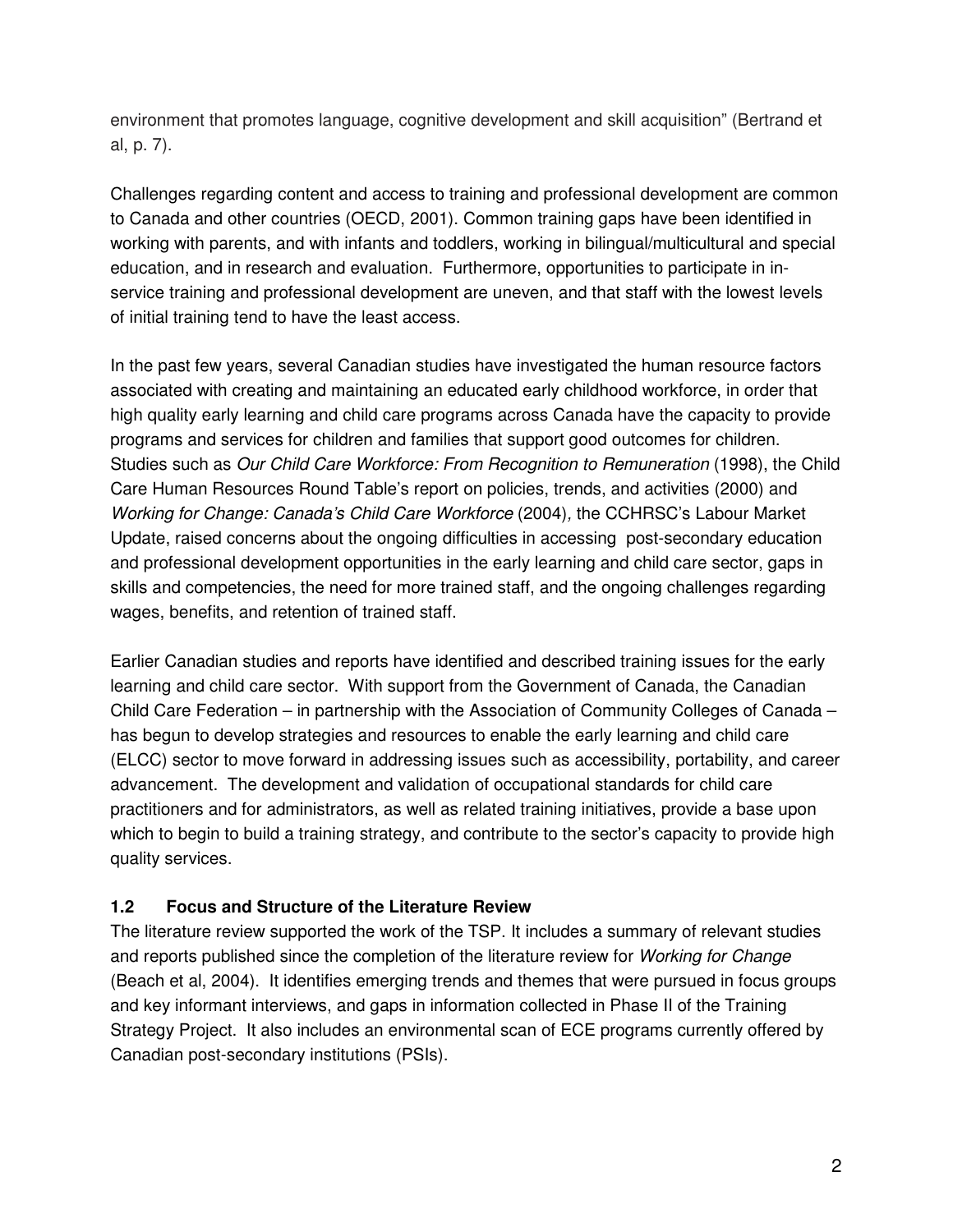The literature review considered:

- PSI ECE program databases that currently exist with the Association of Canadian Community Colleges (ACCC), the CCCHRSC, and the Canadian Child Care Federation (CCCF)
- Occupational standards for child care practitioners and occupational standards for child care directors
- **Curriculum and pedagogical research and reviews**
- Relevant studies identified in the Childcare Resource and Research Unit (CRRU) database
- College surveys of ECE grads
- **Early Childhood Education and Care in Canada 2004 to review provincial/territorial** regulations, policy statements, curriculum
- **Aboriginal and francophone sources**
- Studies and reports identified in the key informant interviews and the provincial/territorial environmental scans

The information in the environmental scan is organized into provincial and territorial profiles that outline ECE post-secondary education for each jurisdiction. The profiles are formatted into a template that could be updated by CCHRSC on a regular basis. The provincial/territorial profiles are not completed with comparable information from each jurisdiction, but they do provide an overview and set up a process that could be continued.

Electronic indexes have been keyword-searched to identify and select relevant studies through the library system and the CRRU at the University of Toronto. Web searches were used to identify training information and resources available through PSI and through sector organizations and networks such as the Council of Ministers of Education of Canada (CMEC), the Canadian Education Association (CEA), ACCC and provincial/territorial ministries or departments responsible for post-secondary institutions (PSI).

#### **1.3 Methodology**

The research team continued with the template for the literature review associated with Working for Change. There are five defined categories in the template that are organized by the producer/publisher of the documents. The entries for each category are organized into a separate table. The categories are:

- **Academic:** Articles prepared within an academic institution including peer-reviewed papers, reports and policy statements.
- **Government**: Documents produced by local, provincial/territorial or federal governments.
- **Child care professional/training/advocacy/labour:** Documents published by child care sector organizations, post-secondary institutions, unions, and teachers' federations.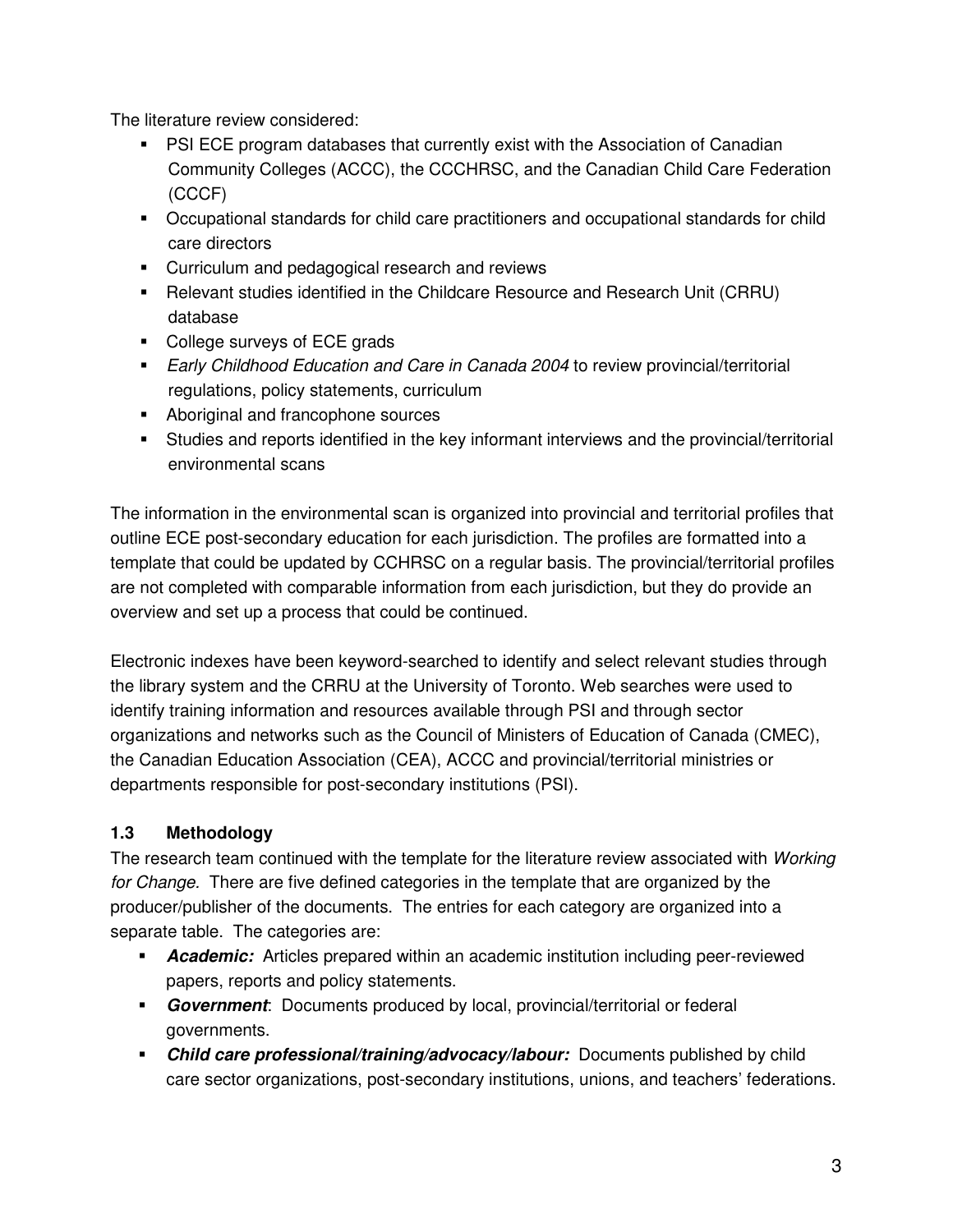- **Social policy:** Reports published by social policy organizations outside of the specific child care sector.
- **International:** Selected documents relevant to Canada's child care workforce.

The template entries for each document include:

- **Full reference information**
- A brief description of the type of document including (where relevant) the methodology, sample size, time frame
- A summary of findings, conclusions and/or recommendations
- **IMPLE 11.5 Implications for a training strategy for the child care workforce.**

Information about post-secondary systems, ECE post-secondary education and ECE postsecondary programs offered at PSIs in each province and territory was collected through existing databases (e.g. CCHRSC's database of ECE PSI programs), web searches and earlier reports (e.g. Beach et al 2004).

Selected references that relate to teacher education and workforce documents that provide relevant comparison references are cited. These documents are included in the reference list but are not included in the document table.

#### **2. THEMES AND TRENDS**

The literature review identifies some of the specific concerns and issues that have implications for developing a training strategy to improve recruitment and retention. International documents and documents related to teacher education and the education workforce are included to illustrate potential similarities and possible strategies for the child care workforce in Canada.

#### **2.1. The child care workforce requires more early childhood educators**

The roles and responsibilities of the child care workforce are tied to the purpose of early learning and child care. Several documents point to the importance of a clear understanding of what is the purpose or purposes of early learning and child care (Bennett, 2004; Cleveland, Corter, Pelletier, Colley & Bertrand, 2006; OECD, 2004, 2006; Friendly, Doherty & Beach, 2006; Moss, 2004c; Cooke, Keating & McColm, 2005, Oberheumer, 2004; Child Care Human Resources Sector Council, 2007). If a primary purpose is to provide optimal environments for young children, there is broad agreement that child care programs should be organized around the importance of the holistic development of young children and should encourage children's curiosity about the world and how it works, active engagement, confidence to take risks and task perseverance. Child care programming needs to recognize that young children's development is qualitatively different from those of older children and that they learn in a different way (Bennett, 2004; OECD, 2004; Cleveland et al 2006; Friendly, Doherty & Beach, 2006)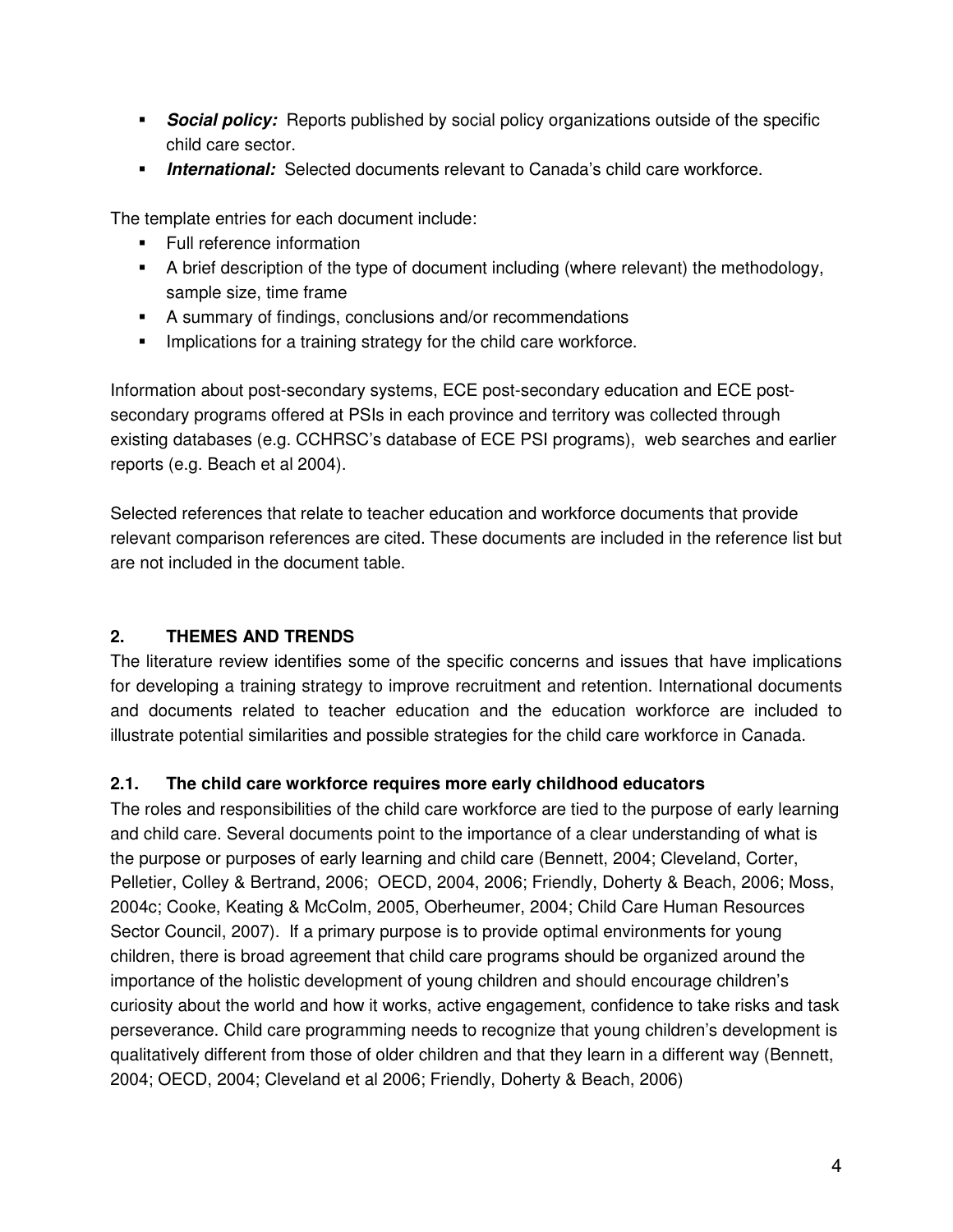The purpose of child care programs is also tied to parents' labour force participation. Child care is viewed as a strategy that supports parents' ability to earn a living while raising their children and women's equal rights to full participation in society (McCuaig, 2004; Cleveland et al, 2006; OECD 2004, 2006; McCain, Mustard & Shanker, 2007). Thus child care programs need to be organized to accommodate the demands of labour force participation while supporting optimal early child development.

For some, answering the question "What do early childhood educators need to know and do?" is hampered by conflicting views of the purpose of child care. Is it early education, focused on young children's development, or is it primarily a service to benefit working parents and reduce welfare dependency (Bellm, 2005; Child Care Human Resources Sector Council, 2007)? Recent reports have suggested that the primary purpose must be the optimal development of young children but that the organization of programs can include options that accommodate the needs of working parents (McCain, Mustard & Shanker, 2007; OECD, 2006; Moss, 2005).

If the primary purpose of child care is to support children's optimal development while supporting parents' ability to earn a living, the role of the child care workforce would be to support and enhance children's development through interactions, activities and environments that are organized and scheduled to also support families' ability to earn a living. The provision of a stimulating environment, in addition to an environment that is safe and nurturing, demands that the child care workforce have the necessary skills and abilities to provide those environments (Japel, Tremblay & Cote, 2005; Friendly, Doherty & Beach, 2006; OECD, 2006).

Based on earlier studies (e.g. Doherty et al, 2000, Doherty 2003) the child care workforce can be divided into four positions that directly interact with young children and their families: family child caregiver, assistant, person responsible for a group of children and program director or supervisor.

- Family child caregivers work in their own homes and are responsible to provide basic care, nurturance and stimulation to a child or small group of children.
- Minimally or untrained assistants typically provide basic physical care and assist in the provision of the daily program under the supervision of another staff, usually one with an ECE qualification.
- The person responsible for a group is expected to: ensure the protection of the children's physical and emotional health and well being; communicate with children's families; plan and implement the daily program of activities; observe children and use these observations in program planning; collaborate with co-workers and other community service providers; and reflect on her/his own knowledge and skills and take corrective action as indicated. This person also supervises and guides the work of assistants and students working with the same group.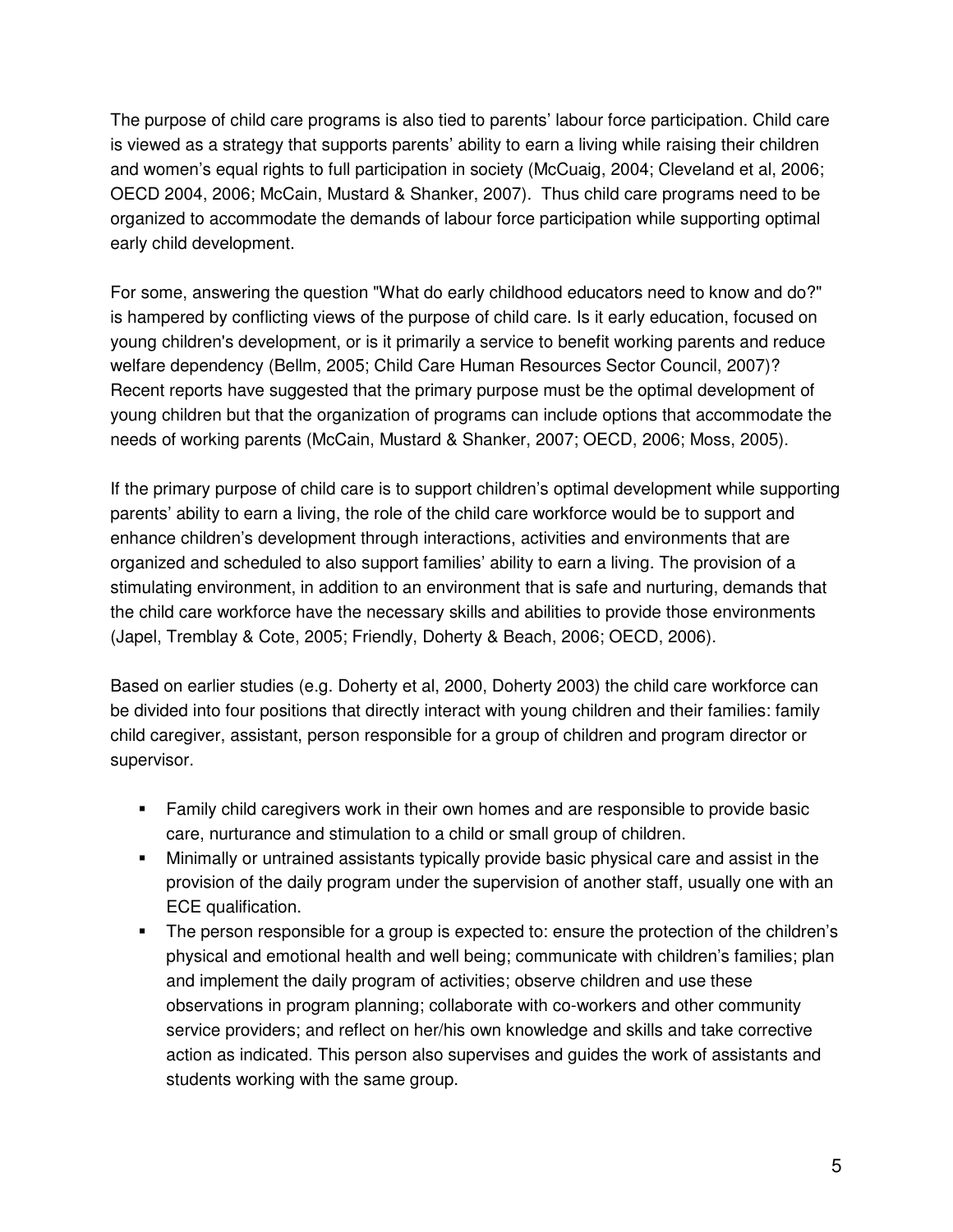• The role of the program director includes: developing and maintaining a positive environment and program for children; supporting families; developing and maintaining a positive workplace for staff; ensuring the financial viability of the centre; hiring, managing and developing staff; developing and maintaining positive relationships with the community, the centre owner or governing body and the provincial government; and engaging in strategic planning for the centre.

The reports and studies from the past two years reinforce earlier ones that are summarized in the 2004 update of the 1998 child care sector study (Beach et al, 2004; Beach et al, 1998). The child care workforce requires a greater proportion of qualified early childhood educators (e.g. see Cleveland et al, 2006; OECD, 2004, 2006; Japel, Tremblay & Cote, 2005), particularly among those practitioners who are responsible for a group of children. Several provinces and territories (e.g. Saskatchewan, Quebec, Manitoba, Nova Scotia and Newfoundland) have, or are in the process of, raising the proportion of child care staff who are required to have ECE qualifications (Friendly & Beach, 2005).

American and Australian studies of effective early childhood programs repeatedly point to staff with degree-level early childhood qualifications (e.g. Elliot, 2006, Ackerman & Barnett 2006). Research links children's early learning and development to the educational qualifications of staff. Those with four-year university degrees and specialized training in early childhood have more responsive interactions with children, provide richer language and cognitive experiences, and are less authoritarian. It is noteworthy that the only programs that have been shown to produce long-term gains have included frontline staff with at least a four-year university degree with specialization in early child development, remuneration levels comparable to teachers in the public education system, pedagogical leadership and well-supported professional development (Ackerman & Barnett, 2006; Galinsky, 2006).

Another issue is what to call the core practitioner in child care centres and other early childhood programs - early childhood educator, child care worker, early childhood teacher, early childhood professional, early childhood practitioner, early years specialist, early child development specialist (Ferguson, 2004; Shipley, 2004). This is tied to the issue of what to call the field and the purpose of the early learning and child care programs (Oberhuemer, 2004). The consensus is leaning towards the term 'early childhood educator' as the name for the practitioner with early childhood credentials who works with young children and their families in a variety of settings (Caldwell, 2004; Ferguson, 2004).

Recent legislation in Ontario is establishing a College of Early Childhood Educators (Government of Ontario, 2007). Once in operation, only those persons who are registered with the College will be 'early childhood educators'. Criteria for registration will include an ECE diploma from an Ontario College of Applied Arts and Technology or from an approved program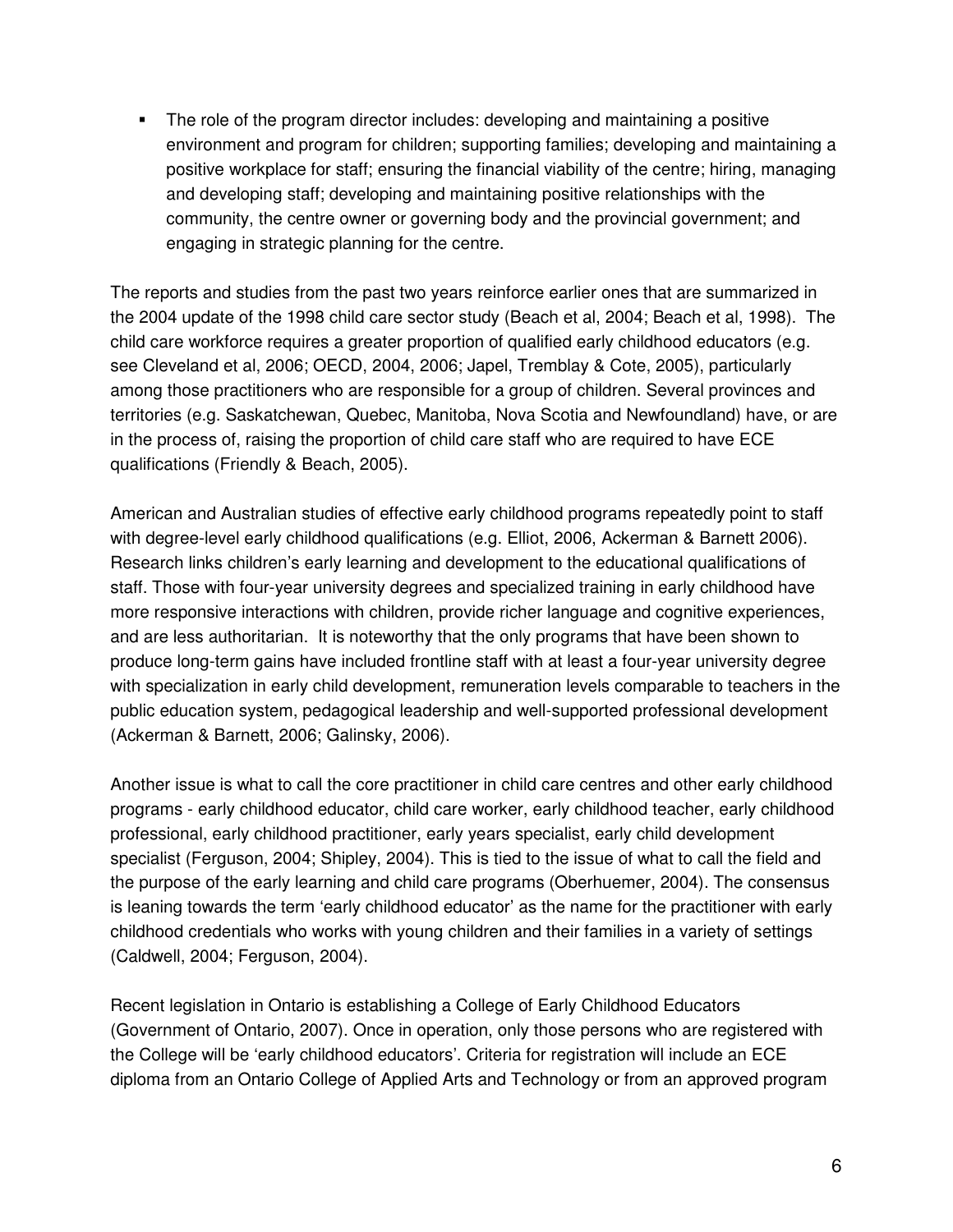in another recognized PSI. The College will be a self-governing regulatory body operated under the governance of provincial legislation.

Paradoxically, fewer and fewer ECE graduates wish to seek employment in child care programs. In Canada, the findings of the 2004 update (Beach et al, 2004) are substantiated by studies over the subsequent two years (Wicken, 2005; Miller 2005; Rochon Associated Human Resources Management Consultant, 2006). Substantial numbers of ECE graduates are seeking employment elsewhere. Employers continue to report difficulties in recruiting and retaining staff with ECE qualifications (Rochon Associated Human Resources Management Consulting Inc, 2006; OECD, 2004; Friendly & Beach 2005).

There are multiple challenges to recruiting and retaining early childhood educators to child care settings (Beach et al, 2004; Doherty & Forer, 2005; Cleveland et al, in press). Since there are multiple contributors to the current recruitment and retention challenges, a multi-pronged approach must be used to address them (Child Care Human Resources Sector Council, 2007; Miller, 2005). Strategies to combine public relations campaigns to improve the public image of child care, innovative training approaches that address the current cost and access barriers, financial assistance to increase access to pre-service training, and government grants to improve wage levels are needed. Following a two-year period of research, an expert panel on quality and human resource issues (particularly on recruitment and retention in child care programs) in Ontario recommended a four-prong strategy: strengthen policies, funding and infrastructure; improve education, compensation and career opportunities for practitioners; deliver high quality, inclusive, evidence-based programs for children and forge strong partnerships with parents (Best Start Expert Panel on Quality and Human Resources, 2007).<sup>1</sup>

Program directors are critical to the recruitment and retention of early childhood educators in child care centres. They are the key to quality programs and yet the gap between education requirements and job expectations is enormous for directors and supervisors who may be managing large programs, and are accountable for providing pedagogical leadership and meeting higher fiscal, regulatory and reporting requirements (Best Start Expert Panel on Quality and Human Resources, 2007). Child care program directors shape the working environment in child care centres. Quality environments are better working environments and more likely to attract and retain early childhood educators.

Research suggests that effective school principals play a powerful role in improving teaching and learning. Principals are expected to be leaders of learning, knowledgeable about curriculum and pedagogy and be able to assess and develop teacher skills (Phillips, Ratham, Reniham,

 $\overline{\phantom{a}}$ <sup>1</sup> All provinces and territories are involved in addressing recruitment and retention through various strategies, multi-year plans and initiatives. A number of these initiatives have just been, or are in the process of being announced; therefore documents and reports in the public domain are limited. See the Training Strategy for an overview of pan-Canadian initiatives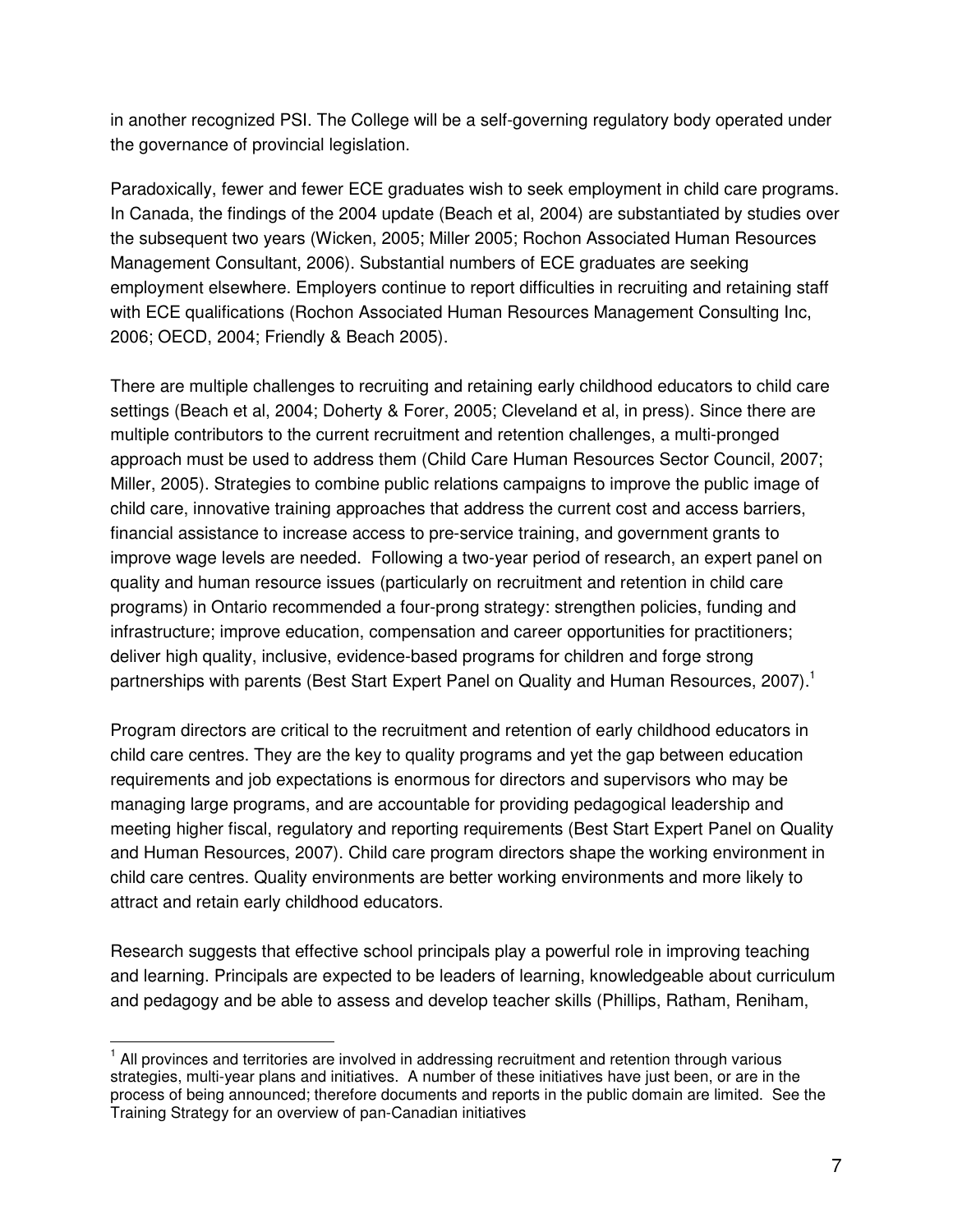2003). They must generate and analyze data to guide instructional and program decisions and establish and monitor specific performance targets. They must energize the entire school community around the goal of higher student achievement in an environment of shared decisionmaking and less unilateral authority on the principal's part. They are expected to provide working conditions for teachers that allow them to practice their profession. There are parallels with the kind of leadership early childhood educators need in child care programs.

In the United States, recent reports document a more extreme situation (Herzenberg, Price & Bradley, 2005). Poor compensation, regulatory requirements and working conditions have led to a drop in the education level of the child care workforce and a reduction in the proportion of younger child care staff who have ECE qualifications compared to older staff. A recent study in California (Centre for Study of Child Care Employment & California Child Care Resource and Referral Network, 2006) reported that centre-based staff with a bachelor's degree earn \$16,000 less per year, on average, than K - 12 public school teachers. Also, early childhood educator turnover rate is twice that of Californian school teachers.

A recent review of the teaching workforce in the United States found that elementary school teachers' decisions to continue teaching are influenced by intrinsic and extrinsic rewards that they receive in their work. Intrinsic rewards include such things as the pleasure of being with children, the exhilaration of contributing to students' learning, the enjoyment of teaching subject matter one loves, or the chance to develop new skills and exercise expanded influence on the job. Extrinsic rewards would include salary, benefits, and bonuses, public recognition for one's accomplishments, or being chosen to take on special responsibilities. However, intrinsic and extrinsic rewards sometimes interact. For example, pay, is seldom an important incentive that draws people into teaching, but it can take on increased importance when working conditions e.g., lack of supplies or a chaotic school environment— make it difficult or impossible to succeed with students.(Johnson, Berg & Donaldson, 2005).

#### **2.2. The expectations placed upon the child care workforce, particularly early childhood educators, are expanding.**

The child care workforce faces an environment that is more challenging and is demanding more from child care programs.

- **Increased numbers of families are living under stress related to work demands, poverty,** marital disruptions, isolation, immigration and living in a new culture (Cleveland et al, in press; Friendly and Beach, 2005; OECD, 2004).
- There is increased recognition that children with special needs and children from diverse cultural backgrounds are entitled to quality programs and experiences (Irwin, Lero and Brophy, 2004; OECD, 2004).
- Greater public awareness of the importance of early development in setting a foundation for later learning, behaviour and health translates into assumptions that workforce has pedagogical knowledge and skills that can take observations of a child and translate that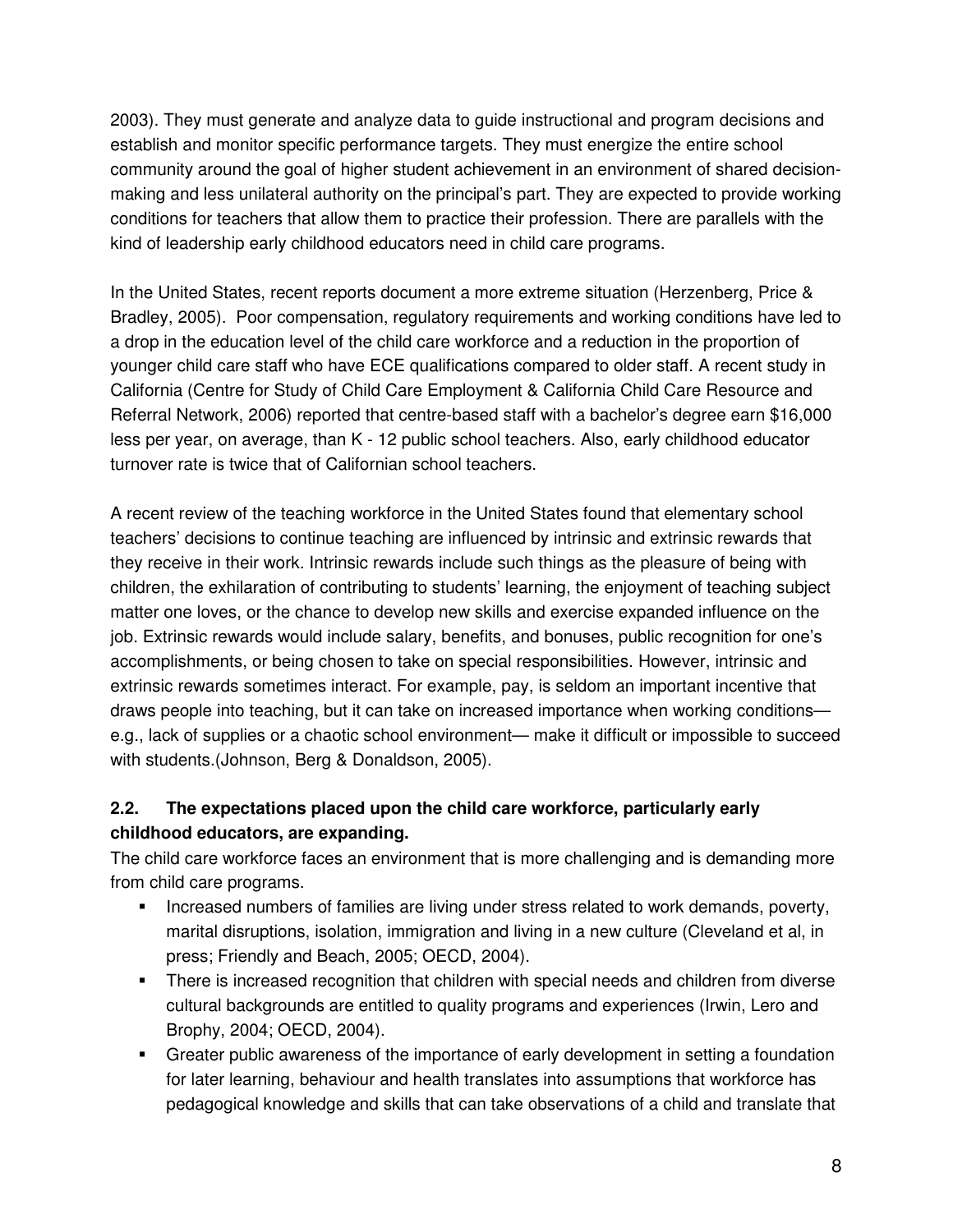information into activities that build upon the child's current developmental level, often including specific expectations related to early literacy and numeracy before school entry (OECD, 2004).

- Governments and regulatory bodies are requiring increased levels of accountability. For example, Alberta has introduced an accreditation program for regulated child care programs (Alberta Association for Accreditation, 2006); Ontario is introducing a College of Early Childhood Educators (MCYS, 2005) and the Ontario Auditor General's report (2005) made specific recommendations related to improvements in child care quality.
- The knowledge base for the child care workforce is expanding. (Friendly & Beach, 2005). More information is available and more research is now focused on early childhood (Cleveland et al, in press).
- Increased interest in collaboration and integration (discussed further below) with related programs and participation in community planning require additional skills (Child and Youth Officer for British Columbia, 2005; Cleveland et al, in press; Corter et al, 2006; Ministry of Children & Family Development and Ministry of Education, 2006.)

The Moving Forward on Early Learning and Child Care federal-provincial bilateral agreementsin-principle included agreement to work on a national framework on quality (Friendly & Ferns, 2006). Although the agreements have been discarded by the federal government, several provinces (including Saskatchewan, British Columbia, Alberta, Manitoba, Ontario and New Brunswick) are proceeding with plans to develop quality and/or curriculum frameworks to guide child care programs. These initiatives are supported by Canadian and international reports that the implementation of appropriate curriculum and pedagogy needs improvement in child care programs (e.g. Cleveland et al, 2006; Japel, Tremblay & Cote, 2005; OECD, 2004, 2006) and needs to be coordinated with kindergarten programs that are offered as part of public education (Cameron, 2004; Colley 2005; Corter, Bertrand, Pelletier, Griffin, McKay, Patel & Ioannone, 2006; Moss 2004a; OECD, 2004, 2006). The steps to improve quality and pedagogy in child care programs across jurisdictions brings an increased demand for a solid knowledge of pedagogy and the skills to translate observation into appropriate programming along with expectations of greater collaboration between the ECE and kindergarten workforces.

Recent reports and studies unanimously call for higher qualification requirements for at least some of the staff in child care centres beyond an ECE Certificate or Diploma (for example, Colley, 2006; Best Start Expert Panel on Quality & Human Resources, 2007; McCain, Mustard & Shanker, 2007; OECD, 2004, 2006;) There is agreement that kindergarten teachers should upgrade their qualifications to include studies in early child development (Colley, 2006; Best Start Expert Panel on Quality & Human Resources, 2007). Increasingly degree-level ECE qualifications are recommended for the program director or supervisor positions (OECD, 2004).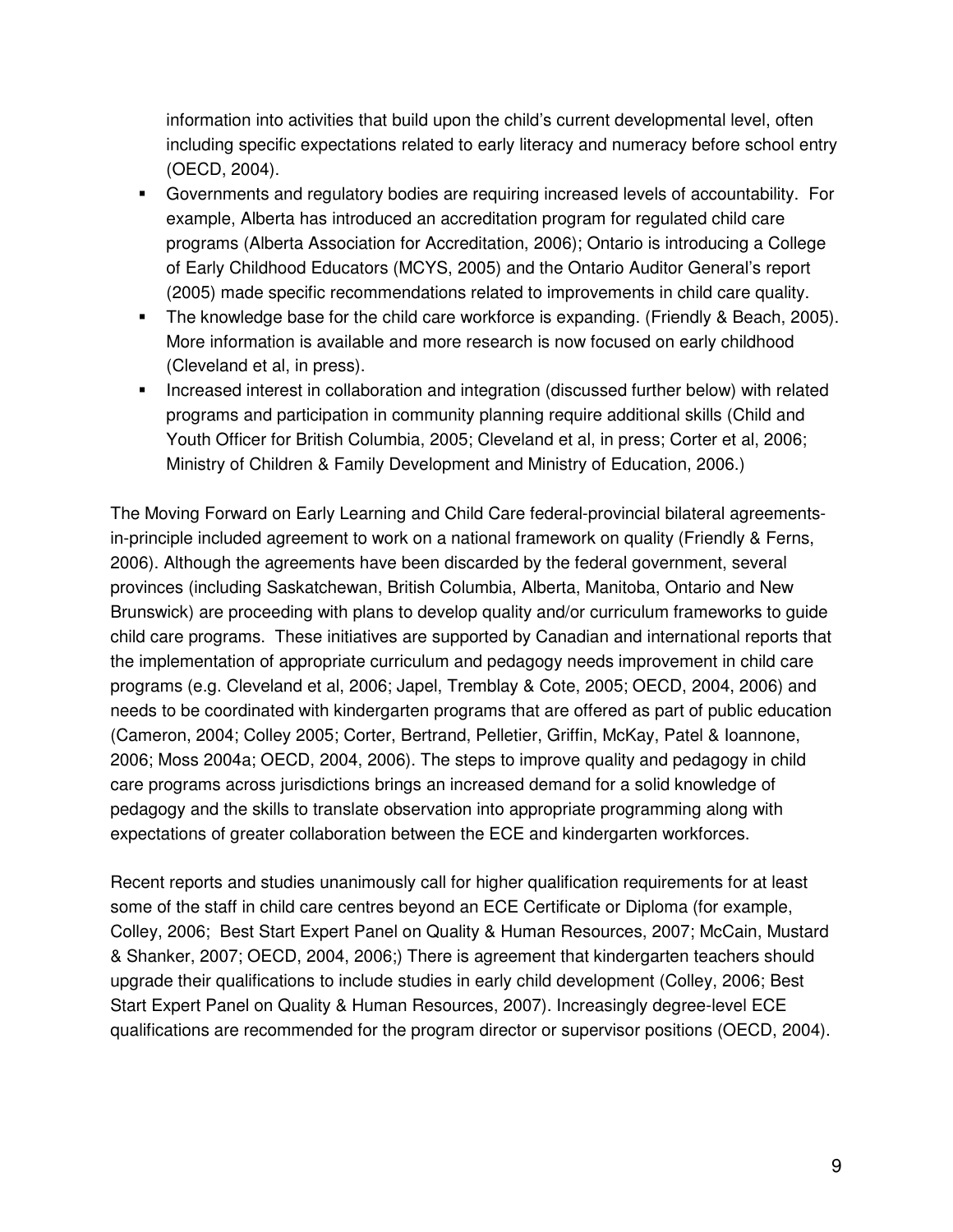#### **2.3. The current and future child care workforce needs support in acquiring necessary knowledge and skills and obtaining ECE credentials**

Early childhood educators report four access barriers to obtaining pre-service education: cost, distance from home and/or work, scheduling that conflicts with work or family and a shortage of spaces and post-secondary institution programs (Beach et al, 2004).

Manitoba and Newfoundland and Labrador are granting colleges additional funds to expand their training programs (Friendly and Ferns, 2006). All Canadian jurisdictions offer some distance education courses in ECE and these address the issues of distance and conflict with students' other responsibilities. It involves substantial effort and resources from the institution and, because most colleges have to provide the courses on a cost-recovery basis, the fees are no lower than those for on-site courses. In addition, distance education only works for students who are self-starters and have fairly high literacy skills.

Increasing the required entry level training would increase the cost of attaining it, and thus have financial implications for new entrants into the field and current ECEs who have to upgrade, and result in expectations for higher remuneration.

Opportunities to progress through an ordered, sequential acquisition of the knowledge and skills required to assume new responsibilities is important to the individual and essential for the child care workforce (Miller, 2005; Moss, 2004a, 2004b; OCBCC, 2005b). Articulated credentials or educational ladders can assist in the recruitment and retention of the workforce by providing the means by which individuals can advance to a higher position and obtain better remuneration or move into a new role at the same remuneration level but which has new challenges. Educational ladders between ECE credentials can improve the quality of the child care workforce and the provision of child care. Future leaders are supported by educational ladders.

Effective educational ladders are based on the ability to build on the foundation of a previous level, e.g. to obtain a degree through building on, not duplicating, coursework and supervised work experience completed for an ECE certificate or diploma (Moss, 2004b). As noted in earlier studies (e.g. Beach et al, 2004; Doherty, 2003), articulated courses and credentials require a Canada-wide consensus about the coursework and/or experiences that will be given 'credit' for what, e.g. for an ECE diploma versus an ECE certificate. Clear pathways from one training institution or education level to another are also required as is the development of sequential curricula.

The rapid growth in knowledge about child development and changing concepts of best practice make on-going participation in professional development essential for practitioners to maintain their competency and/or to obtain the knowledge and skills for another position (Moss, 2004b; OECD 2004, 2006; Ontario Best Start Expert Panel on Quality and Human Resources, 2007). Professional development is an extension of pre-service preparation. The barriers to engaging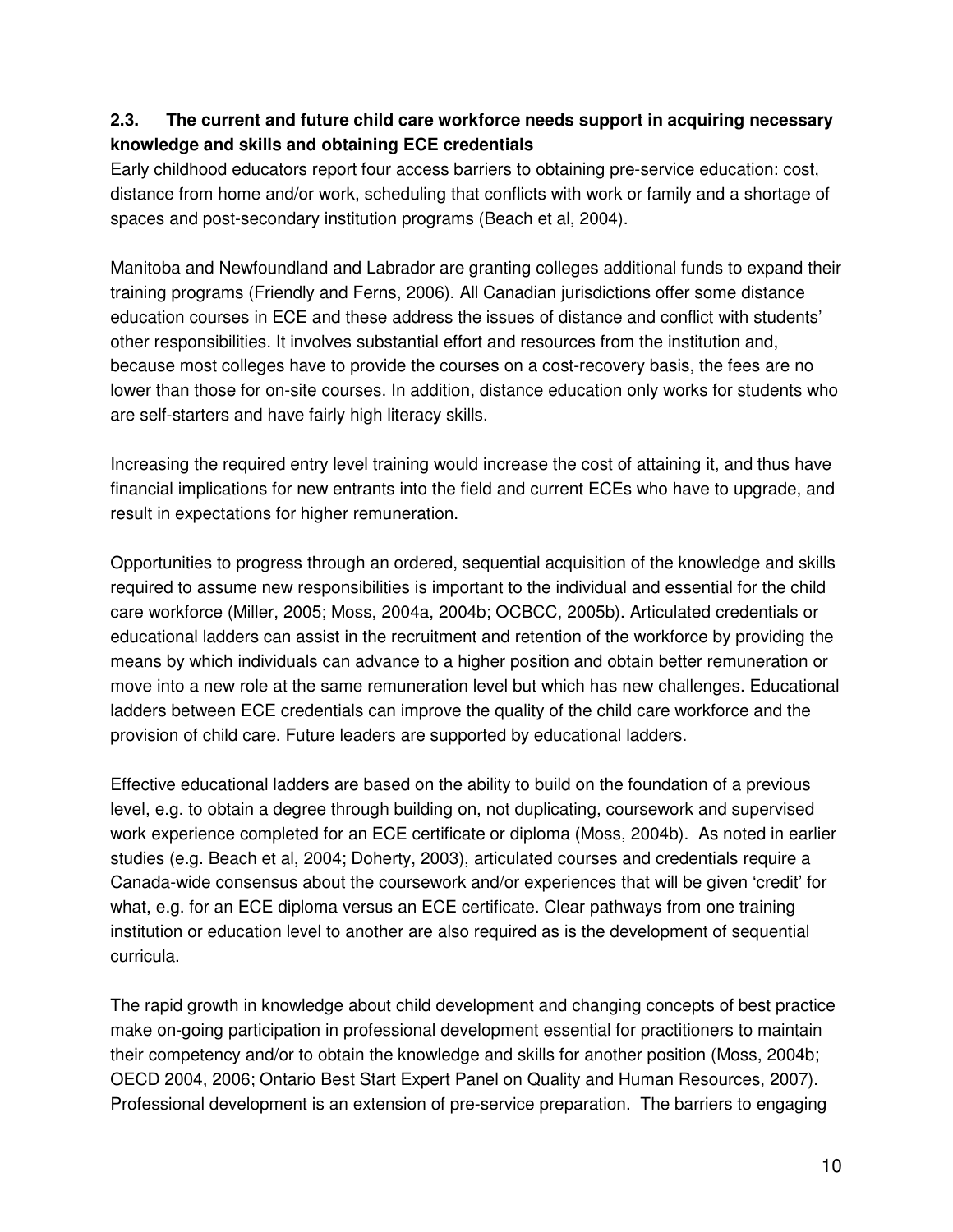in professional development cited by practitioners are: cost; inability to get release time from the centre; and lack of opportunities that meet the individual's specific need (Rochon Associated Human Resources Management Consulting Inc., 2005) and echo earlier findings (e.g. Beach et al, 2004). Paying for substitute staff while an individual is participating in professional development enables programs to grant release time.

BC, PEI and Newfoundland and Labrador require early childhood educators employed in child care centres to participate in professional development, for 30 hours every three years (Friendly and Beach, 2005). No other Canadian jurisdiction requires participation in professional development.

#### **Non-Traditional Delivery Models**

E-learning is a broad term used for the application of computer technologies to education, whether it occurs in face-to-face classrooms, in blended and hybrid courses, in mediated distance education contexts or in online learning environments. Two recent reviews (Abrami, Bernard, Wade, Schmid, Borokhovski, E Tamim, Surkes, Lowerison, Zhang, Nicolaidou, Newman, Wozney & Peretiatkowicz, 2006 and Rossiter Consulting, 2006) of e-learning in Canadian PSIs concluded that:

- There is limited empirical research to assess the benefits and a research agenda to assess the impact of e-learning initiatives is needed.
- Instructional design should match the goals of instruction with the potential of e-learning
- The feasibility and effectiveness of such things as learning objects and multimedia applications, that have the potential to be shared across programs and institutions, needs to be studied.
- Computer mediated communication can enrich the learning environment; help reduce low motivation and feelings of isolation in distance learners.
- **IMPROVE ACCESS to learning opportunities for a variety of learners**
- May be able to address future shortage of qualified faculty as enrolment rates increase
- E-learning appears to be more effective in distance education, where technology use is required, than in face-to-face instructional settings.

While empirical research on the effectiveness of e-learning is limited, the reviews noted that qualitative studies suggest that e-learning has the potential for deeper learning through simulations and case-based approaches and unique opportunities to develop communities of learners.

Apprenticeship is a workplace learning model that has been primarily associated with skilled trades (CCL, 2006). It is viewed as a strategy that can address labour shortages and has been identified as a workplace model that could support an increase of early childhood educators in Canadian child care programs but must meet the same standards as PSI ECE programs (Best Start Expert Panel on Quality and Human Resources, 2007).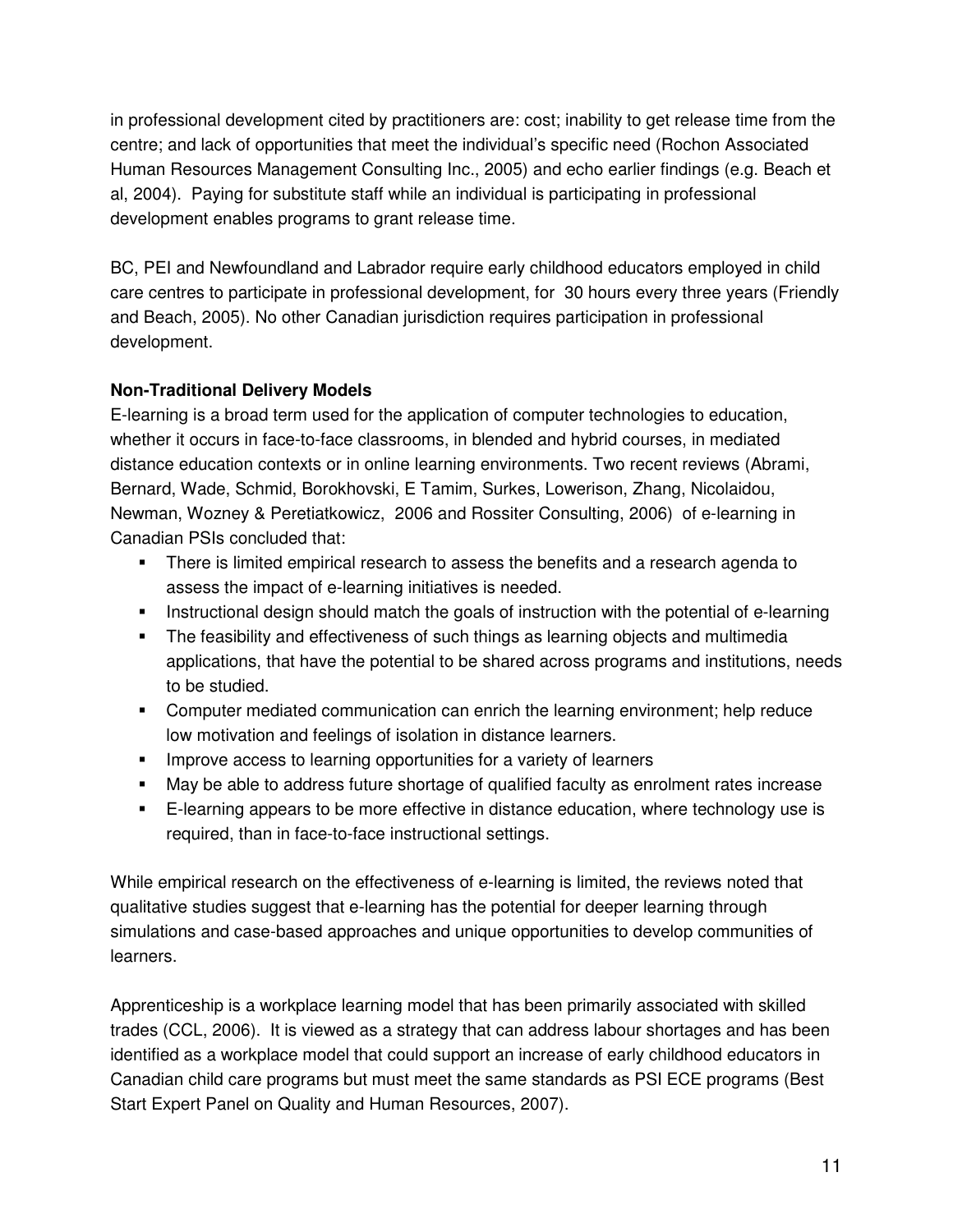Prior Learning and Assessment Recognition (PLAR) is often identified as a strategy to recognize child care staff who do not have formal credentials or who have credentials from outside of Canada that are not recognized (Beach et al, 2004;; Arscott, J., Crowther, I., Young, M., & Ungarian, L. 2006). Earlier reports (e.g. Beach et al, 2004) have documented the challenges students and institutions face in actually implementing PLAR. However other reports have indicated that PLAR is more successful in ECE post-secondary programs than in many others (e.g. Aarts, Blower, Burke, Conlin, Lamarre, & McCrossan, 2003). A recent initiative led by Athabasca University successfully used PLAR with ECE students, reducing their length of study (Arscott et al, 2006). The project also developed tools for use in PSI ECE programs in four different jurisdictions.

#### **Financial Assistance**

Child care staff who are untrained and currently working in the sector are a target group for training efforts designed to raise numbers of qualified early childhood educators (e.g. Child Care Human Resources Sector Council, 2007; Ontario Best Start Expert Panel on Quality and Human Resources, 2007; Whitebook, Bellm, Lee & Sakai, 2005). Financial assistance for tuition and for wage replacement are strategies often employed to make this possible (Government of Manitoba, 2005; Whitebook, Bellm, Lee & Sakai, 2005; Dukakis, Bellm, Seer, & Lee, 2007).

#### **Mentoring, Coaching, Pedagogical Leadership**

Several reports identify the need for individual early childhood educators, other child care staff and ECE students to have direct, structured and ongoing support in developing their skills and abilities. The terms mentoring, coaching and pedagogical leadership are frequently used to describe the process with overlapping definitions (OECD, 2006; Ontario Best Start Expert Panel on Quality and Human Resources, 2007; Ontario Best Start Panel on Early Learning, 2007; Ryan, Hornbeck, Frede 2004). A time study of consultants supporting preschool teachers concluded that mentoring and coaching roles may be trade-offs for professional development activities such as workshops and group activities (Ryan, Hornbeck, Frede, 2004).

#### **2.4. Canadian post-secondary institutions face challenges in meeting the demands for qualified early childhood educators and program directors for the child care workforce**

If Canada follows the international trend (Cameron, 2004; Oberhuemer, 2004) and follows the recommendations of a number of recent reports (see Colley 2005; Cleveland et al, 2006; OECD, 2004, 2006; McCain, Mustard & Shanker, 2007), provinces will begin to require a three-to-fouryear degree credential for program supervisors. Furthermore, it is likely that this will become a requirement for early childhood educators who are responsible for a group in a child care centre. The majority of Canadian ECE practitioners do not have this level of training. In moving the workforce to higher educational levels, PSIs face a number of challenges (Ackerman, 2005) in determining appropriate content that builds on ECE certificate and diploma programs, expanding distance learning, increasing use of PLAR and allowing for regular transfer of credits. The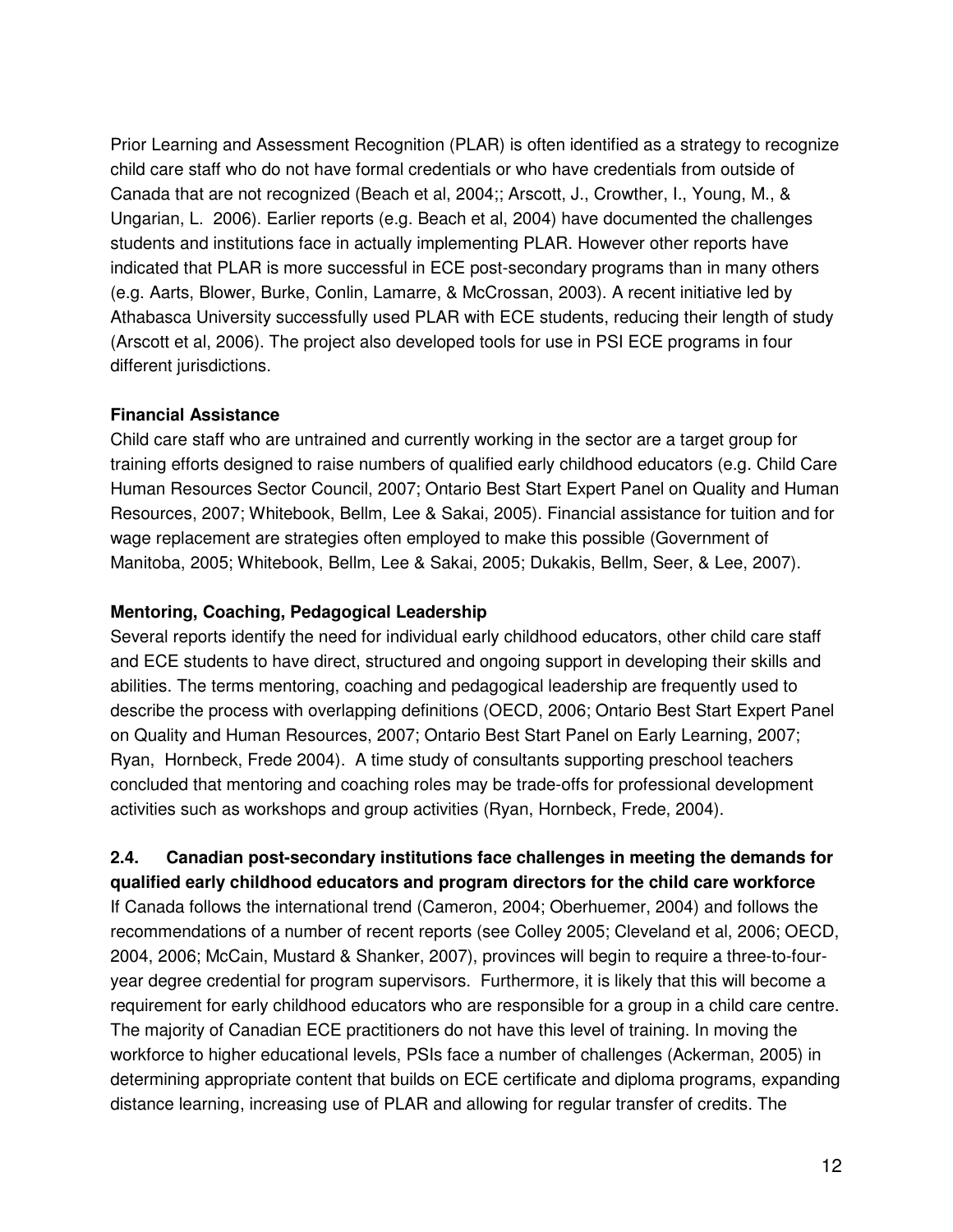effectiveness of any training or professional development infrastructure is strongly determined by the availability and quality of current data on human resources that can inform planning and resource allocation. Many of the data now available are not current (Friendly & Beach, 2005).

A recent review of quality and human resources issues was released by the government of Ontario. The report was prepared by the Expert Panel on Quality and Human Resources (2007). Specific recommendations define an infrastructure for post-secondary institutions to address the training needs of the child care workforce (p.14).

| $2008 - 09$                                                                                                                                                                                                                                                                                                                                                                                 | 2010-2012                                                                                                                                                                                                                                                                                                                                                                                                    | 2013-2015                                                                                                                                                                                                |
|---------------------------------------------------------------------------------------------------------------------------------------------------------------------------------------------------------------------------------------------------------------------------------------------------------------------------------------------------------------------------------------------|--------------------------------------------------------------------------------------------------------------------------------------------------------------------------------------------------------------------------------------------------------------------------------------------------------------------------------------------------------------------------------------------------------------|----------------------------------------------------------------------------------------------------------------------------------------------------------------------------------------------------------|
| All post-secondary institutions<br>that provide education in early<br>childhood education/<br>development incorporate the<br>Early Learning Framework into<br>their programs<br>All accredited post-secondary<br>Institutions ensure consistent<br>quality standards and best<br>practices for all education<br>programs, including<br>apprentice- ship and distance<br>education programs. | All post-secondary institutions<br>that provide education in early<br>childhood education/<br>development have innovative<br>programs with the capacity to<br>meet the demand for<br>increased credentials -<br>including Ontario college<br>graduate certificate and<br>degree programs to meet the<br>needs of Francophone and<br>Aboriginal communities,<br>management programs, and<br>graduate programs | Post-secondary institutions<br>offer<br>collaborative education<br>programs and a common<br>credential for practitioners<br>working in integrated early<br>learning<br>and care/kindergarten<br>programs |
| Post-secondary institutions<br>have funding and a new<br>funding model to support high<br>quality, inclusive laboratory<br>school programs.<br>All students have at least one<br>mandatory practicum or<br>placement in a lab school<br>setting.                                                                                                                                            | Post-secondary institutions<br>offer a leadership and<br>management credential in<br>early childhood services<br>Post-secondary institutions<br>have a systemic approach to<br>articulation agreements that<br>gives practitioners a choice of<br>education pathways and<br>ensures high quality,                                                                                                            |                                                                                                                                                                                                          |
| Post-secondary institutions<br>receive funding to support the<br>development of a leadership<br>and management credential in<br>early childhood services                                                                                                                                                                                                                                    | articulated professional<br>education with no dead-end<br>training                                                                                                                                                                                                                                                                                                                                           |                                                                                                                                                                                                          |

A training infrastructure would include clear pathways from one level to another, adequate funding for programs and participants, consistent monitoring and common learning outcomes for post-secondary ECE programs across Canada. But post-secondary education is the responsibility of the provincial and territorial governments, a coherent infrastructure for ECE PSI programs will need to rely on other processes (Ogston, 2003). There is no agreement on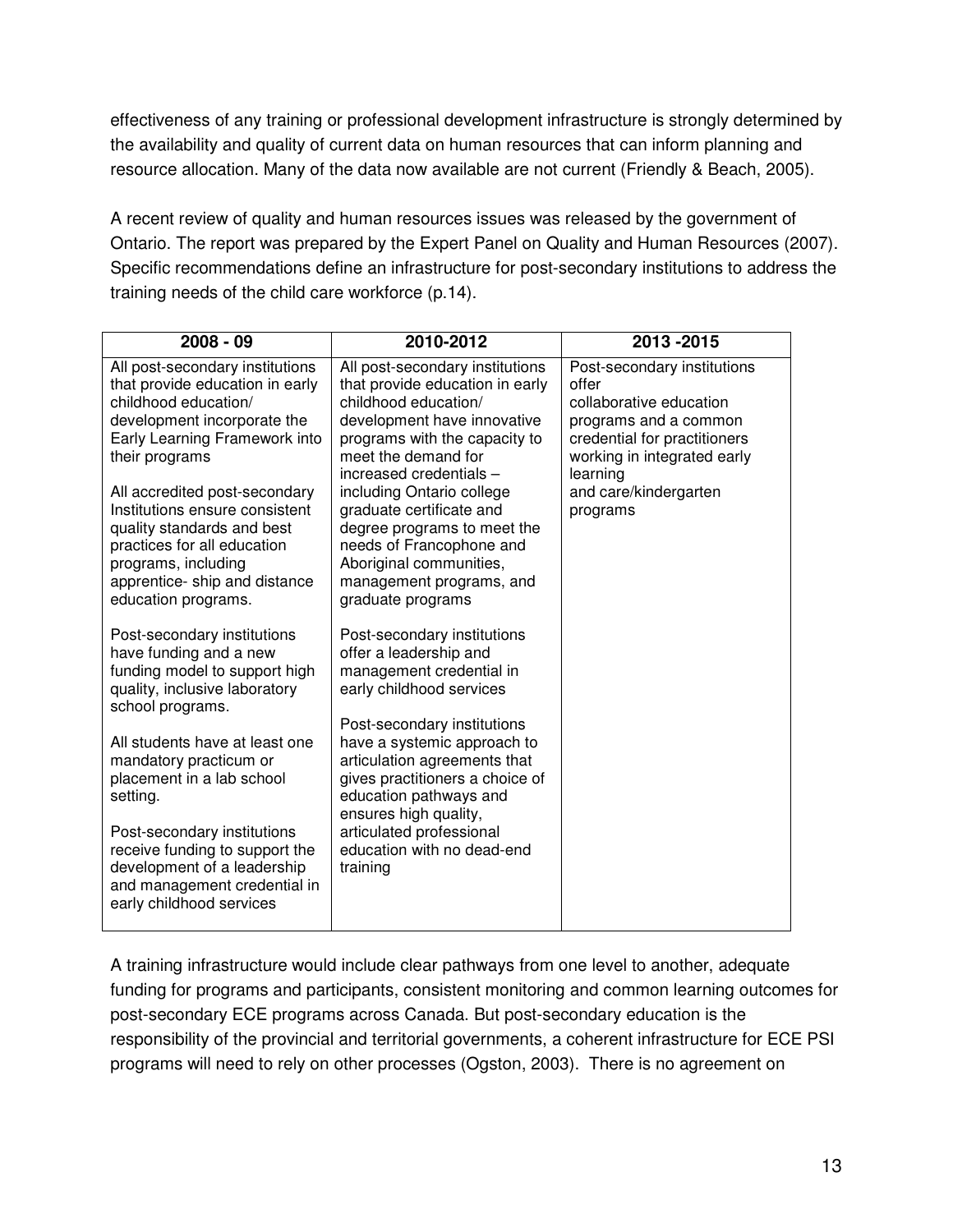definitions of "quality assurance," "recognition," or "accreditation" - all possible processes to support a training infrastructure.

Provincial and territorial ministers (through the Council of Ministers of Education Canada, an intergovernmental body composed of the ministers responsible for elementary-secondary and advanced education from the provinces and territories) endorsed a negotiated statement on quality assurance (CMEC, 2007). The statement contains procedures for coherent assessment of university degrees and degree-granting institutions.

#### **Accreditation of post-secondary ECE Programs**

Accreditation is generally defined as a process of quality assurance through which a program's compliance with standards of education established by external professional authorities is assessed. The goal is to ensure that graduates from such programs meet the academic and registration requirements established by the profession (Canadian Information Centre on International Credentials, 2007; Ogston, 2003). Professional accreditation is accreditation of a professional program of study offered by a post-secondary institution, not of the institution itself. The process is voluntary and involves three stages: a request for accreditation, assessment of the program and post-assessment including granting or denying of accreditation status.

Canadian professional regulatory bodies (for example, in the fields of nursing, architecture, and engineering) establish and review post-secondary curriculum standards leading to professional accreditation of specific programs (Canadian Information Centre for International Credentials, 2007). The term "accreditation" refers to the approval of a post-secondary institution or program that has been found by an accreditation body to meet predetermined standards through a recognized process of validation. Canada does not have a national accreditation system of PSIs although other quality assurance methods they employ may achieve similar outcomes (e.g. provincial program standards, provincial review committees etc).

A detailed proposal for a pan-Canadian accreditation process was prepared and recommended for adoption by the early childhood sector (Ogston, 2003). The model built on earlier work done during the CCCF/ACCC Research on Training for Quality Early Childhood Care and Education Programs project (Ogston, 1999).

The recommendations for the proposed model included

- An accreditation agency (not affiliated or part of other sector organizations) be a nonprofit organization with a board of directors elected from the association with ex officio representation from one or more stakeholder ECE organizations, from the training accreditation agency of another occupation, and possibly one or more provincial/territorial directors of child care;
- Defined self-study process;
- **External peer review;**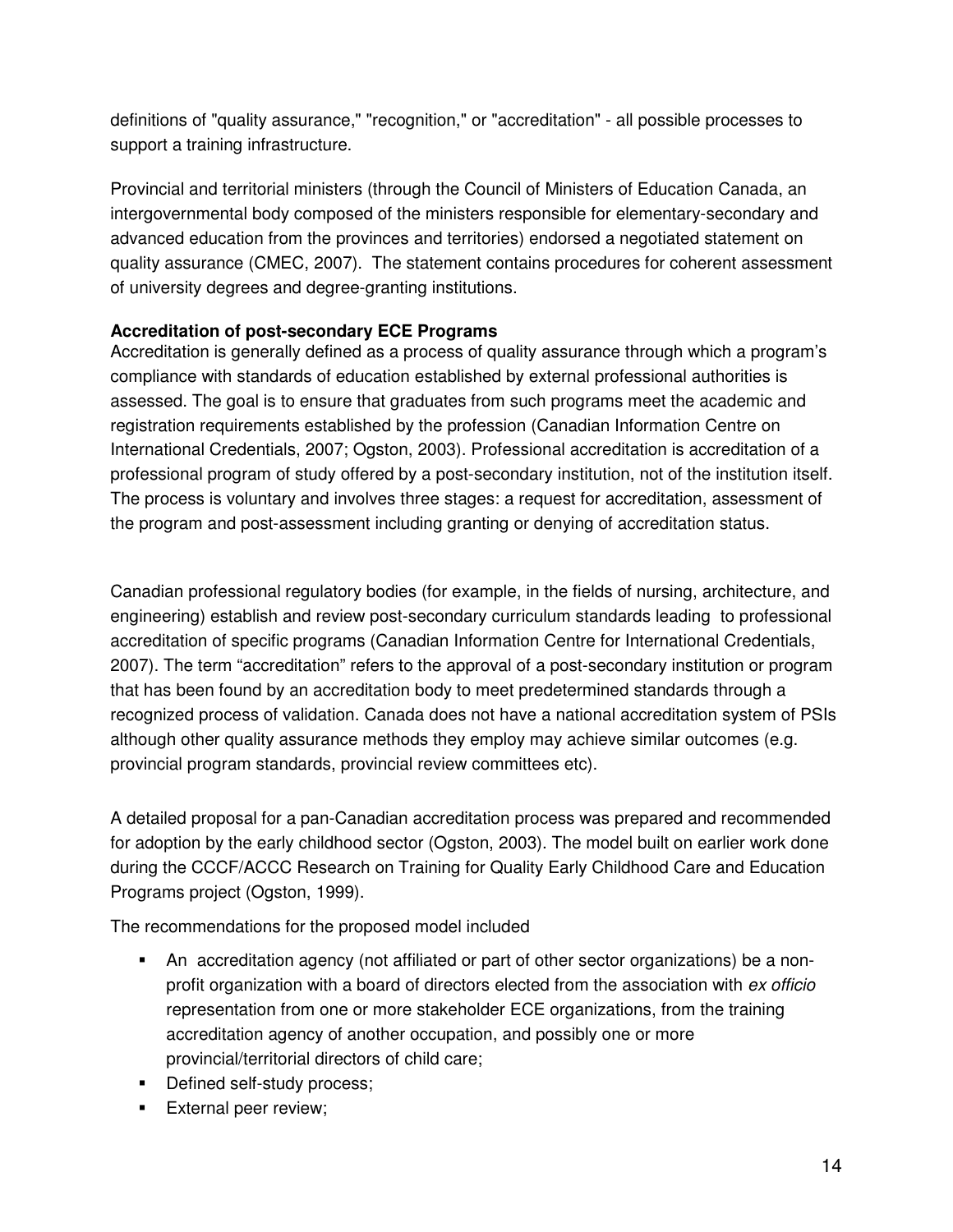- **Fee be established to cover the agency's operating costs; and**
- Focus upon program content dimensions, primarily based upon the assessment of the acquisition by students of the knowledge, skills and abilities articulated in the occupational standards but also include an assessment of learning environment dimensions most likely to affect the acquisition and demonstration of occupational standards-based requirements.

The Ontario College of Teachers established a professional accreditation process for PSI education programs. The College is a professional regulatory body that is responsible for the certification of teachers which includes the stipulation that teacher education credentials must be from accredited programs.

In the United States the National Association for the Education of Young Children (NAEYC) established an accreditation process for Early Childhood Associate Degree programs (equivalent of Canadian ECE Diploma programs) in 2004 (Lutton, 2006). In 2005 there were 56 associate degree programs from six states participating in the initial field test of accreditation materials and procedures. In 2006 and 2007, the NAEYC received 67 new applicants from 23 new states. There are now 125 associate degree programs enrolled in the accreditation system, from 29 different states.

The process includes extensive self-study, submission of a self-report, a site visit conducted by a peer review team, and an accreditation decision made by a national Commission of early childhood professionals. The NAEYC associate degree standards are based on recent research in early childhood development and learning and were developed through consultation with stakeholders. The accreditation standards are performance based and describe what wellprepared graduates of associate degree programs should know and be able to do.

NAEYC is also involved in the accreditation of baccalaureate, master and doctoral teacher early childhood education programs through its affiliation with the National Council for the Accreditation of Teacher Education (NCATE). The associate degree standards are aligned with these baccalaureate and graduate standards in early childhood teacher education. NAEYC reviews baccalaureate and graduate degree early childhood programs at NCATE-affiliated institutions, and, working with the NCATE, grants national recognition to those programs that meet NAEYC's professional preparation standards. NCATE may accredit those institutions that are found to have high-quality education programs overall.

Accreditation as a process of assuring the quality of profession preparation programs has a long history, especially in the United States. A recent review of professional accreditation (Ingvarson, Elliott, Leinhenz & McKenzie, 2006) noted that two reasons are often identified for external assessment and accreditation of professional education programs, especially in regulated occupations, such as teaching, nursing or medicine. The first is to serve the public interest and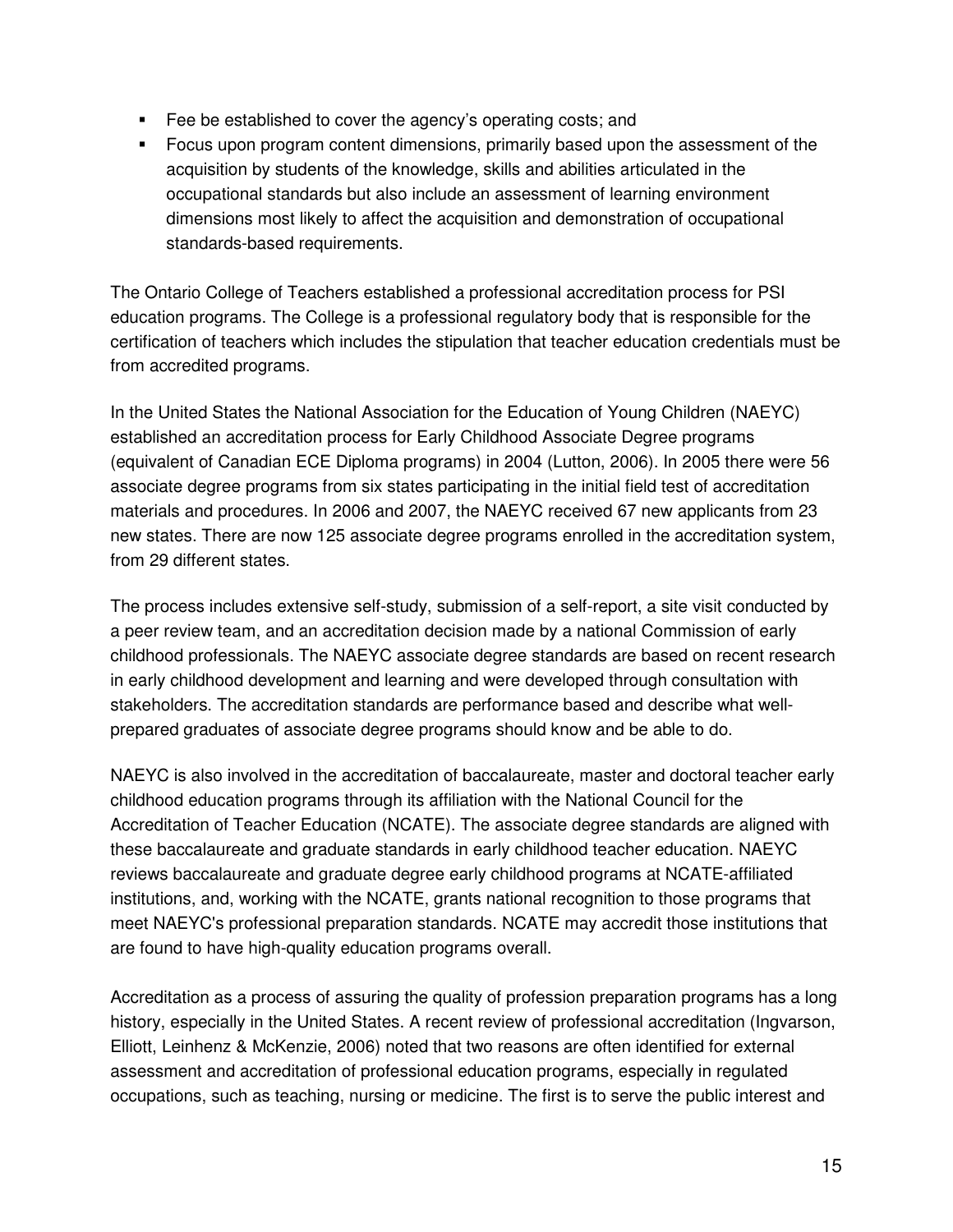provide a safeguard that a professional qualification from a PSI provides graduates with the knowledge and skills necessary to practice. Secondly, accreditation supports evaluation and improvement, both through internal assessment and through comparison with other programs and research on effective practice and professional preparation.

#### **2.5. Professional development for a child care workforce needs an infrastructure**

There is a strong consensus that the professional development and education of the child care workforce needs to be upgraded (e.g. Whitebook, Bellms, Lee & Sakai, 2005; McCain, Mustard & Shanker, 2007; Best Start Expert Panel on Quality and Human Resources, 2007; OECD, 2006). Training for the child care workforce has evolved alongside child care programs in an ad hoc fashion - by default, not by design. Several reports and studies recommend a supportive infrastructure for the child care workforce which includes appropriate pre-service professional education and opportunities for on-going professional development (for example, OECD, 2004; Ackerman, 2005). Effective professional development and education will require the replacement of the current patchwork of opportunities and the lack of clear linkages by a coherent system (Miller, 2005; OECD, 2004).

Moss (2004b) identifies four forms of continuing education as central to professional development plans: in-service, higher level qualifications, orientation to new roles and continuing learning and research. His review identifies affordability and relevance to the local context as necessary conditions to successful continuing education initiatives.

A systemic approach would also include specific funding of formal professional development activities such as workshops and courses, training grants to centres so that they can give staff paid release time and hire a substitute to cover, and a clearing house for up-to-date information about professional development opportunities.

A recent review of professional development for teachers in the United States (Hill, 2007), reports that most workshops, institutes, and study groups appear to be brief, superficial, and of marginal use in improving teaching. However professional development activities did enhance teaching and learning under three conditions: continued for several days or longer; focused on subject-matter-specific instruction; and was aligned with the instructional goals and curriculum materials in teachers' schools. Similar findings were reported in an Australian study investigating the impact of professional development for teachers on student outcomes. (Ingvarson, Meiers & Beavis 2005).

#### **2.6. Efforts are needed to increase the diversity of the ECE workforce**

Given Canada's culturally diverse population, the child care workforce needs to include more immigrants, Aboriginal people, and people from visible minorities. Increasing the diversity of the workforce is being addressed in other countries through providing assistance to immigrants to obtain ECE credentials, including bridging programs that assist participants in developing or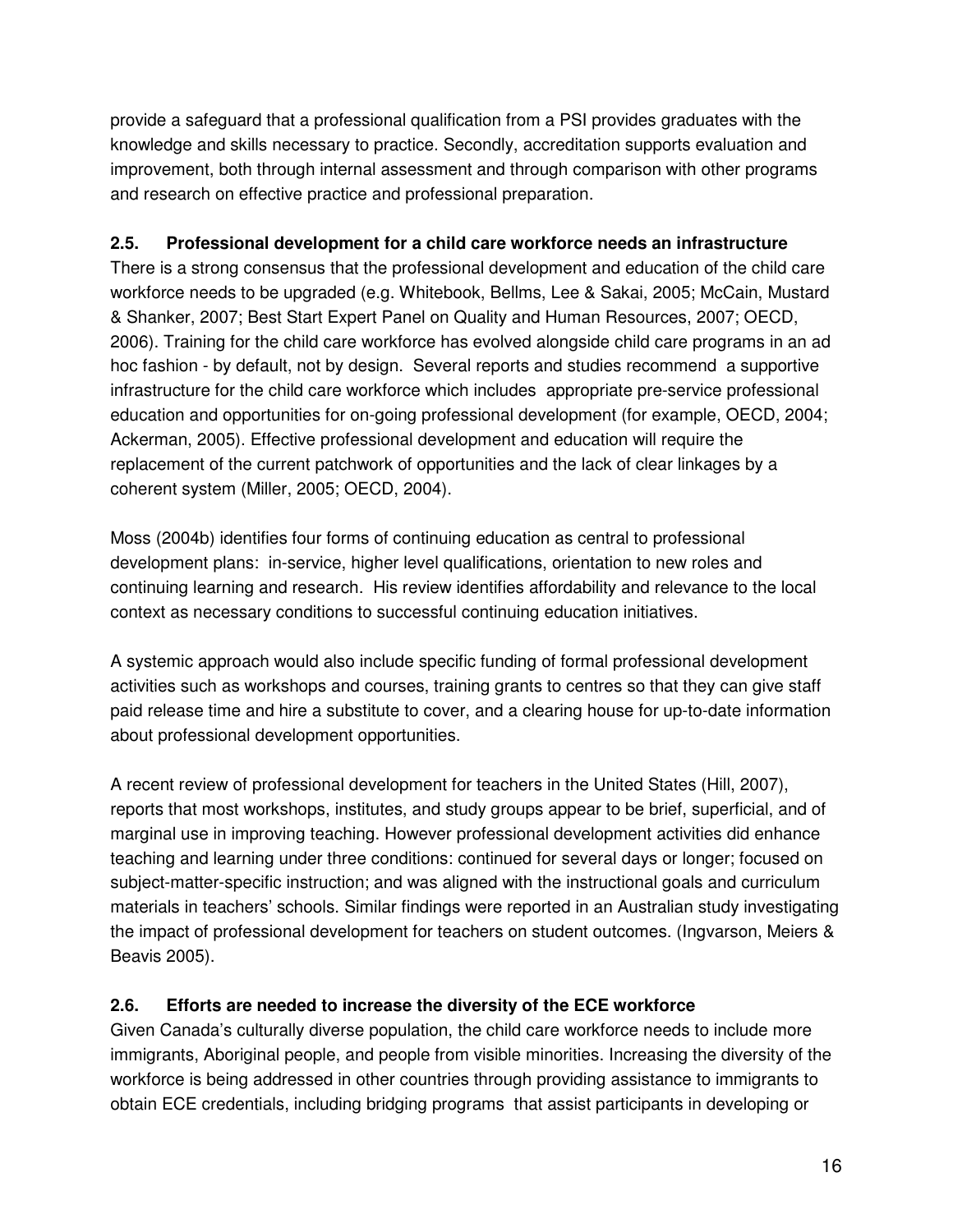enhancing language, literacy and study skills necessary for post-secondary education (OECD, 2004; McIvor, 2005). Nontraditional students enrolled in ECE PSI programs need additional supports targeted to specific cohorts including English language learners (Dukakis, Bellm, Seer & Lee, 2007).

Aboriginal communities identify the need for Aboriginal early childhood educators to work in programs on and off reserve (Anderson, 2006; McIvor 2005; OECD, 2004). Many Aboriginal communities are not able to employ their members as early childhood educators because they have not had access to training. Aboriginal people need to have training that is accessible and culturally relevant so that there are sufficient early childhood educators to meet the needs of Aboriginal children and their families.

Prior learning assessment and recognition (PLAR) continues to be a mechanism to accommodate diversity while maintaining standards of practice that is underutilized by PSIs. Also a major survey of Canadian PLAR learners found that the majority of PLAR learners did not identify with designated minority groups (e.g. Aboriginal, recent immigrant, English second language or visible minority) (Aarts et al, 2003). The use of PLAR in college ECE programs is more extensive than in most other post-secondary education programs (Wihak, 2005).

#### **2.7. The integration of child care with education and family support programs presents challenges to the child care workforce**

In almost all jurisdictions, there seems to be increasing interest from the education sector to explore the feasibility of developing integrated approaches and to have greater involvement in the early learning and child care system (Colley, 2006; Ontario Best Start Expert Panel on Quality and Human Resources, 2007; OECD, 2006). Examples include Toronto First Duty, Ontario Best Start, PEI Kindergarten program, Nova Scotia's Pre-K pilot for 4 year olds; and Saskatchewan's shared lead on ELCC with Saskatchewan Department of Learning.

There is a growing trend toward greater integration of early learning and child care programs with other early child development programs including more involvement of family resource centres with early learning and child care programs (Malcolmson, 2004), and a growing interest and exploration of "hub" models of services for children and families (Child and Youth Advocate BC, 2005; OCBCC, 2005).

An integration of early learning and child care and kindergarten programs suggests a harmonization of professional education and development (Colley, 2006; Corter et al, 2006; Child and Youth Officer for British Columbia, 2005; Best Start Panels on Quality and Human Resources and Early Learning, 2007), including the development of common credentials and professional development. The findings from Toronto First Duty reported that all staff (including kindergarten teachers, early childhood educations, parenting workers, family resource program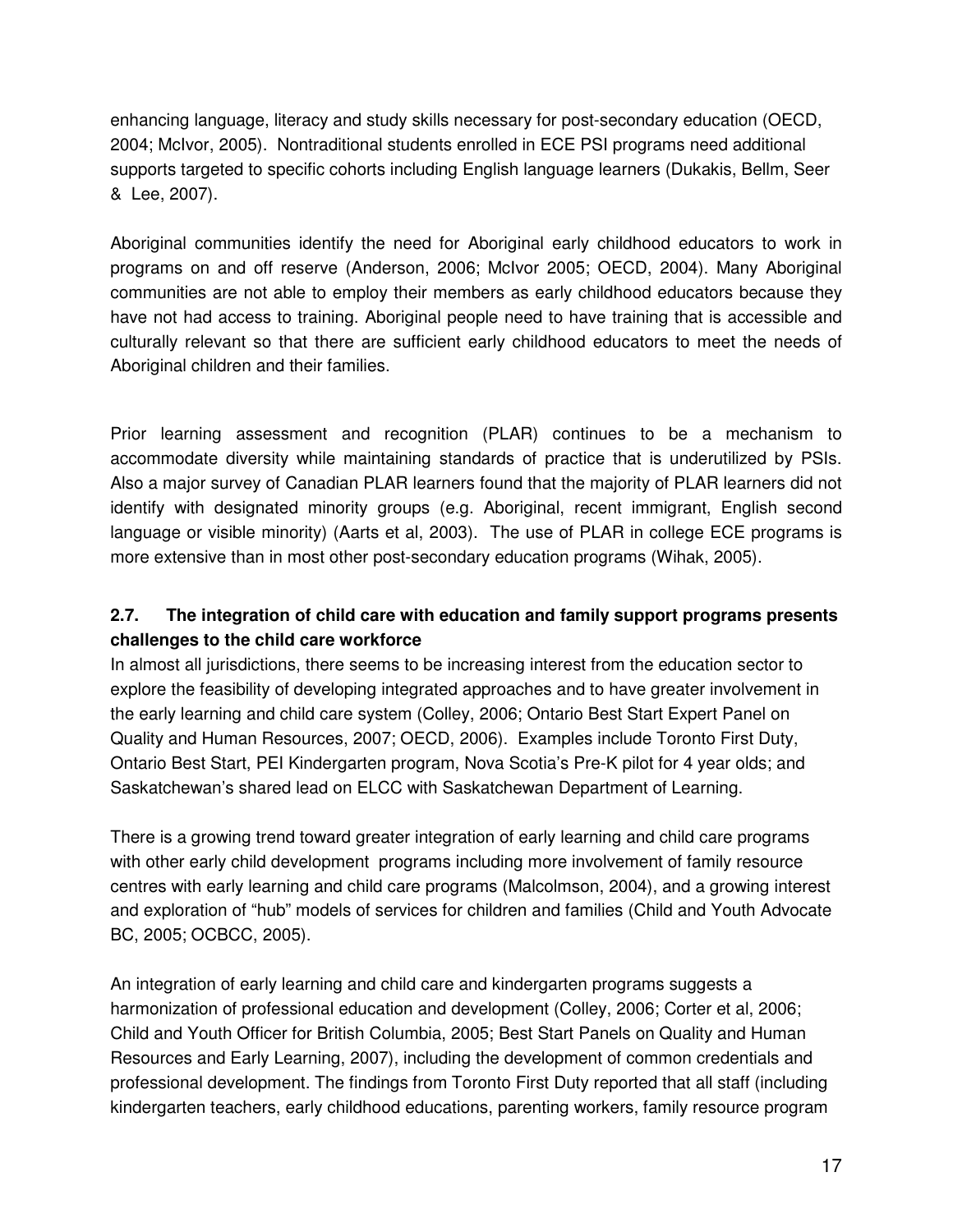staff and educational assistants) found positive professional benefits, including role redefinition and exposure to a broader knowledge base, through the integration of child care with other early childhood settings (Corter et al, 2006).

Internationally, the integration of child care programs with education and other early childhood programs is becoming common as illustrated by New Zealand, Norway, United Kingdom, Spain and Sweden (Moss, 2004a; Cameron, 2004; Colley 2005; Ontario Best Start Panel on Early Learning, 2007). Denmark's system from 0 to 6 years is an integrated system, although separate from the education system. As integration between child care and education proceeds, joint or consolidated qualifications become more common.

The integration of child care programs with other programs designed for young children and families is viewed as a strategy to move towards a more holistic approach. But it will require the child care workforce to think "differently about the skills, knowledge and experiences that will be required of staff working with young children, regardless of which 'program' they work in" (Miller, 2005, p. 81).

#### **3. EARLY CHILDHOOD EDUCATION PROGRAMS AT CANADIAN POST-SECONDARY INSTITUTIONS**

Provincial, territorial and federal governments invest about \$30 billion annually in postsecondary education (CCL, 2006). Canadian PSIs do not comprise a Canadian post-secondary system (User & Potter, 2006; CCL, 2006). Rather there are thirteen provincial and territorial systems in Canada with considerable variation in organization, governance and funding. Universities tend to pursue teaching and research mandates providing undergraduate, graduate, and professional degrees. Colleges and institutes tend to focus more on providing vocational, technical and academic courses and programs that lead to certificates and diplomas. But the institutional classification of 'college' and 'university' varies as college programs in British Columbia now offer initial university credits and colleges in Ontario are now granting degrees. Provinces and territories regulate the delivery of post-secondary education and training through private institutions and their presence varies across Canada.

Provincial and territorial governments establish how post-secondary programs are approved and monitored.

The federal government is also active in the delivery of post-secondary education through funded research, student financial assistance and transfer payments to the provinces and territories. Funding is also provided to train eligible unemployed workers the Employment Insurance program as well as for Aboriginal Canadians.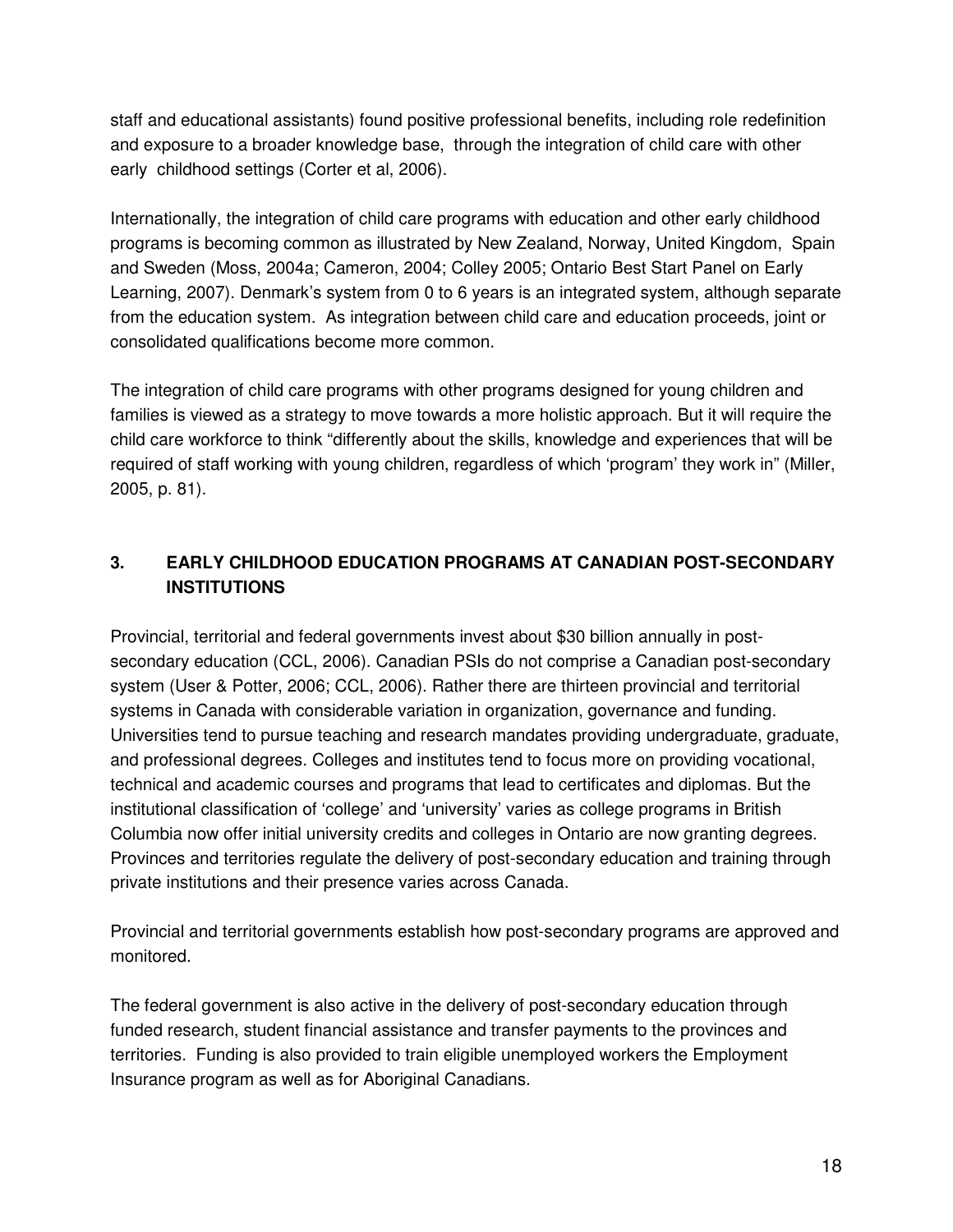Pan-Canadian mechanisms to ensure coherence, coordination and effectiveness on key priorities, such as quality, access, mobility and responsiveness in post-secondary education are mostly lacking (Canadian Council on Learning, 2006).

There are approximately 120 colleges and 15 universities delivering post-secondary ECE programs at the certificate, diploma and degree level. The majority of these institutions are publicly-funded. A minority are private not-for-profit or commercial organizations. PSIs are within provincial/territorial jurisdiction and may be directly operated by government (such as New Brunswick) or be autonomous entities with individual governing structures (such as Ontario).

Appendix 2 summarizes the findings from the environmental scan of ECE PSI programs in the provinces and territories. The purpose of the environmental scan is to provide information about post-secondary education, in general, and ECE programs, in particular, in each jurisdiction. They provide a summary profile of how ECE related programs are delivered through the PSI system in each provincial/territorial jurisdiction. Training standards, governance structures, advisory and decision-making mechanisms, and curriculum guidelines are included in the scan.

Appendix 2: Part 1 outlines the following information about post-secondary education for each province and territory:

- Ministry or department responsible
- **EXECTE:** legislation concerning universities, colleges, public and private
- number and types of post-secondary institutions
- general description of governance
- **EXECT** information about Prior Learning Assessment Recognition (PLAR)
- **EXEDENT** information about credit transfer within and between jurisdictions
- **EXECUTE:** international credential evaluation
- average full time tuition for resident students.

Appendix 2: Part 2 outlines the following information about post-secondary training for each province and territory:

- **ECE** credential legislation
- **ECE** credential requirement
- post-secondary institutions that offer the credential
- **EXEC** certification/equivalency and classification processes
- **•** proportion of staff required to have the credential
- number of credentials issued in a recent academic year

Summary information is also included about standards for ECE post-secondary training programs, which includes program standards, competencies, and program approval and monitoring.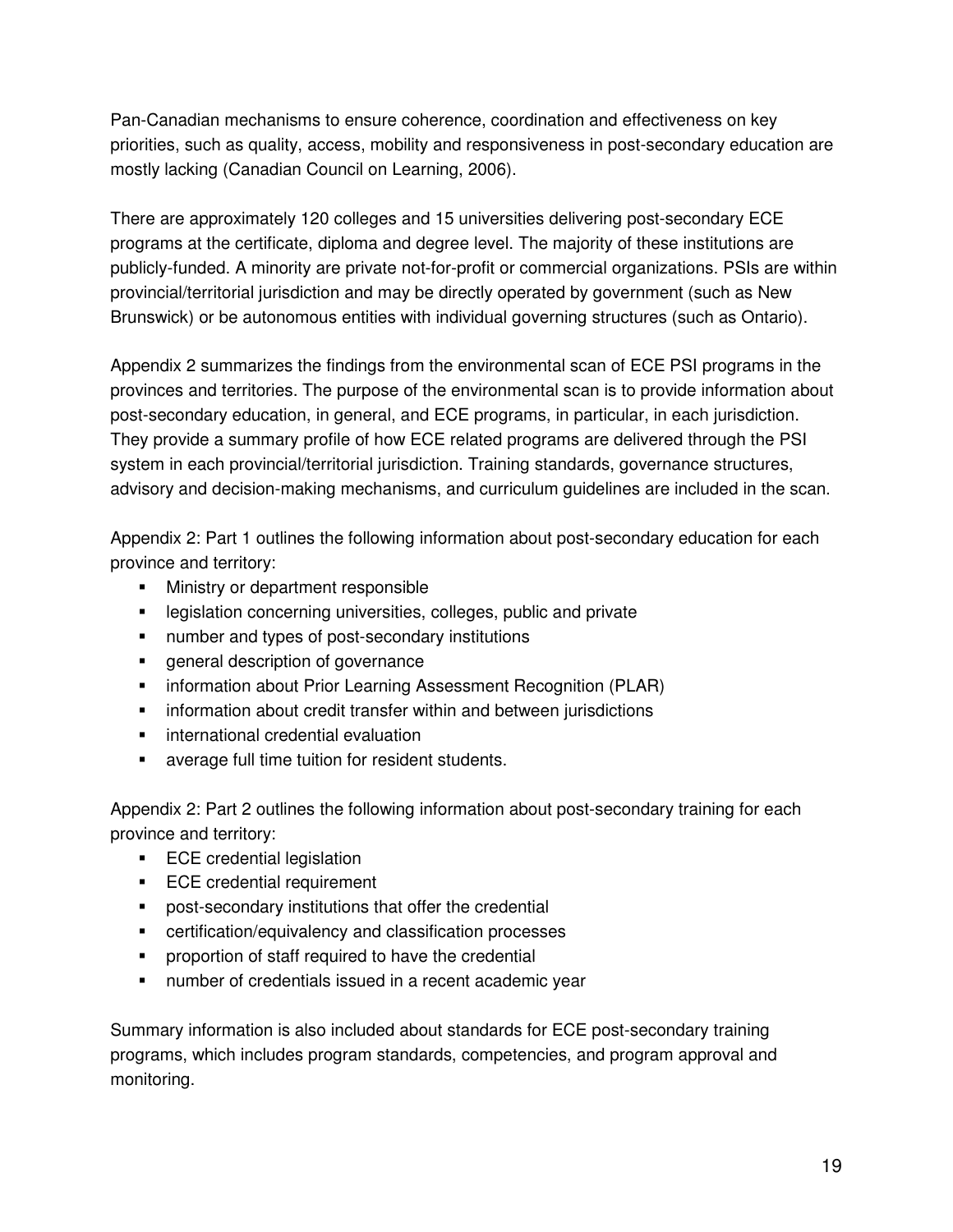Where possible, there are hyperlinks to relevant documents and websites included in the environmental scans.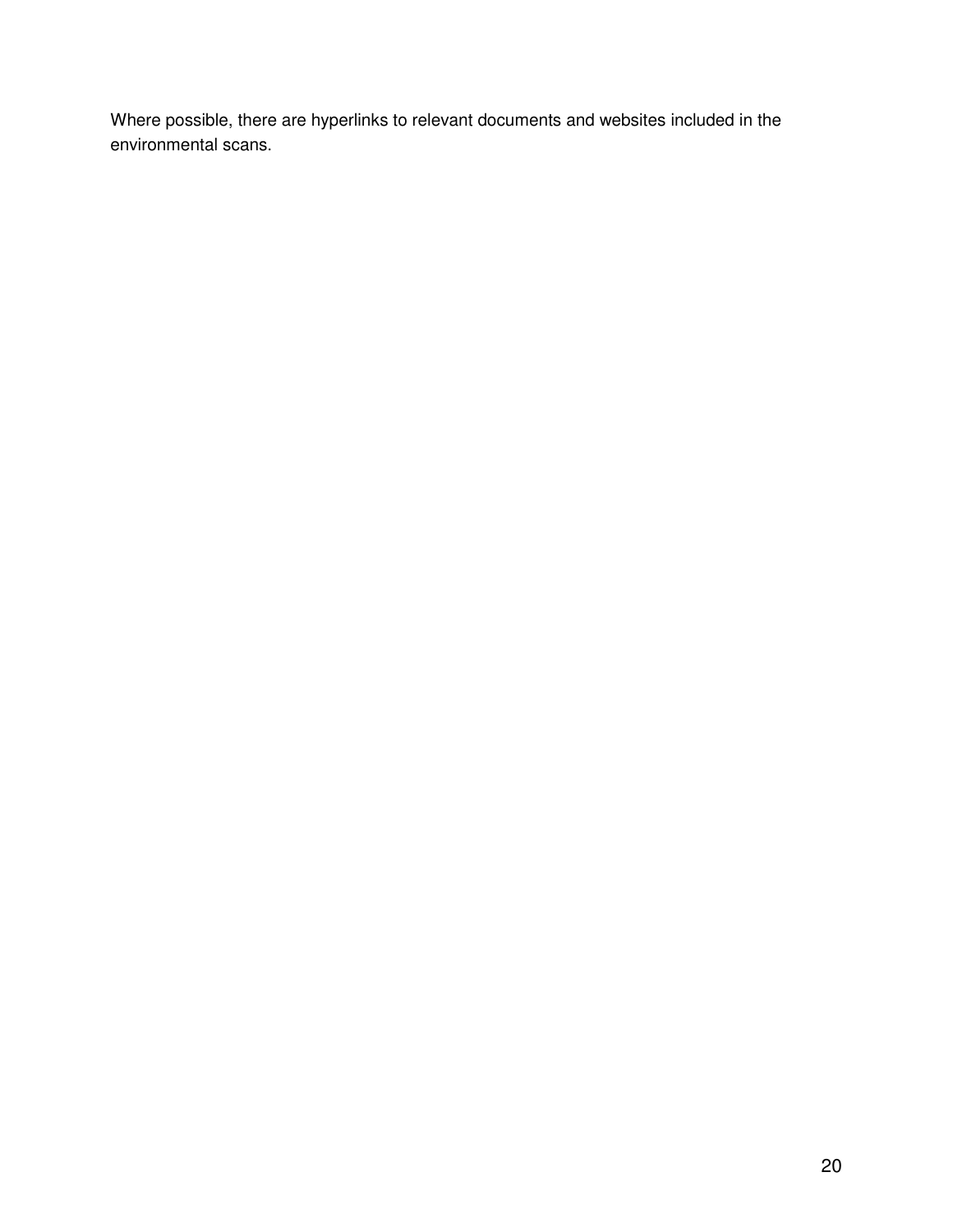#### **References**

Aarts, S., Blower, D., Burke, R., Conlin, E., Lamarre, G., McCrossan, W., et al. (2003). Feedback from learners: A second Cross-Canada study of prior learning assessment and recognition. Toronto: Cross-Canada Partnership on PLAR.

Abrami, P., Bernard, R. Wade, C., Schmid, R., Borokhovski, E., Tamim, R., Surkes, M., Lowerison, G. Zhang, D., Nicolaidou, I., Newman, S., Wozney, L., & Peretiatkowicz, A. (2006) A review of E--learning in Canada: A rough sketch of the evidence, gaps and promising directions. Ottawa: Canadian Council of Learning.

Ackerman, D.J. (2005). Getting teachers from here to there: Examining issues related to an early care and education teacher policy. Early Childhood Research and Practice, 7(1).Available on-line at: http://ecrp.uiuc.edu/v7n1/ackerman.html.

Ackerman, D, and Barnett, W.S., (2006). Increasing the Effectiveness of Pre-K Programs. New Brunswick, NJ: Rutgers University, National Institute for Early Education Research

Alberta Association for Accreditation for Early Learning and Care Services. Accreditation Process

http://www.abccaccred.ca/index.php?option=com\_content&task=view&id=12&Itemid=2. Retrieved January 29, 2007.

Anderson, K. (2006) First Nations early childhood education. Toronto: Ontario First Nations.

Arscott, J., Crowther, I., Young, M., & Ungarian, L. (2006) A report from the Gateways Project Moving Forward in Prior Learning. Athabasca University

Association of Early Childhood Educators of Ontario (2006) Access to the Early Childhood Education Field in Ontario. Toronto, AECEO (pamphlet)

Beach, J., Bertrand, J., Forer, B., Michal, D., and Tougas, J. (2004). Working for change: Canada's child care workforce. Ottawa: Child Care Human Resources Sector Council.

Beach, J., Bertrand, J., and Cleveland, G. (1998). Our childcare workforce: From recognition to remuneration: More than a labour of love. Ottawa: Child Care Human Resources Steering Committee, c/o Canadian Child Care Federation

Bellm, D. (2005) Establishing teacher competencies in early care and education: A review of current models and options for California. Berkeley, CA: Center for the Study of Child Care Employment

Bennett, J. (2004). Curriculum issues in national policy-making. Keynote address at the European Early Childhood Research Association Conference, Malta, September 2, 2004. Paris: OECD.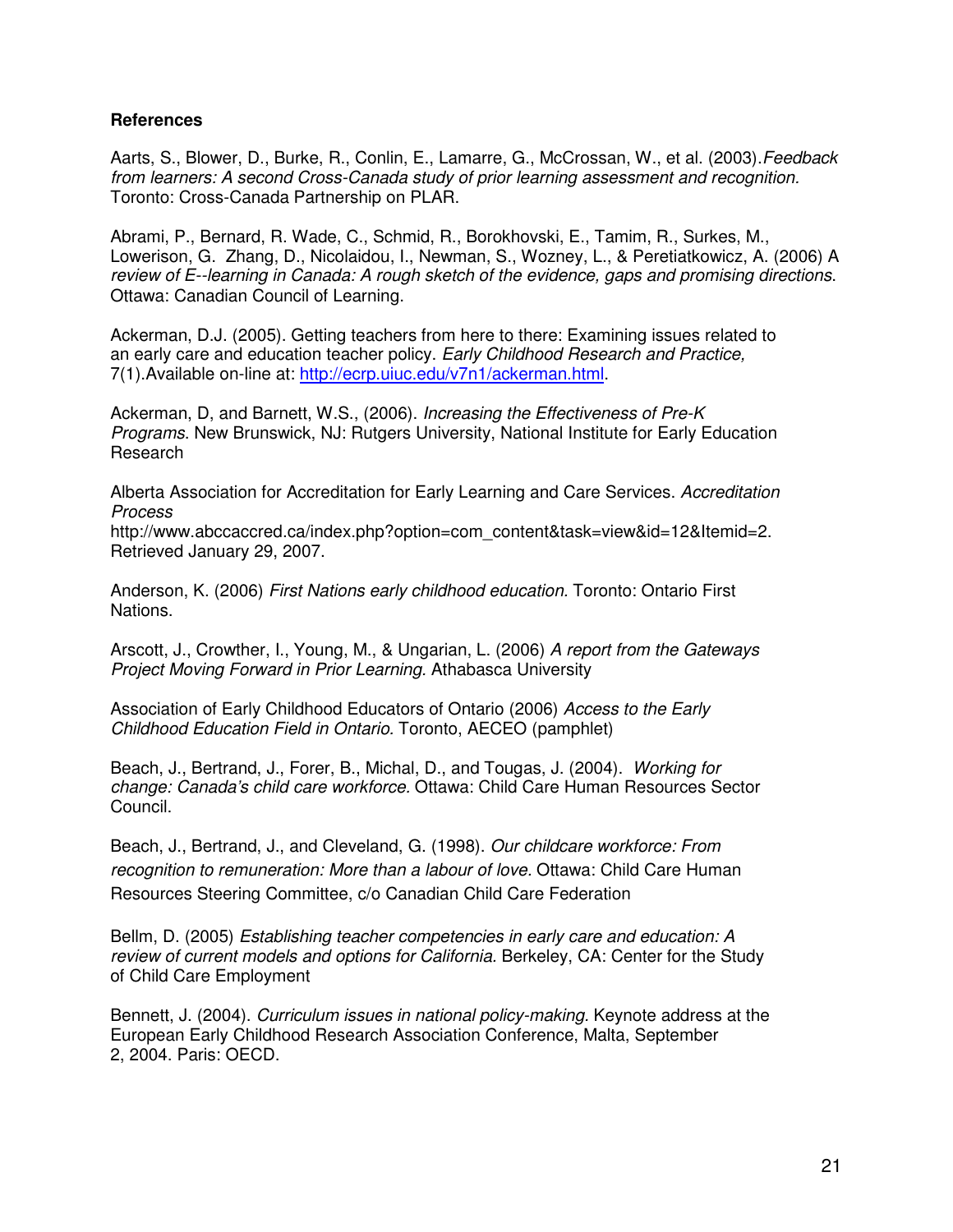Bertrand, J., Beach, J., Michal, E., and Tougas, J. (2004) Labour market update study: Literature review. Ottawa: Child Care Human Resources Sector Council.

Best Start Expert Panel on Quality & Human Resources (2007) Investing in Quality: Policies, Practitioners, Programs and Parents. Toronto, ON: Ministry of Children and Youth Services.

Caldwell, B. (2004) What's In a Name. Posted on the Child Care Information Exchange, http://mail.ccie.com/go/eed/0135. Retrieved May 26, 2007.

Cameron, C. (2004). Building an integrated workforce for a long-term vision of universal education and care. London: Day Care Trust. http://www.daycaretrust.org/uk

Canadian Council on Learning (2006) Canadian post-secondary education: A positive record: An uncertain future. Ottawa: CCL

Canadian Information Centre for International Credentials (2007) Education in Canada. http://www.cicic.ca/en/page.aspx?sortcode=2.16 Retrieved January 18, 2007

Center for the Study of Child Care Employment, at U.C. Berkeley, and the California Child Care Resource and Referral Network (2006) California Early Care and Education Workforce Study: Highlights. Berkeley, CA: Author

Child and Youth Officer for British Columbia (2005) Healthy Child Development in British Columbia: From Words to Action Victoria: Child & Youth Office, British Columbia

Child Care Advocacy Forum (2006) Response to early learning and child care in BC consultation paper. Vancouver: child Care Advocacy Forum. http://www.cccabc.bc.ca/forum/pdf/questionnaire.doc. Retrieved June 20, 2006.

Child Care Human Resources Sector Council (2007) Career promotion and recruitment strategy project. Ottawa: Author

Child Care Human Resources Sector Council. (2005a). A snapshot of the child care workforce. Ottawa: Author. http://www.ccsc-cssge.ca/english/pdf/snapshot\_e.pdf.

Child Care Human Resources Sector Council. (2005b). Occupational standards for child care administrators. Draft, 2006. Ottawa: Author.

Child Care Human Resources Sector Council. (2005c). The future child care workforce: Perspectives of early childhood education students. Ottawa: Author. http://www.ccsc-cssge.ca/english/pdf/perspectives\_e.pdf.

Cleveland, G., Corter, C., Pelletier, J., Colley, S., Bertrand, J. & Jamieson, J. in press. Early childhood learning and development in child care, kindergarten and family support programs. Toronto: Atkinson Centre at OISE/UT

Cohen, B. Moss, P. Petrie, P., and Wallace, J. (2004). A new deal for children: Reforming education and care in England, Scotland and Sweden. Bristol, England: The Policy Press. University of Bristol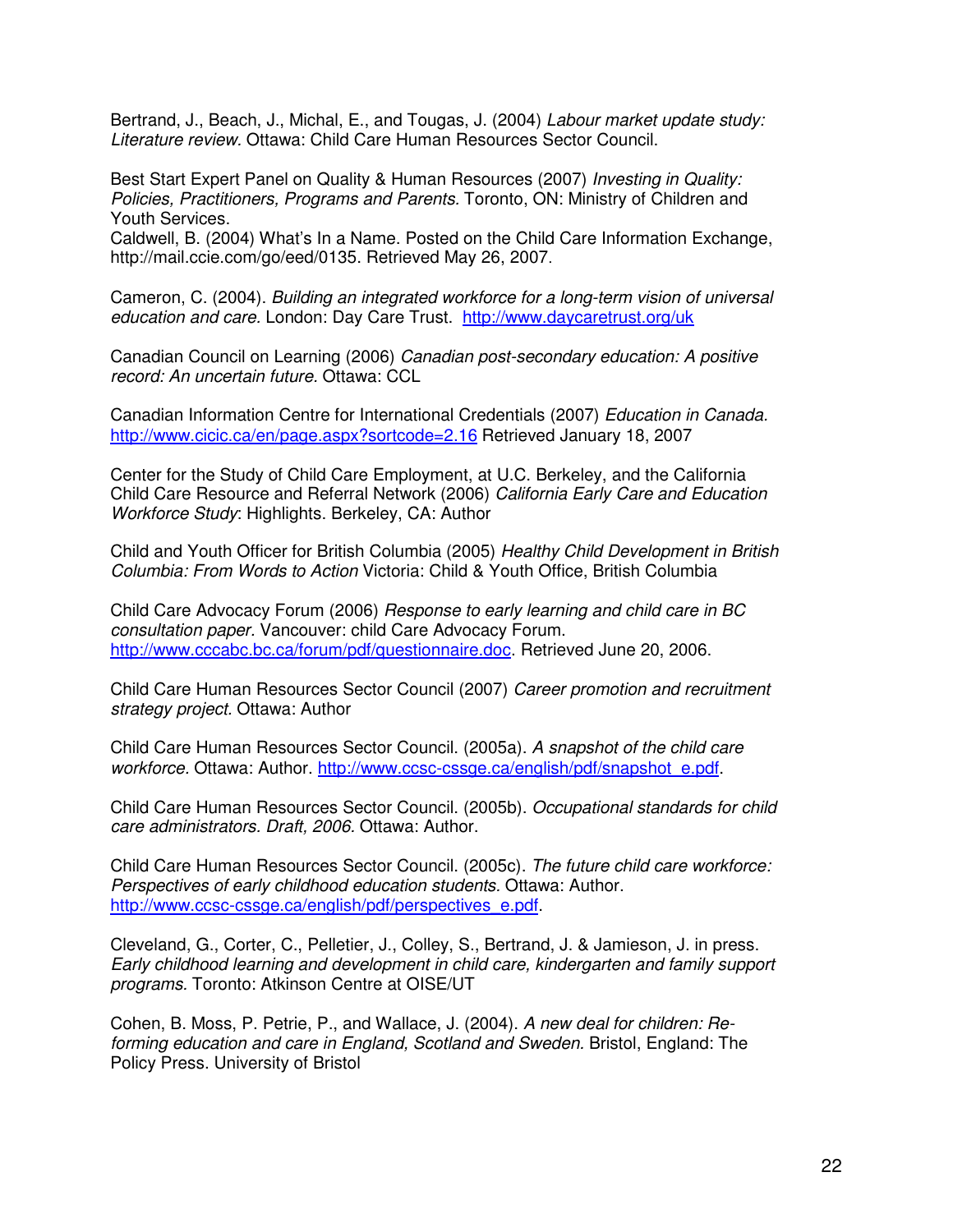Colley, S. (2005). Integration for a change: How can integration of services for kindergarten-aged children be achieved? Toronto: The Integration Network Project, Institute of Child Study, OISE/University of Toronto. http://www.inproject.ca/Working\_Papers/Fullpaper.pdf. Retrieved June 1, 2006

Colley, S. (2006) The unhurried day: Learning and caring seamlessly. November 2005 Symposium Report. Toronto: Integration Network Project, Institute for Child Study at OISE/UT.

Cooke, M., Keating, D., and McColm, M. (2005). Early learning and care in the city: Update, June 2005. Toronto: Atkinson Centre at the Ontario Institute for Studies in Education of the University of Toronto and Centre of Early Childhood Development at George Brown College.

Corter, C., Bertrand, J., Pelletier, J., Griffin, T., McKay, D., Patel, S., & Ioannone, P. (2006) Evidence-based understanding of integrated foundations for early childhood. Toronto: Atkinson Centre at OISE/UT

Council of Ministers of Education (2007) Ministerial Statement on Quality Assurance of Degree Education in Canada. Retrieved July 12, 2007 from http://www.cmec.ca/postsec/qa/QA-Statement-2007.en.pdf

Doherty, G., and Forer, B. (2005). Shedding new light on staff recruitment and retention challenges in child care. Ottawa: Child Care Human Resources Sector Council.

Doherty, G. (2003) Occupational Standards for Child Care Practitioners. Ottawa: Canadian Child Care Federation

Doherty, G.; Lero, D.; Goelman, H.; LaGrange, A. & Tougas, J. (2000) You Bet I Care! A Canada-wide study on wages, working conditions, and practices in child care centres. Guelph: University of Guelph, Centre for Families, Work and Well-Being

Dukakis, K. Bellm, D., Seer, N. & Lee, Y. (2007) Chutes or Ladders? Creating support services to help early childhood students succeed in higher education. Berkeley, CA: Center for the Study of Child Care Employment

Early Childhood Council (2005) Putting children first: Early childhood education policies for a new tomorrow. Report prepared for the Early Childhood Council 2005. Wellington, NZ: NZIER and Early Childhood Council

Elliott, A. (2006) Early childhood education: Pathways and equity for all children. Australian Education Review. Australian Council of Education Research.

Ferguson, E. (2004) What's in a name: Discussion Paper. Ottawa: Canadian Child Care **Federation** 

Friendly, M. Doherty, G. & Beach, J. (2006) Quality by design. What do we know about quality in early learning and child care, and what do we think? Toronto: Childcare Resource & Research Unit at University of Toronto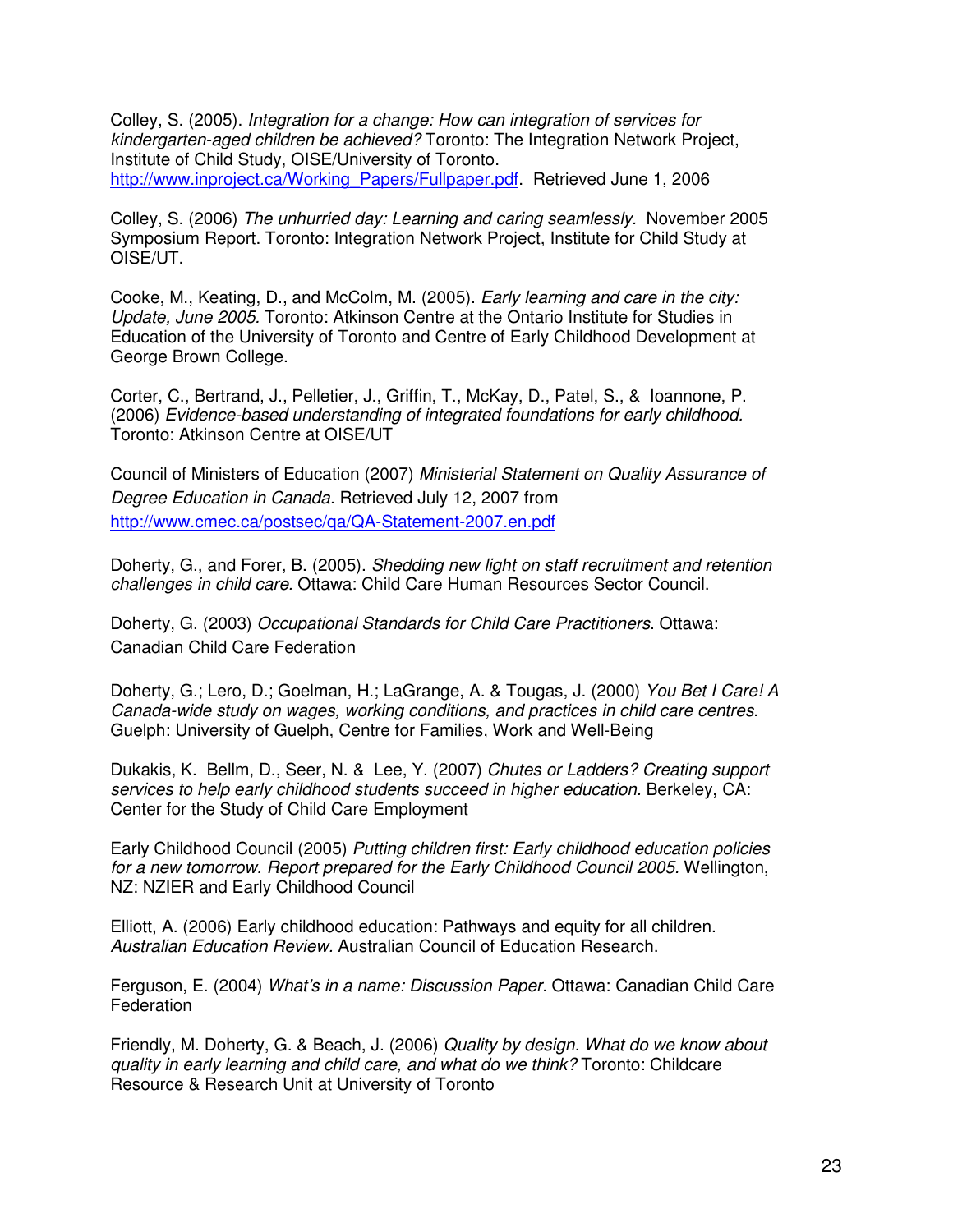Friendly, M., and Beach, J. (2005). Early childhood education and care in Canada, 2004. Toronto: Childcare Resource and Research Unit, University of Toronto.

Friendly, M., and Ferns, C. (2006). The state of the national child care program and provincial/territorial contexts, March 2006 Toronto: Childcare Resource and Research Unit, University of Toronto.

Galinsky, E. (2006). The economic benefits of high-quality early childhood programs: What makes the difference? Committee for Economic Development: Washington, D.C.

Government of Manitoba (2005). Manitoba's action plan – Next steps. Winnipeg: Manitoba Department of Family Services and Housing. http://www.gov.mb.ca/fs/childcare/moving\_forward\_action\_plan.pdf.

Government of Ontario. (2007). Early Childhood Educators fact sheet July 5, 2007. http://www.children.gov.on.ca/mcys/english/news/facts/070705.asp Retrieved July 31, 2007

Herzenbert, S., Price, M., & Bradley, D. (2005) Losing ground in early childhood education. Economic Policy Institute

Hill, H. (2007) Learning in the teaching workforce. The Future of Children. Vol. 17 Number 1 Spring 2007 111 - 128

Ingvarson, L., Meiers, M. & Beavis, A. (2005). Factors affecting the impact of professional development programs on teachers' knowledge, practice, student outcomes & efficacy. Education Policy Analysis Archives, 13(10). http://epaa.asu.edu/epaa/v13n10/. Retrieved January 16, 2007

Irwin,S., Lero, D. & Brophy, K. (2004) Irwin, S. Lero, D., and Brophy, K. (2004) Inclusion: The next generation in child care. Sydney: SpeciaLink

Japel, C., Tremblay, R. & Cote, S. (2005) Quality Counts: Assessing the Quality of Daycare Services Based on the Quebec Longitudinal Study of Child Development. IRPP Choices. Vol. 11 Number 5 (1-42)

Johnson, S. M., J. Berg, and M.L. Donaldson (2005) Who stays in teaching and why: A review of the literature in teacher retention. Boston: Harvard Graduate School of Education.

Kaga, Y. (2007) The Training and Working Conditions of Preschool Teachers in France UNESCO Policy Brief on Early Childhood N° 37 / March – April 2007

Lero, D., Irwin, S. & Darisi, T. (2006) Partnerships for Inclusion - Nova Scotia: An Evaluation Based on the First Cohort of Child Care Centres Guelph: Centre for Families, Work and Well-being

Lutton, A. (2006) NAEYC Early Childhood Associate Degree Accreditation System: Filling a gap in U.S. teacher education system. Young Child. September 2006.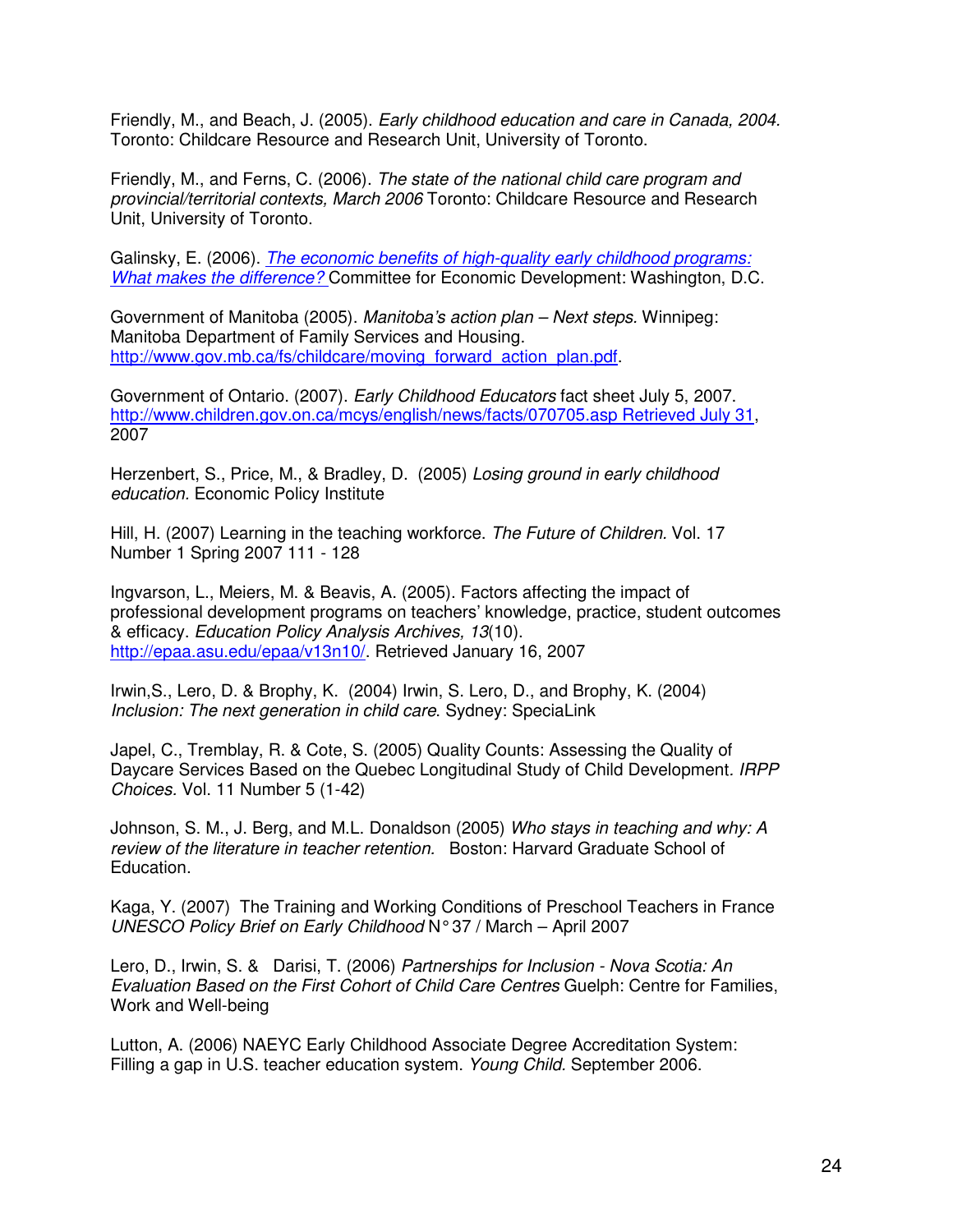Malcolmson, J. (2004) Synergy: Integrated approaches in family support. Ottawa: Family Resource Programs Canada

McCain, M., Mustard, S., & Shanker, S. (2007) Early years study 2: Putting science into action. Toronto: Council for Early Child Development.

McCuaig, K. (2004) From patchwork to framework: A child care policy for Canada. Ottawa: Child Care Advocacy Association of Canada

McIvor, O. (2005) "The contribution of indigenous heritage language immersion programs to healthy childhood development." Research Connections Canada 12. Ottawa: Canadian Child Care Federation

Miller, S. (2005) Literature review: Early learning and child care labour market training needs in Saskatchewan: The licensed child care centers. Regina: Government of Saskatchewan

Ministry of Children & Family Development and Ministry of Education (2006) Summary of Community Consultations Victoria: Ministry of Children and Families

Ministry of Children and Youth Services. (2005). Best Start: Ontario's plan for early learning and child care. Toronto: Author. http://www.children.gov.on.ca/CS/en/programs/BestStart/ActionPlan/default.htm. Retrieved May 15, 2005.

Moss, P. (2005) Ethics and politics in early childhood education. London, Routledge Falmer.

Moss, P. (2004a). The early childhood workforce in 'developed' countries: Basic structures and education. Policy Brief No. 27. UNESCO. http://www/unesco.org/education/ecf/briefs. Retrieved, June12, 2006.

Moss, P. (2004b**)**. The early childhood workforce: continuing education and professional development. Policy Brief No. 28. Paris: UNESCO. Available on-line at: http://www.unesco.org/education/ecf/briefs.

Multi-Lateral Task Force on Training, Career Pathing and Labour (2004) Child care sector occupational competencies assessment tool. BC Centre for Curriculum Transfer & Technology

Oberhuemer, P. (2004). Conceptualizing the early childhood professional. Presented at the EECERA Conference, Malta, October 2-4. http://educ.um.educ.met/computing/Eph/Presentations/pamelaoberhuemer.pdf. Retrieved July 2, 2006.

Office of the Auditor General of Ontario (2005) Annual Report of the Office of the Auditor General of Ontario. Dec.6, 2005 Toronto: Government of Ontario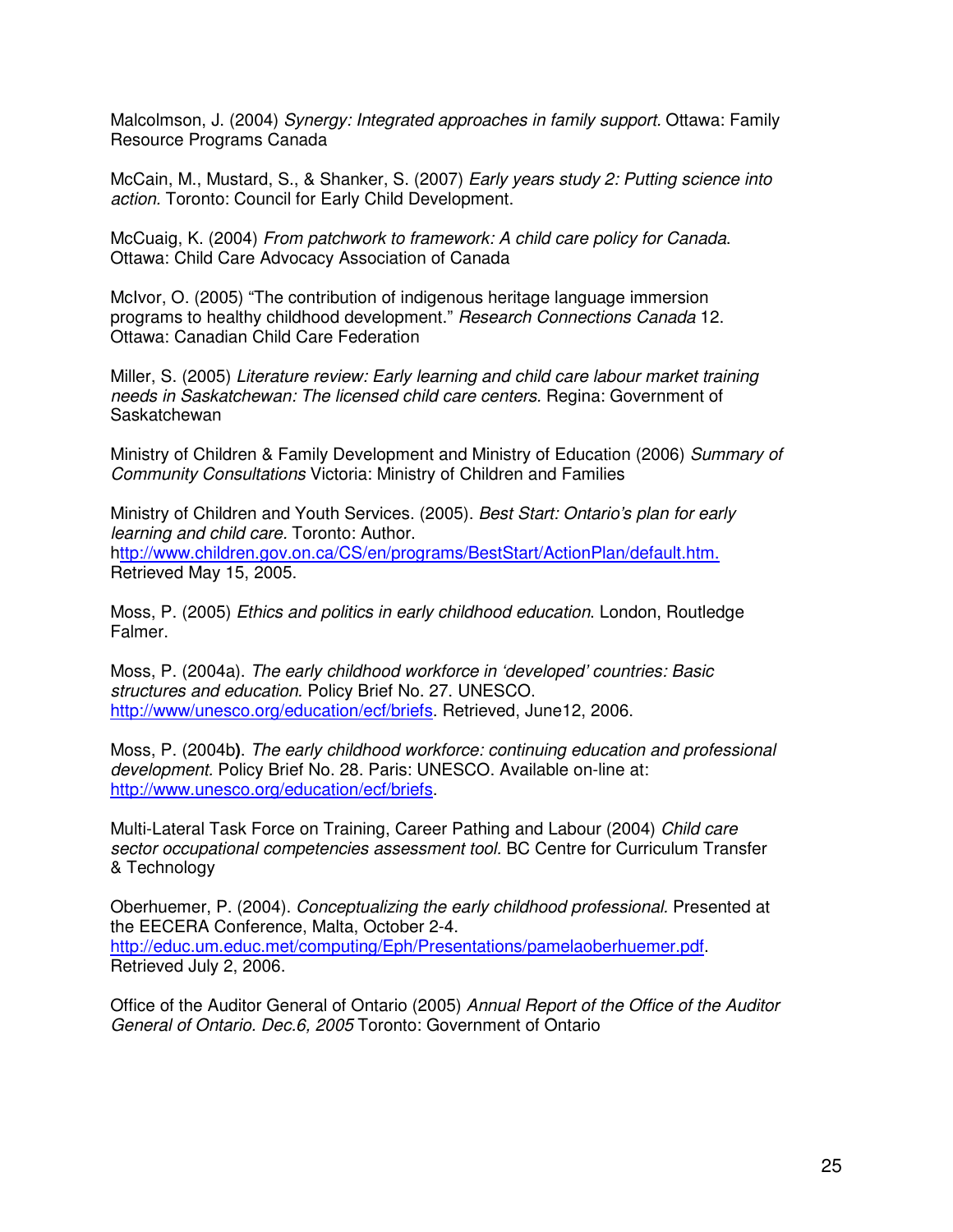Ogston, D. (1999). Strengthening Identity: Training Program Accreditation, Practitioner Certification and Their Application to Early Childhood Care and Education. Research Connections Canada: Supporting Children and Families. Vol. 2. Ottawa: Canadian Child Care Federation.

Ogston, D. (2003). Accrediting Post-secondary ECE Programs – Volume 1: An Accreditation Model. Research Connections Canada: Supporting Children and Families. Vol. 10. Canadian Child Care Federation.

Ontario Best Start Panel on Early Learning (2007) Early Learning for Every Child Today. Toronto, ON: Ministry of Child and Youth Services

Ontario Best Start Expert Panel on Quality & Human Resources (2007) Investing in Quality: Policies, Practitioners, Programs and Parents. Toronto, ON: Ministry of Children and Youth Services

Ontario Coalition for Better Child Care (2005a) Draft conceptual model of the college of early childhood educators Toronto: OCBCC

Ontario Coalition for Better Child Care (2005b) To boldly go...towards a comprehensive child care system in Ontario. Toronto: OCBCC

Organization for Economic Co-Operation and Development (2001) Starting Strong: Early childhood education and care. Paris: Author

Organization for Economic Co-Operation and Development Directorate for Education. (2004). Early Childhood Care and Education Policy: Canada Country Note. Paris: OECD: http://www.oecd.org/dataoecd/42/34/33850725.pdf. Retrieved April 21, 2006

Organization for Economic Co-Operation and Development (2006) Starting Strong II: Early childhood education and care. Paris: Author

Pascal, C. (2004). Education in childcare and childcare in education: What are the challenges and benefits? Presentation at the European Conference on Childcare in a Changing World, Groningen, the Netherlands, October 21-23, 2004.

Phillips, J. C. (2003). Powerful learning: Creating learning communities in urban school reform. Journal of Curriculum and Supervision, 18(2), 240-258.

Rochon Associated Human Resources Management Consulting Inc.(2006) Final Report ELCC Sector Study Regina: Government of Saskatchewan

Rossiter Consulting (2006) State of the field review in E-learning: Final report Ottawa: Canadian Council of Learning.

Ryan, S., Hornbeck, A., Frede, E. (2004) Mentoring for change: A time use study of teacher consultants in preschool reform. Early Childhood Research and Practice Spring 2004: Volume 6 Number 1. http://ecrp.uiuc.edu/v6n1/ryan.html Retrieved July 11, 2007

Shipley, D. (2004) It's all in a name. Interaction. Fall 2004. p. 27 - 28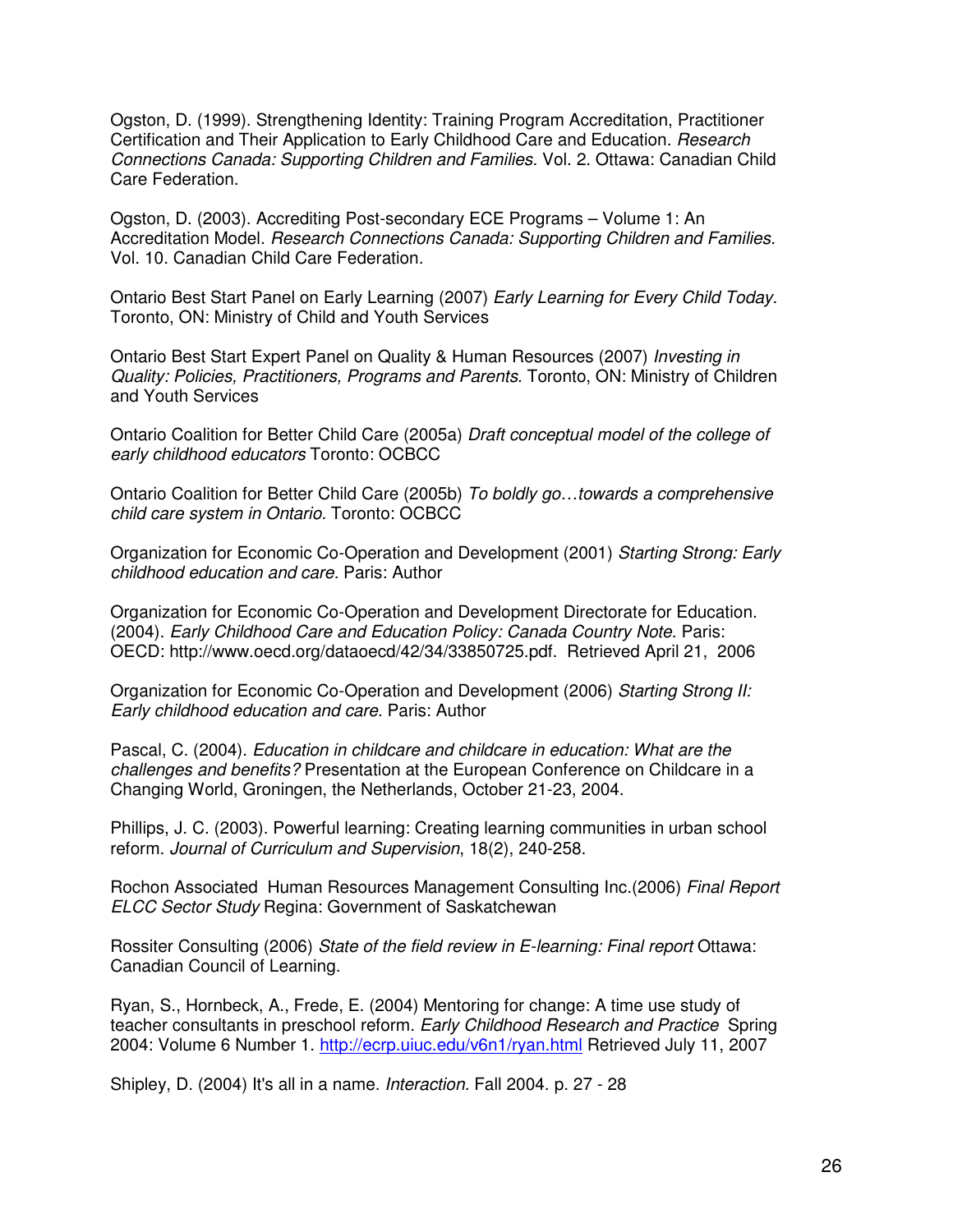User, A., & Potter, A. (2006) A state of the field review of post-secondary education. Ottawa: Canadian Council of Learning.

Whitebook, M. Bellm, D., Lee, Y., & Sakai, L. (2005) Time to revamp and expand: Early childhood teacher preparation programs in California's institutions of higher education. Berkeley, CA: Center for the Study of Child Care Employment

Wicken, M. (2005) Early Childhood Education and Human Services Labour Market Analysis Fredericton NB: Department of Training and Employment Development Labour Market Analysis Branch.

Wihak, C. (2005) State of the field review: Prior learning assessment and recognition. Calgary: University of Calgary.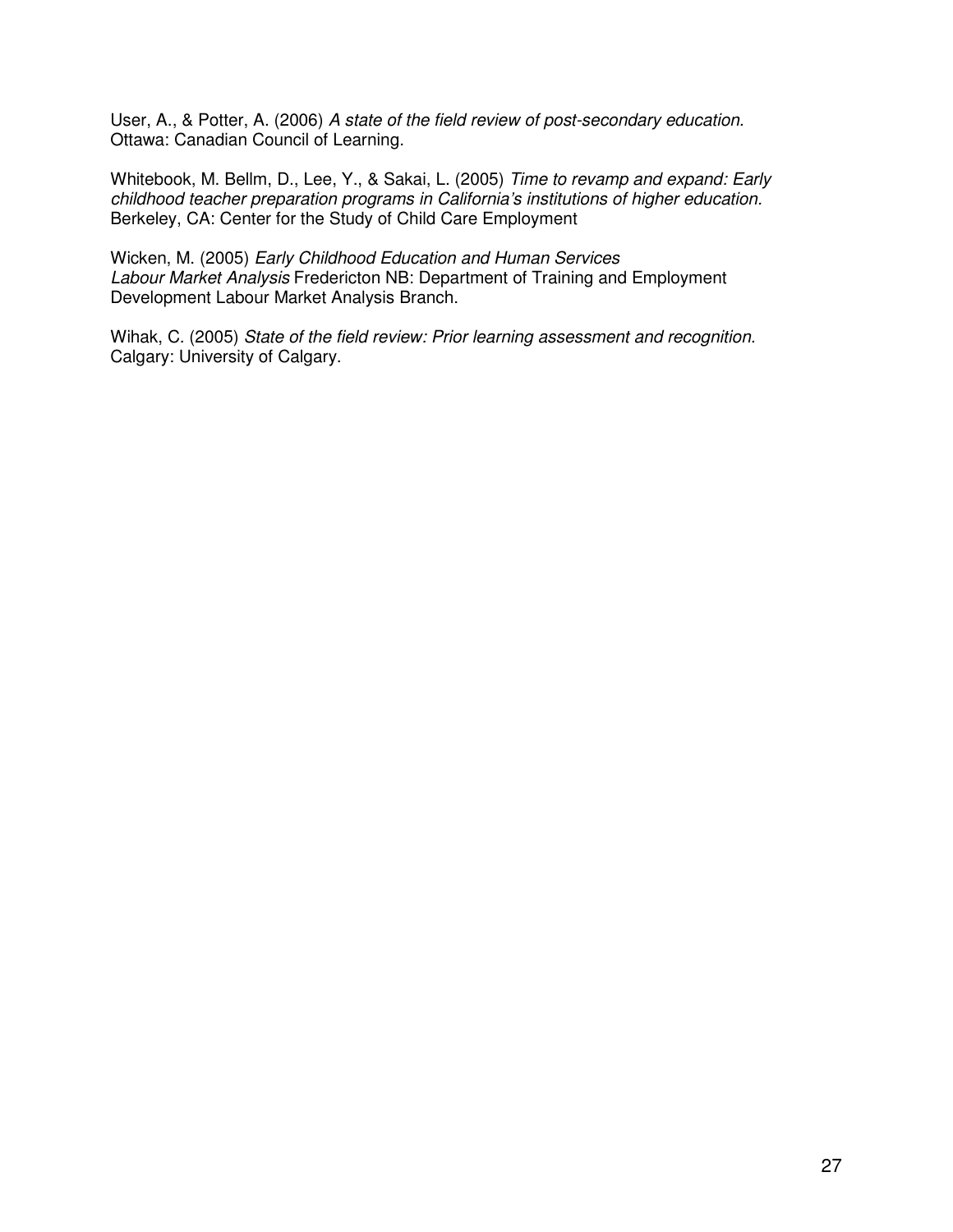#### **Academic Journals and Reports**

| <b>Source</b>                                                                                                                                                                                                                                                                                                             | <b>Content Overview</b>                                                                                                                                                                                                                                                                                                                          | <b>Key Findings</b>                                                                                                                                                                                                                                                                 | <b>Implications for Training Strategy</b>                                                                                                                                                                                                                                                                   |
|---------------------------------------------------------------------------------------------------------------------------------------------------------------------------------------------------------------------------------------------------------------------------------------------------------------------------|--------------------------------------------------------------------------------------------------------------------------------------------------------------------------------------------------------------------------------------------------------------------------------------------------------------------------------------------------|-------------------------------------------------------------------------------------------------------------------------------------------------------------------------------------------------------------------------------------------------------------------------------------|-------------------------------------------------------------------------------------------------------------------------------------------------------------------------------------------------------------------------------------------------------------------------------------------------------------|
| Ackerman, D.J. (2005). Getting teachers<br>from here to there: Examining issues<br>related to an early care and education<br>teacher policy. Early Childhood Research<br>and Practice, 7(1). Available on-line at:<br>http://ecrp.uiuc.edu/v7n1/ackerman.html.                                                            | Reviews issues related to raising ECE<br>qualifications from certificate/diploma to<br>degree levels. Examines constraints<br>facing ECEs in improving their<br>credentials and the capacity of teacher<br>preparation programs to support the<br>policy and in turn help create a qualified<br>and knowledgeable workforce                      | Teachers who have attained a BA specifically<br>related to early childhood are best able to offer<br>children a high-quality ECE experience.<br>But, adoption of a BA policy itself may not<br>necessarily result in ECE settings that are<br>staffed by highly qualified teachers. | Implementation of a BA policy<br>requires:<br>-supports especially for the currently<br>employed ECE workforce<br>- cooperation of higher education<br>systems between university and<br>college programs                                                                                                   |
| Arscott, J., Crowther, I., Young, M., &<br>Ungarian, L. (2006) A report from the<br>Gateways Project Moving Forward in Prior<br>Learning. Athabasca University                                                                                                                                                            | The Pan-Canadian Gateways project<br>researched the validity of Prior Learning<br>Assessment and Recognition (PLAR) as<br>a method of assessment to respond<br>effectively to demands from employers,<br>educators, policy makers, and citizens in<br>rural, remote and urban settings to<br>receive recognition of learning from any<br>source. | On average, participants received the<br>equivalent of recognition of a year of full-time<br>study.<br>Over 100 participants took part at one<br>university, three colleges and one university<br>college in four jurisdictions                                                     | A separate skill set was developed<br>collaboratively by college faculty,<br>employers, and licensing bodies for<br>early childhood programs for use at<br>partnering colleges.<br>Support manuals that elaborated<br>each skill set were produced to guide<br>participants, facilitators and<br>assessors. |
| Anderson, K. (2006) First Nations early<br>childhood education. Toronto: Ontario First<br><b>Nations</b>                                                                                                                                                                                                                  | Overview of issues and challenges facing<br>child care and other early childhood<br>programs in First Nations communities.                                                                                                                                                                                                                       | - Lack of qualified First Nations staff                                                                                                                                                                                                                                             | Need to develop training that<br>respects Aboriginal culture                                                                                                                                                                                                                                                |
| Cleveland, G., Corter, C., Pelletier, J.,<br>Colley, S., Bertrand, J. & Jamieson, J.<br>2006. Early childhood learning and<br>development in child care, kindergarten<br>and family support programs. Toronto:<br>Atkinson Centre at OISE/UT                                                                              | A comprehensive field review of the<br>effects on learning and child<br>development of early learning and child<br>care (ELCC) programs in Canada<br>prepared for the Canadian Council on<br>Learning.                                                                                                                                           | More depth, breadth and utility in the<br>Canadian research agenda is needed to build<br>effective systems to support early childhood.                                                                                                                                              | The relationship between staff ECE<br>qualifications, program quality and<br>child outcomes continue to be strong<br>finding across studies.                                                                                                                                                                |
| Colley, S. (2005). Integration for a change:<br>How can integration of services for<br>kindergarten-aged children be achieved?<br>Toronto: The Integration Network Project,<br>Institute of Child Study, OISE/University of<br>Toronto. Available on-line at:<br>http://www.inproject.ca/WorkingPapers/Full<br>paper.pdf. | A background paper that reviews the<br>status of kindergarten and child care<br>programs for children who are<br>kindergarten-aged (4 and 5 years old) in<br>Canada and in other jurisdictions.                                                                                                                                                  | Recommends integrated model of delivery<br>based on First Duty model.                                                                                                                                                                                                               | Integrated programs will require<br>integrated staff teams that blend the<br>skills, abilities and qualifications of<br>kindergarten teachers and early<br>childhood educators.                                                                                                                             |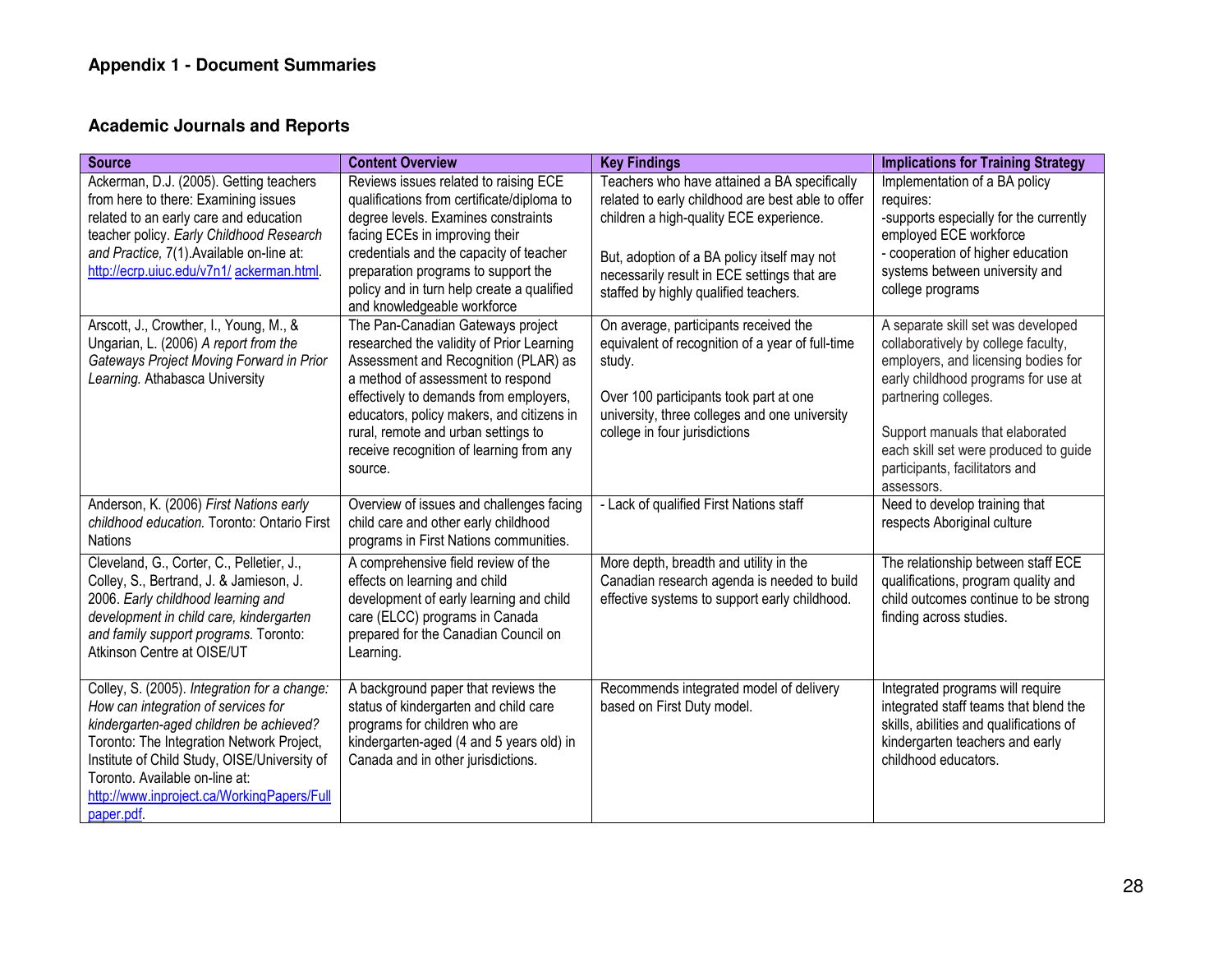| <b>Source</b>                                                                                                                                                                                                                                                                                       | <b>Content Overview</b>                                                                                                                                                                                                                                                                             | <b>Key Findings</b>                                                                                                                                                                                                                                                                                                                                              | <b>Implications for Training Strategy</b>                                                                                                                                                                                                                                                                                           |
|-----------------------------------------------------------------------------------------------------------------------------------------------------------------------------------------------------------------------------------------------------------------------------------------------------|-----------------------------------------------------------------------------------------------------------------------------------------------------------------------------------------------------------------------------------------------------------------------------------------------------|------------------------------------------------------------------------------------------------------------------------------------------------------------------------------------------------------------------------------------------------------------------------------------------------------------------------------------------------------------------|-------------------------------------------------------------------------------------------------------------------------------------------------------------------------------------------------------------------------------------------------------------------------------------------------------------------------------------|
| Colley, S. (2006) The unhurried day:<br>Learning and caring seamlessly.<br>November 2005. Symposium Report.<br>Toronto: The Integration Network Project,<br>Institute of Child Study, OISE/University of<br>Toronto.                                                                                | Summary of presentations and<br>discussion at the November 2005<br>symposium on the integration of child<br>care and kindergarten programs and<br>systems.                                                                                                                                          | - Agreement on need to align care and<br>education programs at least for 4 and 5 year<br>old children<br>- Recognition of growing number of programs<br>in education system for pre-kindergarten<br>children<br>- Need to consider a more coherent approach<br>to curriculum and pedagogy<br>- Need for at least some ECE staff with degree<br>level credentials | Consideration of joint qualifications<br>that are recognized in both child care<br>and education legislation and<br>regulatory bodies                                                                                                                                                                                               |
| Cooke, M., Keating, D., and McColm, M.<br>(2005). Early learning and care in the city:<br>Update, June 2005. Toronto: Atkinson<br>Centre at the Ontario Institute for Studies<br>in Education of the University of Toronto<br>and Centre of Early Childhood<br>Development at George Brown College. | A response to provincial government's<br><b>Best Start Plan</b>                                                                                                                                                                                                                                     | - Increase supervisor qualification to ECE<br>degree<br>- Focus on integrated programs for 4- and 5-<br>year old children<br>- Consolidate funding and local governance                                                                                                                                                                                          | Alignment of care and education<br>programs will require an integrated<br>staff team.                                                                                                                                                                                                                                               |
| Corter, C., Bertrand, J., Pelletier, J., Griffin,<br>T., McKay, D., Patel, S., & Ioannone, P.<br>(2006) Evidence-based understanding of<br>integrated foundations for early childhood.<br>Toronto: Atkinson Centre at OISE/UT                                                                       | Final summary report for Toronto First<br>Duty, Phase 1. Includes qualitative and<br>quantitative data that describe process<br>and impact of the start up and<br>implementation of Toronto First Duty in<br>five Toronto neighbourhoods.                                                           | -Progress on integration at all sites<br>- Full integration of existing programs more<br>cost efficient than coordination<br>- Improvements in program quality<br>- Benefits for child and parenting outcomes<br>- Staff reported benefits of involvement in TFD                                                                                                 | Benefits for staff working in integrated<br>staff teams include access to broader<br>array of PD opportunities and<br>opportunities to acquire new skills<br>from each other.<br>Leadership and meeting time are<br>essential requirements to bring<br>together teachers, ECEs and family<br>support staff into an integrated team. |
| Friendly, M., and Beach, J. (2005). Early<br>childhood education and care in Canada,<br>2004. Toronto: Childcare Resource and<br>Research Unit, University of Toronto.<br>Available on-line at:<br>www.childcarecanada.org. Retrieved July<br>17, 2005.                                             | Comprehensive review of early childhood<br>education and care in each province and<br>territory                                                                                                                                                                                                     | - No jurisdiction requires all child care staff to<br>have PSI ECE credential<br>- Length of PSI ECE credential varies from 1<br>to 3 years<br>- No requirements for university degree<br>- Only Man requires additional training for<br>supervisors/directors<br>- NL, PEI and BC require regular PD                                                            | Considerable distance between<br>current requirements and<br>recommendations for all child care<br>staff to have ECE PSI credentials and<br>some to have university degrees.                                                                                                                                                        |
| Friendly, M. Doherty, G. & Beach, J.<br>(2006) Quality by design. What do we<br>know about quality in early learning and<br>child care, and what do we think? Toronto:<br>Childcare Resource & Research Unit at<br>University of Toronto                                                            | Quality by Design is an exploratory<br>project intended to stimulate dialogue<br>about quality in Canadian early childhood<br>programs. This report is a literature<br>review about ideas, research, policy and<br>practice related to ELCC. Literature is<br>drawn form Canadian research & policy | Discussion about high quality programs in<br>North America and Europe has been central to<br>the development of child care and related<br>policies and programs.<br>Consideration of experiences in other<br>countries is useful but each society must<br>decide what is the purpose of ELCC programs                                                            | The conclusions point to<br>Need for better on-going professional<br>development<br>Need to upgrade knowledge & skills<br>of current staff with little or minimal<br>training.<br>Need to better prepare individuals for                                                                                                            |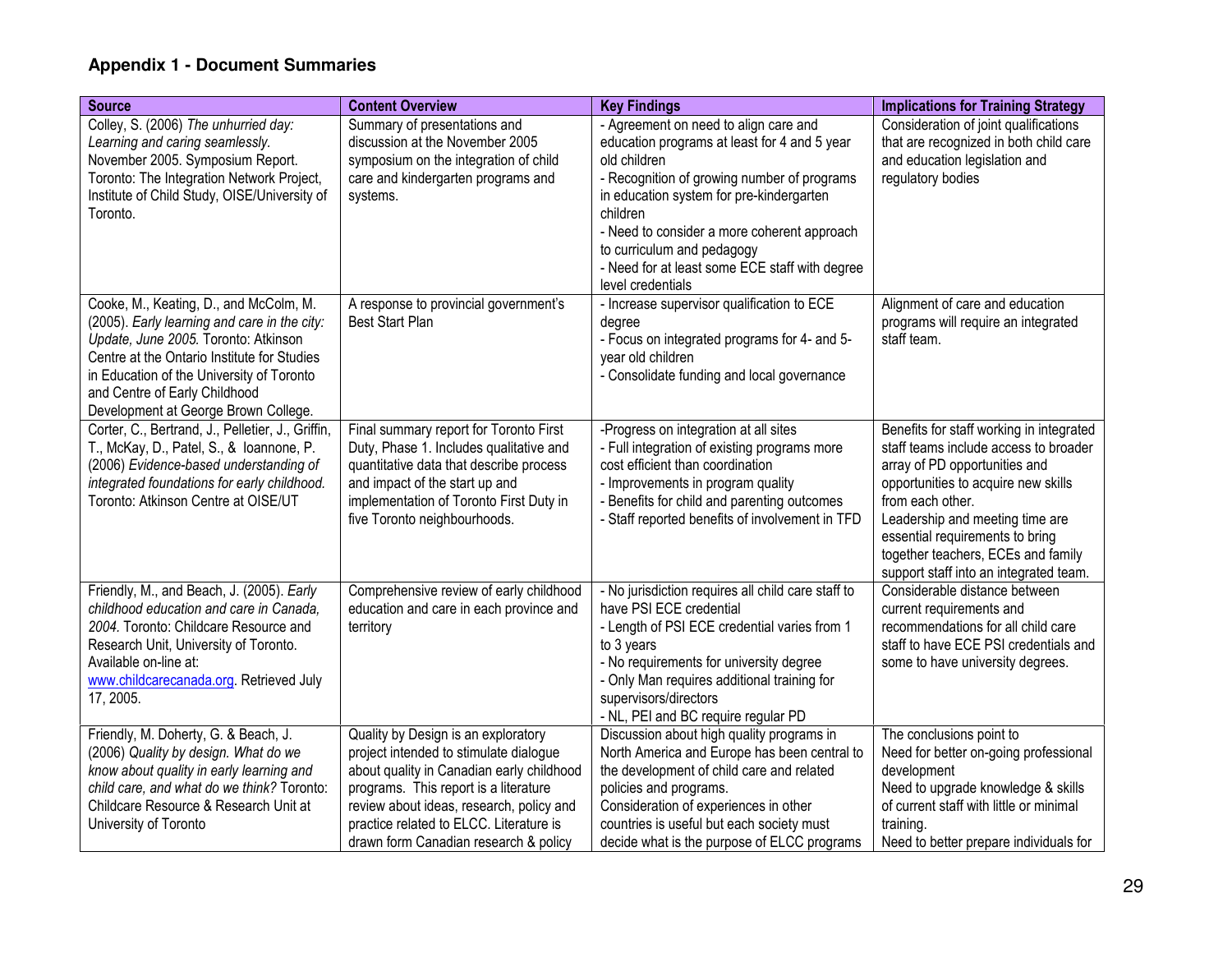| <b>Source</b>                                                                                                                                                                                                     | <b>Content Overview</b>                                                                                                                                                                                                                                                                                                                 | <b>Key Findings</b>                                                                                                                                                                                                                                                                                                                              | <b>Implications for Training Strategy</b>                                                                                                                                                                                                                                                                                                                                                                                                                                                                                                                                                                 |
|-------------------------------------------------------------------------------------------------------------------------------------------------------------------------------------------------------------------|-----------------------------------------------------------------------------------------------------------------------------------------------------------------------------------------------------------------------------------------------------------------------------------------------------------------------------------------|--------------------------------------------------------------------------------------------------------------------------------------------------------------------------------------------------------------------------------------------------------------------------------------------------------------------------------------------------|-----------------------------------------------------------------------------------------------------------------------------------------------------------------------------------------------------------------------------------------------------------------------------------------------------------------------------------------------------------------------------------------------------------------------------------------------------------------------------------------------------------------------------------------------------------------------------------------------------------|
|                                                                                                                                                                                                                   | documents; empirical research literature<br>and policy analysis literature (mostly<br>European).                                                                                                                                                                                                                                        | and design ELCC accordingly rather than<br>designing by default.                                                                                                                                                                                                                                                                                 | supervisory & administrative roles.                                                                                                                                                                                                                                                                                                                                                                                                                                                                                                                                                                       |
| Friendly, M., and Ferns, C. (2006) The<br>state of the national child care program<br>and provincial/territorial contexts, March<br>2006 Toronto: Childcare Resource and<br>Research Unit, University of Toronto. | Review and summary of<br>provincial/territorial commitments in<br>bilateral agreements with the federal<br>government.                                                                                                                                                                                                                  | Commitments varied across jurisdictions but<br>overall consensus on quality and access.                                                                                                                                                                                                                                                          | Focus on quality relates to increased<br>staff credentials.                                                                                                                                                                                                                                                                                                                                                                                                                                                                                                                                               |
| Irwin, S. Lero, D., and Brophy, K. (2004)<br>Inclusion: The next generation in child<br>care. Sydney: SpeciaLink                                                                                                  | This report presents findings from two<br>recent studies of inclusive child care in<br>Canada. It includes an analysis of data<br>collected from centre directors and<br>teaching staff and explores the role of<br>centre directors as inclusion leaders. It<br>also includes new data collected from 32<br>centres in four provinces. | College and university ECE training programs<br>need to incorporate more material about<br>inclusive practices in their basic and<br>continuing education courses. Provincial<br>governments need to ensure the availability of<br>affordable professional development<br>opportunities on a range of topics that are<br>important for inclusion | - Widespread inclusion of children<br>with special needs in child care<br>requires that staff support children's<br>participation in the regular program to<br>the extent possible and provide<br>experiences that will contribute to<br>their optimal development.<br>- Inclusion requires special<br>knowledge and skills such as the<br>ability to make environmental and<br>program adaptations and<br>modifications and to provide the types<br>and amount of individual support the<br>special needs child requires to<br>participate with the other children in<br>the general program activities. |
| Lero, D., Irwin, S. & Darisi, T. (2006)<br>Partnerships for Inclusion - Nova Scotia:<br>An Evaluation Based on the First Cohort of<br>Child Care Centres Guelph: Centre for<br>Families, Work and Well-being      | A study of strategies to increase inclusive<br>practices in child care centres.                                                                                                                                                                                                                                                         | Conclusion that high quality programs are<br>associated with more inclusive practices.                                                                                                                                                                                                                                                           | Increased education about inclusion<br>and working with children with special<br>needs necessary at all training levels<br>in ECE.                                                                                                                                                                                                                                                                                                                                                                                                                                                                        |
| Wihak, C. (2005) State of the field review:<br>Prior learning assessment and recognition.<br>Calgary: University of Calgary.                                                                                      | A review of academic literature from<br>2000 - 2005 to understand empirical<br>evidence and gaps in knowledge about<br>PLAR and to identify future research<br>agenda.                                                                                                                                                                  | - PLAR more widespread in colleges and<br>universities<br>- Little empirical evidence about effective<br>practices or impact on learning<br>- Potential strategy to support diversity and<br>recognition of Aboriginal knowledge & skills<br>- ECE is discipline where PLAR more<br>prevalent than most others                                   | Continue to pursue PLAR as a<br>mechanism within overall training<br>strategy.                                                                                                                                                                                                                                                                                                                                                                                                                                                                                                                            |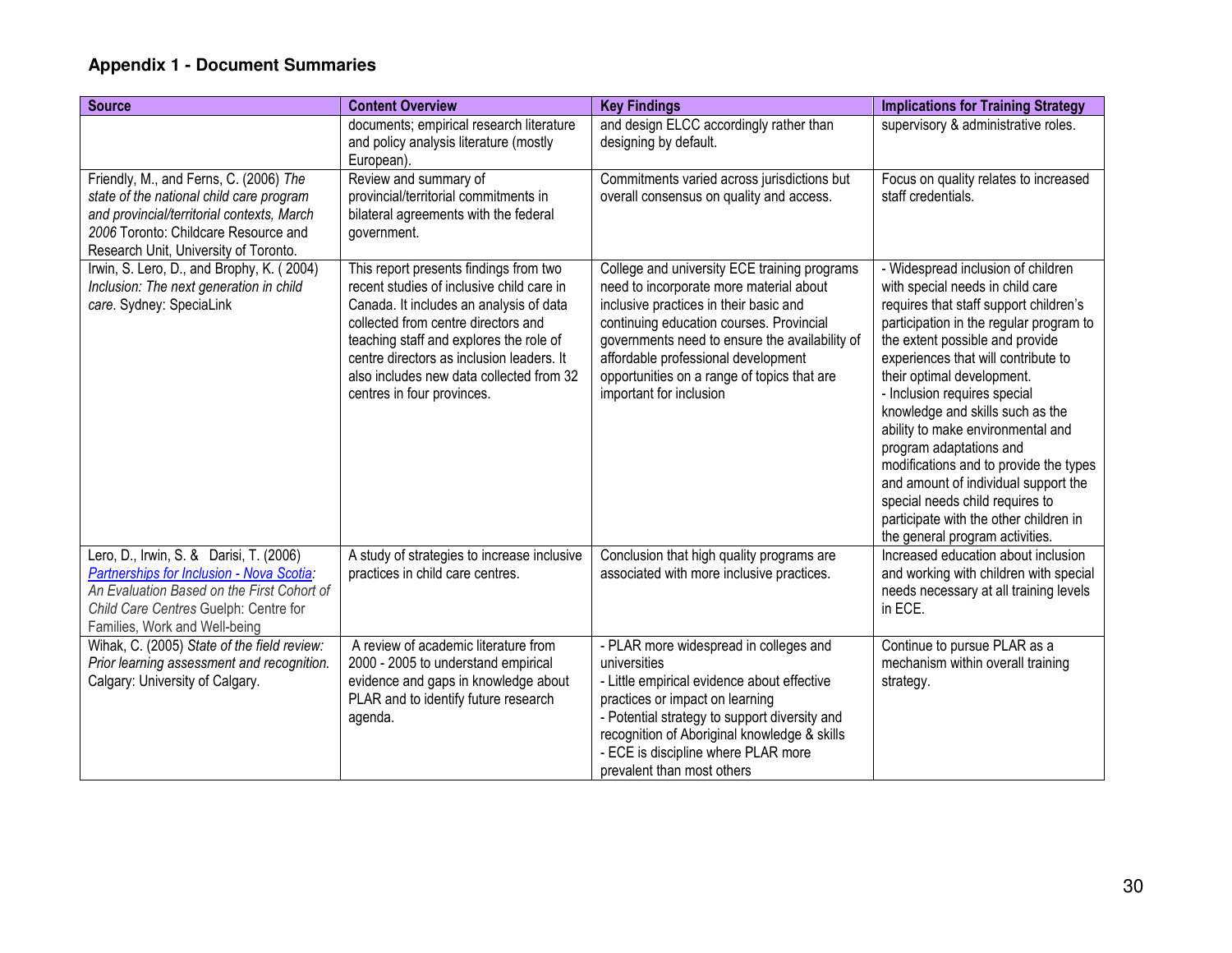#### **Government Reports**

| <b>Source</b>                                                                                                                                                                                                      | <b>Content Overview</b>                                                                                                                                                                                                                                                                                                                                                                                  | <b>Key Findings</b>                                                                                                                                                                                                                                                                                                                                                                                                                                                                                                                                                                                                                                                                      | <b>Implications for Training Strategy</b>                                                       |
|--------------------------------------------------------------------------------------------------------------------------------------------------------------------------------------------------------------------|----------------------------------------------------------------------------------------------------------------------------------------------------------------------------------------------------------------------------------------------------------------------------------------------------------------------------------------------------------------------------------------------------------|------------------------------------------------------------------------------------------------------------------------------------------------------------------------------------------------------------------------------------------------------------------------------------------------------------------------------------------------------------------------------------------------------------------------------------------------------------------------------------------------------------------------------------------------------------------------------------------------------------------------------------------------------------------------------------------|-------------------------------------------------------------------------------------------------|
| Multi-Lateral Task Force on Training,<br>Career Pathing and Labour (2004) Child<br>care sector occupational competencies<br>assessment tool. BC Centre for Curriculum<br>Transfer & Technology                     | Assessment tool developed to help<br>people use provincial Occupational<br>Competencies in different ways.<br>-self-assessment by practitioners<br>- evaluation of staff by employers<br>- identification of professional<br>development needs<br>-development of curriculum<br>- evaluation of students, especially in<br>practicum settings<br>- checklist for Licensing or accreditation<br>purposes. | Knowledge section is checklist of a<br>practitioners' understanding of professional<br>requirements. Activities section, divided<br>into eight main "functional areas", lists the<br>activities that are performed in ECE<br>practice.<br>Used together, the knowledge & activities<br>sections provide information needed to<br>track and enhance skills and performance                                                                                                                                                                                                                                                                                                                | Provide a common set of standards to<br>guide training - pre-service and in-<br>service.        |
| Child & Youth Officer for BC (2005)<br>Healthy Child Development in British<br>Columbia: From Words to Action Victoria:<br>Child & Youth Office, BC                                                                | Recommendations and advice to BC<br>government based on November 2004<br>Forum on healthy child development that<br>included international child health and<br>early child development experts and<br>policy makers and practitioners from<br>across BC                                                                                                                                                  | Included<br>child care strategy as cornerstone<br>$\blacksquare$<br>neighbourhood hub delivery model<br>$\bar{\phantom{a}}$<br>community planning and delivery<br>$\sim$<br>including local funding envelope<br>specialized services as required<br>$\sim$<br>Aboriginal ECD plan<br>$\sim$                                                                                                                                                                                                                                                                                                                                                                                              | Childcare workforce needs preparation<br>for integrated environments and<br>community planning. |
| Government of Manitoba. (2005).<br>Manitoba's action plan - Next steps.<br>Winnipeg: Manitoba Department of Family<br>Services and Housing.<br>http://www.gov.mb.ca/fs/childcare/moving<br>forward action plan.pdf | Outlines Manitoba's plans to expand and<br>enhance child care.                                                                                                                                                                                                                                                                                                                                           | Priority areas for investment<br>1) Workforce stabilization and development<br>2) Sustainability of existing non-profit<br>centres<br>3) Affordability/accessibility of child care<br>4) Improving quality environments<br>Training supports include:<br>•mandatory 40-hour training for child care<br>assistants and family child care providers<br>• replacement grants for untrained child<br>care assistants to participate in workplace<br>training while retaining a salary<br>• forgivable tuition loans for students<br>participating in early childhood education<br>college training programs<br>• funds to expand college-based early<br>childhood education training program | Increased investment in training<br>infrastructure and individual access to<br>training.        |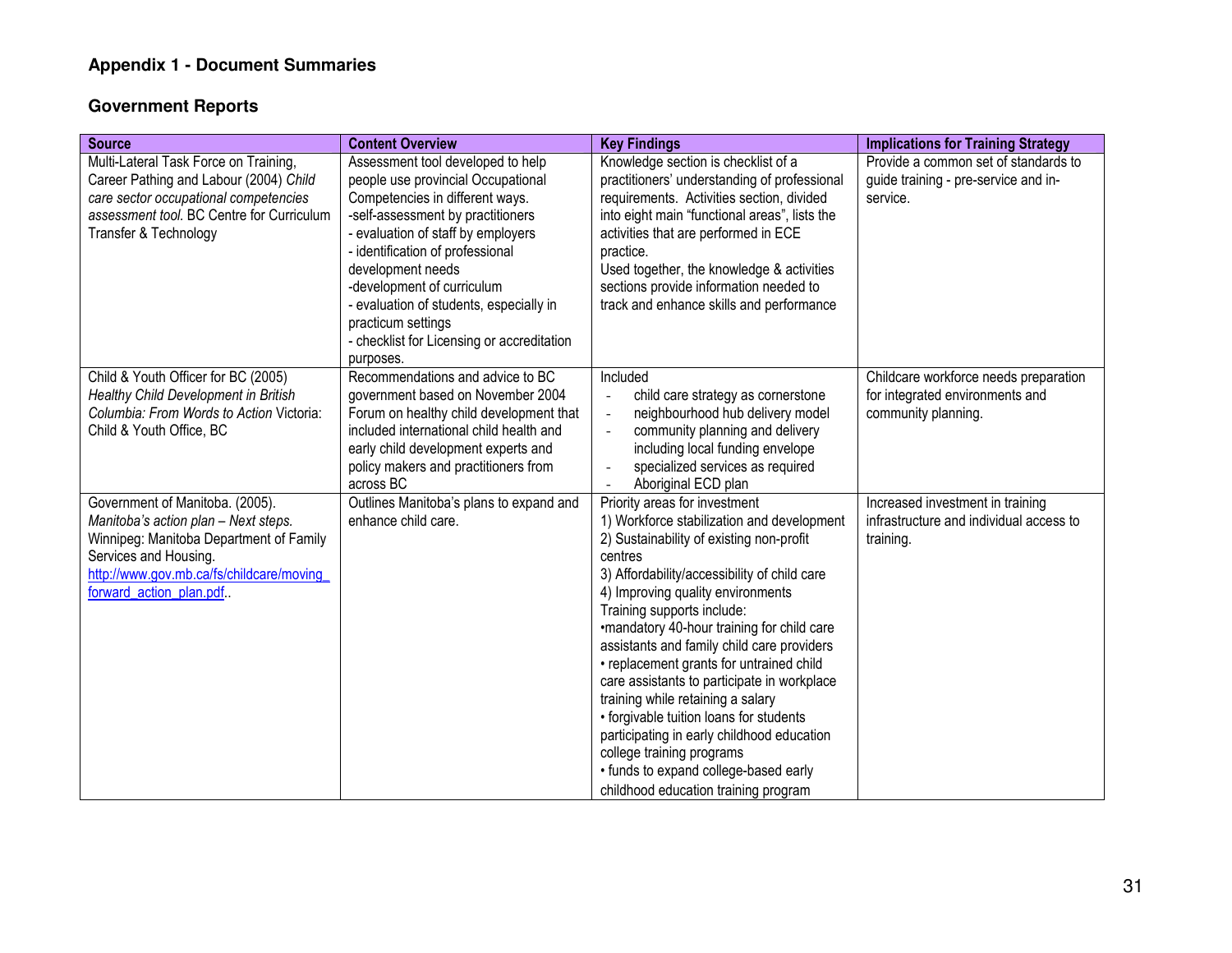| <b>Source</b>                                                             | <b>Content Overview</b>                    | <b>Key Findings</b>                                     | <b>Implications for Training Strategy</b>                                 |
|---------------------------------------------------------------------------|--------------------------------------------|---------------------------------------------------------|---------------------------------------------------------------------------|
| Miller, S. (2005) Literature review: Early                                | Literature review of provincial, national  | Four challenges are interconnected and no               | Need to examine linkages between care                                     |
| learning and child care labour market                                     | and international research on human        | single solution exists.                                 | and education and between the child                                       |
| training needs in Saskatchewan: The                                       | resource market and training issues        | Solutions will require rethinking of traditional        | care workforce and education system.                                      |
| licensed child care centers. Regina:                                      | related to early learning and child care.  | organization of 'child care work' and other             |                                                                           |
| Government of Saskatchewan                                                | Review is structured around four           | forms of early childhood education and as               |                                                                           |
|                                                                           | challenges: recruitment, retention,        | well as changes to system, including                    |                                                                           |
|                                                                           | remuneration and recognition.              | funding arrangements.                                   |                                                                           |
| Ministry of Children & Family Development                                 | Report of community consultations          | Common themes and issues that arose                     | Training for child care workforce needs                                   |
| and Ministry of Education (2006) Summary                                  | conducted from September 2005 to           | through the consultations:                              | to consider skills necessary for                                          |
| of Community Consultations Victoria:                                      | January 2006 across BC. The feedback       | better access needed                                    | participation in community planning and                                   |
| Ministry of Children and Families                                         | is intended to inform comprehensive        | improved quality including more<br>$\overline{a}$       | integrated settings.                                                      |
|                                                                           | Early Years Strategy.                      | resources to HR development and                         |                                                                           |
|                                                                           |                                            | <b>ECE</b> preparation                                  |                                                                           |
|                                                                           |                                            | integration of early learning and care                  |                                                                           |
|                                                                           |                                            | sustainability and growth<br>$\overline{a}$             |                                                                           |
|                                                                           |                                            | community planning                                      |                                                                           |
| Ministry of Children and Youth Services.                                  | Long term goal to integrated early child   | Initial steps focus on expansion and                    | Next steps may see increase in training                                   |
| (2005). Best Start: Ontario's plan for early                              | development programs for children from     | stabilization of child care programs into hub           | requirements.                                                             |
| learning and child care. Toronto: Author.                                 | to 6 years                                 | delivery models that include other early                | Points to need for preparation for broad                                  |
| http://www.children.gov.on.ca/CS/en/progr                                 |                                            | child development programs and                          | array of ECD programs                                                     |
| ams/BestStart/ActionPlan/default.htm.                                     |                                            | kindergarten.                                           |                                                                           |
|                                                                           |                                            | Commitment to College of Early Childhood                |                                                                           |
| Office of the Auditor General of Ontario                                  | The Ontario Auditor General reviewed       | Educators<br>A series of recommendations related to     |                                                                           |
|                                                                           |                                            |                                                         | Requirements and expectations for                                         |
| (2005 Annual) Report of the Office of the                                 | expenditures of public funding and quality | improved quality and financial reporting                | implementation of quality curriculum in                                   |
| Auditor General of Ontario. Dec.6, 2005<br>Toronto: Government of Ontario | in regulated child care programs.          | including<br>- curriculum framework for all child care  | child care programs need to be<br>addressed in pre-service and in-service |
|                                                                           |                                            |                                                         | training.                                                                 |
|                                                                           |                                            | programs<br>- guidance to staff to implement curriculum |                                                                           |
| Ontario Best Start Expert Panel on Quality                                | Provincial government established an       | Four broad recommendations:                             | Underscores essential PSI infrastructure                                  |
| & Human Resources (2007) Investing in                                     | expert panel to provide advice on quality  | 1. Strengthen policies, funding and                     | necessary to support quality workforce                                    |
| Quality: Policies, Practitioners, Programs                                | and human resource issues and identify     | infrastructure                                          | and quality programs.                                                     |
| and Parents. Toronto, ON: Ministry of                                     | strategies to:                             | 2. Improve education, compensation and                  |                                                                           |
| Children and Youth Services.                                              | · attract, retain and develop a            | career opportunities for practitioners                  | Emphasis on common quality program                                        |
|                                                                           | knowledgeable, committed, qualified        | 3. Deliver high quality, inclusive, evidence-           | standards and monitoring process                                          |
|                                                                           | early learning and care workforce          | based programs                                          | essential that apply to all PSI ECE                                       |
|                                                                           | • determine the education/qualifications   | 4. Forge strong partnerships with parents               | delivery including distance and                                           |
|                                                                           | practitioners need to meet the needs of    | 2008-09                                                 | apprenticeship.                                                           |
|                                                                           | children and their families                |                                                         |                                                                           |
|                                                                           | · address deficiencies in compensation,    |                                                         |                                                                           |
|                                                                           | working conditions and status of the       |                                                         |                                                                           |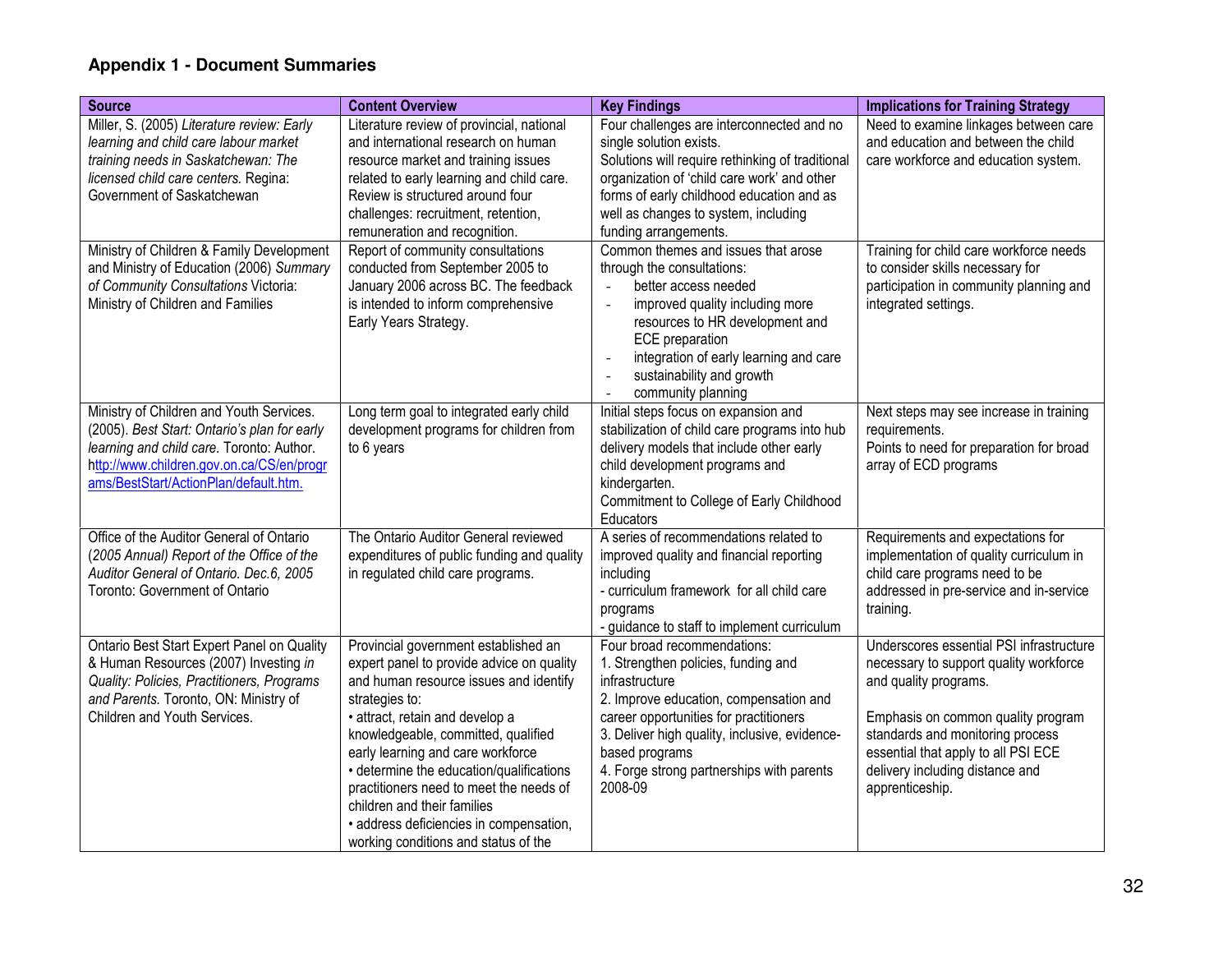| <b>Source</b>                                                                                                                                                                                                | <b>Content Overview</b>                                                                                                                                                                                                                                                                                                                                                                                                                      | <b>Key Findings</b>                                                                                                                                                                                                                                                                                                  | <b>Implications for Training Strategy</b>                                                                        |
|--------------------------------------------------------------------------------------------------------------------------------------------------------------------------------------------------------------|----------------------------------------------------------------------------------------------------------------------------------------------------------------------------------------------------------------------------------------------------------------------------------------------------------------------------------------------------------------------------------------------------------------------------------------------|----------------------------------------------------------------------------------------------------------------------------------------------------------------------------------------------------------------------------------------------------------------------------------------------------------------------|------------------------------------------------------------------------------------------------------------------|
|                                                                                                                                                                                                              | child care sector<br>• integrate child care and education<br>professionals in early learning and care<br>settings (preschool, kindergarten).<br>The work of the panel included a review<br>of related Canadian and international<br>literature; consideration of Ontario data<br>and discussion with experts.                                                                                                                                |                                                                                                                                                                                                                                                                                                                      |                                                                                                                  |
| Ontario Best Start Panel on Early Learning<br>(2007) Early Learning for Every Child<br>Today. Toronto, ON: Ministry of Child and<br>Youth Services                                                           | Review curriculum and pedagogical<br>frameworks and develop guide for all<br>early childhood settings in Ontario.                                                                                                                                                                                                                                                                                                                            | Proposed common pedagogical and<br>curriculum framework for use in all early<br>childhood settings.                                                                                                                                                                                                                  | Need for professional education and<br>development that transcends ECE and<br>education disciplinary boundaries. |
| Rochon Associated Human Resources<br>Management Consulting Inc.(2006) Final<br>Report ELCC Sector Study Regina:<br>Government of Saskatchewan                                                                | Report of a sector study that was<br>designed to assess the impact of child<br>care expansion and the levels of training<br>required. Study included a literature<br>review, HR and training needs<br>assessment of licensed child care<br>programs, employee and former<br>employee surveys, analysis of trends to<br>move outside of the sector and<br>opportunities to attract ECEs back to the<br>sector and a labour market assessment. | Findings included:<br>- over half of current staff have worked in<br>child care for less than 3 years<br>- Majority of ECE staff earned less than<br>\$12/hr (2004)<br>- 73% of staff find required training<br>unaffordable;                                                                                        | Difficult to require additional ECE<br>credentials without increase in wages                                     |
| Wicken, M. (2005) Early Childhood<br><b>Education and Human Services</b><br>Labour Market Analysis Fredericton NB:<br>Department of Training and Employment<br>Development Labour Market Analysis<br>Branch. | Report of a study that examined the<br>labour market needs for early childhood<br>education and human services program.<br>Information gathered from multiple<br>sources including administrative<br>statistics, consultations with employers<br>and program graduates and a literature<br>review.                                                                                                                                           | Findings - After 1 year 60% of graduates<br>working in child care programs although<br>salaries remain low.<br>Study recommendations:<br>-Further consideration needed before<br>lengthening 1 yr ECE program<br>- Consider specialization in early<br>intervention, preschoolers, toddlers &<br>school age children | Increasing ECE credential requirements<br>difficult without accompanying increase<br>in compensation.            |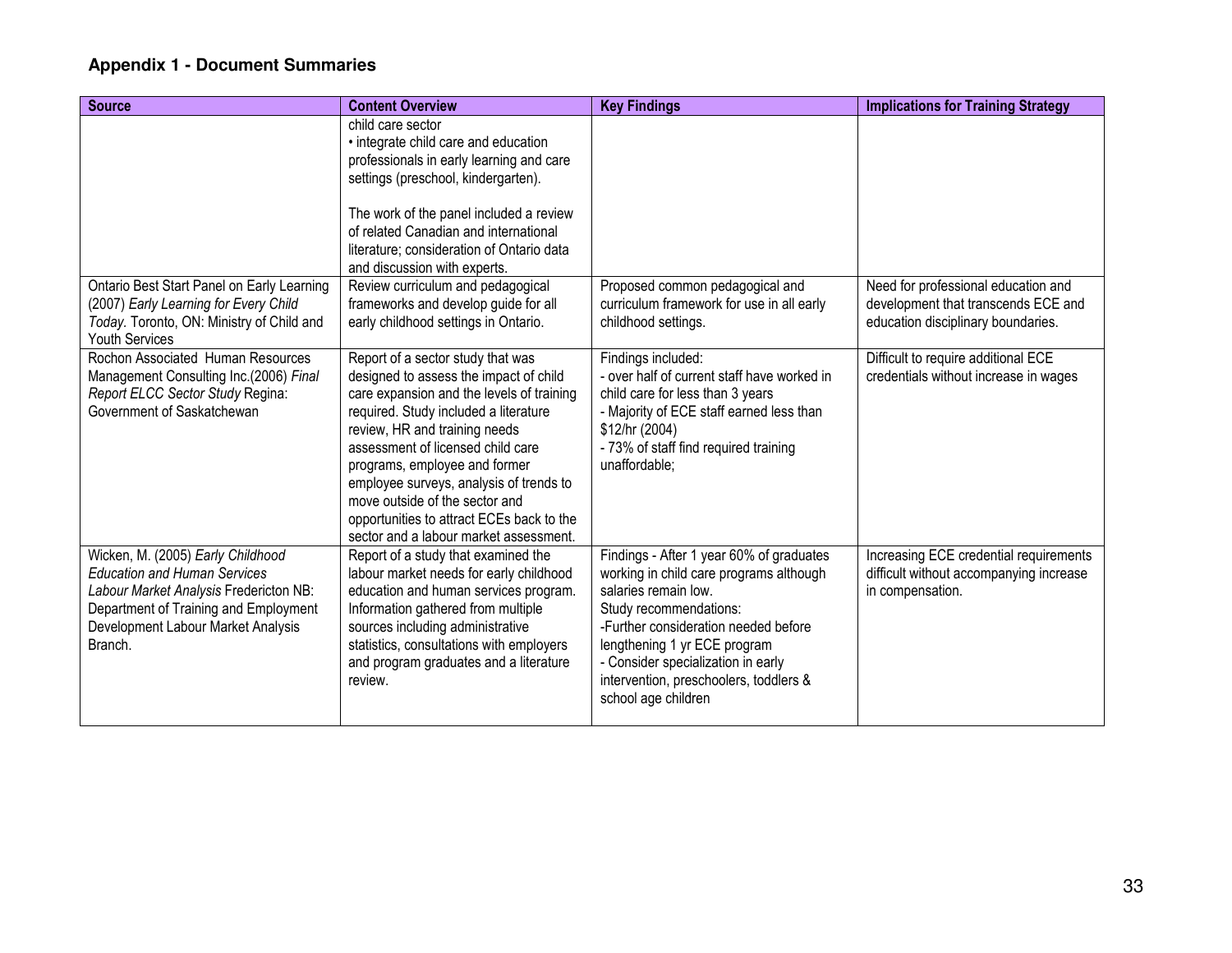#### **Professional/Labour/ Advocacy Organizations**

| <b>Source</b>                                                                                                                                                                                                                                              | <b>Content Overview</b>                                                                                                                                                                                                                                                                                                            | <b>Key Findings</b>                                                                                                                                                                                                                                                                                                                           | <b>Implications for Training Strategy</b>                                                                                                                                                                                                                                                                                                       |
|------------------------------------------------------------------------------------------------------------------------------------------------------------------------------------------------------------------------------------------------------------|------------------------------------------------------------------------------------------------------------------------------------------------------------------------------------------------------------------------------------------------------------------------------------------------------------------------------------|-----------------------------------------------------------------------------------------------------------------------------------------------------------------------------------------------------------------------------------------------------------------------------------------------------------------------------------------------|-------------------------------------------------------------------------------------------------------------------------------------------------------------------------------------------------------------------------------------------------------------------------------------------------------------------------------------------------|
| Association of Early Childhood Educators<br>of Ontario (2006) Access to the Early<br>Childhood Education Field in Ontario.<br>Toronto, AECEO (pamphlet)                                                                                                    | Brochure outlining new strategy to<br>recognize ECE out-of-country<br>credentials.                                                                                                                                                                                                                                                 | Newcomers with training and experience<br>outside Canada face barriers in credential<br>recognition and employment in child care<br>settings.                                                                                                                                                                                                 | Potential mechanisms to increase<br>access to skilled ECE staff who wish<br>to work in regulated child care<br>settings.                                                                                                                                                                                                                        |
| Child Care Advocacy Forum (2006)<br>Response to early learning and child care<br>in BC consultation paper. Vancouver: child<br>Care Advocacy Forum.<br>http://www.cccabc.bc.ca/forum/pdf/questio<br>nnaire.doc.<br>Retrieved June 20, 2006.                | Summary of Forum member responses<br>to BC government's consultation on early<br>learning and child care.                                                                                                                                                                                                                          | Feedback recommendations:<br>-publicly-funded systems<br>- care and early learning cannot be separated<br>-community planning and capital funds<br>-real inclusion<br>- increased wages and access to training that<br>leads to credentials                                                                                                   | Importance of ensuring educational<br>ladders not dead-ended credentials.                                                                                                                                                                                                                                                                       |
| Child Care Human Resources Sector<br>Council. (2005a). A snapshot of the child<br>care workforce. Ottawa: Author. Available<br>on-line at: http://www.ccsc-<br>cssge.ca/english/pdf/snapshot_e.pdf.                                                        | Report is based on data collected from<br>Working for A Change (Beach et al,<br>2004).                                                                                                                                                                                                                                             | Child care workforce is 96% female.<br>underpaid and growing older.<br>About 67% of centre-based and 46% of<br>home-based child care staff have some post-<br>secondary education.                                                                                                                                                            | Need for additional post-secondary<br>education.                                                                                                                                                                                                                                                                                                |
| Child Care Human Resources Sector<br>Council. (2005b). Occupational standards<br>for child care administrators. 2006 Ottawa:<br>Author.                                                                                                                    | Occupational standards for child care<br>administrators developed through<br>collaborative process across Canada.                                                                                                                                                                                                                  | Identify tasks and sub-tasks in:<br>-child development and care programs<br>- human resources<br>- financial management<br>- facilities                                                                                                                                                                                                       | Standards can be used as foundation<br>for developing improved curricula and<br>training programs.                                                                                                                                                                                                                                              |
| Child Care Human Resources Sector<br>Council. (2005c). The future child care<br>workforce: Perspectives of early childhood<br>education students. Ottawa, Author:<br>Available on-line at:<br>http://www.ccsc-<br>cssge.ca/english/pdf/perspectives_e.pdf. | Report is based on data collected from<br>Working for A Change (Beach et al,<br>2004). Findings are drawn from ECE<br>graduating student surveys in 10<br>colleges, focus groups and the National<br>Graduate Survey.                                                                                                              | Consistent evidence that almost 50% of ECE<br>graduates seek or maintain employment in<br>child care settings.<br>Immigrant ECE graduates are older and more<br>likely to seek child care program employment.                                                                                                                                 | Better educational attainment to<br>improve quality child care programs<br>but without higher recruitment or<br>retention rates, increased numbers of<br>ECE graduates will not have much<br>impact.                                                                                                                                            |
| Child Care Human Resources Sector<br>Council (2007) Career promotion and<br>recruitment strategy project. Ottawa:<br>Author                                                                                                                                | Research conducted to:<br>• identify the most appropriate target<br>audiences for promotional activities;<br>· develop viable messages about the<br>rewards and benefits of jobs in the<br>sector; and<br>· create an action plan to promote<br>careers in early childhood education.<br>Included literature review, key informant | Identified communication implications.<br>Concluded:<br>- Career promotions campaign for child care<br>will need to stand out from those of other,<br>similar professions.<br>- Immigrants & career changes potential<br>targets for recruitment strategy<br>Career promotion and professional<br>development strategy plan extends over four | Findings also point to the need to<br>increase understanding of child care<br>as a formal occupation with college<br>training programs and certification.<br>Focus training efforts on preparing<br>early childhood educators, with<br>specialized knowledge, as key<br>positions within child care programs.<br>Designation of early childhood |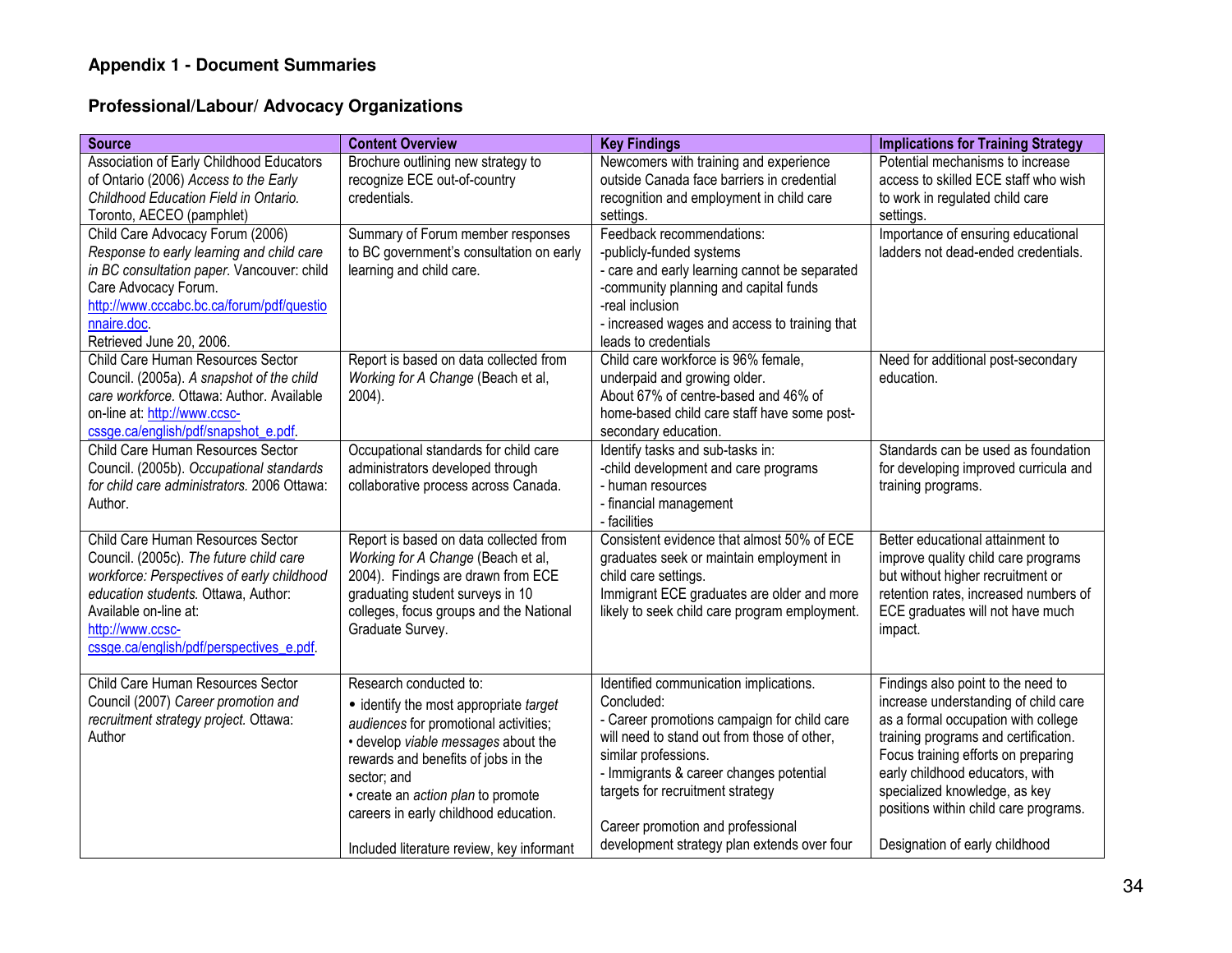| <b>Source</b>                                                                     | <b>Content Overview</b>                                                       | <b>Key Findings</b>                                                                   | <b>Implications for Training Strategy</b>                            |
|-----------------------------------------------------------------------------------|-------------------------------------------------------------------------------|---------------------------------------------------------------------------------------|----------------------------------------------------------------------|
|                                                                                   | interviews (23 stakeholders) and 14                                           | years, and recommends promoting child care                                            | educator preferred over other terms.                                 |
|                                                                                   | focus groups (child care staff, ECEs,                                         | as a professional endeavour, and the ECE                                              |                                                                      |
|                                                                                   | students, former staff, counselors, career<br>changers, immigrants)           | designation as important and meaningful.                                              |                                                                      |
| Doherty, G., and Forer, B. (2004).                                                | Study looks at factors that can predict                                       | - Indicators of burnout predict an                                                    | - Need for increased training and                                    |
| Shedding new light on staff recruitment                                           | staff intent to leave a child care centre,                                    | individual's intent to leave the centre, the                                          | professional development                                             |
| and retention challenges in child care.                                           | recruitment and retention problems, and                                       | proportion of staff in a centre intending to                                          | opportunities                                                        |
| Ottawa: Child Care Human Resources                                                | high turnover rates.                                                          | leave, and an individual who intends to leave                                         |                                                                      |
| Sector Council.                                                                   | Uses in-depth analysis of 2001 You Bet I                                      | the field altogether.                                                                 |                                                                      |
|                                                                                   | Care! data.                                                                   | - Indicators of burnout in the director strongly                                      |                                                                      |
|                                                                                   |                                                                               | predict a centre with staff retention problems,                                       |                                                                      |
|                                                                                   |                                                                               | actual turnover rate, and difficulties recruiting                                     |                                                                      |
|                                                                                   |                                                                               | new staff.                                                                            |                                                                      |
|                                                                                   |                                                                               | Recommendations:                                                                      |                                                                      |
|                                                                                   |                                                                               | - moderate the stress in the job                                                      |                                                                      |
|                                                                                   |                                                                               | - increase compensation (wages, benefits and                                          |                                                                      |
|                                                                                   |                                                                               | working conditions)                                                                   |                                                                      |
|                                                                                   |                                                                               | - increase accessibility of ECE training                                              |                                                                      |
|                                                                                   |                                                                               | - address current low level of public                                                 |                                                                      |
|                                                                                   |                                                                               | respect for the job.                                                                  |                                                                      |
| Ferguson, E. (2004) What's in a name:<br>Discussion Paper. Ottawa: Canadian Child | Issues related to nomenclature of early                                       | Significant variation but early childhood<br>educators seems to be most common termed | Definitions of core roles and                                        |
| Care Federation                                                                   | learning and child care sector and<br>practitioners who work in the sector.   | used for practitioners.                                                               | responsibilities for practitioners<br>working in child care settings |
|                                                                                   |                                                                               |                                                                                       | essential.                                                           |
|                                                                                   | Discussion paper format outlining options                                     | Variation related to historical differences                                           | Core practitioner may work in child                                  |
|                                                                                   | and inviting input.                                                           | between 'care' and 'education'.                                                       | care program or other early childhood                                |
|                                                                                   |                                                                               |                                                                                       | setting                                                              |
| Malcolmson, J. (2004) Synergy: Integrated                                         | Overview of current examples of family                                        | Develop HR capacity to work in integrated                                             | ECE PSI programs and professional                                    |
| approaches in family support. Ottawa:<br>Family Resource Programs Canada          | resource programs that are integrating<br>activities with other ECD programs, | settings<br>Keep community needs up front                                             | development need to focus on<br>preparing ECEs to work in variety of |
|                                                                                   | including child care.                                                         | Need for systemic changes to policies,                                                | settings                                                             |
|                                                                                   |                                                                               | legislation, funding etc.                                                             |                                                                      |
| McIvor, O. (2005) "The contribution of                                            | A review of heritage language immersion                                       | Recommends application of heritage                                                    | PSIs can collaborate with Aboriginal                                 |
| indigenous heritage language immersion                                            | programs in Canada and a report of a                                          | language programs in early childhood centres                                          | communities to bring together cultural                               |
| programs to healthy childhood                                                     | study of language immersion (language                                         | in First Nations communities.                                                         | and language knowledge with ECE                                      |
| development." Research Connections                                                | nest) in child care centres in two First                                      |                                                                                       | knowledge.                                                           |
| Canada 12. Ottawa: Canadian Child Care                                            | Nations communities in BC.                                                    | Difficulties in finding native speakers with ECE                                      |                                                                      |
| Federation                                                                        |                                                                               | credentials and other aspects of child care<br>licensing.                             |                                                                      |
|                                                                                   |                                                                               |                                                                                       |                                                                      |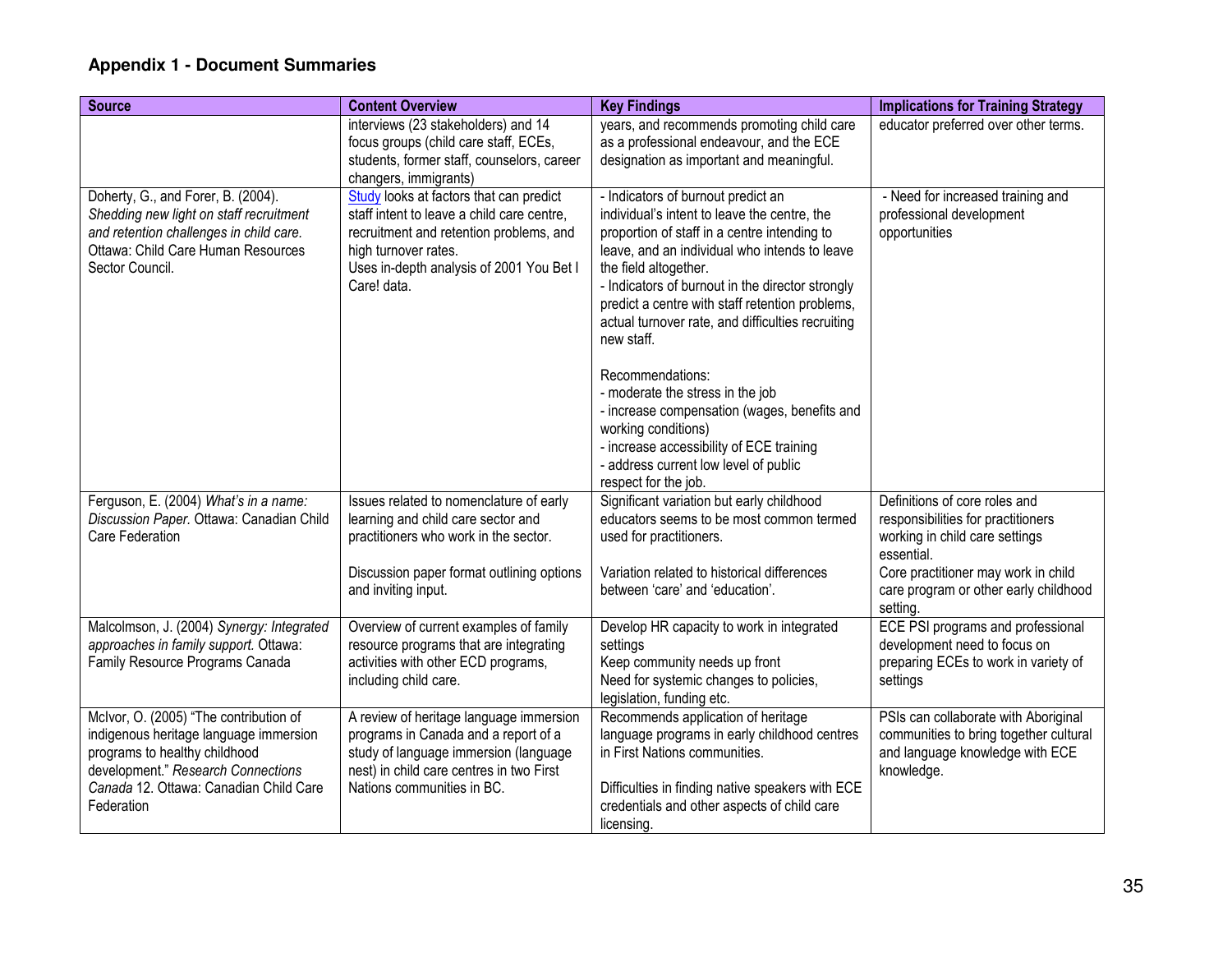| <b>Source</b>                                                                                                                              | <b>Content Overview</b>                                                      | <b>Key Findings</b>                                                                                                                                                              | <b>Implications for Training Strategy</b>                                                                                                         |
|--------------------------------------------------------------------------------------------------------------------------------------------|------------------------------------------------------------------------------|----------------------------------------------------------------------------------------------------------------------------------------------------------------------------------|---------------------------------------------------------------------------------------------------------------------------------------------------|
| Ontario Coalition for Better Child Care<br>(2005a) Draft conceptual model of the<br>college of early childhood educators<br>Toronto: OCBCC | Response to government proposal for<br>self-regulatory professional college. | Support for College of ECEs linked to<br>additional funding to raise compensation<br>levels                                                                                      | Implications of College of ECEs need<br>to be included in pre-service and in-<br>service activities.                                              |
| Ontario Coalition for Better Child Care<br>(2005b) To boldly gotowards a<br>comprehensive child care system in<br>Ontario. Toronto: OCBCC  | Policy proposal for integrated system for<br>children 0 to 12 years of age.  | Recommendations for full day kindergarten<br>and increased requirements for ECE<br>credentials, provided funding for increased<br>wages and training infrastructure is in place. | Increased options for existing child<br>care staff to acquire ECE credentials<br>needed.<br>Joint ECE/teacher education<br>qualifications needed. |

### **Social Policy Organizations**

| <b>Source</b>                             | <b>Content Overview</b>                   | <b>Key Findings</b>                       | <b>Implications for Training Strategy</b> |
|-------------------------------------------|-------------------------------------------|-------------------------------------------|-------------------------------------------|
| Japel, C.; Tremblay, R. & Cote, S. (1995) | Report on quality of child care in Quebec | 61% of all centres meet minimal quality;  | Greater focus on curriculum, pedagogy &   |
| Quality Counts. IRPP Journal              | based on data collected in the Quebec     | 12 % inadequate and 27 % very good        | hygiene needed in ECE PSI programs        |
|                                           | Longitudinal Study of Child Development   | (measured by ECERS)                       | and in child care sector PD               |
|                                           |                                           | Poorer quality in commercial centres      |                                           |
|                                           |                                           | Quality highest in measures of            |                                           |
|                                           |                                           | communication and staff interactions with |                                           |
|                                           |                                           | children and lowest in provision of       |                                           |
|                                           |                                           | educational activities and hygiene        |                                           |

#### **International Reports**

| <b>Source</b>                              | <b>Content Overview</b>                   | <b>Key Findings</b>                          | <b>Implications for Training Strategy</b> |
|--------------------------------------------|-------------------------------------------|----------------------------------------------|-------------------------------------------|
| Barnett, S. (2004) Better Teachers, Better | Review if literature on preschool teacher | • Better-educated preschool teachers with    | Child achievement and economic            |
| Preschools: Student Achievement Linked     | qualifications and children's outcomes.   | specialized training are more effective.     | benefits are related to programs with     |
| to Teacher Qualifications Preschool Policy | Summary of state qualification            | • Preschool programs employing teachers      | qualified (i.e. minimum B.A. with         |
| Brief Issue 2, Revised December 2004.      | requirements for preschool teachers in    | with four-year college degrees have been     | specialization in early childhood         |
| New Brunswick, New Jersey: National        | pre-k and Head Start programs             | shown to be highly effective and good        | development/education)                    |
| Institute for Early Education Research.    |                                           | economic investments for the taxpayer.       |                                           |
|                                            |                                           | • In 19 out of 38 states that finance pre-k, |                                           |
|                                            |                                           | educational requirements for pre-            |                                           |
|                                            |                                           | kindergarten teachers are lower than for     |                                           |
|                                            |                                           | kindergarten teachers.                       |                                           |
|                                            |                                           | • The federal government's Head Start        |                                           |
|                                            |                                           | program has lower educational                |                                           |
|                                            |                                           | requirements for teachers than most state    |                                           |
|                                            |                                           | prekindergarten programs.                    |                                           |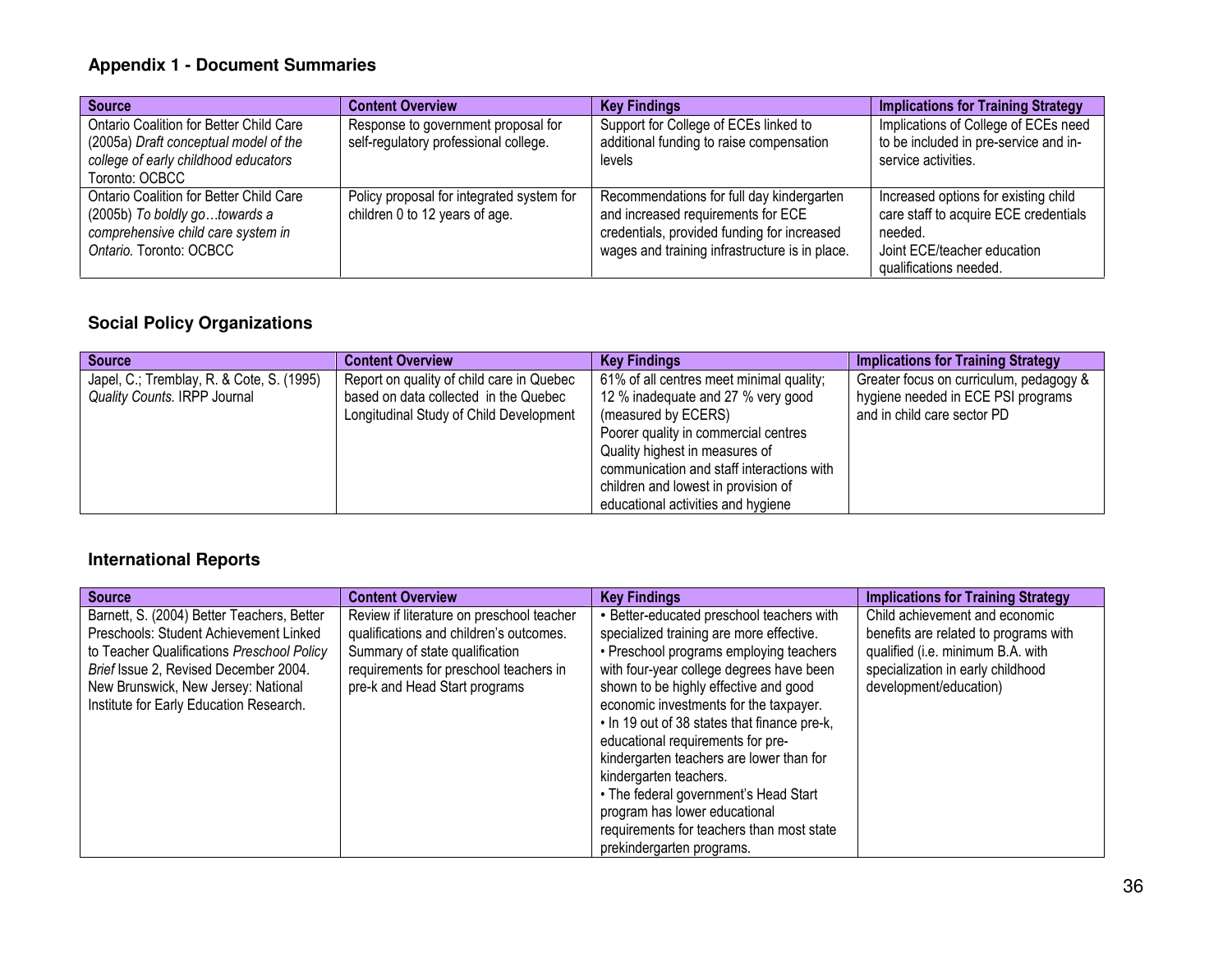| <b>Source</b>                                                                                                                                                                                                  | <b>Content Overview</b>                                                                                                                                                                             | <b>Key Findings</b>                                                                                                                                                                                                                                                                                                                                                                                                                                                                                                                                                                                                                                                                                                          | <b>Implications for Training Strategy</b>                                                                                                                   |
|----------------------------------------------------------------------------------------------------------------------------------------------------------------------------------------------------------------|-----------------------------------------------------------------------------------------------------------------------------------------------------------------------------------------------------|------------------------------------------------------------------------------------------------------------------------------------------------------------------------------------------------------------------------------------------------------------------------------------------------------------------------------------------------------------------------------------------------------------------------------------------------------------------------------------------------------------------------------------------------------------------------------------------------------------------------------------------------------------------------------------------------------------------------------|-------------------------------------------------------------------------------------------------------------------------------------------------------------|
|                                                                                                                                                                                                                |                                                                                                                                                                                                     | • Better compensation is required to                                                                                                                                                                                                                                                                                                                                                                                                                                                                                                                                                                                                                                                                                         |                                                                                                                                                             |
|                                                                                                                                                                                                                |                                                                                                                                                                                                     | hire and retain more effective teachers.                                                                                                                                                                                                                                                                                                                                                                                                                                                                                                                                                                                                                                                                                     |                                                                                                                                                             |
| Bellm, D. (2005) Establishing teacher<br>competencies in early care and education:<br>A review of current models and options for<br>California. Berkeley, CA: Center for the<br>Study of Child Care Employment | Review and analysis of national and state<br>standards for early childhood educators.<br>Background for CSCCE's project on<br>developing competencies for California's<br>early childhood teachers. | - process of developing early childhood<br>teacher competencies can be a complex<br>and lengthy one, can bring clarity to<br>fragmented professional development<br>system.<br>- needs input from a broad<br>range of stakeholders<br>- competencies help clarify goals across all<br>age groups (from infants through early<br>elementary students), job categories<br>(including program administration), and<br>career stages(entry-level, mid-career and<br>advanced).<br>- competencies can help individuals identify<br>what they are trying to accomplish,<br>- help build wider public awareness of and<br>respect for ECE as skilled, professional<br>work.                                                         | Competencies (or occupational<br>standards) articulate the body of<br>knowledge and skill that can be<br>developed through training and<br>education.       |
| Bennett, J. (2004). Curriculum issues in<br>national policy-making. Keynote address at<br>the European Early Childhood Research<br>Association Conference, Malta, September<br>2, 2004. Paris: OECD.           | An overview of OECD review of five<br>curriculum outlines                                                                                                                                           | Criteria for effective early childhood<br>curriculum:<br>-Direction of children's learning based on<br>values and norms<br>-largest freedom possible for children,<br>centres, teachers<br>- children benefit from combination of<br>associative and logic-analytic thinking<br>- same learning goals at all levels of<br>education<br>-continuity of ECEC and school<br>- children's learning focused on meaning<br>making<br>- quality program based on culture and<br>research<br>- quality of staff is paramount<br>- relationship between play and learning<br>- focus children's initiatives and learning but<br>accommodate common learning objectives<br>- build in strong evaluative processes<br>- measure quality | Focus on, and expectations about<br>curriculum in child care programs is<br>growing<br>Requires reflective practitioners rather<br>than trained technicians |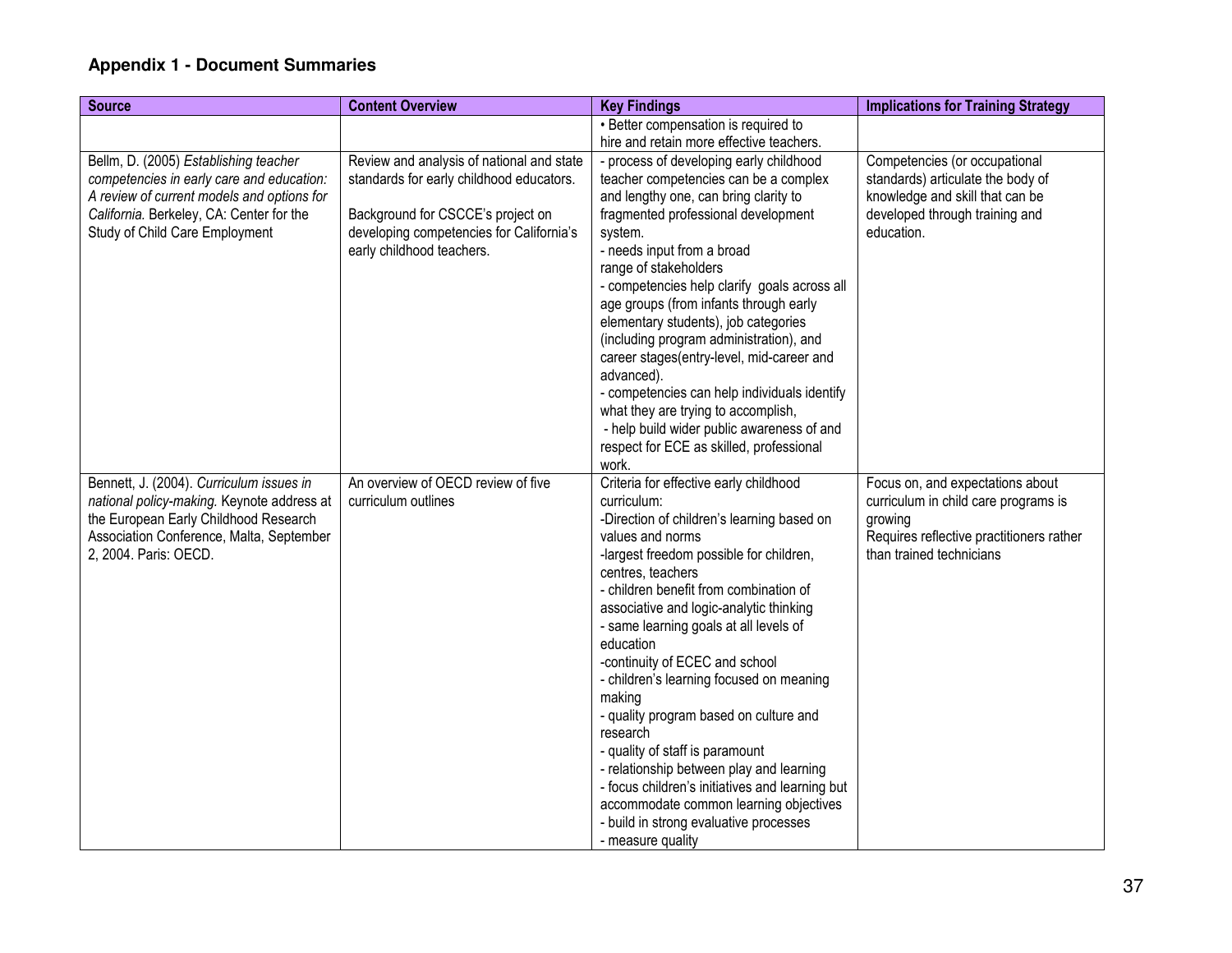| <b>Source</b>                                                                                                                                                                                                                            | <b>Content Overview</b>                                                                                                                                                                           | <b>Key Findings</b>                                                                                                                                                                                                                                                                                                                                                                                                                                                                                                                                                                                                                                                                                                                                                                                                                                                                                              | <b>Implications for Training Strategy</b>                                                                                    |
|------------------------------------------------------------------------------------------------------------------------------------------------------------------------------------------------------------------------------------------|---------------------------------------------------------------------------------------------------------------------------------------------------------------------------------------------------|------------------------------------------------------------------------------------------------------------------------------------------------------------------------------------------------------------------------------------------------------------------------------------------------------------------------------------------------------------------------------------------------------------------------------------------------------------------------------------------------------------------------------------------------------------------------------------------------------------------------------------------------------------------------------------------------------------------------------------------------------------------------------------------------------------------------------------------------------------------------------------------------------------------|------------------------------------------------------------------------------------------------------------------------------|
|                                                                                                                                                                                                                                          |                                                                                                                                                                                                   | - gender and democracy questions<br>- reflect care and education                                                                                                                                                                                                                                                                                                                                                                                                                                                                                                                                                                                                                                                                                                                                                                                                                                                 |                                                                                                                              |
| Cameron, C. (2004). Building an integrated<br>workforce for a long-term vision of<br>universal education and care. London: Day<br>Care Trust. http://www.daycaretrust.org/uk                                                             | A policy proposal to develop early<br>childhood workforce for an integrated<br>system in sufficient numbers to meet the<br>current and future expansion of childcare<br>and early years services. | Recommends:<br>- Education and care workforce educated<br>to degree level and capable of meeting the<br>challenges of working in highly complex<br>environments, where children's learning<br>and being are highly valued and demand a<br>high level of skills and knowledge.<br>- Workforce from all sections of the<br>community, including men,<br>- Current split between 'teachers' and<br>'childcare workers' rethought around a<br>model of an integrated worker who                                                                                                                                                                                                                                                                                                                                                                                                                                      | Integrated children's programs require<br>integrated training programs at degree<br>level.                                   |
| Center for the Study of Child Care<br>Employment, at U.C. Berkeley, and the<br>California Child Care Resource and<br>Referral Network (2006) California Early<br>Care and Education Workforce Study:<br>Highlights. Berkeley, CA: Author | Study of the California's early childhood<br>workforce.                                                                                                                                           | employs a holistic, pedagogical approach.<br>- ethnically diverse workforce that more<br>closely reflects the diversity of young<br>children than do public school teachers in<br>grades K-12, and that often exceeds<br>education levels required by law.<br>- 25 percent of center-based teachers<br>currently hold a bachelor's degree or<br>higher, and 28 percent hold an associate's<br>degree.<br>- ongoing pattern of low salaries and high<br>turnover, as well as an aging workforce:<br>- Center-based ECE teachers with a<br>bachelor's degree earn \$16,000 less per<br>year, on average, than California K-12<br>public school teachers.<br>- At 22 percent per year, ECE teacher<br>turnover is twice the rate found among<br>California K-12 public school teachers.<br>- one-quarter of center teachers with<br>bachelor's degrees or higher are age 50 or<br>older and approaching retirement. | Demand for ECE degree programs<br>exceeds regulatory requirements<br>Need for training related to dual<br>language learning. |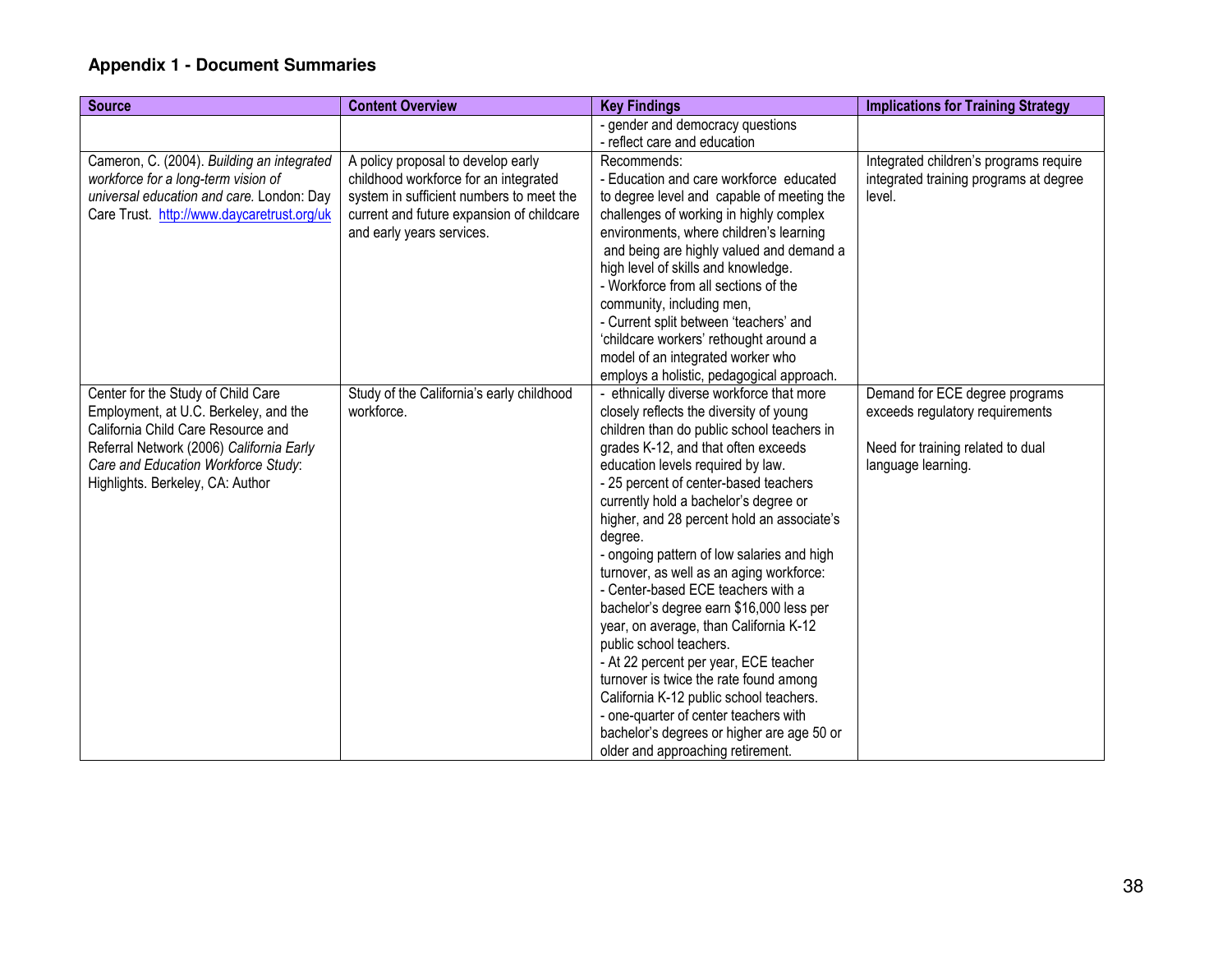| <b>Source</b>                                                                                                                                                                                                                                                                                                                                                                                        | <b>Content Overview</b>                                                                                                                                                                                                                                                                                                                                                                                                                                                                                                                                                                                                                                                            | <b>Key Findings</b>                                                                                                                                                                                                                                                                                                                                                                                                                                                                                  | <b>Implications for Training Strategy</b>                                                                                                                                                                                                                                                                                     |
|------------------------------------------------------------------------------------------------------------------------------------------------------------------------------------------------------------------------------------------------------------------------------------------------------------------------------------------------------------------------------------------------------|------------------------------------------------------------------------------------------------------------------------------------------------------------------------------------------------------------------------------------------------------------------------------------------------------------------------------------------------------------------------------------------------------------------------------------------------------------------------------------------------------------------------------------------------------------------------------------------------------------------------------------------------------------------------------------|------------------------------------------------------------------------------------------------------------------------------------------------------------------------------------------------------------------------------------------------------------------------------------------------------------------------------------------------------------------------------------------------------------------------------------------------------------------------------------------------------|-------------------------------------------------------------------------------------------------------------------------------------------------------------------------------------------------------------------------------------------------------------------------------------------------------------------------------|
| Cohen, B. Moss, P. Petrie, P., and<br>Wallace, J. (2004). A new deal for children:<br>Re-forming education and care in England,<br>Scotland and Sweden. Bristol, England:<br>The Policy Press. University of Bristol                                                                                                                                                                                 | Review of early childhood system<br>integration in three countries.<br>Examines why and how the three<br>countries have integrated national<br>departmental responsibility for these<br>major children's services and explores<br>the very different consequences                                                                                                                                                                                                                                                                                                                                                                                                                  | Integrated professional education in<br>Sweden encourages systemic integration.<br>Service integration requires system<br>integration - integrated infrastructure.                                                                                                                                                                                                                                                                                                                                   | Need for integrated ECE/teacher<br>education post-secondary programs                                                                                                                                                                                                                                                          |
| Dukakis, K. Bellm, D., Seer, N. & Lee, Y.<br>(2007) Chutes or Ladders? Creating<br>support services to help early childhood<br>students succeed in higher education.<br>Berkeley, CA: Center for the Study of Child<br>Care Employment                                                                                                                                                               | A report explores efforts in California to<br>support Early Childhood Mentoring<br>Alliance nontraditional students<br>generally, and ECE nontraditional<br>students in particular.                                                                                                                                                                                                                                                                                                                                                                                                                                                                                                | Recommendations include:<br>- targeted delivery to<br>student cohorts, English language learners,<br>and other groups;<br>-student advising and counseling;<br>-financial support;<br>-academic & technological support;<br>-access-based support (non-traditional<br>hours, distance and e-learning)                                                                                                                                                                                                | Specific student supports are needed to<br>ensure ethno-cultural diversity among<br>early childhood educators and directors<br>in the child care workforce.                                                                                                                                                                   |
| Dukakis, K., & Bellm, D. (2006). Clearing a<br>career path: Lessons from two<br>communities in promoting higher education<br>access for the early care and education<br>workforce. Alameda & Santa Clara<br>Counties, California. Berkeley, CA: Center<br>for the Study of Child Care Employment<br>Retrieved Jan 16, 2007 at<br>http://www.iir.berkeley.edu/cscce/pdf/cleari<br>ng_careerpath06.pdf | This report documents the process<br>through which Alameda and Santa Clara<br>Counties have used CARES programs<br>(Comprehensive Approaches to Raising<br>Educational Standards programs, which<br>provide monetary rewards to ECE<br>personnel based on their education<br>levels and continued commitment to<br>professional development.) and other<br>resources to leverage systemic change in<br>ECE higher education.<br>The report describes a range of new and<br>expanded efforts in both counties<br>focusing on four issues:<br>- Counseling, advising & communication<br>- Programs for English language learners<br>- BA degree options<br>- Leadership development. | Alameda and Santa Clara Counties have<br>made particularly significant progress in<br>bolstering their professional development<br>systems, and expanding or establishing<br>higher education programs for the early<br>care and education workforce.<br>Challenges and lessons learned are<br>described according to five categories:<br>(1) internal/external partnerships<br>(2) infrastructure issues<br>(3) recruitment and selection<br>(4) student supports<br>(5) evaluation and adaptation. | Example of two counties in California<br>that have made changes in ECE training<br>programs, both at the front end of<br>program development (launching new<br>programs and making them accessible)<br>and rethinking programs, expanding<br>offerings and developing new initiatives<br>in response to early years research. |
| Early Childhood Council (2005) Putting<br>children first: Early childhood education<br>policies for a new tomorrow. Report<br>prepared for the Early Childhood Council<br>2005. Wellington, NZ: NZIER and Early<br>Childhood Council                                                                                                                                                                 | Policy research report that recommends<br>changes to current early childhood<br>education policies.                                                                                                                                                                                                                                                                                                                                                                                                                                                                                                                                                                                | Recommendations to revamp funding<br>mechanism and target more financial<br>resources to disadvantaged children.<br>Introduce effective recognition of prior<br>learning of staff to increase access to ECE<br>credentials based on performance                                                                                                                                                                                                                                                      | PLAR remains a potentially useful<br>mechanism to bridge from current level<br>to increased ECE credential<br>requirements.                                                                                                                                                                                                   |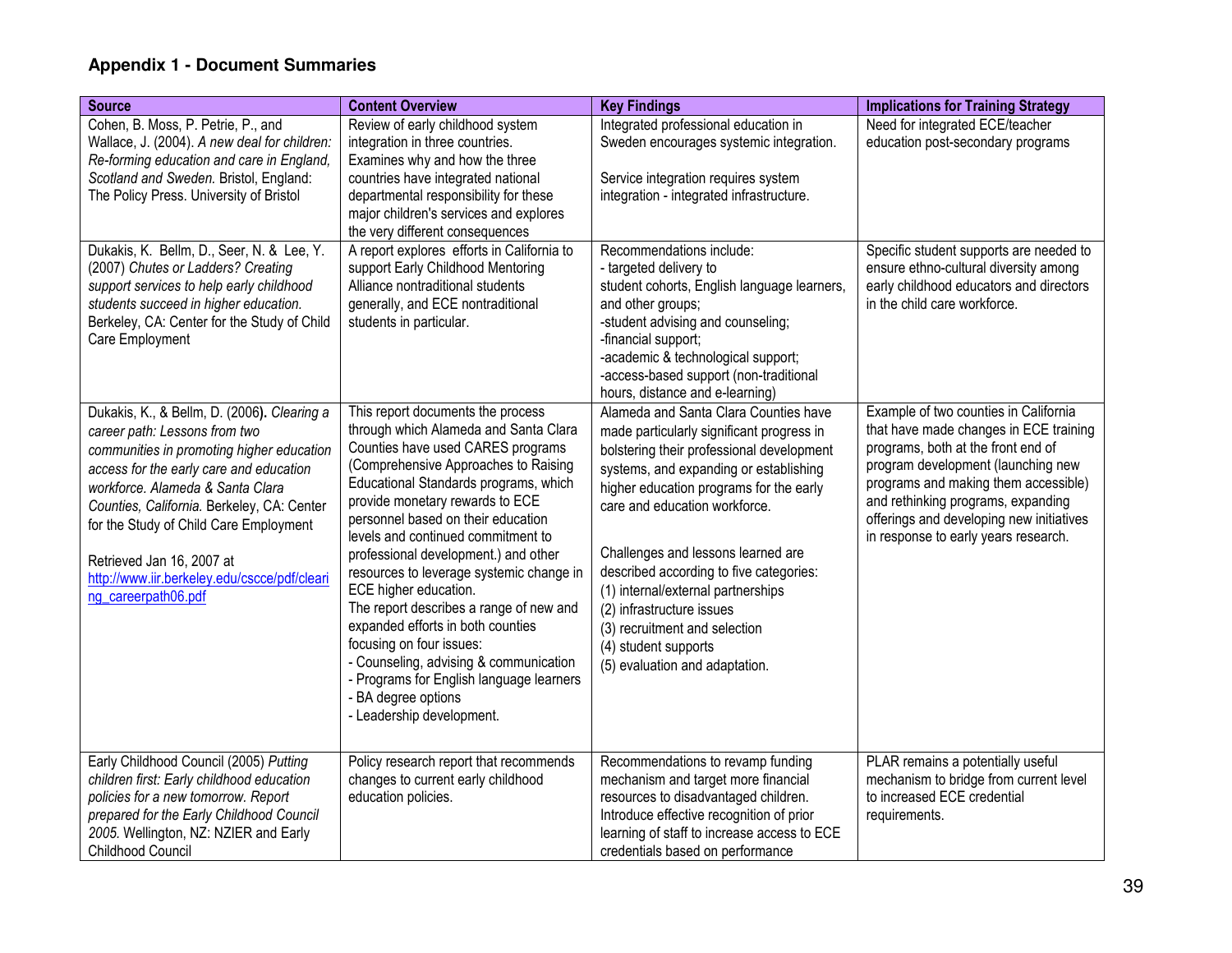| <b>Source</b>                              | <b>Content Overview</b>                                                      | <b>Key Findings</b>                                                                          | <b>Implications for Training Strategy</b>                                         |
|--------------------------------------------|------------------------------------------------------------------------------|----------------------------------------------------------------------------------------------|-----------------------------------------------------------------------------------|
| Elliott, A. (2006) Early childhood         | Review of early childhood care and                                           | Identifies:                                                                                  | Need for common training and                                                      |
| education: Pathways and equity for all     | education sector in Australia, including                                     | - strong impact of the historic care-                                                        | professional development for staff in                                             |
| children. Australian Education Review.     | factors that influence the quality of                                        | education divide on current policy and                                                       | early childhood settings that includes                                            |
| Australian Council of Education Research.  | children's experiences and the impact of                                     | practice                                                                                     | both care and education streams                                                   |
|                                            | quality early childhood programs on later<br>developmental and educational   | - importance of early childhood experiences<br>on later outcomes                             |                                                                                   |
|                                            | outcomes, including transition to school.                                    | - Australia's reluctance to commit to early                                                  | Challenges to develop coherent training<br>strategy for workforce when commercial |
|                                            |                                                                              | childhood services that are holistic,                                                        | operators dominate service delivery                                               |
|                                            |                                                                              | seamless, inclusive and accessible.                                                          |                                                                                   |
|                                            |                                                                              | - confusion around definition of, and                                                        |                                                                                   |
|                                            |                                                                              | qualifications for early childhood                                                           |                                                                                   |
|                                            |                                                                              | practitioners in child care and in other early                                               |                                                                                   |
|                                            |                                                                              | childhood settings                                                                           |                                                                                   |
|                                            |                                                                              | Recommends                                                                                   |                                                                                   |
|                                            |                                                                              | - end to care-education distinctions that are                                                |                                                                                   |
|                                            |                                                                              | now enshrined in funding and policy                                                          |                                                                                   |
|                                            |                                                                              | frameworks                                                                                   |                                                                                   |
| Herzenbert, S., Price, M., & Bradley, D.   | The report defines the early childhood                                       | Reduced numbers of centre-based teachers                                                     | Mandating higher level qualifications                                             |
| (2005) Loosing ground in early childhood   | education workforce and reviews data                                         | & administrators have degrees in 2005                                                        | must be accompanied by clear phase in                                             |
| education. Economic Policy Institute       | from the Current Population Surveys                                          | compared to early 1980's.                                                                    | strategy and infrastructure supports.                                             |
|                                            | (1979 to 2004) to track changes in<br>educational attainment levels, age and | Younger child care staff less likely to have<br>degrees. Most educated cohort is in its late |                                                                                   |
|                                            | size of the workforce.                                                       | 50's.                                                                                        |                                                                                   |
|                                            |                                                                              | Family child caregivers less likely to have                                                  |                                                                                   |
|                                            |                                                                              | ECE qualifications.                                                                          |                                                                                   |
|                                            |                                                                              | Low wages explain low educational                                                            |                                                                                   |
| Kaga, Y. (2007) The Training and Working   | A policy brief that describes France's                                       | attainment levels.<br>Clear commitment to preschool teachers                                 | Attention to maintaining early childhood                                          |
| Conditions of Preschool Teachers in        | approach to preparing quality                                                | evident in equitable pay, training                                                           | pedagogy important when teacher                                                   |
| France UNESCO Policy Brief on Early        | preschool teachers for 2-5-year-olds                                         | requirements and working conditions as                                                       | education and early childhood education                                           |
| Childhood N° 37 / March - April 2007       | (école maternelle workforce) that                                            | teachers in elementary and secondary                                                         | programs are merged.                                                              |
|                                            | emphasises a strong systemic linkage to                                      | schools.                                                                                     |                                                                                   |
|                                            | elementary school                                                            | Concerns about 'schoolification' of training                                                 |                                                                                   |
|                                            |                                                                              | programs that have limited focus on early                                                    |                                                                                   |
|                                            |                                                                              | development or play-based pedagagy                                                           |                                                                                   |
| Moss, P. (2004a). The early childhood      | A short policy brief that summarizes the                                     | Divide between education and care is                                                         | More emphasis on curriculum and                                                   |
| workforce in 'developed' countries: Basic  | structure of the early childhood workforce                                   | breaking down raising the issue of                                                           | pedagogy needed child care workforce                                              |
| structures and education. Policy Brief No. | and its initial education across countries.                                  | integrated, core profession                                                                  | training (ECE PSI programs and                                                    |
| 27. UNESCO.                                |                                                                              | A system-wide curriculum to support staff                                                    | professional development)                                                         |
| http://www/unesco.org/education/ecf/briefs |                                                                              | development is common theme in a cross-                                                      | Discussion about 'training' versus                                                |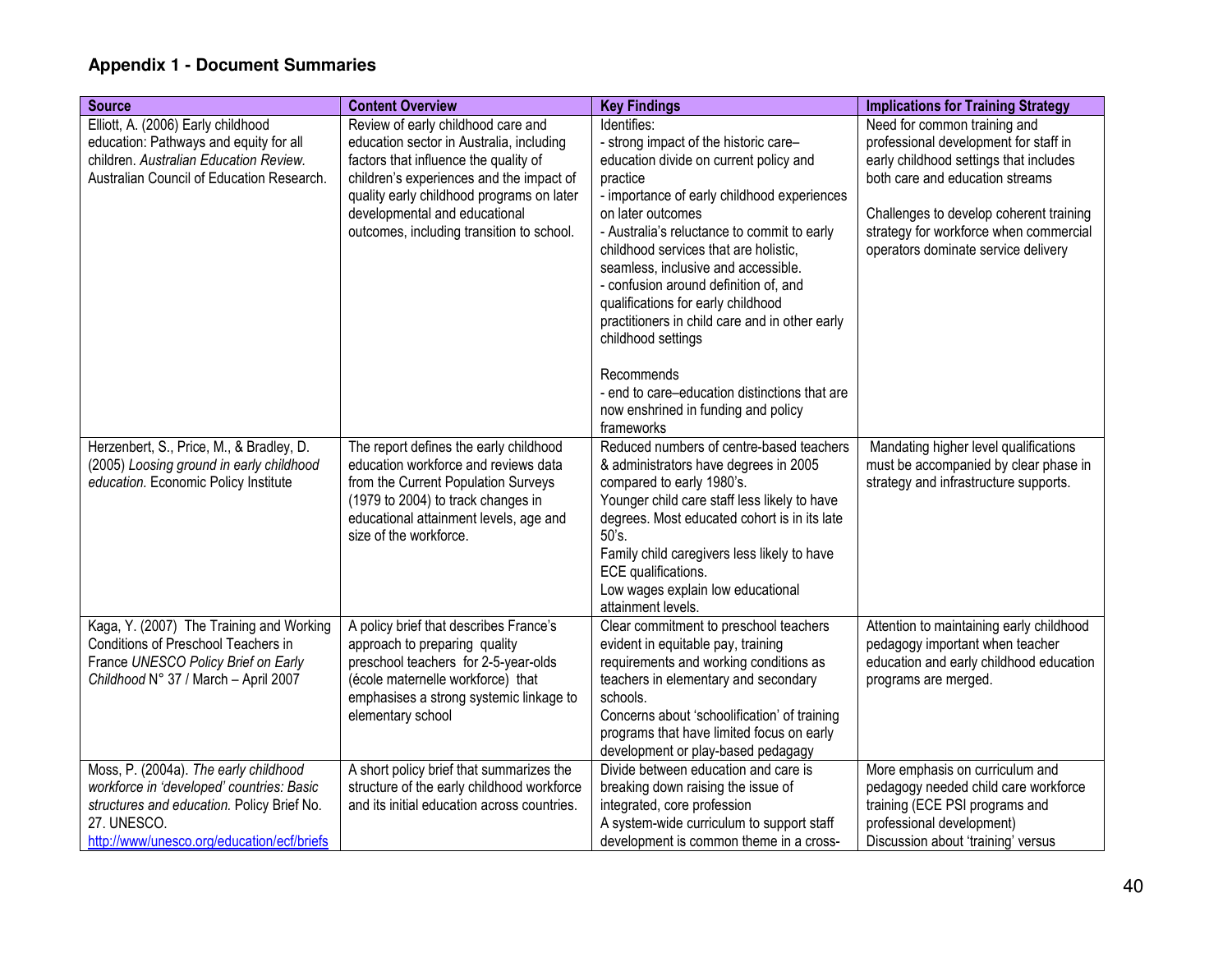| <b>Source</b>                                                                                                                                                                                                                                         | <b>Content Overview</b>                                                                                                                                                 | <b>Key Findings</b>                                                                                                                                                                                                                                                                                                                                                                                                                                                                                                                                                                                            | <b>Implications for Training Strategy</b>                                                                                                                           |
|-------------------------------------------------------------------------------------------------------------------------------------------------------------------------------------------------------------------------------------------------------|-------------------------------------------------------------------------------------------------------------------------------------------------------------------------|----------------------------------------------------------------------------------------------------------------------------------------------------------------------------------------------------------------------------------------------------------------------------------------------------------------------------------------------------------------------------------------------------------------------------------------------------------------------------------------------------------------------------------------------------------------------------------------------------------------|---------------------------------------------------------------------------------------------------------------------------------------------------------------------|
| Retrieved, June12, 2006.                                                                                                                                                                                                                              |                                                                                                                                                                         | cultural comparison of early childhood<br>education and care                                                                                                                                                                                                                                                                                                                                                                                                                                                                                                                                                   | 'education' warrants further attention.<br>Should child care workforce become an<br>early childhood workforce?                                                      |
| Moss, P. (2004b). The early childhood<br>workforce: continuing education and<br>professional development. Policy Brief No.<br>28. Paris: UNESCO. Available on-line at:<br>http://www.unesco.org/education/ecf/briefs                                  | A short policy brief that discusses the<br>early childhood workforce's need for<br>ongoing education and professional<br>development that follows initial<br>education. | Types of continuing education include in-<br>service, higher level qualifications,<br>orientation to new roles and continuing<br>learning and research.<br>Necessary conditions include affordability<br>and relevance to local context.                                                                                                                                                                                                                                                                                                                                                                       | Continuing education and professional<br>development are necessary<br>components of a comprehensive<br>training strategy for the child care<br>workforce in Canada. |
| Oberhuemer, P. (2004). Conceptualizing<br>the early childhood professional.<br>Presented at the EECERA Conference,<br>Malta, October 2-4.<br>http://educ.um.educ.met/computing/Eph/Pr<br>esentations/pamelaoberhuemer.pdf.<br>Retrieved July 2, 2006. | Presentation of recent cross-national<br>study on the role and preparation of early<br>childhood professionals.                                                         | Cross country differences in preparation of<br>early childhood professionals related to<br>degree of integration/fragmentation of early<br>childhood programs.<br>Professional preparation programs linked to<br>socio-cultural discourse that defines<br>purpose of early childhood programs &<br>concepts of early childhood professionals.                                                                                                                                                                                                                                                                  | Understanding the purpose of child care<br>and related roles within the child care<br>workforce is necessary for a coherent<br>training strategy.                   |
| Organization for Economic Co-Operation<br>and Development (OECD) Directorate for<br>Education. (2004). Early Childhood Care<br>and Education Policy: Canada Country<br>Note. Paris: OECD:<br>http://www.oecd.org/dataoecd/42/34/33850<br>725.pdf.     | Thematic review of early childhood<br>education and care programs in Canada.<br>Detailed review of BC, Saskatchewan,<br>Manitoba and PEI.                               | Identified<br>-problems with quality and access,<br>-disjoint between kindergarten and other<br>early childhood programs                                                                                                                                                                                                                                                                                                                                                                                                                                                                                       | Increased training for early childhood<br>staff                                                                                                                     |
| Organization for Economic Co-Operation<br>and Development (OECD) Directorate for<br>Education. (2006). Starting strong II Paris:<br><b>OECD</b>                                                                                                       | A summary of 18 country thematic<br>reviews based on country reports, expert<br>reviews using common<br>template/approach.                                              | Identifies eight key policy lessons for<br>equitable access to early childhood<br>programs:<br>-Clear vision for children and purpose of<br>early childhood programs for systemic and<br>integrated approach<br>-Equal partnership with education<br>- Universal approach to access with<br>particular attention to children who need<br>special supports<br>-Substantial public investment in services<br>and infrastructure<br>-Participatory approach to quality<br>improvement and assurance<br>- Appropriate training and working<br>conditions for all staff<br>- Systematic attention to monitoring and | - Need for professional education and<br>development that is integrated across<br>care and education disciplines                                                    |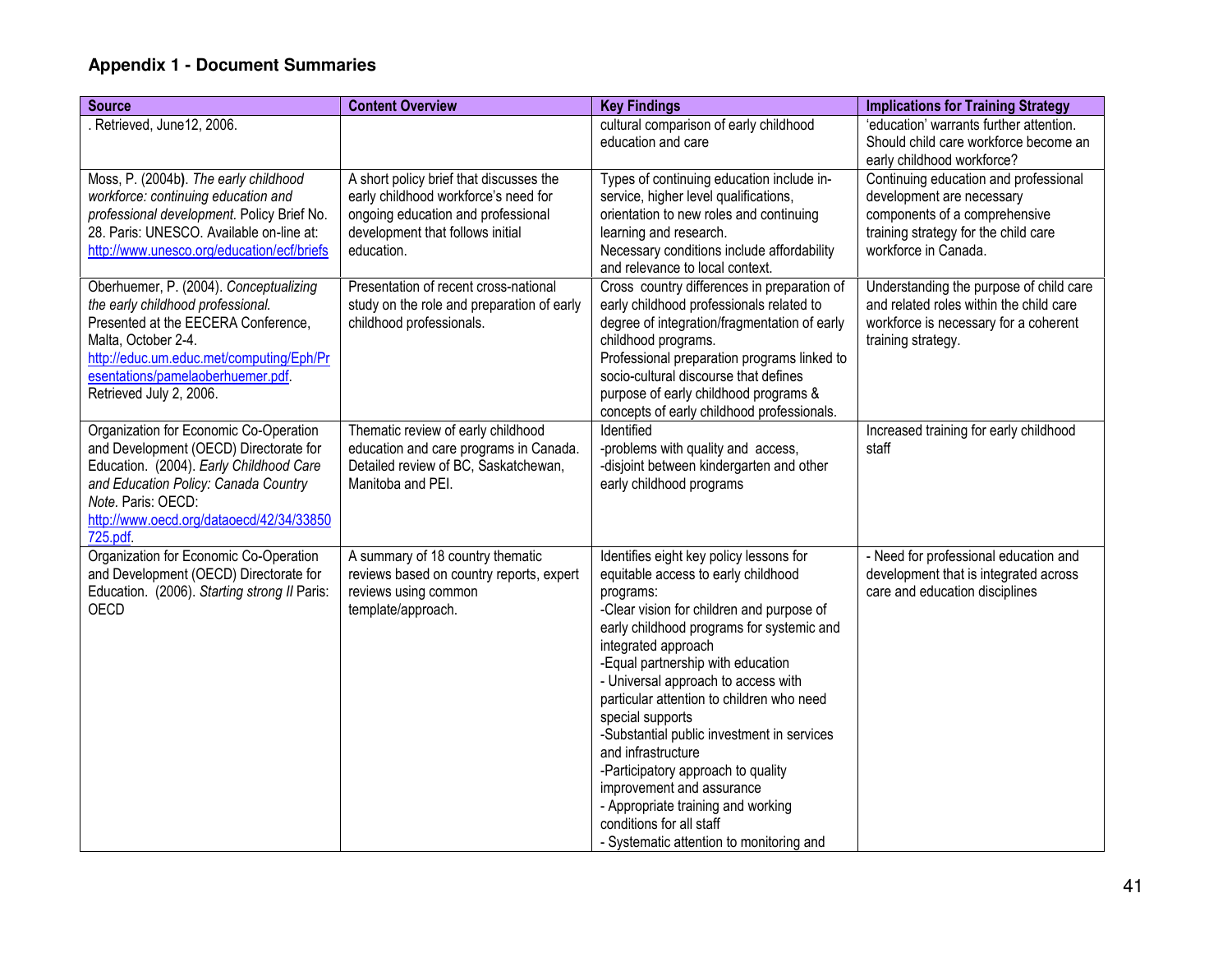| <b>Source</b>                                                                                                                                                                                                                                                                 | <b>Content Overview</b>                                                                                                                                                                                                                                                                        | <b>Key Findings</b>                                                                                                                                                                                                                                                                                                                                                                                                                                                                                                                                                                                                                                                                                                          | <b>Implications for Training Strategy</b>                                                                                                   |
|-------------------------------------------------------------------------------------------------------------------------------------------------------------------------------------------------------------------------------------------------------------------------------|------------------------------------------------------------------------------------------------------------------------------------------------------------------------------------------------------------------------------------------------------------------------------------------------|------------------------------------------------------------------------------------------------------------------------------------------------------------------------------------------------------------------------------------------------------------------------------------------------------------------------------------------------------------------------------------------------------------------------------------------------------------------------------------------------------------------------------------------------------------------------------------------------------------------------------------------------------------------------------------------------------------------------------|---------------------------------------------------------------------------------------------------------------------------------------------|
|                                                                                                                                                                                                                                                                               |                                                                                                                                                                                                                                                                                                | data collection<br>- A stable framework and long-term agenda<br>for research                                                                                                                                                                                                                                                                                                                                                                                                                                                                                                                                                                                                                                                 |                                                                                                                                             |
| Ryan, S., Hornbeck, A., Frede, E. (2004)<br>Mentoring for change: A time use study of<br>teacher consultants in preschool reform.<br>Early Childhood Research and Practice<br>Spring 2004: Volume 6 Number 1<br>Accessed July 11, 2007<br>http://ecrp.uiuc.edu/v6n1/ryan.html | Time use study of 35 teacher consultants<br>whose role was to provide curriculum<br>assistance and professional development<br>to preschool teachers. Uses retrospective<br>time diary method, teacher consultants<br>account for all of their professional<br>activities in a 24-hour period. | Teacher consultants distributed time<br>primarily among 13 activities. Most time<br>was spent on teacher development<br>activities such as providing classroom<br>assistance, planning, and giving workshops.<br>A factor analysis shows that if teacher<br>consultants spend time in activities<br>connected to working with teachers in<br>classrooms, they are less likely to plan or<br>give workshops to teachers.<br>Recommendation: Provide specialized<br>training and limit the number of<br>responsibilities associated with this role.                                                                                                                                                                            | Mentoring and coaching roles may be<br>trade-offs for other pedagogical<br>leadership activities such as workshops<br>and group activities. |
| Whitebook, M. Bellm, D., Lee, Y., & Sakai,<br>L. (2005) Time to revamp and expand:<br>Early childhood teacher preparation<br>programs in California's institutions of<br>higher education. Berkeley, CA: Center for<br>the Study of Child Care Employment                     | Survey of California's higher education<br>early childhood teacher program provides<br>an updated description of the current<br>characteristics and capacities and<br>identifies challenges.                                                                                                   | Current higher education system<br>inadequate to prepare the quality and<br>quantity of early childhood teachers<br>necessary to expanding early childhood<br>programs.<br>Recommends:<br>-review of curriculum to ensure content<br>reflects diversity of California's population<br>- increased investment in two-year and four-<br>year preparation programs<br>- increased opportunities for articulation<br>between programs<br>- consistent data collection essential<br>- State policy that provides a well-<br>articulated education and certification<br>program, ECE teacher skills and<br>competencies, promote improved teacher<br>compensation and incentives to institutions<br>to increase program offerings. | An infrastructure is needed to<br>coordinate professional education<br>programs offered at post-secondary<br>institutions.                  |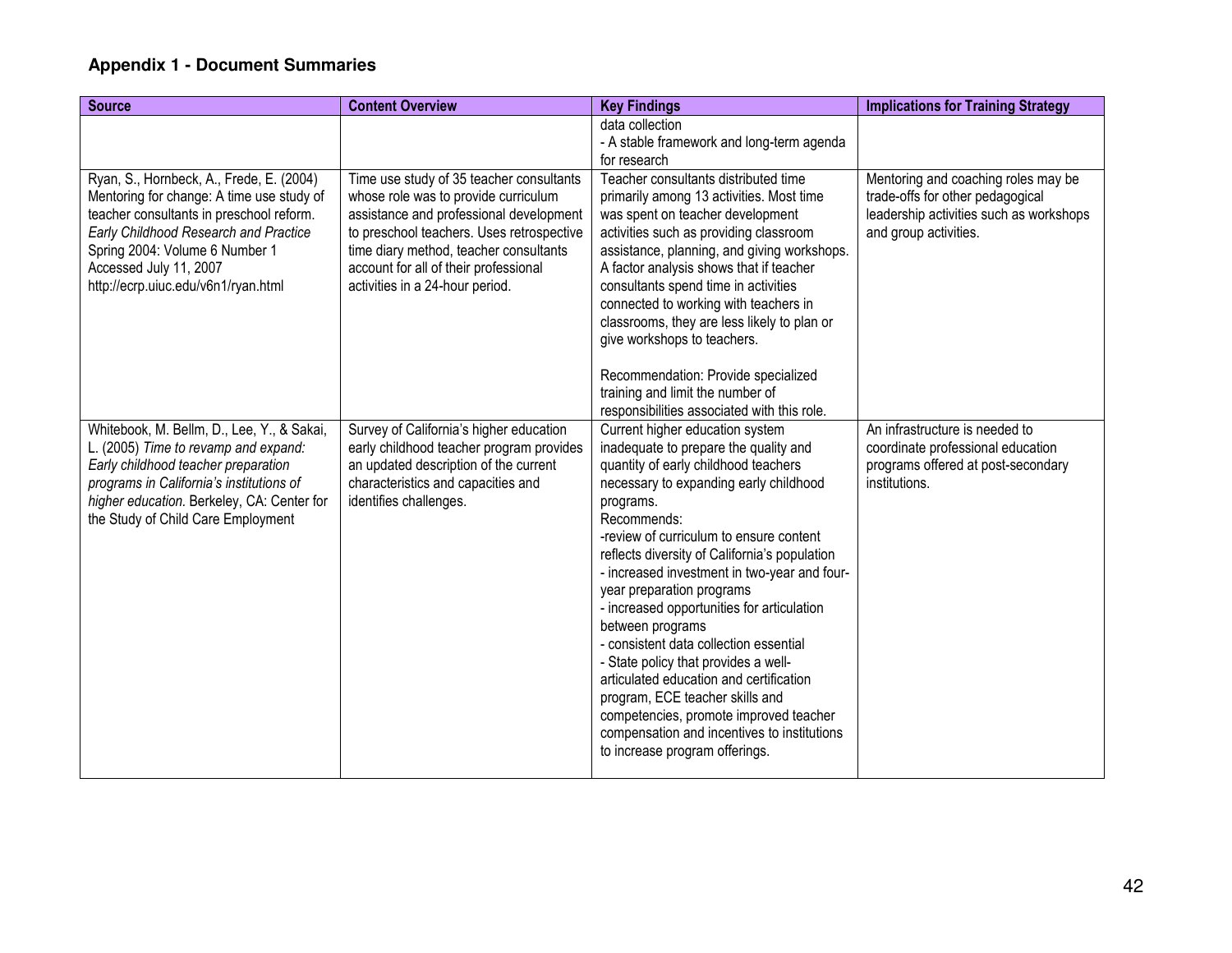#### **Appendix 2: Environmental Scan**

#### **Introduction to the Environmental Scan**

The Environmental Scan for the Training Strategy Project has been developed to provide information about post-secondary education and ECE training programs in each jurisdiction.

With the responsibility for education resting with the provinces and territories. Part I outlines the following information about post-secondary education for each province and territory:

- Ministry or department responsible
- Legislation concerning universities, colleges, public and private
- Number and types of post-secondary institutions
- General description of governance
- Information about Prior Learning Assessment Recognition (PLAR)
- Information about credit transfer within and between jurisdictions
- International credential evaluation
- Average full time tuition for resident students.

The post-secondary training requirements for early childhood educators differ across jurisdictions, with various systems of certifying, classifying and granting equivalency to individuals with training from other jurisdictions or countries. Part II outlines the following information about postsecondary training for each province and territory:

- ECE credential legislation
- ECE credential requirement
- Post-secondary institutions that offer the credential
- Certification/equivalency and classification processes
- Proportion of staff required to have the credential
- Number of credentials issued in a recent academic year

Summary information is also included about standards for ECE post-secondary training programs, which includes program standards, competencies, and program approval and monitoring.

Where possible, there are hyperlinks to relevant documents and websites throughout the document.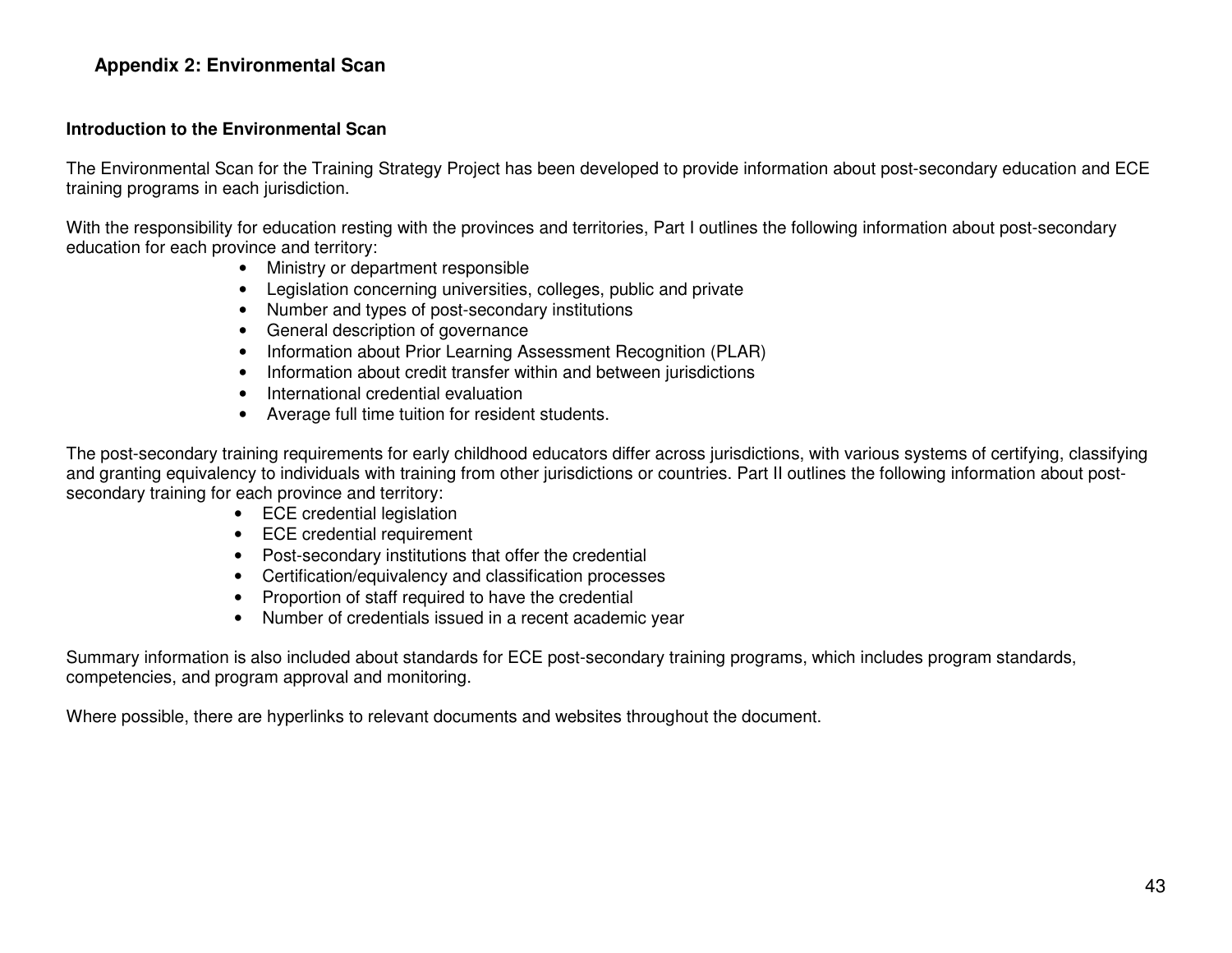The following tables provide information about post-secondary education in each jurisdiction. It lists: the ministries responsible, legislation (concerning universities, colleges, public and private) PSIs, governance, PLAR (if there is provincial policy, and what is the process), credit transfer (who is responsible, what is the process), and average tuition costs to FT students

| Legislation                                                                                                                                                                                                                                                | Post-secondary<br><b>Institutions</b>                                                                                                                                                                                                                                                                                                                                                                                          | Governance                                                                                                                                                                                                                                                                                                                                                                                                                                                                                                                | <b>PLAR process</b>                                                                                                                                                                                                                                                                                                                                                                                                                                                                                                                                                   | <b>Credit Transfer process/ credential</b><br>assessment                                                                                                                                                                                                                                                                                                                                                                                                                                                                                                                                                                                                                                                                                                                                                                                                                                                                                               | <b>Average FT</b><br>tuition                                                                                                                                                                                          |
|------------------------------------------------------------------------------------------------------------------------------------------------------------------------------------------------------------------------------------------------------------|--------------------------------------------------------------------------------------------------------------------------------------------------------------------------------------------------------------------------------------------------------------------------------------------------------------------------------------------------------------------------------------------------------------------------------|---------------------------------------------------------------------------------------------------------------------------------------------------------------------------------------------------------------------------------------------------------------------------------------------------------------------------------------------------------------------------------------------------------------------------------------------------------------------------------------------------------------------------|-----------------------------------------------------------------------------------------------------------------------------------------------------------------------------------------------------------------------------------------------------------------------------------------------------------------------------------------------------------------------------------------------------------------------------------------------------------------------------------------------------------------------------------------------------------------------|--------------------------------------------------------------------------------------------------------------------------------------------------------------------------------------------------------------------------------------------------------------------------------------------------------------------------------------------------------------------------------------------------------------------------------------------------------------------------------------------------------------------------------------------------------------------------------------------------------------------------------------------------------------------------------------------------------------------------------------------------------------------------------------------------------------------------------------------------------------------------------------------------------------------------------------------------------|-----------------------------------------------------------------------------------------------------------------------------------------------------------------------------------------------------------------------|
|                                                                                                                                                                                                                                                            |                                                                                                                                                                                                                                                                                                                                                                                                                                |                                                                                                                                                                                                                                                                                                                                                                                                                                                                                                                           |                                                                                                                                                                                                                                                                                                                                                                                                                                                                                                                                                                       |                                                                                                                                                                                                                                                                                                                                                                                                                                                                                                                                                                                                                                                                                                                                                                                                                                                                                                                                                        | (residents)                                                                                                                                                                                                           |
| <b>ITISH COLUMBIA</b>                                                                                                                                                                                                                                      | <b>IISTRY OF ADVANCED EDUCATION</b>                                                                                                                                                                                                                                                                                                                                                                                            |                                                                                                                                                                                                                                                                                                                                                                                                                                                                                                                           |                                                                                                                                                                                                                                                                                                                                                                                                                                                                                                                                                                       |                                                                                                                                                                                                                                                                                                                                                                                                                                                                                                                                                                                                                                                                                                                                                                                                                                                                                                                                                        |                                                                                                                                                                                                                       |
| College and<br>Institute Act<br>Degree<br>Authorization<br>Act<br>Private Career<br>Training<br><b>Institutions Act</b><br>Industry<br>Training<br>Authority<br><b>University Act</b><br>Royal Roads<br>University Act<br>Thompson River<br>University Act | 26 public post-secondary<br>institutions:<br>6 universities<br>3 university college<br>12 colleges<br>5 institutes<br>and BC campus<br>(web-based gateway<br>designed to give students<br>one-stop access to online<br>learning resources)<br>208 Private Career Training<br>Institutions accredited by Private<br><b>Career Training Institutions</b><br>Agency (PCTIA), which<br>regulates private career training<br>in BC. | Ministry (AVED):<br>provides leadership and<br>direction<br>establishes policy<br>provides funding to public<br>post-secondary institutions<br>though operating and capital<br>grants and student financial<br>assistance programs<br>approves all new degree<br>programs<br>Public colleges and universities:<br>are independent institutions<br>governed by a Board of<br>Governors<br>new non-degree credit<br>programs are initiated by<br>institutions and subject to 30<br>day peer review before<br>implementation | PLA in BC: Prior<br>Learning Assessment<br>guidelines and standards<br>for post-secondary<br>institutions have been in<br>place since 1995 through<br>the BC Council on<br>Admissions and<br>Transfer. Most public<br>post-secondary<br>institutions and<br>universities are funded<br>for and are developing<br>PLA policies. Individual<br>institutions' PLA<br>Coordinators provide<br>support and an<br>information-sharing<br>network.<br>Further information:<br><b>Prior Learning</b><br>Assessment (PLA) in the<br><b>BC Public Post-</b><br>secondary System | <b>BC Council on Admissions and Transfer</b><br>$(BCCAT)$ :<br>facilitates admission, articulation and<br>transfer arrangements among BC post-<br>secondary institutions<br>funded by AVED, council members<br>appointed by Minister<br>articulation committees for each discipline<br>(ECE Articulation committee)<br><b>BC TransferGuide.ca</b> (online transfer guide)<br>The Early Childhood Education Articulation<br>Committee has prepared<br>1. transfer grids for ECE courses in BC (course<br>to course and cluster credit transfer:<br>2. Instructor's Guide to the ECE Transfer Matrix<br>The International Credential Evaluation Service<br>(ICES) evaluates credentials and courses for<br>people who have credentials from other<br>countries and provinces. The ECE Registry<br>waives ICES fees for people with an<br>international or out-of-province ECE credential.<br>The ECE Registry evaluates ECE credentials<br>from Alberta. | 2005-06 average<br>base tuition fee:<br>\$2919 for two<br>semesters in<br>academic program<br>at a college or<br>university college.<br>\$4148 for one year<br>in full-time<br>undergraduate<br>study at a university |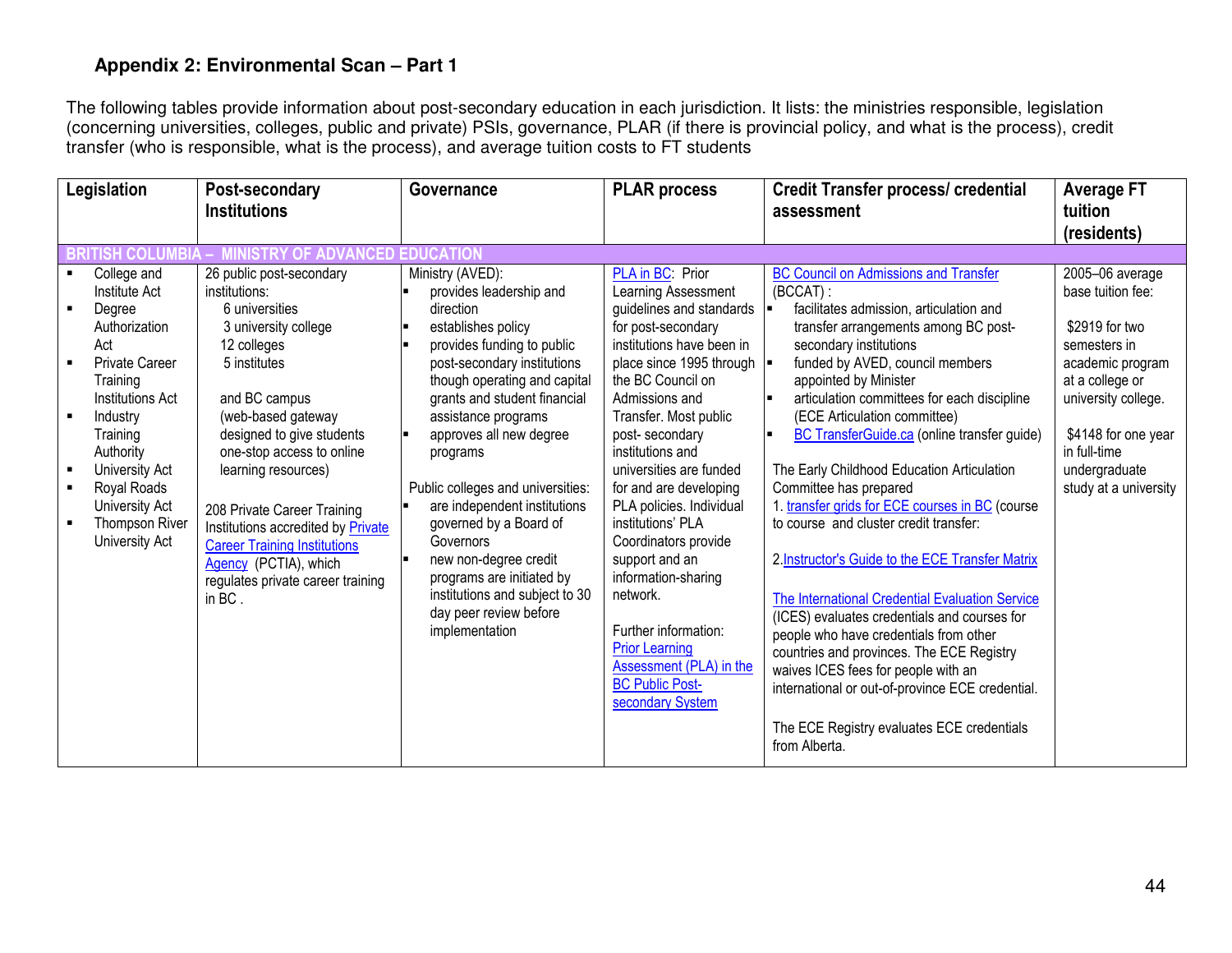| Legislation                                                                                                                                                                                                                                                                                                                                        | Post-secondary                                                                                                                                                                                                                                                                         | Governance                                                                                                                                                                                                                                                                                                                                                                                                                                                                                                                                                                                                                                                                                                                                                                                                                                                                                                                                                                                                                    | <b>PLAR process</b>                                                                                                                                                                                                                                                                                                                                                                                                                                                                                                                                                                                                                                                                                                                                                                                                   | <b>Credit Transfer process/ credential</b>                                                                                                                                                                                                                                                                                                                                                                                                                                                                                                                                                                                                                                                                                                              | <b>Average FT</b>                                                                                                                                                                                     |
|----------------------------------------------------------------------------------------------------------------------------------------------------------------------------------------------------------------------------------------------------------------------------------------------------------------------------------------------------|----------------------------------------------------------------------------------------------------------------------------------------------------------------------------------------------------------------------------------------------------------------------------------------|-------------------------------------------------------------------------------------------------------------------------------------------------------------------------------------------------------------------------------------------------------------------------------------------------------------------------------------------------------------------------------------------------------------------------------------------------------------------------------------------------------------------------------------------------------------------------------------------------------------------------------------------------------------------------------------------------------------------------------------------------------------------------------------------------------------------------------------------------------------------------------------------------------------------------------------------------------------------------------------------------------------------------------|-----------------------------------------------------------------------------------------------------------------------------------------------------------------------------------------------------------------------------------------------------------------------------------------------------------------------------------------------------------------------------------------------------------------------------------------------------------------------------------------------------------------------------------------------------------------------------------------------------------------------------------------------------------------------------------------------------------------------------------------------------------------------------------------------------------------------|---------------------------------------------------------------------------------------------------------------------------------------------------------------------------------------------------------------------------------------------------------------------------------------------------------------------------------------------------------------------------------------------------------------------------------------------------------------------------------------------------------------------------------------------------------------------------------------------------------------------------------------------------------------------------------------------------------------------------------------------------------|-------------------------------------------------------------------------------------------------------------------------------------------------------------------------------------------------------|
|                                                                                                                                                                                                                                                                                                                                                    | <b>Institutions</b>                                                                                                                                                                                                                                                                    |                                                                                                                                                                                                                                                                                                                                                                                                                                                                                                                                                                                                                                                                                                                                                                                                                                                                                                                                                                                                                               |                                                                                                                                                                                                                                                                                                                                                                                                                                                                                                                                                                                                                                                                                                                                                                                                                       | assessment                                                                                                                                                                                                                                                                                                                                                                                                                                                                                                                                                                                                                                                                                                                                              | tuition                                                                                                                                                                                               |
|                                                                                                                                                                                                                                                                                                                                                    |                                                                                                                                                                                                                                                                                        |                                                                                                                                                                                                                                                                                                                                                                                                                                                                                                                                                                                                                                                                                                                                                                                                                                                                                                                                                                                                                               |                                                                                                                                                                                                                                                                                                                                                                                                                                                                                                                                                                                                                                                                                                                                                                                                                       |                                                                                                                                                                                                                                                                                                                                                                                                                                                                                                                                                                                                                                                                                                                                                         | (residents)                                                                                                                                                                                           |
| LBERTA –                                                                                                                                                                                                                                                                                                                                           | MINISTRY OF ADVANCED EDUCATION AND TECHNOLOGY                                                                                                                                                                                                                                          |                                                                                                                                                                                                                                                                                                                                                                                                                                                                                                                                                                                                                                                                                                                                                                                                                                                                                                                                                                                                                               |                                                                                                                                                                                                                                                                                                                                                                                                                                                                                                                                                                                                                                                                                                                                                                                                                       |                                                                                                                                                                                                                                                                                                                                                                                                                                                                                                                                                                                                                                                                                                                                                         |                                                                                                                                                                                                       |
| Post-Secondary<br>Learning Act<br>The Alberta<br>Centennial<br>Education<br>Savings Plan<br>Act<br>Private<br>$\blacksquare$<br>Vocational<br>Schools Act<br>Student<br>$\blacksquare$<br>Financial<br><b>Assistant Act</b><br>Apprenticeship<br>$\blacksquare$<br>and Industry<br><b>Training Act</b><br>Income and<br>Employment<br>Supports Act | 21 public post-secondary<br>institutions:<br>4 universities<br>14 colleges<br>2 technical institutes<br>The Banff Centre<br>7 private colleges accredited to<br>grant degrees<br>Over 140 private training<br>institutions licensed under the<br><b>Private Vocational Schools Act</b> | Alberta Advanced Education<br>Works in partnership with post-<br>secondary institutions<br>Provides grant funding to<br>21 public post-secondary<br>institutions and 7 private<br>colleges with degree<br>granting status.<br>provides a range of student<br>$\blacksquare$<br>financial assistance<br>programs<br>Public colleges, universities &<br>institutes are board governed<br>and operate under the authority<br>of The Post-Secondary Learning<br>Act.<br>Institutional mandates define the<br>purpose and range of each<br>institution's activities.<br>The Campus Alberta Quality<br>Council is an arms-length quality<br>assurance agency that makes<br>recommendations to the Minister<br>of Advanced Education on<br>applications from post-<br>secondary institutions wishing to<br>offer new degree programs in<br>Alberta. Other than degrees in<br>divinity, all degree programs<br>offered in Alberta, including<br>degrees offered by non-resident<br>institutions, must be approved by<br>the Minister. | While there is no official<br>government prior<br>learning assessment<br>policy, Alberta Advanced<br><b>Education encourages</b><br>PLAR through ACAT,<br>Alberta Apprenticeship,<br>the International<br>Qualifications<br>Assessment<br>Services (IQAS), and the<br>inclusion of portfolio<br>development in the high<br>school curriculum.<br>Recent documents<br>regarding PLAR<br>practices in Alberta<br>(informing policy<br>development):<br><b>Best Practices in Prior</b><br><b>Learning Assessment</b><br>Recognition and<br><b>Best Practices in Prior</b><br><b>Learning Assessment</b><br><b>Recognition (PLAR)</b><br>Handbook<br>Students contact<br>individual public post-<br>secondary institutions for<br>information about prior<br>learning assessment and<br>the specific process<br>involved. | Alberta Council on Admissions and Transfer<br>(ACAT) develops policies, guidelines and<br>procedures to facilitate transfer agreements<br>among post-secondary institutions<br>Online Alberta Transfer Guide (OATG) provides<br>by-course and by-program transfer agreements<br>between post-secondary institutions within<br>Alberta.<br><b>International Qualifications Assessment Service</b><br>(IQAS) evaluates the education of individuals<br>who obtained their education abroad and issues<br>certificates of comparison to educational<br>standards in a Canadian province<br>The Child Care Staff Qualifications<br>office completes assessments for individuals<br>with ECED education from other countries and<br>jurisdictions in Canada. | 2004-05 average<br>base tuition fee:<br>\$3,199 for full time<br>at public colleges<br>and technical<br>institutes.<br>\$4,362 for one<br>vear in full-time<br>undergraduate<br>study at a university |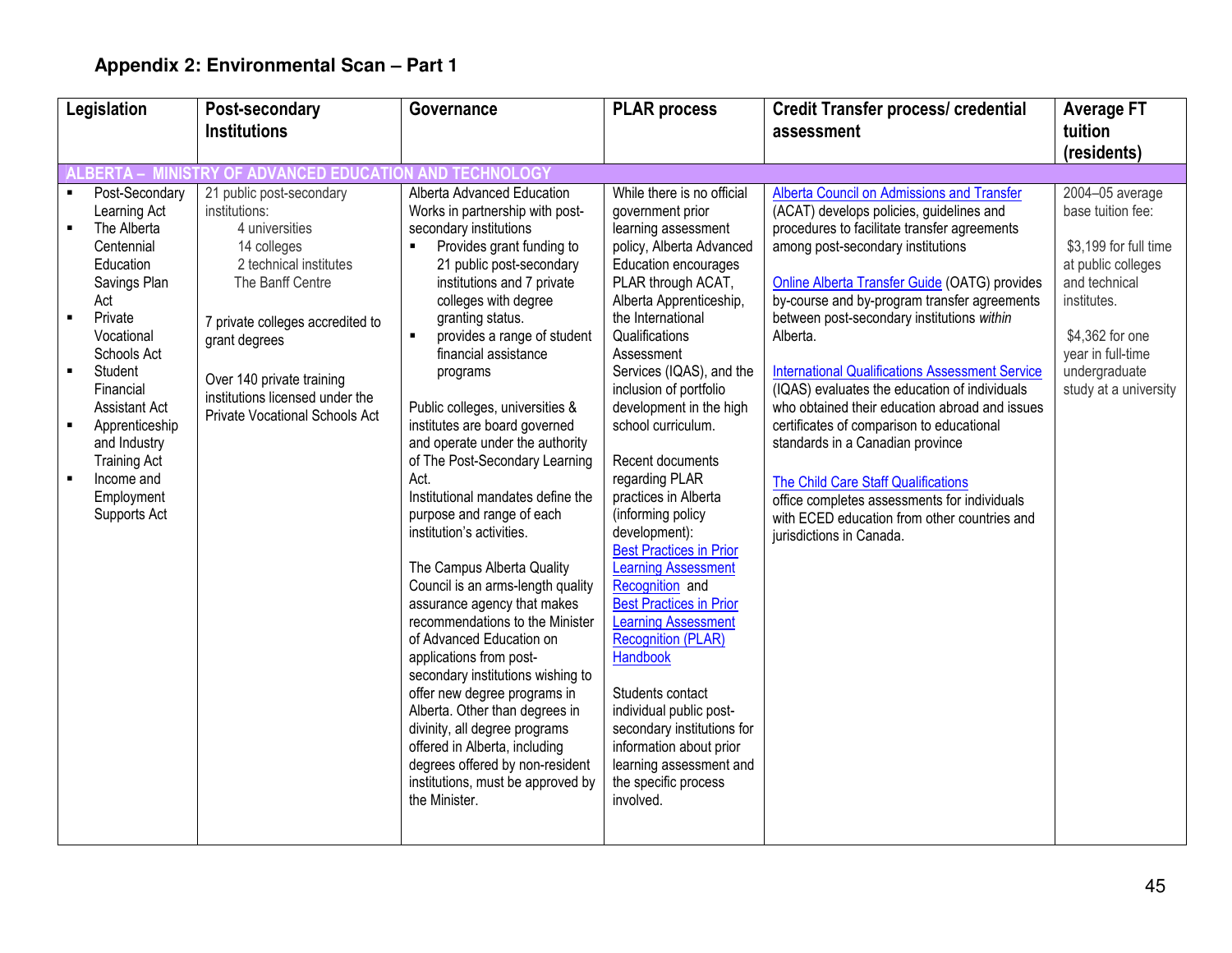| Legislation                                                                                                                                                                                                                                                                                                                                                                                                                                   | Post-secondary                                                                                                                                                                                                                                                                                                                                                                                                                                                                                                                                                                                                                                                                                                                                                                                                            | Governance                                                                                                                                                                                                                                                                                              | <b>PLAR process</b>                                                                                                                                                                                                                                                                                                                                                                                                                                                | <b>Credit Transfer process/ credential</b>                                                                                                                                                                                                                                                                                                                                                                                                                                                                                                                                                                                                                                                                                                                                                                                                                                                                                                                                                                                                                                                                                                                                                         | <b>Average FT</b>                                                                                                                                                                                                                                                                                                                                                                 |
|-----------------------------------------------------------------------------------------------------------------------------------------------------------------------------------------------------------------------------------------------------------------------------------------------------------------------------------------------------------------------------------------------------------------------------------------------|---------------------------------------------------------------------------------------------------------------------------------------------------------------------------------------------------------------------------------------------------------------------------------------------------------------------------------------------------------------------------------------------------------------------------------------------------------------------------------------------------------------------------------------------------------------------------------------------------------------------------------------------------------------------------------------------------------------------------------------------------------------------------------------------------------------------------|---------------------------------------------------------------------------------------------------------------------------------------------------------------------------------------------------------------------------------------------------------------------------------------------------------|--------------------------------------------------------------------------------------------------------------------------------------------------------------------------------------------------------------------------------------------------------------------------------------------------------------------------------------------------------------------------------------------------------------------------------------------------------------------|----------------------------------------------------------------------------------------------------------------------------------------------------------------------------------------------------------------------------------------------------------------------------------------------------------------------------------------------------------------------------------------------------------------------------------------------------------------------------------------------------------------------------------------------------------------------------------------------------------------------------------------------------------------------------------------------------------------------------------------------------------------------------------------------------------------------------------------------------------------------------------------------------------------------------------------------------------------------------------------------------------------------------------------------------------------------------------------------------------------------------------------------------------------------------------------------------|-----------------------------------------------------------------------------------------------------------------------------------------------------------------------------------------------------------------------------------------------------------------------------------------------------------------------------------------------------------------------------------|
|                                                                                                                                                                                                                                                                                                                                                                                                                                               | <b>Institutions</b>                                                                                                                                                                                                                                                                                                                                                                                                                                                                                                                                                                                                                                                                                                                                                                                                       |                                                                                                                                                                                                                                                                                                         |                                                                                                                                                                                                                                                                                                                                                                                                                                                                    | assessment                                                                                                                                                                                                                                                                                                                                                                                                                                                                                                                                                                                                                                                                                                                                                                                                                                                                                                                                                                                                                                                                                                                                                                                         | tuition                                                                                                                                                                                                                                                                                                                                                                           |
|                                                                                                                                                                                                                                                                                                                                                                                                                                               |                                                                                                                                                                                                                                                                                                                                                                                                                                                                                                                                                                                                                                                                                                                                                                                                                           |                                                                                                                                                                                                                                                                                                         |                                                                                                                                                                                                                                                                                                                                                                                                                                                                    |                                                                                                                                                                                                                                                                                                                                                                                                                                                                                                                                                                                                                                                                                                                                                                                                                                                                                                                                                                                                                                                                                                                                                                                                    | (residents)                                                                                                                                                                                                                                                                                                                                                                       |
| <b>ASKATCHEWAN -</b>                                                                                                                                                                                                                                                                                                                                                                                                                          |                                                                                                                                                                                                                                                                                                                                                                                                                                                                                                                                                                                                                                                                                                                                                                                                                           | DEPARTMENT OF ADVANCED EDUCATION AND EMPLOYMENT                                                                                                                                                                                                                                                         |                                                                                                                                                                                                                                                                                                                                                                                                                                                                    |                                                                                                                                                                                                                                                                                                                                                                                                                                                                                                                                                                                                                                                                                                                                                                                                                                                                                                                                                                                                                                                                                                                                                                                                    |                                                                                                                                                                                                                                                                                                                                                                                   |
| <b>Education Act</b><br><b>Public Libraries</b><br>$\blacksquare$<br>Act<br>Regional<br>$\blacksquare$<br><b>Colleges Act</b><br>Apprenticeship<br>and Trade<br><b>Certification Act</b><br>Saskatchewan<br>$\blacksquare$<br>Institute of<br>Applied<br>Sciences Act<br>University of<br>$\blacksquare$<br>Regina Act<br>University of<br>Saskatchewan<br>Act<br>Private<br>$\blacksquare$<br>Vocational<br>Schools<br><b>Regulation Act</b> | 2 publicly-funded universities<br>and their federated and affiliated<br>colleges;<br>Saskatchewan Institute of<br>Applied Science and Technology<br>(SIAST), with institutes in four<br>locations<br>9 regional colleges that broker<br>programs offered by the<br>universities and SIAST to<br>communities throughout the<br>province<br>3 Aboriginal post-secondary<br>institutions<br>50 private vocational schools<br>registered and regulated<br>according to the Private<br>Vocational Schools Regulation<br>Act.<br>Campus Saskatchewan is a<br>partnership of institutions that<br>offers a variety of on-line<br>courses and programming<br>through the use of technology<br>enhanced learning. Website<br>provides information in a<br>database directory about<br>courses available in alternative<br>formats. | Department provides leadership<br>and support for post-secondary<br>education and training<br>institutions and students. Funds<br>universities, SIAST, regional<br>colleges and Aboriginal<br>institutions.<br>Universities, Institutes and<br>regional colleges are governed<br>by Board of Governors. | <b>Recognizing Prior</b><br>Learning in<br>Saskatchewan a<br>provincial policy<br>framework, was<br>approved in 2004.<br><b>Recognition of Prior</b><br>Learning (RPL) Referral<br>Guide explains the<br>different types of prior<br>learning that can be<br>assessed and<br>recognized, as well as<br>contact information for<br>institutions and<br>institutional policies on<br>qualification recognition,<br>credit transfer and prior<br>learning assessment. | Saskatchewan Council on Admissions and<br>Transfer, SaskCAT, is a partnership of<br>institutions and organizations from<br>Saskatchewan's education system that:<br>enhances student mobility by maximizing<br>the portability of educational credits<br>facilitates access to post-secondary<br>$\blacksquare$<br>programs and institutions.<br>operates as a committee of Campus<br>Saskatchewan<br>The <b>Transfer Credit Guide</b> database allows<br>users to search for credits transferable from one<br>Saskatchewan institution to another, providing<br>information on course equivalency and program<br>agreements from either the sending or receiving<br>institutions.<br>Since 1995, the Government of Saskatchewan<br>has had an inter-provincial agreement with the<br>Government of Alberta for the International<br><b>Qualifications Assessment Service (IQAS) to</b><br>conduct the assessment of international<br>credentials for Saskatchewan residents.<br>The Early Learning and Child Care Branch sets<br>out the requirements and the courses required<br>to achieve ECE equivalency status for<br>individuals with credentials and training from<br>other jurisdictions. | In 2003-04, full-time<br>undergraduate<br>tuition fees for an<br>arts student were<br>\$4,212 at the<br>University of<br>Regina, and \$4,476<br>at the University of<br>Saskatchewan. In<br>2004-05 there were<br>no changes in<br>tuition fees.<br>Tuition fees for<br>SIAST programs in<br>2004-05 averaged<br>approximately<br>\$2,640 but vary<br>from program to<br>program. |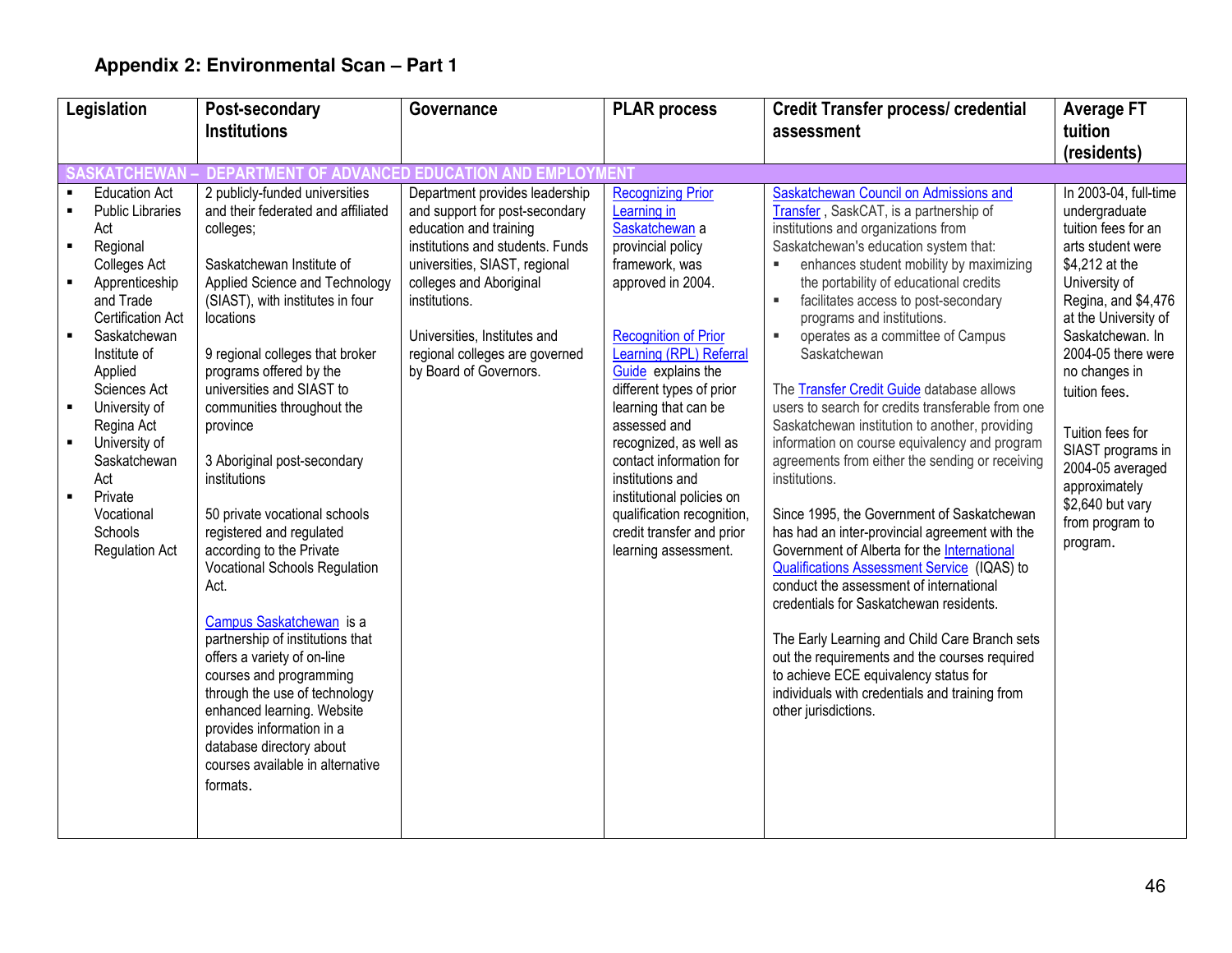|                                                                                                                                                                                                                                                                                                                                                                                                                                                                                                                                                                                                                                                                                                                                                                                                                                                                                                                                                                                                                                                                                                                       |                                                                                                                                                                                                                                                                                                                                                                                                   | <b>PLAR process</b>                                                                                                                                                                                                                                                                                                                                                                                                                                                                                                                                                                                                                                                                    | <b>Credit Transfer process/ credential</b>                                                                                                                                                                                                                                                                                                                                                                                                                                                                                                                                                                                                                                                                                                                                                                                                                                                                                                                                                                                                                                                                                                                                                                                                                                   | <b>Average FT</b>                                                                                                                                                                                                                                                             |
|-----------------------------------------------------------------------------------------------------------------------------------------------------------------------------------------------------------------------------------------------------------------------------------------------------------------------------------------------------------------------------------------------------------------------------------------------------------------------------------------------------------------------------------------------------------------------------------------------------------------------------------------------------------------------------------------------------------------------------------------------------------------------------------------------------------------------------------------------------------------------------------------------------------------------------------------------------------------------------------------------------------------------------------------------------------------------------------------------------------------------|---------------------------------------------------------------------------------------------------------------------------------------------------------------------------------------------------------------------------------------------------------------------------------------------------------------------------------------------------------------------------------------------------|----------------------------------------------------------------------------------------------------------------------------------------------------------------------------------------------------------------------------------------------------------------------------------------------------------------------------------------------------------------------------------------------------------------------------------------------------------------------------------------------------------------------------------------------------------------------------------------------------------------------------------------------------------------------------------------|------------------------------------------------------------------------------------------------------------------------------------------------------------------------------------------------------------------------------------------------------------------------------------------------------------------------------------------------------------------------------------------------------------------------------------------------------------------------------------------------------------------------------------------------------------------------------------------------------------------------------------------------------------------------------------------------------------------------------------------------------------------------------------------------------------------------------------------------------------------------------------------------------------------------------------------------------------------------------------------------------------------------------------------------------------------------------------------------------------------------------------------------------------------------------------------------------------------------------------------------------------------------------|-------------------------------------------------------------------------------------------------------------------------------------------------------------------------------------------------------------------------------------------------------------------------------|
| <b>Institutions</b>                                                                                                                                                                                                                                                                                                                                                                                                                                                                                                                                                                                                                                                                                                                                                                                                                                                                                                                                                                                                                                                                                                   |                                                                                                                                                                                                                                                                                                                                                                                                   |                                                                                                                                                                                                                                                                                                                                                                                                                                                                                                                                                                                                                                                                                        | assessment                                                                                                                                                                                                                                                                                                                                                                                                                                                                                                                                                                                                                                                                                                                                                                                                                                                                                                                                                                                                                                                                                                                                                                                                                                                                   | tuition                                                                                                                                                                                                                                                                       |
|                                                                                                                                                                                                                                                                                                                                                                                                                                                                                                                                                                                                                                                                                                                                                                                                                                                                                                                                                                                                                                                                                                                       |                                                                                                                                                                                                                                                                                                                                                                                                   |                                                                                                                                                                                                                                                                                                                                                                                                                                                                                                                                                                                                                                                                                        |                                                                                                                                                                                                                                                                                                                                                                                                                                                                                                                                                                                                                                                                                                                                                                                                                                                                                                                                                                                                                                                                                                                                                                                                                                                                              | (residents)                                                                                                                                                                                                                                                                   |
|                                                                                                                                                                                                                                                                                                                                                                                                                                                                                                                                                                                                                                                                                                                                                                                                                                                                                                                                                                                                                                                                                                                       | <b>MANITOBA - DEPARTMENT OF ADVANCED EDUCATION AND LITERACY</b>                                                                                                                                                                                                                                                                                                                                   |                                                                                                                                                                                                                                                                                                                                                                                                                                                                                                                                                                                                                                                                                        |                                                                                                                                                                                                                                                                                                                                                                                                                                                                                                                                                                                                                                                                                                                                                                                                                                                                                                                                                                                                                                                                                                                                                                                                                                                                              |                                                                                                                                                                                                                                                                               |
| The Adult<br>Four publicly-funded universities,<br>including a French-language<br>Learning<br>Centres Act and<br>university<br>General<br>Four publicly-funded community<br>Regulation<br>colleges including a French-<br>$\blacksquare$<br>The<br>language community college<br>Apprenticeship<br>and Trades<br>Qualifications<br>Four privately funded religious<br>post-secondary institutions<br>Act<br>The Brandon<br>granting degrees in theology<br>$\blacksquare$<br>and/or related fields<br>University Act<br>$\blacksquare$<br>The Colleges<br>Over 30 private vocational<br>Act<br>The Council on<br>training institutions registered<br>$\blacksquare$<br>under the Private Vocational<br>Post-Secondary<br><b>Education Act</b><br><b>Training Act</b><br>The Education<br>$\blacksquare$<br>Administration<br>Act<br>The Department<br>of Labour and<br>Immigration Act<br>(as it<br>applies to<br>training<br>programs)<br>The Student Aid<br>Act<br>The University<br>$\blacksquare$<br>of Manitoba Act<br>The University<br>of Winnipeg Act<br>The Private<br>Vocational<br><b>Institutions Act</b> | <b>Council on Post-secondary</b><br>Education (COPSE)<br>funds post-secondary<br>institutions<br>$\blacksquare$<br>approves new programs<br>plans, coordinates and<br>develops policy for the<br>post-secondary system<br>Manitoba Student Aid provides<br>financial assistance to post-<br>secondary students<br>Universities and community<br>colleges are governed by a<br>board of governors. | <b>Manitoba's Policy</b><br><b>Framework for Prior</b><br><b>Learning Assessment</b><br><b>Recognition (PLAR)</b><br>includes:<br>support and<br>۰.<br>increased capacity<br>for PLAR initiatives<br>additional staff<br>$\blacksquare$<br>support in<br>government and at<br>institutions<br>support for<br>$\blacksquare$<br>workplace/industry<br>PLAR initiatives.<br>PLAR in Manitoba:<br>PLAR services are<br>available at all<br>publicly-funded post-<br>secondary institutions;<br>the use and<br>application of PLAR<br>varies as each<br>institution develops<br>activities and services<br>which closely fit the<br>needs of their student<br>populations and<br>programs. | The Council on Post-Secondary Education<br>(COPSE) has responsibility for facilitating credit<br>transfer and articulation agreements among the<br>institutions. The details of credit transfer<br>procedures vary by institution, and articulation<br>agreements are listed in most institutions'<br>calendars.<br>The primary approach used to establish greater<br>credit transfer and articulation arrangements<br>has been in the Council's Program Approval<br>Process, which lists as one of the criteria for<br>program approval links with other post-<br>secondary institutions. All new programs must<br>demonstrate how credit transfer will be utilized.<br>The Academic Credentials Assessment Service<br>(ACAS) evaluates the education of individuals<br>who obtained their education abroad and issues<br>a report of comparison to educational standards<br>in Manitoba.<br>For individuals with ECE education from outside<br>Manitoba and/or Canada, the Manitoba Child<br>Care Program may conduct an educational<br>equivalency assessment (for classification) in<br>consultation with: the Manitoba Department of<br>Advanced Education and Literacy; the<br>Department of Culture, Heritage and Tourism,<br>community colleges and/or universities. | In 2007-08, full-time<br>university<br>undergraduate<br>tuition fees for arts<br>and science<br>programs range<br>from \$2,943 to<br>\$4,050.<br>On average, in<br>2007-08.<br>community college<br>fees range from<br>\$1,413 to \$1,570 a<br>year for full-time<br>programs |
|                                                                                                                                                                                                                                                                                                                                                                                                                                                                                                                                                                                                                                                                                                                                                                                                                                                                                                                                                                                                                                                                                                                       |                                                                                                                                                                                                                                                                                                                                                                                                   |                                                                                                                                                                                                                                                                                                                                                                                                                                                                                                                                                                                                                                                                                        |                                                                                                                                                                                                                                                                                                                                                                                                                                                                                                                                                                                                                                                                                                                                                                                                                                                                                                                                                                                                                                                                                                                                                                                                                                                                              |                                                                                                                                                                                                                                                                               |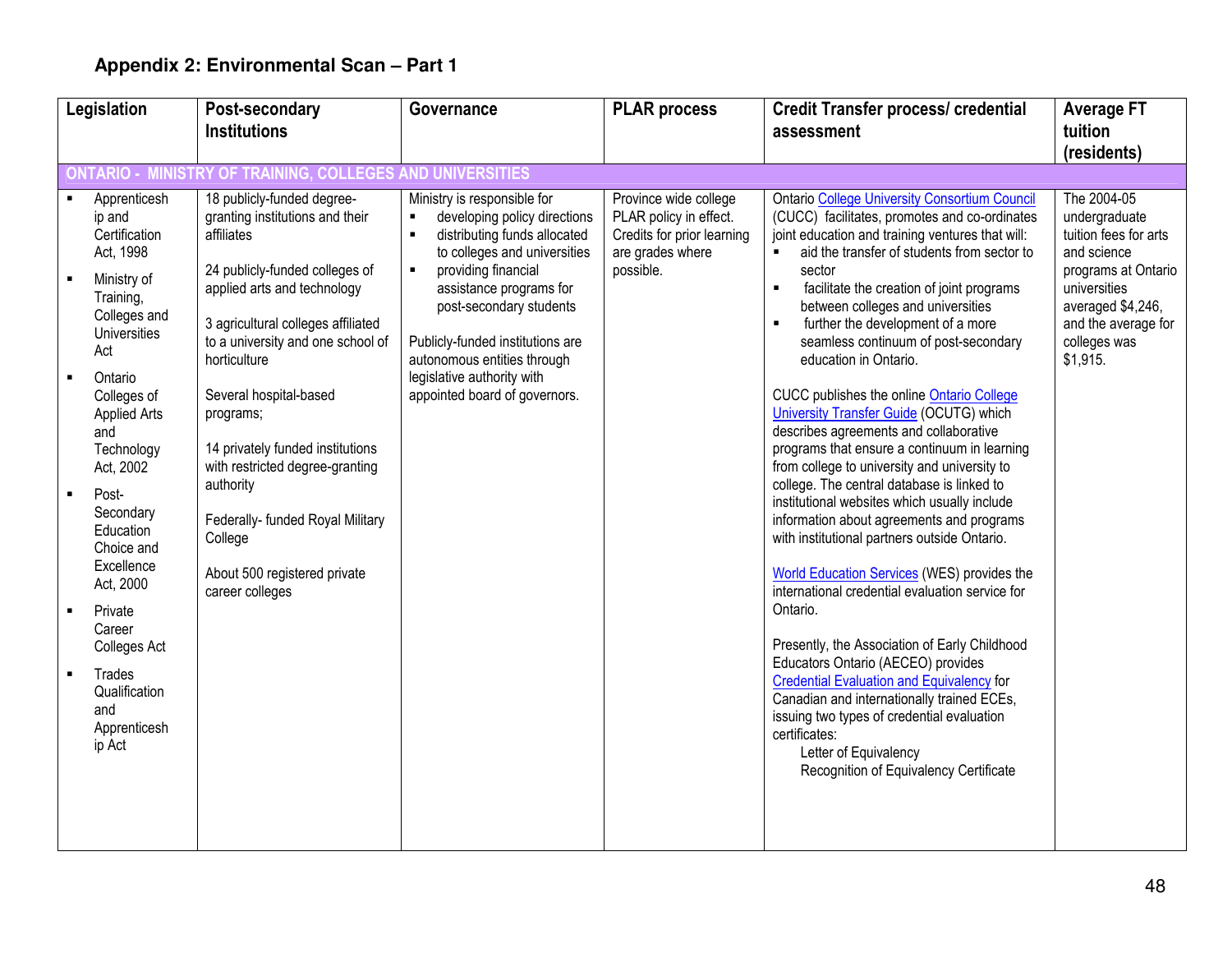| Legislation                                                                                                                                                                                                                                                                                                                                                                                                                                                                                                                                                                                 | Post-secondary                                                                                                                                                                                                                                                                                                                                                                                                                                                                                                    | Governance                                                                                                                                                                                                                                                                                                                                                                                                                                                                                                                                                                                          | <b>PLAR process</b>                                                                                                                                                                                                                                                                                                                                                                                                                                                                                                                                                                                                     | <b>Credit Transfer process/ credential</b>                                                                                                                                                                                                                                                                                                                                                                                                                                                                                                                                                                                                                                                                                                                                                                                                                                                                                                                                                                                                                                                                                                                                                                                        | <b>Average FT</b>                                                                                                                                                                                        |
|---------------------------------------------------------------------------------------------------------------------------------------------------------------------------------------------------------------------------------------------------------------------------------------------------------------------------------------------------------------------------------------------------------------------------------------------------------------------------------------------------------------------------------------------------------------------------------------------|-------------------------------------------------------------------------------------------------------------------------------------------------------------------------------------------------------------------------------------------------------------------------------------------------------------------------------------------------------------------------------------------------------------------------------------------------------------------------------------------------------------------|-----------------------------------------------------------------------------------------------------------------------------------------------------------------------------------------------------------------------------------------------------------------------------------------------------------------------------------------------------------------------------------------------------------------------------------------------------------------------------------------------------------------------------------------------------------------------------------------------------|-------------------------------------------------------------------------------------------------------------------------------------------------------------------------------------------------------------------------------------------------------------------------------------------------------------------------------------------------------------------------------------------------------------------------------------------------------------------------------------------------------------------------------------------------------------------------------------------------------------------------|-----------------------------------------------------------------------------------------------------------------------------------------------------------------------------------------------------------------------------------------------------------------------------------------------------------------------------------------------------------------------------------------------------------------------------------------------------------------------------------------------------------------------------------------------------------------------------------------------------------------------------------------------------------------------------------------------------------------------------------------------------------------------------------------------------------------------------------------------------------------------------------------------------------------------------------------------------------------------------------------------------------------------------------------------------------------------------------------------------------------------------------------------------------------------------------------------------------------------------------|----------------------------------------------------------------------------------------------------------------------------------------------------------------------------------------------------------|
| <b>Institutions</b>                                                                                                                                                                                                                                                                                                                                                                                                                                                                                                                                                                         |                                                                                                                                                                                                                                                                                                                                                                                                                                                                                                                   |                                                                                                                                                                                                                                                                                                                                                                                                                                                                                                                                                                                                     |                                                                                                                                                                                                                                                                                                                                                                                                                                                                                                                                                                                                                         | assessment                                                                                                                                                                                                                                                                                                                                                                                                                                                                                                                                                                                                                                                                                                                                                                                                                                                                                                                                                                                                                                                                                                                                                                                                                        | tuition                                                                                                                                                                                                  |
|                                                                                                                                                                                                                                                                                                                                                                                                                                                                                                                                                                                             |                                                                                                                                                                                                                                                                                                                                                                                                                                                                                                                   |                                                                                                                                                                                                                                                                                                                                                                                                                                                                                                                                                                                                     |                                                                                                                                                                                                                                                                                                                                                                                                                                                                                                                                                                                                                         |                                                                                                                                                                                                                                                                                                                                                                                                                                                                                                                                                                                                                                                                                                                                                                                                                                                                                                                                                                                                                                                                                                                                                                                                                                   | (residents)                                                                                                                                                                                              |
| QUEBEC - MINISTÈRE DE L'ÉDUCATION, DU LOISIR ET DU SPORT                                                                                                                                                                                                                                                                                                                                                                                                                                                                                                                                    |                                                                                                                                                                                                                                                                                                                                                                                                                                                                                                                   |                                                                                                                                                                                                                                                                                                                                                                                                                                                                                                                                                                                                     |                                                                                                                                                                                                                                                                                                                                                                                                                                                                                                                                                                                                                         |                                                                                                                                                                                                                                                                                                                                                                                                                                                                                                                                                                                                                                                                                                                                                                                                                                                                                                                                                                                                                                                                                                                                                                                                                                   |                                                                                                                                                                                                          |
| <b>Act respecting</b><br>$\bullet$<br>institutions<br>private<br>education<br><b>General and</b><br>College network of<br>Vocational<br>48 public cégeps<br><b>Colleges Act</b><br>Act respecting<br>educational<br>private colleges<br>institutions at<br>the university<br>level<br><b>Act respecting</b><br>$\bullet$<br>the Université<br>Loisir et du Sport.<br>du Québec<br>Act respecting<br>university<br>foundation<br><b>University</b><br>$\bullet$<br><b>Investments Act</b><br><b>Act respecting</b><br>financial<br>assistance for<br>education<br>expenses<br>United States. | University network of 18<br>25 subsidized private colleges<br>32 licensed, non-subsidized<br>11 public institutions governed<br>by an agency other than the<br>Ministère de l'Éducation, du<br>The Université du Québec, the<br>largest university in Canada, is<br>made up of six constituent<br>universities, two specialized<br>schools and one research<br>centre. It is the only university in<br>the country that truly constitutes<br>a province-wide system, similar<br>to some state universities in the | The Ministère de l'Éducation, du<br>Loisir et du Sport is responsible<br>for educational services.<br>Universities are autonomous<br>institutions governed by Boards<br>of Governors and are<br>responsible for program<br>organization, curricula, research,<br>admission requirements, and<br>staffing.<br>The Cégeps are public<br>institutions administered by<br>boards of directors composed of<br>representatives of the<br>socioeconomic community<br>appointed by the Minister.<br>The Ministère de l'Éducation, du<br>Loisir et du Sport administers the<br>Québec Student Loans Program. | Information about PLAR<br>is available through:<br>Ministère de l'Éducation,<br>du Loisir et du Sport du<br>Québec Formation<br>professionnelle et<br>technique:<br>Vous avez de<br>l'expérience? La<br>reconnaissance des<br>acquis et des<br>compétences est pour<br>vous<br>Cégep@distance<br>Reconnaissance des<br>acquis (RA)<br>Service régional<br>d'admission du Montréal<br>métropolitain (SRAM)<br>La reconnaissance des<br>acquis (RA)<br><b>CAMO Personnes</b><br>immigrantes<br>La reconnaissance des<br>acquis et des<br>compétences (RAC)<br>The Ministère has<br>created régional services<br>for PLAR. | The Comité de liaison de l'enseignement<br>supérieur (CLES), post-secondary liaison<br>committee, is the coordinating mechanism<br>between universities and CEGEPS to ensure a<br>better continuity from pre-university programs<br>and technical programs offered at the college<br>level to university programs.<br>In 2001-02, the Ministère made an inventory of<br>all existing practices in post-secondary<br>institutions, which lists all harmonization or<br>integration practices between technical<br>programs at the college level and university<br>programs. The results have been communicated<br>to the CLES. These practices include<br>recognizing equivalencies or credit allocations<br>for various activities according to the programs<br>and university practices as well as formal<br>agreements (college diploma to baccalaureate)<br>between a few institutions.<br>The Ministère de l'Immigration et des<br>Communautés culturelles (MICC) uses the<br>Évaluation comparative des études effectuées<br>hors du Québec (CEFAHQ), Comparative<br>evaluation for studies done outside Quebec, to<br>compare education received abroad or in<br>another Canadian province with that received in<br>Québec. | In 2004-05, full-time<br>undergraduate<br>tuition fees<br>averaged<br>\$1,668.30, or about<br>\$55.61 per credit<br>for Québec<br>residents<br>Québec residents<br>attend public<br>cégeps tuition free. |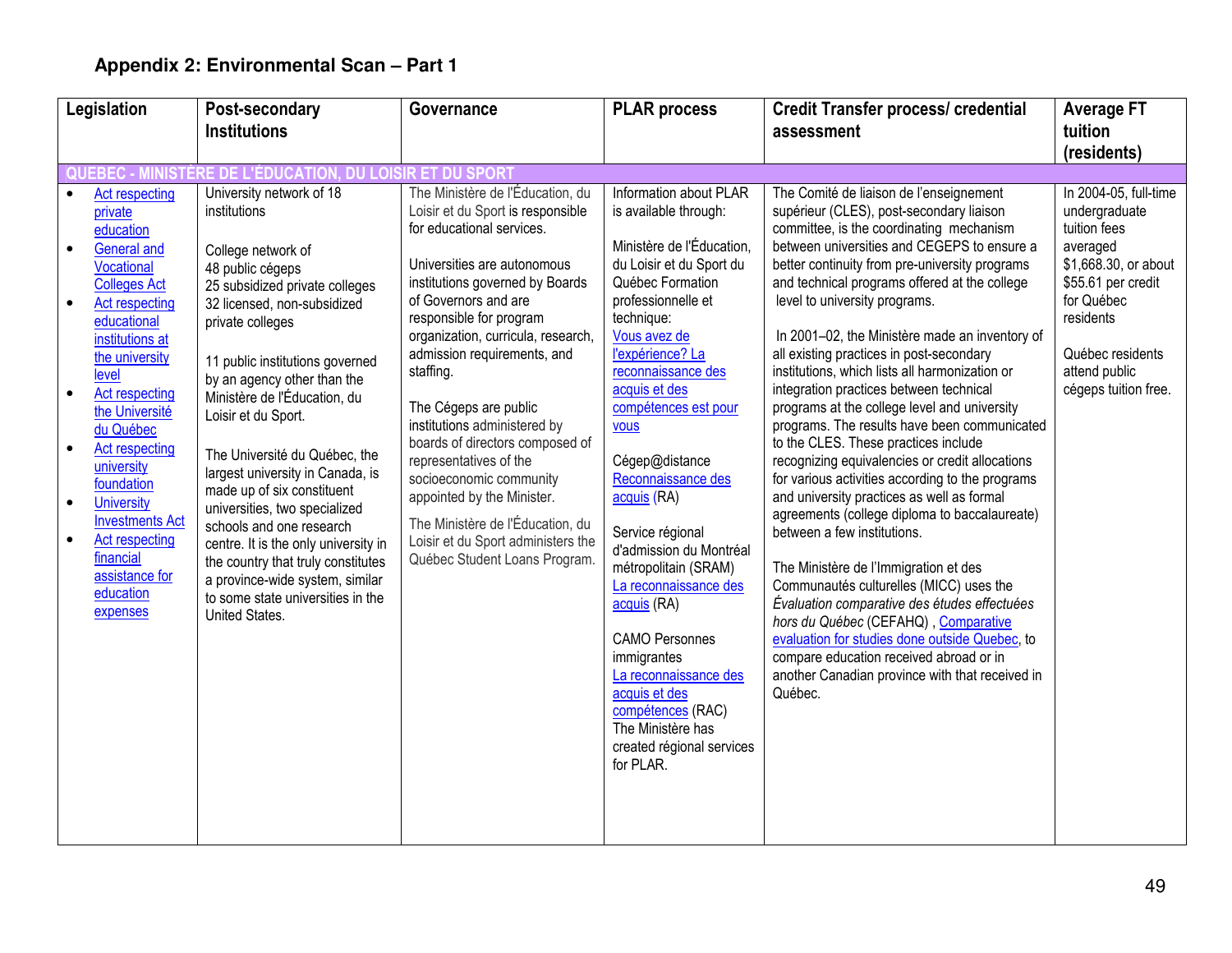| Legislation                                                                                                                                                                                                                                                                                                                                                                                               | Post-secondary                                                                                                                                                                                                                                                                                                                                                                                                                                                                                                                                                                           | Governance                                                                                                                                                                                                                                                           | <b>PLAR process</b>                                                                                                                                                                   | <b>Credit Transfer process/ credential</b>                                                                                                                                                                                                                                                                                                                                                                                                                                                                                                                                                                                                                                                                                                                                                          | <b>Average FT</b>                                                                                                                                                                                                                                          |
|-----------------------------------------------------------------------------------------------------------------------------------------------------------------------------------------------------------------------------------------------------------------------------------------------------------------------------------------------------------------------------------------------------------|------------------------------------------------------------------------------------------------------------------------------------------------------------------------------------------------------------------------------------------------------------------------------------------------------------------------------------------------------------------------------------------------------------------------------------------------------------------------------------------------------------------------------------------------------------------------------------------|----------------------------------------------------------------------------------------------------------------------------------------------------------------------------------------------------------------------------------------------------------------------|---------------------------------------------------------------------------------------------------------------------------------------------------------------------------------------|-----------------------------------------------------------------------------------------------------------------------------------------------------------------------------------------------------------------------------------------------------------------------------------------------------------------------------------------------------------------------------------------------------------------------------------------------------------------------------------------------------------------------------------------------------------------------------------------------------------------------------------------------------------------------------------------------------------------------------------------------------------------------------------------------------|------------------------------------------------------------------------------------------------------------------------------------------------------------------------------------------------------------------------------------------------------------|
|                                                                                                                                                                                                                                                                                                                                                                                                           | <b>Institutions</b>                                                                                                                                                                                                                                                                                                                                                                                                                                                                                                                                                                      |                                                                                                                                                                                                                                                                      |                                                                                                                                                                                       | assessment                                                                                                                                                                                                                                                                                                                                                                                                                                                                                                                                                                                                                                                                                                                                                                                          | tuition                                                                                                                                                                                                                                                    |
|                                                                                                                                                                                                                                                                                                                                                                                                           |                                                                                                                                                                                                                                                                                                                                                                                                                                                                                                                                                                                          |                                                                                                                                                                                                                                                                      |                                                                                                                                                                                       |                                                                                                                                                                                                                                                                                                                                                                                                                                                                                                                                                                                                                                                                                                                                                                                                     | (residents)                                                                                                                                                                                                                                                |
|                                                                                                                                                                                                                                                                                                                                                                                                           | IEW BRUNSWICK - DEPARTMENT OF POST-SECONDARY EDUCATION.                                                                                                                                                                                                                                                                                                                                                                                                                                                                                                                                  | . TRAIN                                                                                                                                                                                                                                                              | <b>IG AND LABOUR</b>                                                                                                                                                                  |                                                                                                                                                                                                                                                                                                                                                                                                                                                                                                                                                                                                                                                                                                                                                                                                     |                                                                                                                                                                                                                                                            |
| <b>Adult Education</b><br>and Training Act<br>Apprenticeship<br>$\blacksquare$<br>and<br>Occupational<br><b>Certification Act</b><br>Degree Granting<br>$\blacksquare$<br>Act<br>Private<br>$\blacksquare$<br>Occupational<br><b>Training Act</b><br>In addition to the<br>above statutes and<br>regulations, all New<br><b>Brunswick</b><br>universities are<br>established under<br>individual statutes | 4 publicly-funded universities<br>with seven campuses throughout<br>the province<br>A community college system<br>(NBCC) with 11 campuses, both<br>anglophone and francophone,<br>which is also responsible for the<br>New Brunswick College of Craft<br>and Design<br>2 specialized institutes (the<br>Maritime Forest Ranger School<br>and the Memramcook Institute)<br>A number of small, private<br>denominational colleges<br>Various private schools and<br>agencies that offer career-<br>oriented training and are<br>registered under the Private<br>Occupational Training Act. | Universities are Independent<br>institutions with Board of<br>Governors.<br>The New Brunswick Community<br>College is part of the<br>Department of Post-Secondary<br>Education, Training and Labour.<br>The bilingual NBCC-CCNB is an<br>11-campus, college network. | Department supports<br>PLAR through its Vision<br>for Adult Learners and<br>provides Prior Learning<br>Assessment and<br><b>Recognition (PLAR)</b><br><b>Information and Contacts</b> | New Brunswick has an on-line transfer system<br>that focuses on transfers between New<br>Brunswick's two public post-secondary systems<br>that is, between its community colleges and its<br>public universities: The New Brunswick Guide<br>to Transfer of Credits<br>New Brunswick, along with Nova Scotia and<br>Prince Edward Island, is a member of the<br><b>Maritime Provinces Higher Education</b><br>Commission (MPHEC). The Commission acts<br>as a regional agency for post-secondary<br>education in the three provinces and assists and<br>encourages institutions to establish or continue<br>cooperative arrangements among themselves.<br>The Commission has responsibility for quality<br>assurance, data and information collection,<br>cooperative action, and regional programs | In 2003-04, full-<br>time undergraduate<br>tuition at the four<br>universities ranged<br>from \$3,691 to<br>\$5,164.<br>In 2003-04, tuition<br>fees for most full-<br>time programs<br>within the<br>community college<br>system were<br>\$2,400 per year. |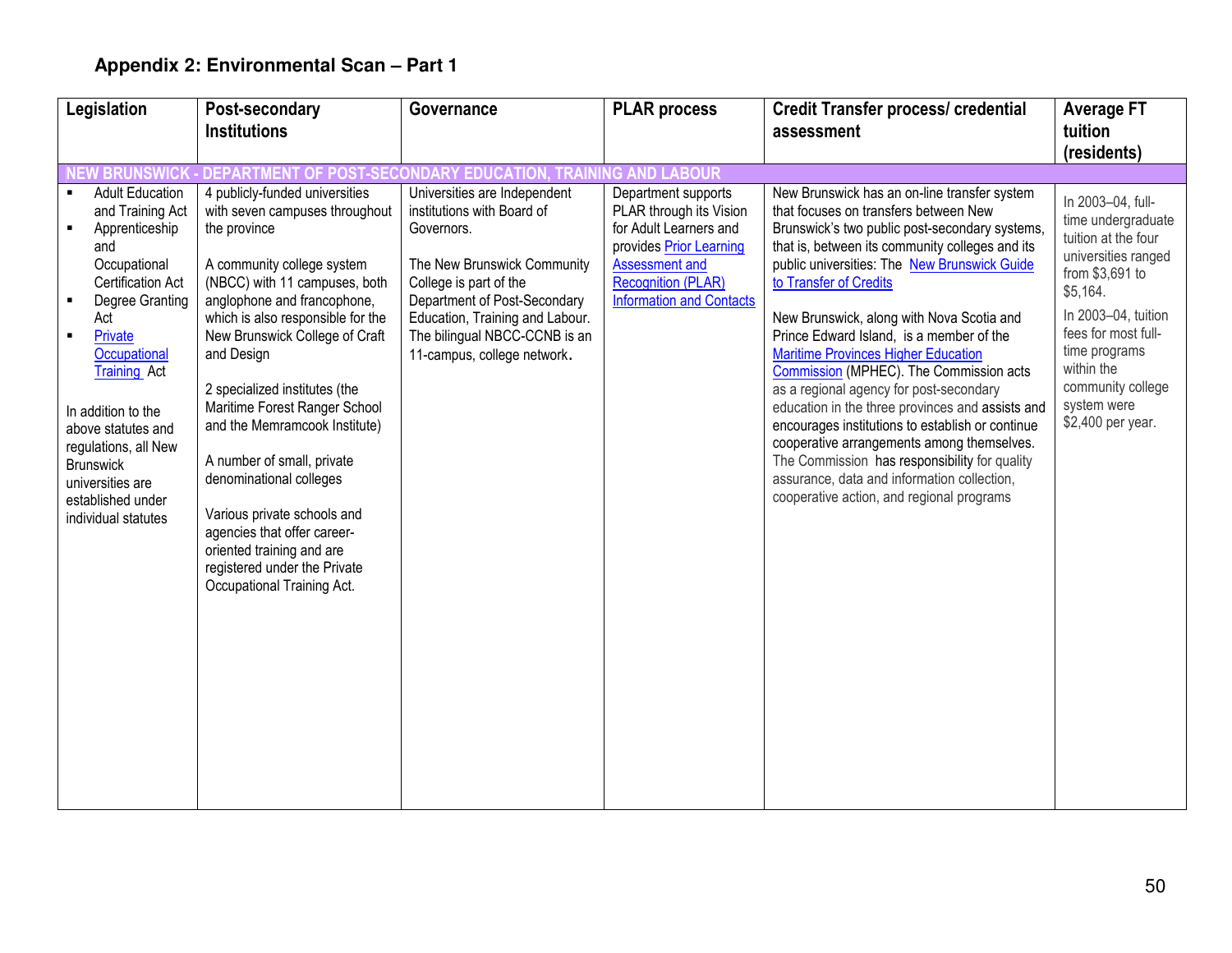| Legislation                                                                                                                                                                                                                                                                                                                                                                                                         | Post-secondary                                                                                                                                                                                                                           | Governance                                                                                                                                                                                                                                            | <b>PLAR</b> process                                                                                                                                                                                                                                                                                                           | <b>Credit Transfer process/ credential</b>                                                                                                                                                                                            | <b>Average FT</b>                                                                                                                                                                                                                                |
|---------------------------------------------------------------------------------------------------------------------------------------------------------------------------------------------------------------------------------------------------------------------------------------------------------------------------------------------------------------------------------------------------------------------|------------------------------------------------------------------------------------------------------------------------------------------------------------------------------------------------------------------------------------------|-------------------------------------------------------------------------------------------------------------------------------------------------------------------------------------------------------------------------------------------------------|-------------------------------------------------------------------------------------------------------------------------------------------------------------------------------------------------------------------------------------------------------------------------------------------------------------------------------|---------------------------------------------------------------------------------------------------------------------------------------------------------------------------------------------------------------------------------------|--------------------------------------------------------------------------------------------------------------------------------------------------------------------------------------------------------------------------------------------------|
|                                                                                                                                                                                                                                                                                                                                                                                                                     | <b>Institutions</b>                                                                                                                                                                                                                      |                                                                                                                                                                                                                                                       |                                                                                                                                                                                                                                                                                                                               | assessment                                                                                                                                                                                                                            | tuition<br>(residents)                                                                                                                                                                                                                           |
|                                                                                                                                                                                                                                                                                                                                                                                                                     | <b>OVA SCOTIA - D EPARTMENT OF EDUCATION</b>                                                                                                                                                                                             |                                                                                                                                                                                                                                                       |                                                                                                                                                                                                                                                                                                                               |                                                                                                                                                                                                                                       |                                                                                                                                                                                                                                                  |
| <b>Education Act</b><br>Apprenticeship<br>and Trades<br>Qualifications<br>Act<br>Community<br>$\blacksquare$<br>College Act<br><b>Private Career</b><br>Colleges<br><b>Regulations Act</b><br>Student Aid Act<br>Youth<br>Secretariat Act<br>Degree Granting<br>$\blacksquare$<br>Act (plus each<br>university has its<br>own<br>legislation)<br>$\blacksquare$<br>Libraries Act<br>Mi'kmaq<br><b>Education Act</b> | 11 publicly supported degree-<br>granting institutions<br>One province-wide community<br>college - the Nova Scotia<br>Community College (NSCC) -<br>13 campuses and online<br>learning<br>Over 40 registered. private<br>career colleges | Department of Education<br>approves programs and<br>allocates financial resources.<br>Universities and NSCC are<br>publicly-funded institutions with<br>board of governors responsible<br>to fulfill mandates, establish<br>operating procedures etc. | No provincial PLA policy.<br>Services at the Prior<br><b>Learning Assessment</b><br>Centre - Halifax have<br>been suspended due to<br>a change in funding.<br>NCSS campuses; MSVU<br>Child and Youth Study;<br>Institute for Human<br>Services; St. Joseph's<br>College of ECE offer<br>PLAR for early childhood<br>students. | Nova Scotia is a member of the Maritime<br>Provinces Higher Education Commission<br>(MPHEC)<br>There are formal credit transfer agreements<br>between the NSCC and some of the degree-<br>granting institutions at the program level. | In 2005-06, full-time<br>undergraduate arts<br>and science tuition<br>fees at Nova Scotia<br>universities ranged<br>from about \$5294<br>to \$7,760.<br>In the 2005-06<br>academic year,<br>tuition for core<br>programs at NSCC<br>was \$2,500. |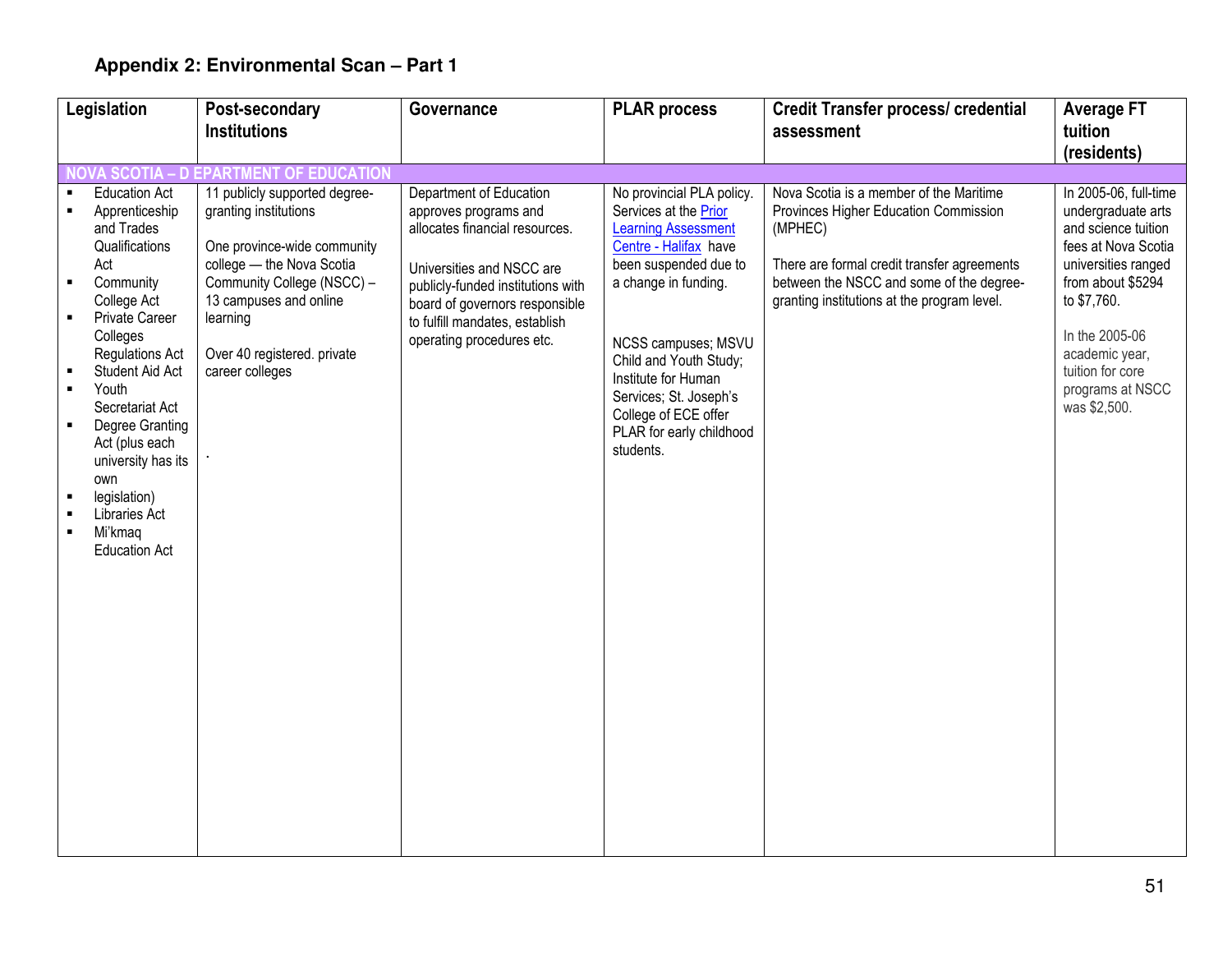| Legislation                                                                                                                                                                                                                                                                    | Post-secondary                                                                                                                                                                                                     | Governance                                                                        | <b>PLAR process</b>                                                                                                                                                                                                                                                                                                                                                                                                                                                                                                                        | <b>Credit Transfer process/ credential</b>                                                                                                                                                                                                                                           | <b>Average FT</b>                                                                                                                                                                                                                                                                                                  |
|--------------------------------------------------------------------------------------------------------------------------------------------------------------------------------------------------------------------------------------------------------------------------------|--------------------------------------------------------------------------------------------------------------------------------------------------------------------------------------------------------------------|-----------------------------------------------------------------------------------|--------------------------------------------------------------------------------------------------------------------------------------------------------------------------------------------------------------------------------------------------------------------------------------------------------------------------------------------------------------------------------------------------------------------------------------------------------------------------------------------------------------------------------------------|--------------------------------------------------------------------------------------------------------------------------------------------------------------------------------------------------------------------------------------------------------------------------------------|--------------------------------------------------------------------------------------------------------------------------------------------------------------------------------------------------------------------------------------------------------------------------------------------------------------------|
|                                                                                                                                                                                                                                                                                | <b>Institutions</b>                                                                                                                                                                                                |                                                                                   |                                                                                                                                                                                                                                                                                                                                                                                                                                                                                                                                            | assessment                                                                                                                                                                                                                                                                           | tuition                                                                                                                                                                                                                                                                                                            |
|                                                                                                                                                                                                                                                                                |                                                                                                                                                                                                                    |                                                                                   |                                                                                                                                                                                                                                                                                                                                                                                                                                                                                                                                            |                                                                                                                                                                                                                                                                                      | (residents)                                                                                                                                                                                                                                                                                                        |
|                                                                                                                                                                                                                                                                                | ICE EDWARD ISLAND - DEPARTMENT OF EDUCATION                                                                                                                                                                        |                                                                                   |                                                                                                                                                                                                                                                                                                                                                                                                                                                                                                                                            |                                                                                                                                                                                                                                                                                      |                                                                                                                                                                                                                                                                                                                    |
| Apprenticeship<br>and Trades<br>Qualification<br>Act,<br><b>Holland College</b><br>$\blacksquare$<br><b>Act</b><br><b>Maritime</b><br>Provinces<br>Higher<br>Education<br><b>Commission Act</b><br><b>Private Training</b><br><b>Schools Act</b><br><b>University Act</b><br>٠ | One publicly-funded university<br>Publicly-funded community<br>college with eleven training<br>centres throughout the province<br>20 private vocational training<br>schools (sometimes called<br>career colleges). | Both institutions are publicly-<br>funded and governed by a board<br>of governors | Department of Education<br>supports in principle and<br>encourages the building<br>of interconnected<br>learning communities<br>through the formal<br>recognition of prior<br>learning.<br><b>Workplace Education</b><br>PEI provides:<br>Information<br>Sessions on Prior<br>Learning<br>Assessment and<br>Portfolio<br>Development<br>Portfolio<br>$\blacksquare$<br>Development<br>workshops and<br>programs<br><b>PLA Practitioner</b><br>$\blacksquare$<br>Training and<br>Certification through<br>Workplace<br><b>Education PEI</b> | PEI is a member of the Maritime Provinces<br>Higher Education Commission (MPHEC)<br>A variety of credit transfer, block transfer, and<br>articulated programs have been developed<br>between PEI post-secondary institutions and<br>institutions within and outside of the province. | Undergraduate<br>tuition fees for the<br>2003-04 academic<br>year were \$4,110<br>for a 10-course load<br>for full-time<br>students at UPEI<br>Tuition fees at<br><b>Holland College</b><br>vary, depending<br>upon the program<br>and duration.<br>Tuition fees for full-<br>time programs start<br>from \$3,250. |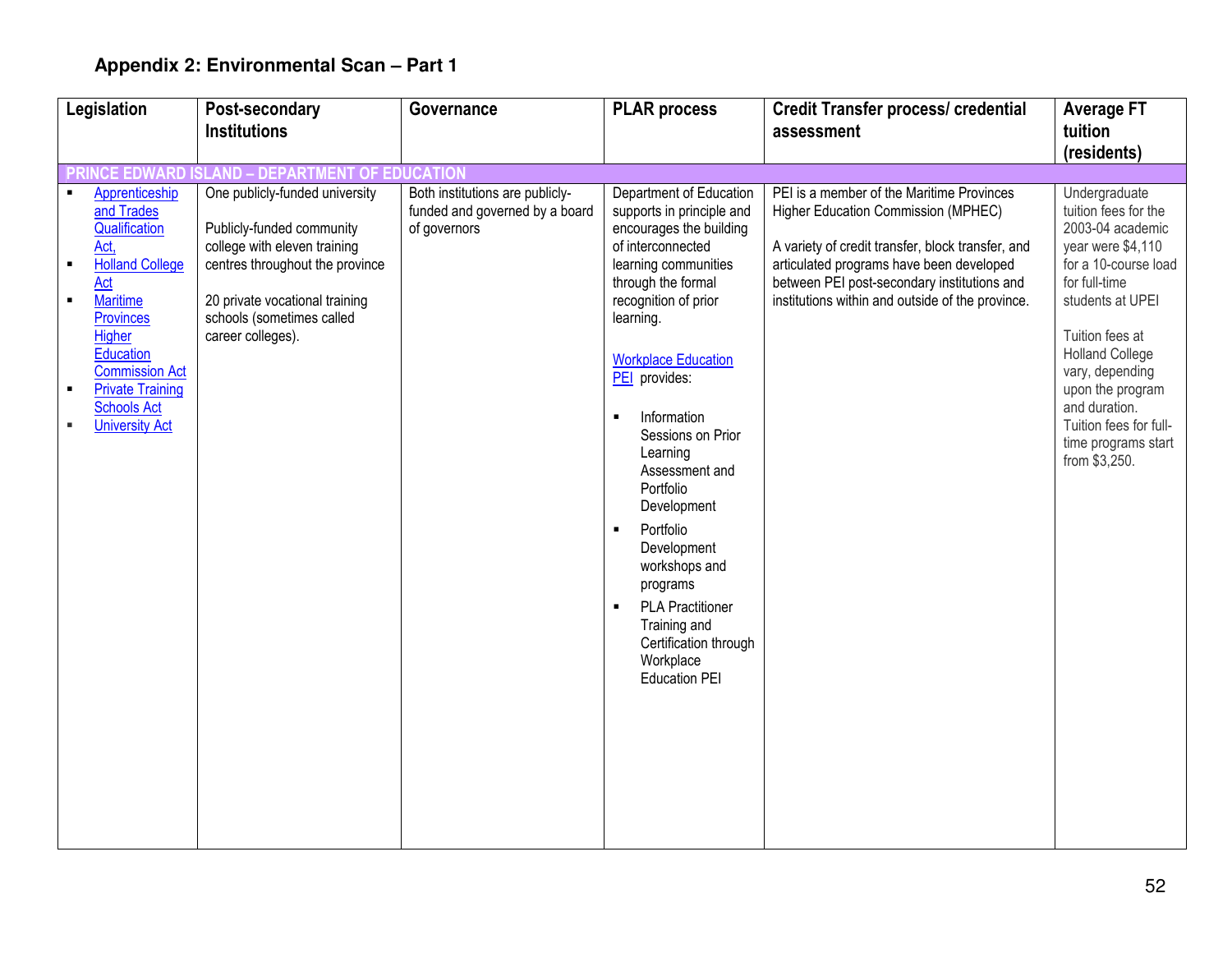|                                                | Legislation                                                                                                                                                                 | Post-secondary                                                                                                                                                                               | Governance                                                                                                                                                                                                                                                 | <b>PLAR process</b>                                                                                                                                                                                                                                                                                                          | <b>Credit Transfer process/ credential</b>                                                                                                                                                                                                                                                                                                                                                                                                                                  | <b>Average FT</b>                                                                                                                                                               |
|------------------------------------------------|-----------------------------------------------------------------------------------------------------------------------------------------------------------------------------|----------------------------------------------------------------------------------------------------------------------------------------------------------------------------------------------|------------------------------------------------------------------------------------------------------------------------------------------------------------------------------------------------------------------------------------------------------------|------------------------------------------------------------------------------------------------------------------------------------------------------------------------------------------------------------------------------------------------------------------------------------------------------------------------------|-----------------------------------------------------------------------------------------------------------------------------------------------------------------------------------------------------------------------------------------------------------------------------------------------------------------------------------------------------------------------------------------------------------------------------------------------------------------------------|---------------------------------------------------------------------------------------------------------------------------------------------------------------------------------|
|                                                |                                                                                                                                                                             | <b>Institutions</b>                                                                                                                                                                          |                                                                                                                                                                                                                                                            |                                                                                                                                                                                                                                                                                                                              | assessment                                                                                                                                                                                                                                                                                                                                                                                                                                                                  | tuition                                                                                                                                                                         |
|                                                |                                                                                                                                                                             |                                                                                                                                                                                              |                                                                                                                                                                                                                                                            |                                                                                                                                                                                                                                                                                                                              |                                                                                                                                                                                                                                                                                                                                                                                                                                                                             | (residents)                                                                                                                                                                     |
|                                                | Memorial<br>University Act<br><b>Colleges Act</b><br>1996<br>Private<br>Training<br>Institutions<br>Act and<br>Regulations                                                  | <b>NEWFOUNDLAND AND LABRADOR</b><br>Memorial University of<br>Newfoundland<br>College of the North Atlantic<br>(CNA) with 18 campuses<br>Over 30 registered private<br>training institutions | - DEPARTMENT OF EDUCATION<br>Department is responsible for<br>budgetary and policy matters.<br>Both the University and College<br>are independent institutions; the<br>University with a Board of<br>Regents and the College with a<br>Board of Governors. | Both public post-<br>secondary institutions<br>have PLAR policies and<br>processes.                                                                                                                                                                                                                                          | The Articulation, Transfer and Admissions<br>Committee (ATAC) of the Newfoundland and<br><b>Labrador Council on Higher Education</b><br>coordinates the articulation process between<br>public schools, the CNA and Memorial. ATAC<br>also addresses province wide issues pertaining<br>to transfer, admissions and articulation<br>practices.                                                                                                                              | In 2005-2006, full-<br>time undergraduate<br>tuition fees at<br><b>Memorial University</b><br>are \$2,550/year.<br>At the College of<br>the North Atlantic,<br>fees were set at |
| Apprenticeshi<br>p and<br>Certification<br>Act |                                                                                                                                                                             |                                                                                                                                                                                              |                                                                                                                                                                                                                                                            | ATAC publishes an Online Transfer Guide<br>listing established course-by-course and<br>program/block transfer of credit precedents<br>available to students in the province. Information<br>is also provided on the public post-secondary<br>system, institutional transfer policies, and<br>programs linked to high school. | \$1,452/year for<br>2005-2006.                                                                                                                                                                                                                                                                                                                                                                                                                                              |                                                                                                                                                                                 |
|                                                | Apprenticeship,<br><b>Trade and</b><br><b>Occupations</b><br><b>Certification Act</b><br>Occupational<br>Training<br><b>Agreements Act</b><br><b>Public Colleges</b><br>Act | <b>NAVUT - DEPARTMENT OF EDUCATION</b><br>Nunavut Arctic College with<br>three campuses - as well as a<br>network of 24 community<br>learning centres.                                       | Nunavut Arctic College operates<br>under the Public Colleges Act<br>with a Board of Governors.                                                                                                                                                             | Nunavut Arctic College<br>offers Challenge Credits<br>for students who have<br>work and/or educational<br>experience similar to<br>those of the exit<br>standards of the<br>course(s) being<br>challenged: Credit<br><b>Transfer and Prior</b><br>Learning                                                                   | The Office of the Director of Student Affairs at<br>Nunavut Arctic College is responsible for<br>negotiating and documenting transfer<br>agreements and articulation.<br>Nunavut Arctic College provides information on<br>transferability of courses on their web site and in<br>their calendar.<br>As a member of the Alberta Council on<br>Admissions and Transfer (ACAT) NAC has<br>agreements with many Alberta institutions, as<br>well as Aurora College in the NWT. | In 2002-03, full-<br>time tuition fees for<br>certificate and<br>diploma programs<br>at the college were<br>\$1,500 per year.                                                   |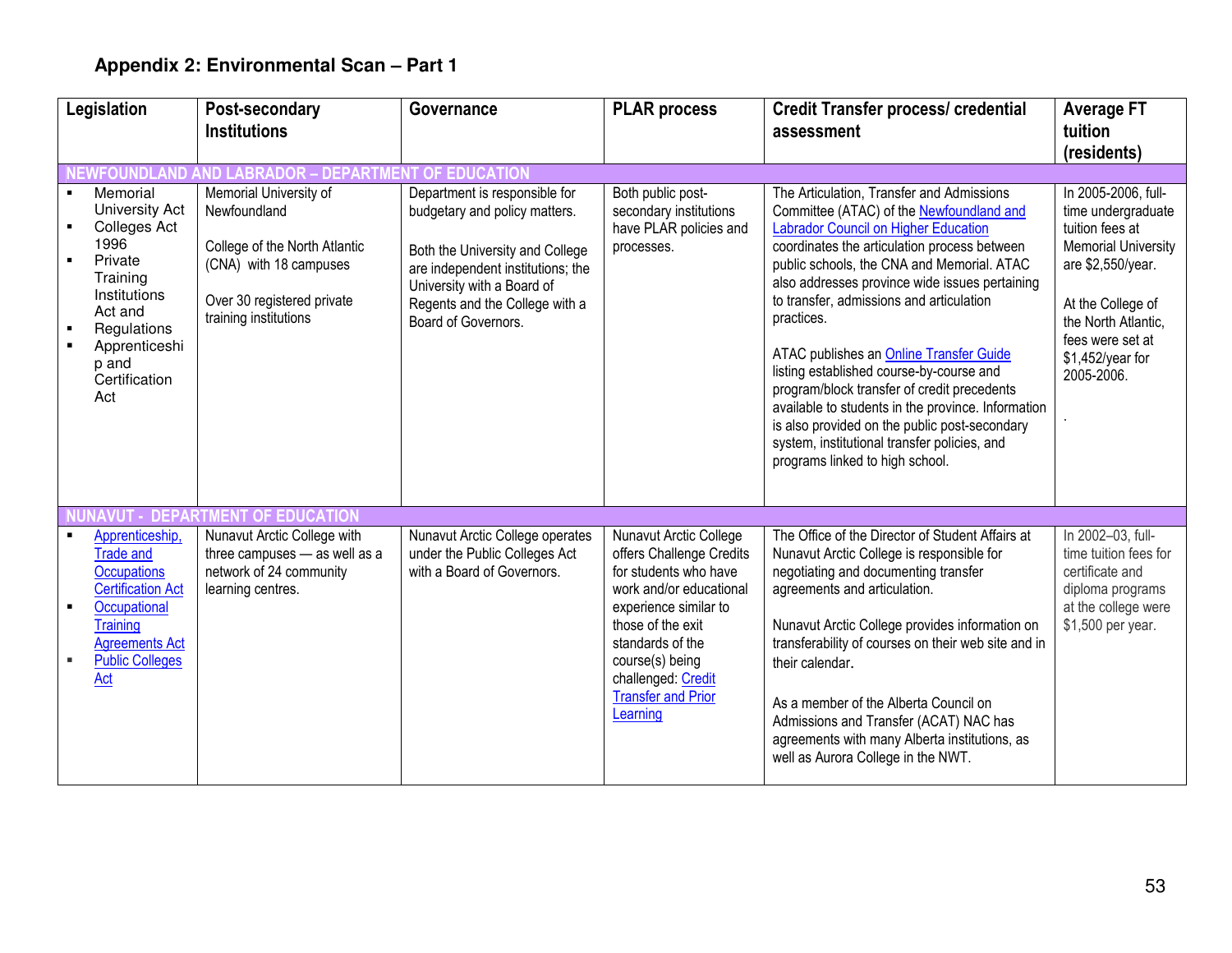| Legislation                                                                                                                                            | Post-secondary                                                                                                                             | Governance                                                                                  | <b>PLAR process</b>         | <b>Credit Transfer process/ credential</b>                                                                                                                                                                                                                                                                                                                                                                                                                                                                                                                                            | <b>Average FT</b>                                                                                                                                                         |
|--------------------------------------------------------------------------------------------------------------------------------------------------------|--------------------------------------------------------------------------------------------------------------------------------------------|---------------------------------------------------------------------------------------------|-----------------------------|---------------------------------------------------------------------------------------------------------------------------------------------------------------------------------------------------------------------------------------------------------------------------------------------------------------------------------------------------------------------------------------------------------------------------------------------------------------------------------------------------------------------------------------------------------------------------------------|---------------------------------------------------------------------------------------------------------------------------------------------------------------------------|
|                                                                                                                                                        | <b>Institutions</b>                                                                                                                        |                                                                                             |                             | assessment                                                                                                                                                                                                                                                                                                                                                                                                                                                                                                                                                                            | tuition                                                                                                                                                                   |
|                                                                                                                                                        |                                                                                                                                            |                                                                                             |                             |                                                                                                                                                                                                                                                                                                                                                                                                                                                                                                                                                                                       | (residents)                                                                                                                                                               |
|                                                                                                                                                        | DEPARTMENT                                                                                                                                 | <b>OF FDUCA</b>                                                                             | <b>TURE. AND EMPLOYMENT</b> |                                                                                                                                                                                                                                                                                                                                                                                                                                                                                                                                                                                       |                                                                                                                                                                           |
| Apprenticeship,<br>Trade, and<br><b>Occupations</b><br><b>Certification Act</b><br><b>Public Colleges</b><br>Act                                       | Aurora College with three<br>campuses as well as a network<br>of community learning centres<br>throughout the territory.                   | Aurora College operates under<br>the Public Colleges Act with a<br>Board of Governors.      |                             | Aurora College has program-specific<br>collaboration and articulation agreements with<br>several universities whereby diploma credits<br>from a two-year (or, in some cases three-year)<br>program can be block transferred into a<br>university bachelor degree program.<br>Aurora College also has agreements with<br>universities whereby the first two years of a<br>university program can be taken at the college<br>and credited by the university. Program<br>standards are identified in the agreements and<br>maintained through the review process at each<br>institution. | In 2003-04, full-time<br>tuition fees for<br>certificate and<br>diploma programs<br>at the college were<br>\$875 per semester<br>(\$175 per course)                       |
| <b>ON - DEPARTMENT</b>                                                                                                                                 | <b>OF EDUCATION</b>                                                                                                                        |                                                                                             |                             |                                                                                                                                                                                                                                                                                                                                                                                                                                                                                                                                                                                       |                                                                                                                                                                           |
| Apprenticeship<br>Act and<br>Regulations<br>The College Act<br>Student<br>Financial<br>Assistance Act<br><b>Trade Schools</b><br><b>Regulation Act</b> | Yukon College with more than a<br>dozen community campuses<br>throughout the territory<br>Four registered private training<br>institutions | Yukon College operates under<br>the Public Colleges Act with a<br><b>Board of Governors</b> |                             | Yukon College has been able to negotiate<br>transfer arrangements with all B.C. universities.<br>The college has also actively expanded the<br>number of transfer agreements with universities<br>in Alberta, Saskatchewan, and Alaska in<br>response to student demand for additional<br>transfer opportunities.<br>Yukon College is included in the BC Transfer<br>Guide and the Online Transfer Guide.                                                                                                                                                                             | In 2005-06, full-time<br>tuition fees for<br>students in<br>university-level<br>credit programs<br>were \$150 per<br>three-credit course<br>or about \$1,500 per<br>year. |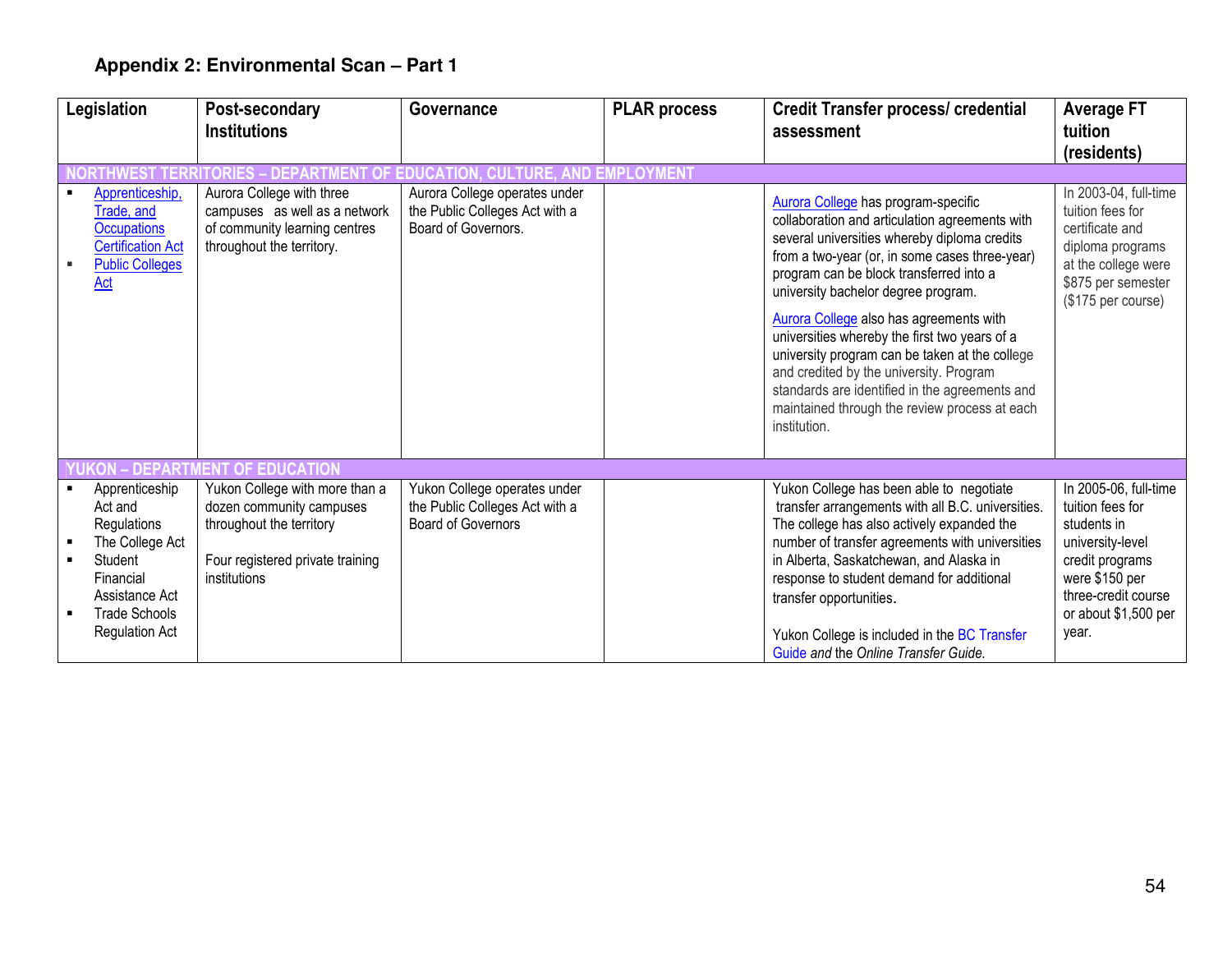#### **Information sources:**

1. Developing an Adult Education Policy Framework:Terminology, Typology and Best Practices. Council of Ministers of Education, Canada, Research Report, May 2005. Retrieved May 2006 from: http://www.cmec.ca/postsec/AdultEd\_Framework.en.pdf

2. Canadian Information Centre for International Credentials http://www.cicic.ca/indexe.stm

3. Provincial Post-secondary Systems and Arrangement for Credit Transfer.Council of Ministers Education, Canada, January 2003. Retrieved June 2006 from: http://www.cmec.ca/postsec/CreditTransfer.en.pdf

4. Website of ministry/department responsible for post-secondary education in each jurisdiction (retrieved June 2007):

| <b>Ministry of Advanced Education</b>                       |
|-------------------------------------------------------------|
| Ministry of Advanced Education and Technology               |
| Department of Advanced Education and Employment             |
| Department of Advanced Education and Literacy               |
| Ministry of Training, Colleges and Universities             |
| Ministère de l'Éducation, du Loisir et du Sport             |
| Department of Post-Secondary Education, Training and Labour |
| <b>Department of Education</b>                              |
| <b>Department of Education</b>                              |
| <b>Department of Education</b>                              |
| <b>Department of Education</b>                              |
| Department of Education, Culture and Employment             |
| <b>Department of Education</b>                              |
|                                                             |

5. Beach et al. Working for Change, Chapter 5

6. Bertrand, Report on Prior Learning Assessment and Recognition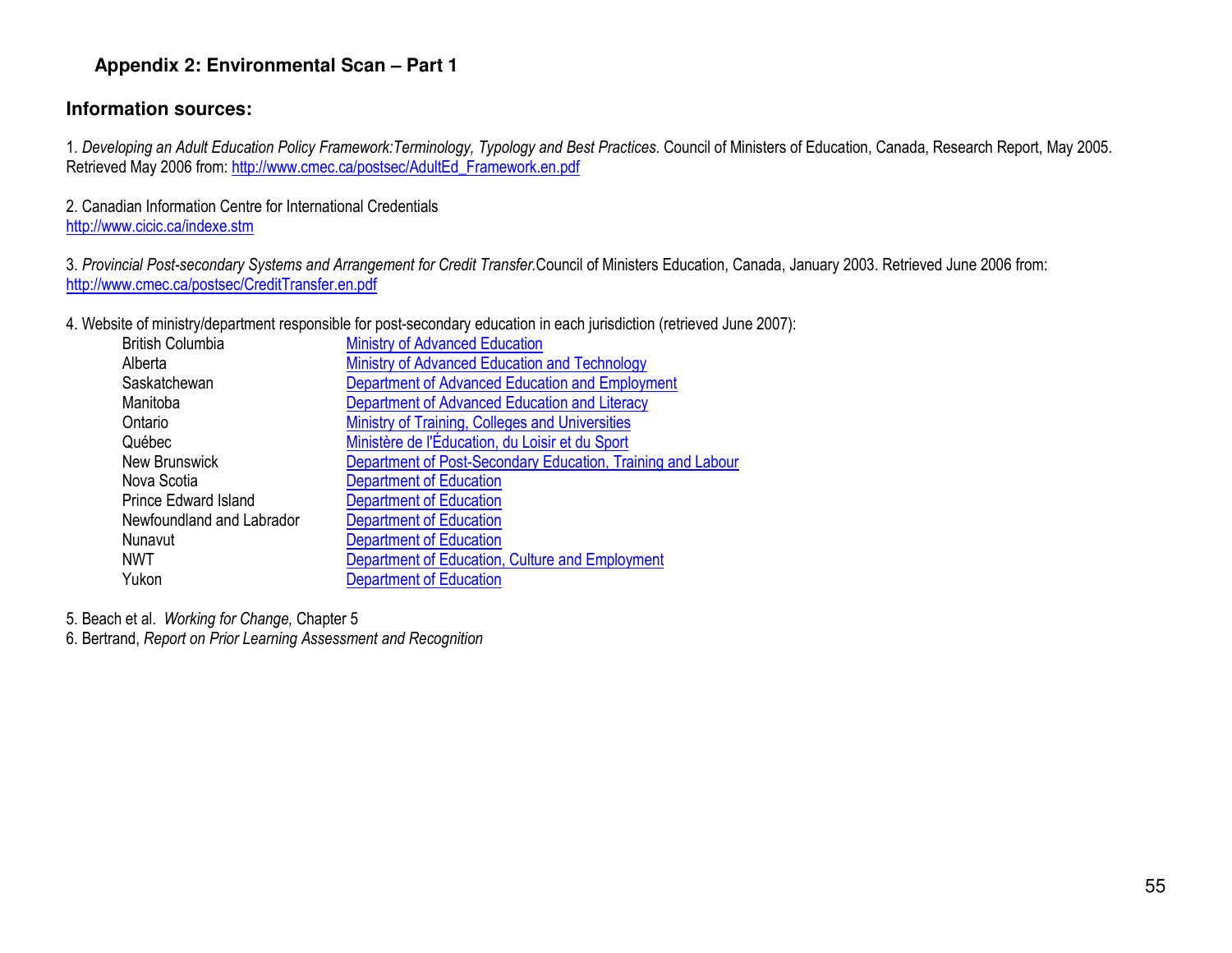A. Jurisdictional information about ECE programs at Post-secondary Institutions: legislation, requirement, certification/registry, proportion of staff<br>who require credential and number of credentials issued (most recent ye

| <b>ECE</b> credential:<br>legislation                                                                                                                                                                                                  | <b>ECE</b> credential:<br>requirement                                                                                                                                                                                                                                                    | <b>PSIs that offer</b><br>credential                                                                                                                                                                                                              | <b>ECE</b> certification/<br>equivalency/ classification                                                                                                                                                                                                                                                                                                                                                                                                                                                                                                                                                                                                                                                                                                                                                                                                                  | Proportion of staff who are<br>required to have credential                                                                                                                                                                                                                                                                                                                                                                                                                                                                                                                                                                                                                                                                                                                                                                                                                                                                                                                                                                                                                                                                                                                                                                                                                                                                               | <b>Credentials</b><br><b>issued</b>                                                                                                                                                                                                                                                                                                                                                                                                                                  |
|----------------------------------------------------------------------------------------------------------------------------------------------------------------------------------------------------------------------------------------|------------------------------------------------------------------------------------------------------------------------------------------------------------------------------------------------------------------------------------------------------------------------------------------|---------------------------------------------------------------------------------------------------------------------------------------------------------------------------------------------------------------------------------------------------|---------------------------------------------------------------------------------------------------------------------------------------------------------------------------------------------------------------------------------------------------------------------------------------------------------------------------------------------------------------------------------------------------------------------------------------------------------------------------------------------------------------------------------------------------------------------------------------------------------------------------------------------------------------------------------------------------------------------------------------------------------------------------------------------------------------------------------------------------------------------------|------------------------------------------------------------------------------------------------------------------------------------------------------------------------------------------------------------------------------------------------------------------------------------------------------------------------------------------------------------------------------------------------------------------------------------------------------------------------------------------------------------------------------------------------------------------------------------------------------------------------------------------------------------------------------------------------------------------------------------------------------------------------------------------------------------------------------------------------------------------------------------------------------------------------------------------------------------------------------------------------------------------------------------------------------------------------------------------------------------------------------------------------------------------------------------------------------------------------------------------------------------------------------------------------------------------------------------------|----------------------------------------------------------------------------------------------------------------------------------------------------------------------------------------------------------------------------------------------------------------------------------------------------------------------------------------------------------------------------------------------------------------------------------------------------------------------|
| <b>BRITISH COLUMBIA</b>                                                                                                                                                                                                                |                                                                                                                                                                                                                                                                                          |                                                                                                                                                                                                                                                   |                                                                                                                                                                                                                                                                                                                                                                                                                                                                                                                                                                                                                                                                                                                                                                                                                                                                           |                                                                                                                                                                                                                                                                                                                                                                                                                                                                                                                                                                                                                                                                                                                                                                                                                                                                                                                                                                                                                                                                                                                                                                                                                                                                                                                                          |                                                                                                                                                                                                                                                                                                                                                                                                                                                                      |
| <b>Community Care</b><br>and Assisted Living<br>Act, S.B.C. 2002,<br>Chapter 75;<br><b>Child Care Licensing</b><br>Regulation 319 / 89 as<br>amended to O.C.<br>476/04, includes<br>amendments to BC<br>Reg. 217/2004 and<br>457/2004. | Basic early<br>childhood education<br>training program<br>(one-year<br>certificate) at an<br>approved post-<br>secondary<br>institution.<br>Further training in<br>the Infant/toddler<br>stream or special<br>needs stream is<br>required for<br>additional provincial<br>certification. | 16 Public Post-Secondary<br>5 Adult Education<br>3 Distance Education<br>10 Private Institutions<br>The credential training<br>offered at each PSI is listed<br>in Appendix A of<br>The Early Childhood<br><b>Educator in British</b><br>Columbia | A Certificate (Early Childhood<br>Educator, Infant/Toddler and/or<br>Special Needs) is required to work as<br>an early childhood educator in British<br>Columbia.<br>Early childhood educator<br>certificate requires completion of a<br>basic<br>one year early childhood education<br>training program from an approved<br>training institution and 500 hours of<br>supervised work experience.<br>Infant/toddler educator certificate<br>requires qualification as an Early<br>Childhood Educator plus specialized<br>training related to infant/toddler care<br>and education.<br>Special needs educator certificate<br>requires qualification as an Early<br>Childhood Educator plus specialized<br>training related to children with<br>special needs.<br>Certificates are issued by The Early<br>Childhood Educator Registry,<br>Ministry of Children and Families | Children under 36 months:<br>One Infant/Toddler Educator for each group of<br>four or fewer children<br>One Infant/Toddler Educator and one Early<br>Childhood Educator for each group of five to<br>eight children.<br>One Infant/Toddler Educator, one Early<br>Childhood Educator and one Assistant* for<br>each group of nine to twelve children.<br>Children 30 months to school age (group<br>child care):<br>One ECE for 1-8 children<br>One ECE, 1 assistant for 9-15 children<br>One ECE, 2 assistants for 16-25 children<br>Children 30 months to school age<br>(preschool):<br>One ECE for 15 or fewer children<br>One ECE. 1 assistant for 16-25 children<br><b>Special Needs Day Care</b><br>One Special Needs Early Childhood Educator<br>for each group of 4 or fewer children.<br>One Special Needs Early Childhood Educator<br>and one Early Childhood Educator for each<br>group of 5 to 8 children.<br>One Special Needs Early Childhood Educator<br>and 2 Early Childhood Educators for each<br>group of 9 to 12 children.<br>One Special Needs Early Childhood Educator,<br>2 Early Childhood Educator and one Assistant<br>for each group of 13 to 16 children.<br>* An Assistant is in the process of qualifying for<br>a certificate OR has completed one course of a<br>basic early childhood education program | 2005-06<br>Public post secondary:<br>457 credentials<br>Certificates<br>290<br>Short certificates<br>5<br>162<br>Diplomas<br>2005-06<br>Private career training<br><i>institutions:</i><br>561 graduates in NOC<br>code 4214 (Early<br>childhood educators and<br>assistants)<br>Note: Information not yet<br>available for 05-06 public<br>post-secondary<br>credentials. Information<br>for private career training<br>institutions is only<br>available for 05-06 |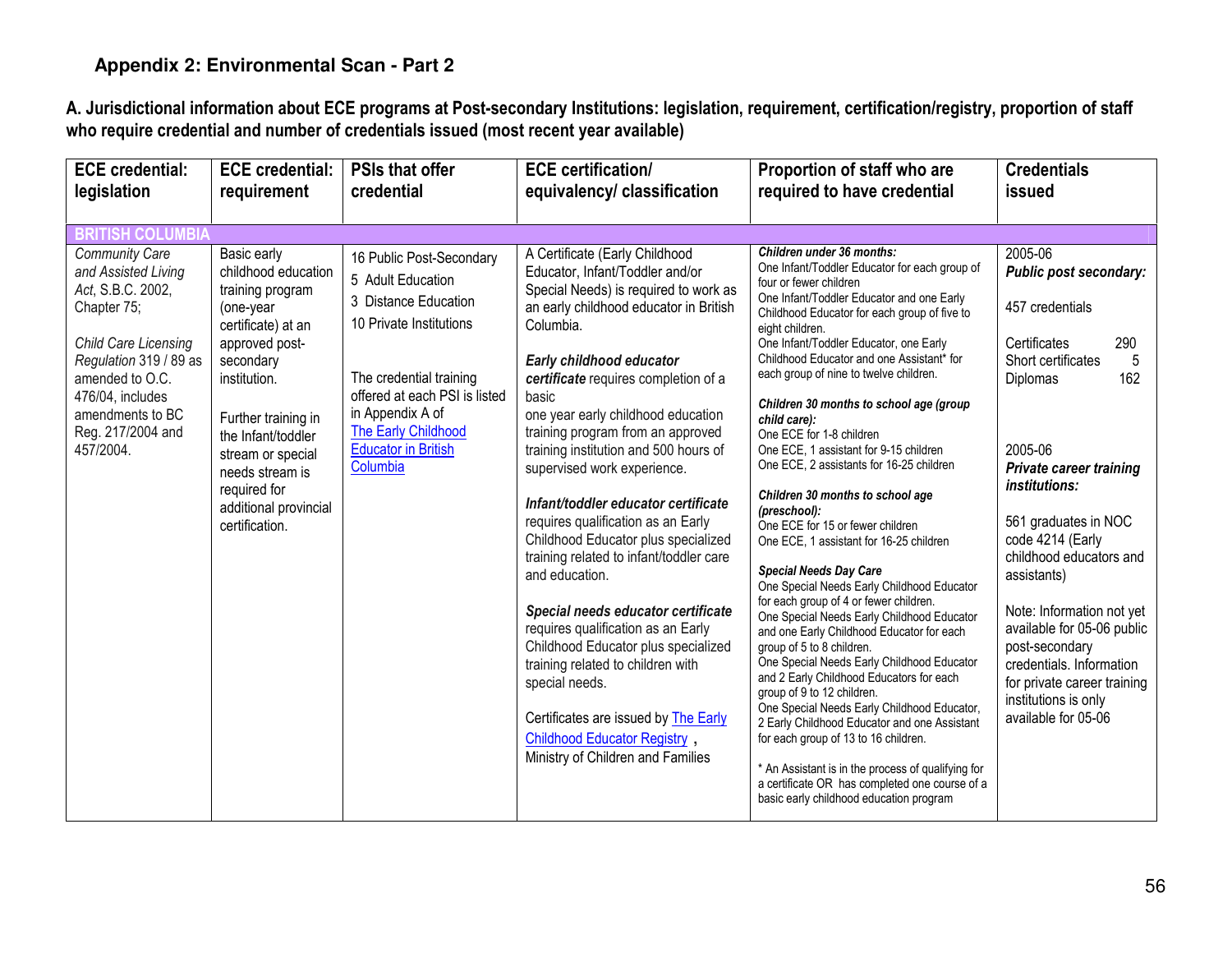| <b>ECE</b> credential:                                                                                     | <b>ECE credential:</b>                                                                                                                                                                                                                     | <b>PSIs that offer</b>                                                                                                                                                                                                                                                | <b>ECE</b> certification/                                                                                                                                                                                                                                                                                                                                                                                                                                                                                                                                                                                                                                                                                     | Proportion of staff who are                                                                                                                               | <b>Credentials</b>                                                         |
|------------------------------------------------------------------------------------------------------------|--------------------------------------------------------------------------------------------------------------------------------------------------------------------------------------------------------------------------------------------|-----------------------------------------------------------------------------------------------------------------------------------------------------------------------------------------------------------------------------------------------------------------------|---------------------------------------------------------------------------------------------------------------------------------------------------------------------------------------------------------------------------------------------------------------------------------------------------------------------------------------------------------------------------------------------------------------------------------------------------------------------------------------------------------------------------------------------------------------------------------------------------------------------------------------------------------------------------------------------------------------|-----------------------------------------------------------------------------------------------------------------------------------------------------------|----------------------------------------------------------------------------|
| legislation                                                                                                | requirement                                                                                                                                                                                                                                | credential                                                                                                                                                                                                                                                            | equivalency/ classification                                                                                                                                                                                                                                                                                                                                                                                                                                                                                                                                                                                                                                                                                   | required to have credential                                                                                                                               | issued                                                                     |
|                                                                                                            |                                                                                                                                                                                                                                            |                                                                                                                                                                                                                                                                       |                                                                                                                                                                                                                                                                                                                                                                                                                                                                                                                                                                                                                                                                                                               |                                                                                                                                                           |                                                                            |
| <b>ALBERTA</b>                                                                                             |                                                                                                                                                                                                                                            |                                                                                                                                                                                                                                                                       |                                                                                                                                                                                                                                                                                                                                                                                                                                                                                                                                                                                                                                                                                                               |                                                                                                                                                           |                                                                            |
| Social Care<br>Facilities<br>Licensing Act. Chapter<br>S-10, RSA 2000<br>Child Care<br>Regulation 180/2000 | Two-year diploma<br>in early childhood<br>development or<br>education from a<br>college: Level 3<br>qualification<br>One-year certificate<br>in early childhood<br>development or<br>education from a<br>college: Level 2<br>qualification | 10 public colleges*<br>5 private vocational schools<br>*3 colleges also offer ECE<br>courses by distance<br>delivery/education<br>The credential training<br>offered at each PSI is listed<br>in: Early Childhood<br><b>Development Programs in</b><br><b>Alberta</b> | The Day Care Staff Qualifications<br>Office manages the day care<br>certification process: reviewing<br>training and determining level of<br>certification (1, 2, or3).<br>Certification Levels 2 and 3 require an<br>ECE credential:<br>Level 2 is issued to:<br>A person who has completed a one-<br>year ECE certificate program offered<br>by an Alberta public college, or an<br>equivalent level of training.<br>Level 3 is issued to:<br>A person who has completed a two-<br>year ECE diploma program offered by<br>an Alberta public college, or an<br>equivalent level of training.<br>Further information about certification:<br><b>Certification Guide for Child Care</b><br><b>Centre Staff</b> | All program directors are required to<br>hold a Level 3 certification.<br>One of every four primary staff is<br>required to hold a Level 2 certification. | 2004-2005:<br>294 certificates and<br>diplomas (from 9 public<br>colleges) |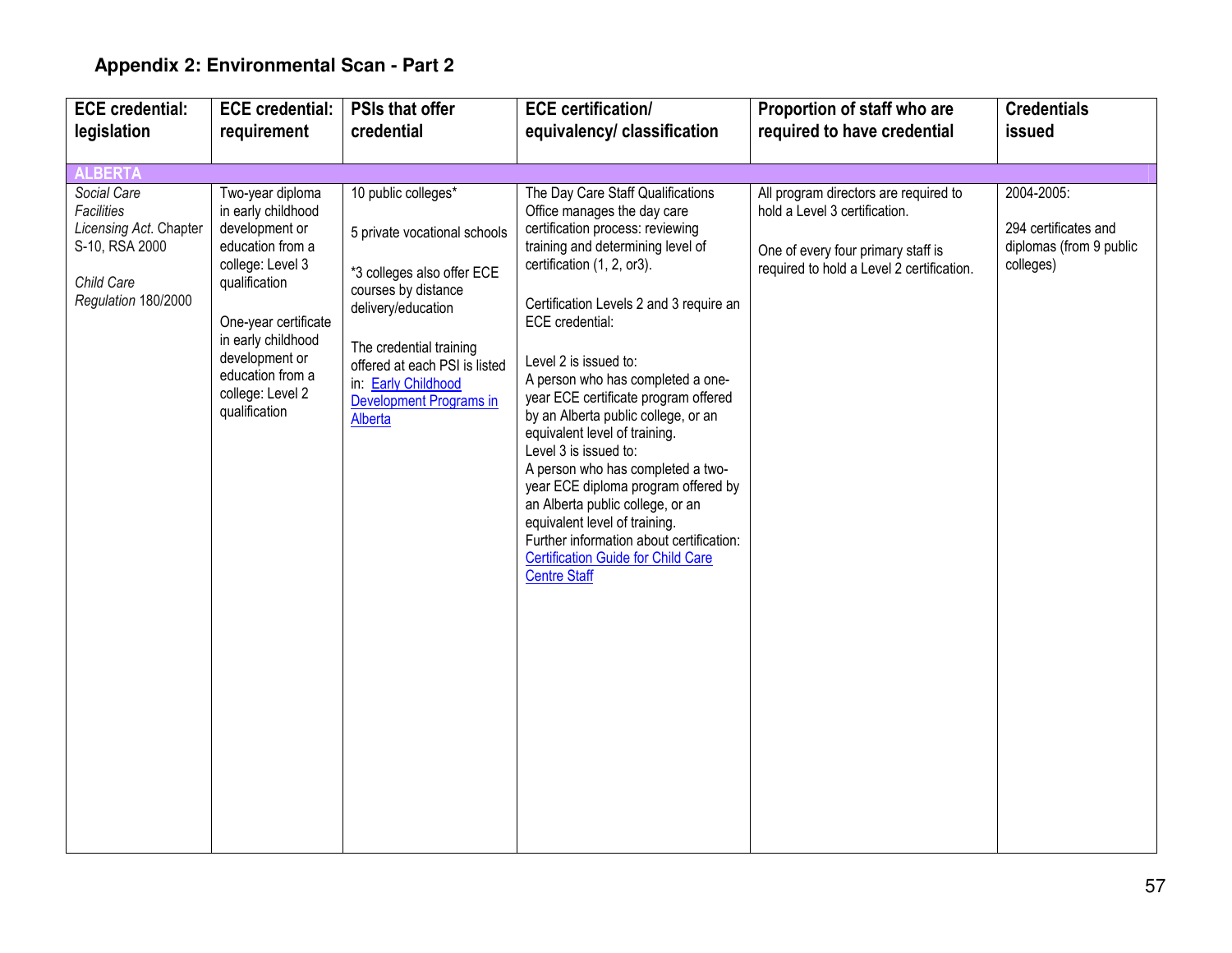| <b>ECE</b> credential:                                                                                                                                                   | <b>ECE credential:</b>                                                                                                                                                                                                              | <b>PSIs that offer</b>                      | <b>ECE</b> certification/                                                                                                                                                                                                                                                                                                                                                                                                                                                                                                                                                                                                                                                                                                                                                                                                                                                                                                                                                                                                   | Proportion of staff who are                                                                                                                                                          | <b>Credentials</b>                                                  |
|--------------------------------------------------------------------------------------------------------------------------------------------------------------------------|-------------------------------------------------------------------------------------------------------------------------------------------------------------------------------------------------------------------------------------|---------------------------------------------|-----------------------------------------------------------------------------------------------------------------------------------------------------------------------------------------------------------------------------------------------------------------------------------------------------------------------------------------------------------------------------------------------------------------------------------------------------------------------------------------------------------------------------------------------------------------------------------------------------------------------------------------------------------------------------------------------------------------------------------------------------------------------------------------------------------------------------------------------------------------------------------------------------------------------------------------------------------------------------------------------------------------------------|--------------------------------------------------------------------------------------------------------------------------------------------------------------------------------------|---------------------------------------------------------------------|
| legislation                                                                                                                                                              | requirement                                                                                                                                                                                                                         | credential                                  | equivalency/ classification                                                                                                                                                                                                                                                                                                                                                                                                                                                                                                                                                                                                                                                                                                                                                                                                                                                                                                                                                                                                 | required to have credential                                                                                                                                                          | issued                                                              |
|                                                                                                                                                                          |                                                                                                                                                                                                                                     |                                             |                                                                                                                                                                                                                                                                                                                                                                                                                                                                                                                                                                                                                                                                                                                                                                                                                                                                                                                                                                                                                             |                                                                                                                                                                                      |                                                                     |
| <b>SASKATCHEWAN</b>                                                                                                                                                      |                                                                                                                                                                                                                                     |                                             |                                                                                                                                                                                                                                                                                                                                                                                                                                                                                                                                                                                                                                                                                                                                                                                                                                                                                                                                                                                                                             |                                                                                                                                                                                      |                                                                     |
| The Child Care Act.<br>Bill 8, 1990 as<br>amended by the<br>Statutes of<br>Saskatchewan, 2000,<br>$c.7$ ; and<br>2002, c.C-11.1.<br>The Child Care<br>Regulations. 2001. | One-year early<br>childhood certificate<br>from a recognized<br>college in Canada:<br><b>ECE II certification</b><br>Two-year early<br>childhood diploma<br>from a recognized<br>college in Canada:<br><b>ECE III certification</b> | SIAST (3 campuses and<br>regional colleges) | Individuals must apply to the Early<br>Learning and Child Care Branch for<br>certification. The Early Learning and<br>Child Care Branch sets out the<br>requirements for classification, and<br>the courses required to achieve<br>equivalency status. *<br>Classification as an ECE II is granted<br>upon successful completion of a one<br>year early childhood certificate from a<br>recognized college in Canada or 520<br>hours of equivalent education or<br>training.<br>Classification as an ECE III is granted<br>upon successful completion of two<br>year early childhood diploma from a<br>recognized college in Canada or 1060<br>hours of equivalent education or<br>training.<br>Only course work that is post-<br>secondary and completed through an<br>accredited public college or university<br>will be considered for certification.<br>Certification information:<br><b>Early Learning and Child Care</b><br>*Responsibility for Early Learning and<br>Child Care rests with Saskatchewan<br>Learning. | Director must have ECE III classification.<br>30% of staff must have ECE II<br>classification.<br>After January 1, 2007, a further 20% of<br>staff must have ECE III classification. | 2005-06:<br>144 credentials<br>Certificates: 105<br>Diplomas:<br>39 |
|                                                                                                                                                                          |                                                                                                                                                                                                                                     |                                             |                                                                                                                                                                                                                                                                                                                                                                                                                                                                                                                                                                                                                                                                                                                                                                                                                                                                                                                                                                                                                             |                                                                                                                                                                                      |                                                                     |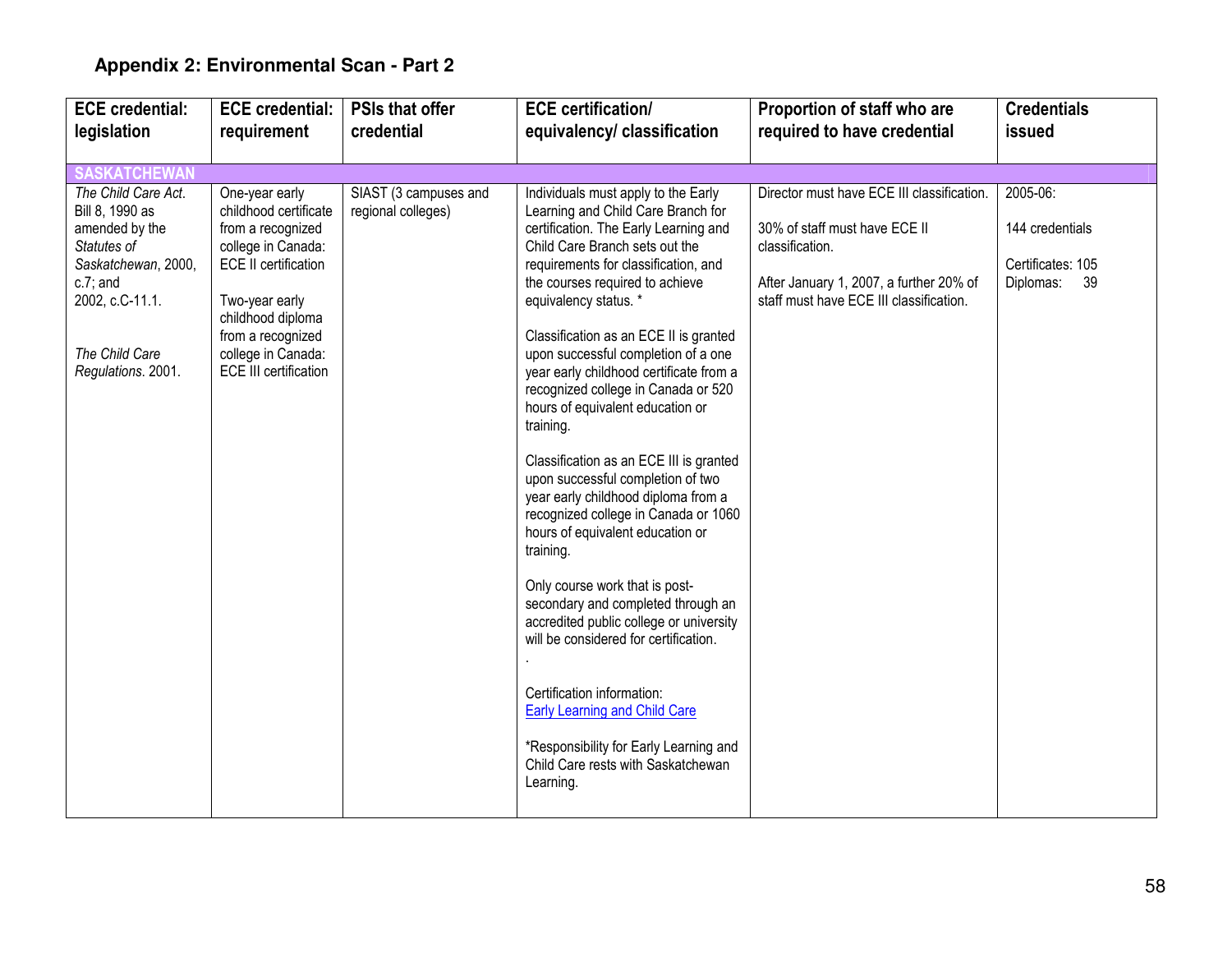| <b>ECE</b> credential:                                                                                                                                    | <b>ECE credential:</b>                                                                                                                                                                                                                                  | <b>PSIs that offer</b>                                      | <b>ECE</b> certification/                                                                                                                                                                                                                                                                                                                                                                                                                                                                                                                                                                                                                                                                                                                                                                                                                                                                                                                                                                                                  | Proportion of staff who are                                                                                                                                                                                                                                                                                                                                                                                                                                                                                                                                                                                                                                                                                                                                                                                                             | <b>Credentials</b>                                                      |
|-----------------------------------------------------------------------------------------------------------------------------------------------------------|---------------------------------------------------------------------------------------------------------------------------------------------------------------------------------------------------------------------------------------------------------|-------------------------------------------------------------|----------------------------------------------------------------------------------------------------------------------------------------------------------------------------------------------------------------------------------------------------------------------------------------------------------------------------------------------------------------------------------------------------------------------------------------------------------------------------------------------------------------------------------------------------------------------------------------------------------------------------------------------------------------------------------------------------------------------------------------------------------------------------------------------------------------------------------------------------------------------------------------------------------------------------------------------------------------------------------------------------------------------------|-----------------------------------------------------------------------------------------------------------------------------------------------------------------------------------------------------------------------------------------------------------------------------------------------------------------------------------------------------------------------------------------------------------------------------------------------------------------------------------------------------------------------------------------------------------------------------------------------------------------------------------------------------------------------------------------------------------------------------------------------------------------------------------------------------------------------------------------|-------------------------------------------------------------------------|
| legislation                                                                                                                                               | requirement                                                                                                                                                                                                                                             | credential                                                  | equivalency/ classification                                                                                                                                                                                                                                                                                                                                                                                                                                                                                                                                                                                                                                                                                                                                                                                                                                                                                                                                                                                                | required to have credential                                                                                                                                                                                                                                                                                                                                                                                                                                                                                                                                                                                                                                                                                                                                                                                                             | issued                                                                  |
|                                                                                                                                                           |                                                                                                                                                                                                                                                         |                                                             |                                                                                                                                                                                                                                                                                                                                                                                                                                                                                                                                                                                                                                                                                                                                                                                                                                                                                                                                                                                                                            |                                                                                                                                                                                                                                                                                                                                                                                                                                                                                                                                                                                                                                                                                                                                                                                                                                         |                                                                         |
| <b>MANITOBA</b>                                                                                                                                           |                                                                                                                                                                                                                                                         |                                                             |                                                                                                                                                                                                                                                                                                                                                                                                                                                                                                                                                                                                                                                                                                                                                                                                                                                                                                                                                                                                                            |                                                                                                                                                                                                                                                                                                                                                                                                                                                                                                                                                                                                                                                                                                                                                                                                                                         |                                                                         |
| <b>Community Child</b><br>Care Standards Act,<br>C. C. S. M. cc158.<br>(amended<br>September 2004).<br>Manitoba Child Care<br>Regulations, M.R.<br>62/86. | Approved diploma<br>in child care<br>services from a<br>recognized<br>community college:<br>ECE II<br>Recognized<br>certificate program<br>or approved degree<br>program from a<br>recognized<br>university PLUS<br>approved ECE II<br>program: ECE III | 4 public colleges (including<br>one French)<br>1 university | Manitoba Child Care Program<br>classifies all early childhood<br>educators who work in licensed child<br>care centres.<br>Classification as an ECE II is based<br>upon successful completion of one of<br>the following programs of study:<br>a) a two-year diploma program<br>approved by the*Child Care<br><b>Education Program Approval</b><br>Committee (CCEPAC) OR<br>b) Competency Based Assessment<br><b>OR</b><br>c) Competency Based<br>Assessment / Prior Learning<br>Assessment (CBA/PLA),<br>Classification as an ECE III is granted<br>upon successful completion of:<br>a) A currently approved ECE II<br>program AND<br>b) completion of a specialization<br>program (certificate or degree)<br>approved by the Child Care Education<br>Program Approval Committee<br>(CCEPAC).<br>Information on classification,<br>equivalency, appeals and approved<br>post-secondary training programs:<br>Information on the Classification of<br><b>Early Childhood Educators and Child</b><br><b>Care Assistants</b> | Infant and preschool age child care<br>centres<br>At least two-thirds of staff are required to<br>be classified at the ECE II or III level.<br>Directors must be classified at the ECE<br>III level at the time of licensing.<br>School age child care centres<br>At least one-half of staff are required to<br>be classified at the ECE II or III level.<br>Directors must be classified at the ECE<br>II or III level at the time of licensing.<br><b>Nursery schools</b><br>Operating four or more part days per<br>week: At least one-half of staff are<br>required to be classified as ECE IIs or<br>ECE IIIs.<br>Operating three or fewer part days<br>per week: One staff person for every 30<br>licensed spaces is required to be an<br>ECE II or III. This person is not required<br>to be the director of the nursery school. | 2004-05<br>148 credentials<br>Diplomas: 140<br>Program<br>Management: 8 |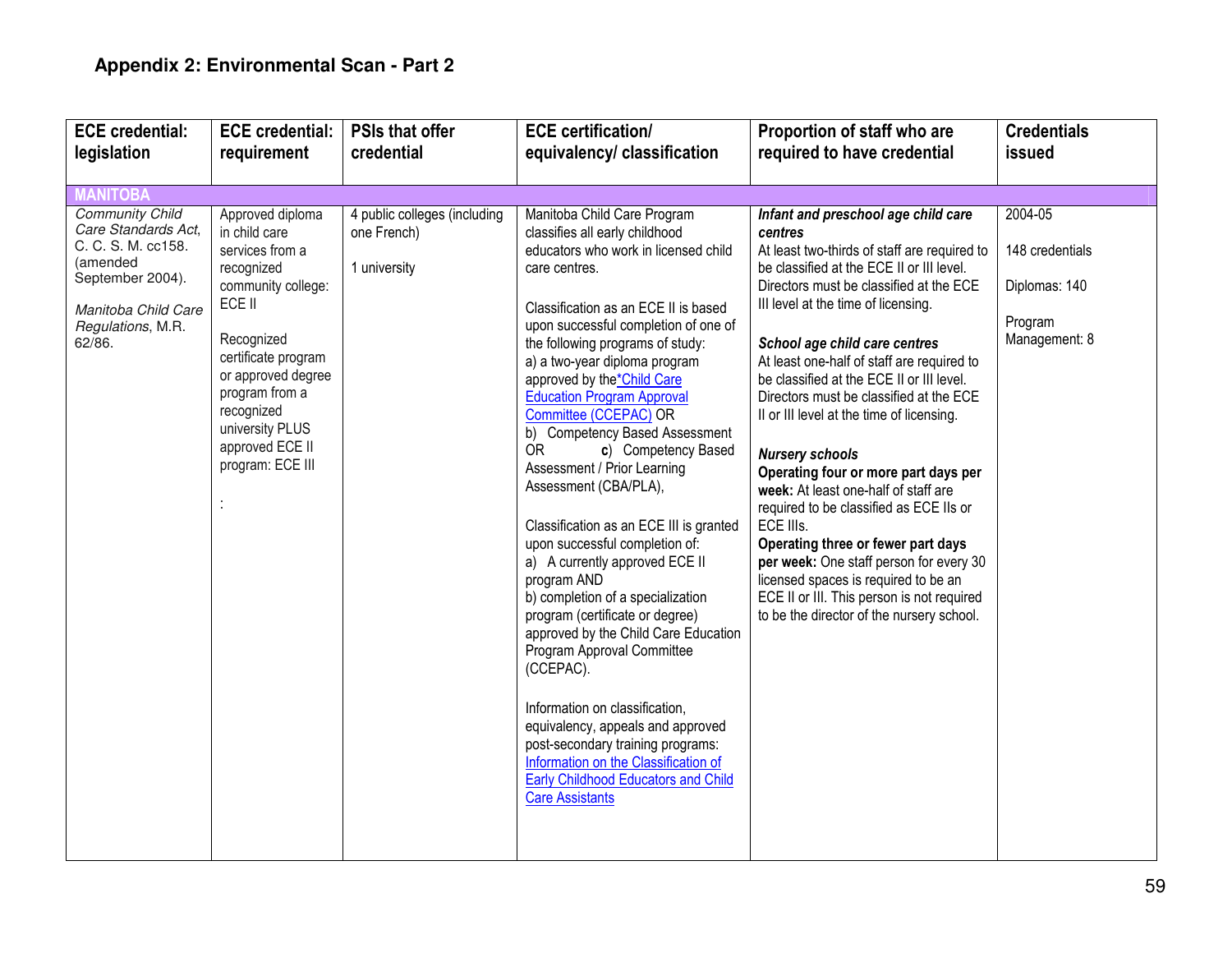| <b>ECE</b> credential:                                                                                                                                                                                                                                                                                                                                                                                                 | <b>ECE credential:</b>                                                                                       | <b>PSIs that offer</b>                                                                                                                           | <b>ECE certification/</b>                                                                                                                                                                                                                                                                                                                                                                                                                                                                                                                                                                                                                                                                                                                                                             | Proportion of staff who are                                                                                                                                                                                                                                                                                                                                              | <b>Credentials</b>                                                                                                                                                                                                                                                                                                                  |
|------------------------------------------------------------------------------------------------------------------------------------------------------------------------------------------------------------------------------------------------------------------------------------------------------------------------------------------------------------------------------------------------------------------------|--------------------------------------------------------------------------------------------------------------|--------------------------------------------------------------------------------------------------------------------------------------------------|---------------------------------------------------------------------------------------------------------------------------------------------------------------------------------------------------------------------------------------------------------------------------------------------------------------------------------------------------------------------------------------------------------------------------------------------------------------------------------------------------------------------------------------------------------------------------------------------------------------------------------------------------------------------------------------------------------------------------------------------------------------------------------------|--------------------------------------------------------------------------------------------------------------------------------------------------------------------------------------------------------------------------------------------------------------------------------------------------------------------------------------------------------------------------|-------------------------------------------------------------------------------------------------------------------------------------------------------------------------------------------------------------------------------------------------------------------------------------------------------------------------------------|
| legislation                                                                                                                                                                                                                                                                                                                                                                                                            | requirement                                                                                                  | credential                                                                                                                                       | equivalency/ classification                                                                                                                                                                                                                                                                                                                                                                                                                                                                                                                                                                                                                                                                                                                                                           | required to have credential                                                                                                                                                                                                                                                                                                                                              | issued                                                                                                                                                                                                                                                                                                                              |
|                                                                                                                                                                                                                                                                                                                                                                                                                        |                                                                                                              |                                                                                                                                                  |                                                                                                                                                                                                                                                                                                                                                                                                                                                                                                                                                                                                                                                                                                                                                                                       |                                                                                                                                                                                                                                                                                                                                                                          |                                                                                                                                                                                                                                                                                                                                     |
| <b>ONTARIO</b>                                                                                                                                                                                                                                                                                                                                                                                                         |                                                                                                              |                                                                                                                                                  |                                                                                                                                                                                                                                                                                                                                                                                                                                                                                                                                                                                                                                                                                                                                                                                       |                                                                                                                                                                                                                                                                                                                                                                          |                                                                                                                                                                                                                                                                                                                                     |
| The Day Nurseries<br>Act.<br>Revised Statutes of<br>Ontario, 1990<br>(reprinted 1998).<br>Amended by The<br>Services<br><b>Improvement Act</b><br>effective<br>January 1, 1998, c. D-<br>2 Amended by: 1997,<br>c. 30, Sched. C; 1999,<br>c. 12, Sched. E, s. 2;<br>1999, c. 12, Sched. G,<br>s. 21;<br>O. Reg. 500/00; 2001,<br>c. 13, s. 14.<br><b>Ontario Regulation</b><br>262,1990. (Amended<br>1998, 1999, 2006) | a diploma in early<br>childhood education<br>from an Ontario<br>College of Applied<br>Arts and<br>Technology | 24 publicly-funded colleges<br>of applied arts and<br>technology<br>Listing:<br><b>Ontario Colleges of Applied</b><br><b>Arts and Technology</b> | The Day Nurseries Act (DNA)<br>requires program staff and<br>supervisors in a licensed setting to<br>hold a recognized Ontario ECE<br>Diploma or AECEO (Association of<br>Early Childhood Educators, Ontario)<br>Letter of Equivalency or "Director's<br>Approval" from the Ministry of<br>Children and Youth Services<br>The AECEO issues two types of<br>Equivalency Certificates, the Letter of<br>Equivalency and Recognition of<br>Equivalency Certificate. Both<br>certificates are recognized in Ontario<br>by the Ministry of Children and Youth<br>Services.<br>AECEO's <b>Access</b> is a bridging<br>program for internationally trained<br>ECE's that provides eligible<br>applicants with the upgrading and<br>experience to become a recognized<br>educator in Ontario. | Centre supervisors must have a two<br>year diploma in early childhood<br>education from an approved Ontario<br>College of Applied Arts and Technology<br>(OCAAT) or the equivalent and at least<br>two years experience.<br>One staff person with each group of<br>children must have a two year early<br>childhood education diploma from a<br>OCAAT or the equivalent. | 2004-05<br>2,529 ECE diplomas<br>(all colleges)<br>Note additional<br>graduates:<br>74 day care assistant<br>(certificate)<br>5 early childhood<br>administration (post<br>diploma)<br>26 special needs (post<br>diploma)<br>46 resource teacher<br>(post diploma)<br>1 Infant/toddler care<br>(post diploma)<br>(various colleges) |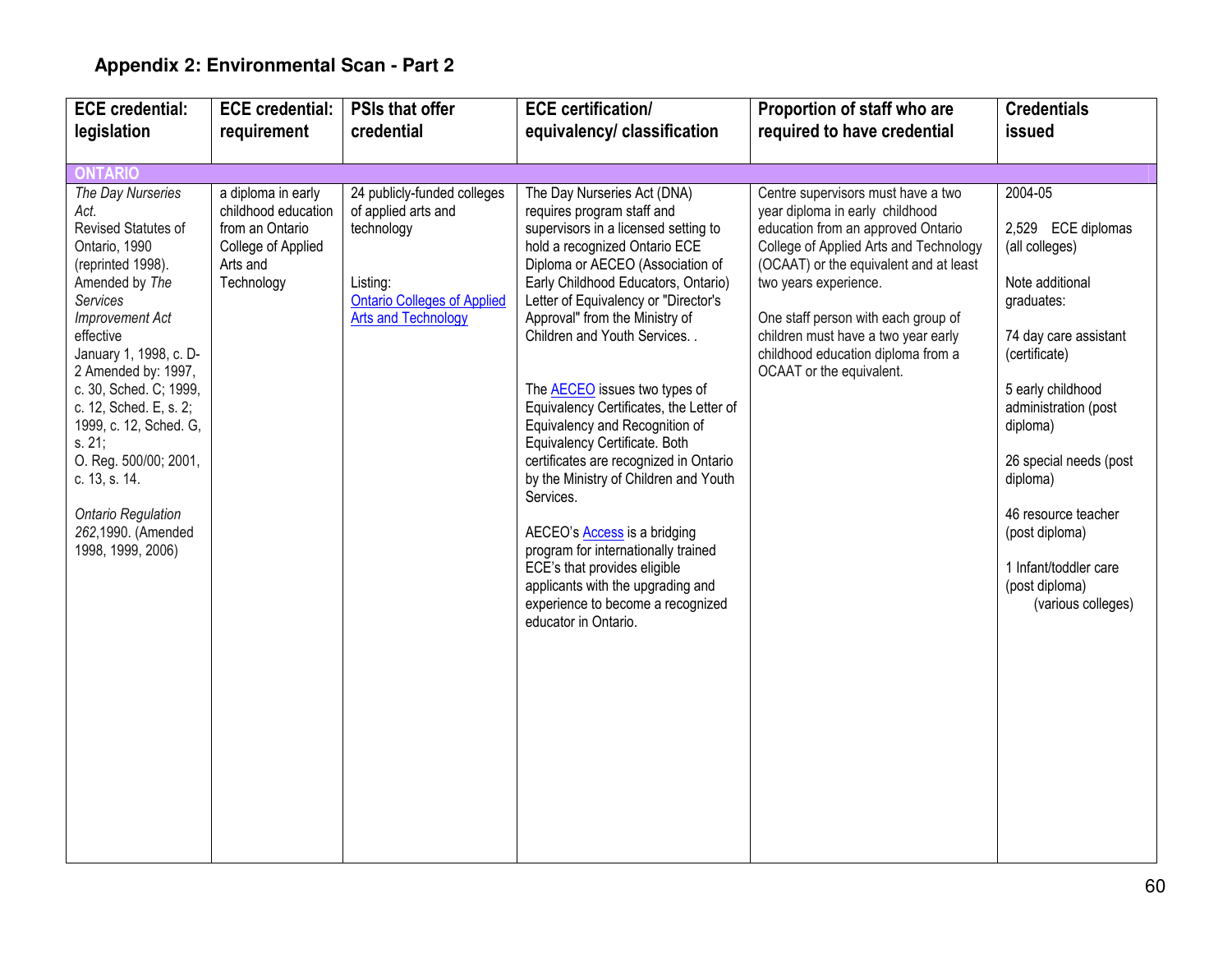| <b>ECE</b> credential:                                                                                                                                                                                                                                                                                                                                                                                                                                                                                                                                                                                                                  | <b>ECE credential:</b>                                                                                                                                                                                                                                                                                                            | <b>PSIs that offer</b>                                                                                                                                                                                                                                                                                                                            | <b>ECE certification/</b>                                                                                                                                                                                                                                                                                     | Proportion of staff who are                                                                                           | <b>Credentials</b>                                     |
|-----------------------------------------------------------------------------------------------------------------------------------------------------------------------------------------------------------------------------------------------------------------------------------------------------------------------------------------------------------------------------------------------------------------------------------------------------------------------------------------------------------------------------------------------------------------------------------------------------------------------------------------|-----------------------------------------------------------------------------------------------------------------------------------------------------------------------------------------------------------------------------------------------------------------------------------------------------------------------------------|---------------------------------------------------------------------------------------------------------------------------------------------------------------------------------------------------------------------------------------------------------------------------------------------------------------------------------------------------|---------------------------------------------------------------------------------------------------------------------------------------------------------------------------------------------------------------------------------------------------------------------------------------------------------------|-----------------------------------------------------------------------------------------------------------------------|--------------------------------------------------------|
| legislation                                                                                                                                                                                                                                                                                                                                                                                                                                                                                                                                                                                                                             | requirement                                                                                                                                                                                                                                                                                                                       | credential                                                                                                                                                                                                                                                                                                                                        | equivalency/ classification                                                                                                                                                                                                                                                                                   | required to have credential                                                                                           | issued                                                 |
|                                                                                                                                                                                                                                                                                                                                                                                                                                                                                                                                                                                                                                         |                                                                                                                                                                                                                                                                                                                                   |                                                                                                                                                                                                                                                                                                                                                   |                                                                                                                                                                                                                                                                                                               |                                                                                                                       |                                                        |
| <b>QUEBEC</b>                                                                                                                                                                                                                                                                                                                                                                                                                                                                                                                                                                                                                           |                                                                                                                                                                                                                                                                                                                                   |                                                                                                                                                                                                                                                                                                                                                   |                                                                                                                                                                                                                                                                                                               |                                                                                                                       |                                                        |
| An Act Respecting<br>the Ministère de la<br>Famille et de<br>l'Enfance and<br>amending the Act<br><b>Respecting Child</b><br>Day Care<br>Centres. Bill 145, 15<br><b>June 2000</b><br><b>Public Education</b><br>Act. Regulation on<br>School-Age Child<br>Care. L.R.Q., c. 1-<br>133, a.454.1; 1998,<br>c.58, a51; 1992,<br>c.96, a.132.<br>D1316.98<br>Regulation<br><b>Respecting Day</b><br>Care Centres, C-<br>8.2, r.5.1, as<br>amended June 8,<br>2004. Regulation<br>Respecting<br>Reduced<br>Contributions. C-8.2,<br>r.3, as amended<br>June 8, 2004.<br><b>Educational Childcare</b><br>Act<br>Bill 124 (2005 chapter<br>47) | Qualified educator:<br>diploma of college<br>studies (DCS or<br>DEC-91 credit<br>program) in early<br>childhood education<br>or childcare<br>education or the<br>equivalent.<br>Educators are also<br>considered qualified<br>with an Attestation<br>in ECE (ACS or<br>AEC - 28 credit<br>program) and three<br>years experience. | 16 Cégeps and 6<br>colleges offer the 3 year<br>Techniques d'éducation à<br>l'enfance (DEC). The DEC<br>will also be offered by<br>distance next year at the<br>Cégep@Distance.<br>Two of the colleges offer<br>the program in English<br>(DSC).<br>Two of the colleges are<br>private institutions.<br>35 Cégeps offer the AEC or<br>ACS program | The employer (Board of Directors,<br>operator) determines the<br>classification, remuneration and<br>qualifications of its salaried<br>employees by referring to the:<br>Administrative guide concerning<br>the classification and<br>remuneration of salaried<br>employees in childcare services<br>and home | Two-thirds of staff in centre-based CPEs<br>and garderies must have a college<br>diploma or university degree in ECE, | 2004-05<br>1,886 credentials<br>DEC: 859<br>AEC: 1,027 |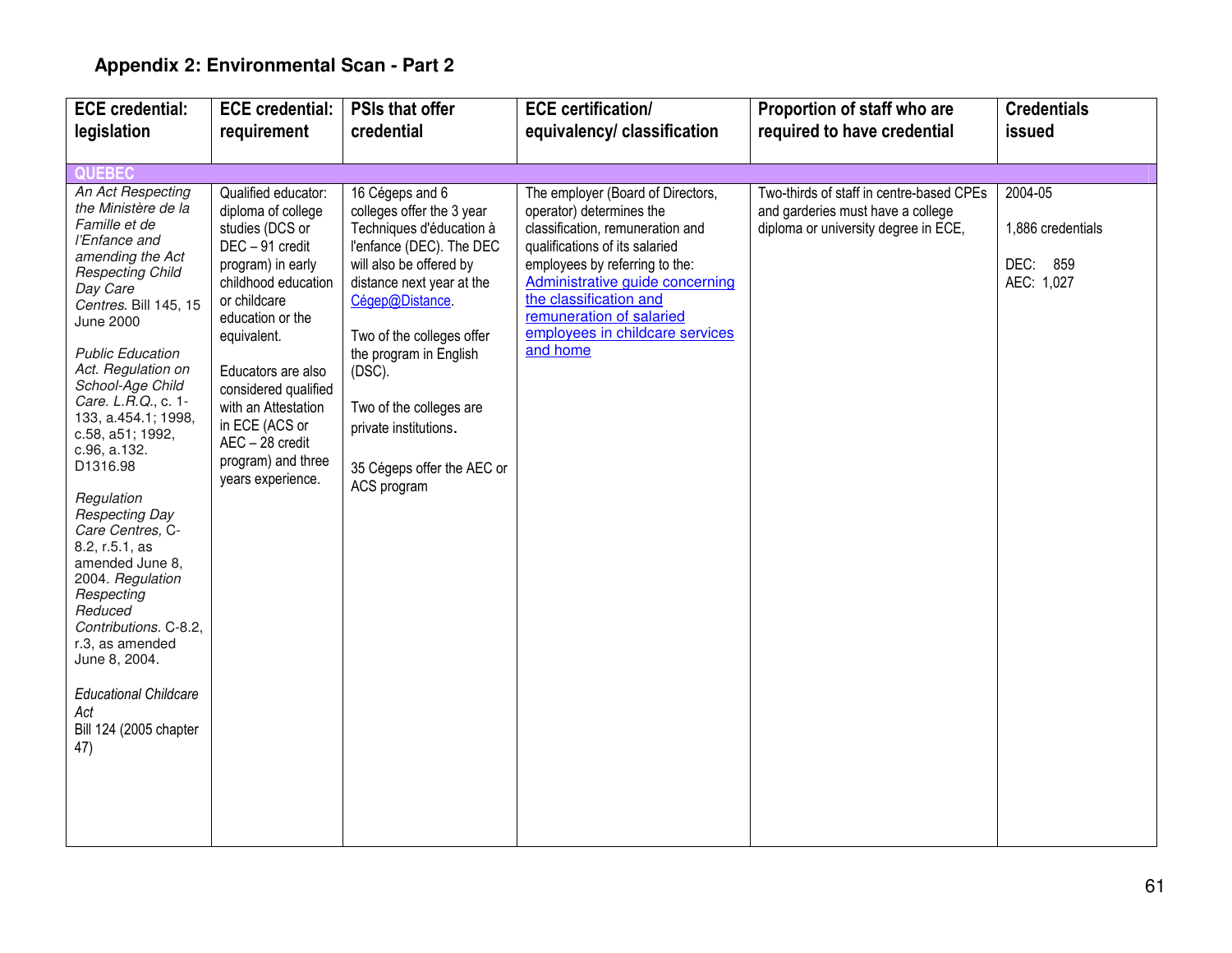| <b>ECE</b> credential:                                                                      | <b>ECE credential:</b>           | <b>PSIs that offer</b>                                                                                           | <b>ECE certification/</b>   | Proportion of staff who are                                                    | <b>Credentials</b>                                   |
|---------------------------------------------------------------------------------------------|----------------------------------|------------------------------------------------------------------------------------------------------------------|-----------------------------|--------------------------------------------------------------------------------|------------------------------------------------------|
| legislation                                                                                 | requirement                      | credential                                                                                                       | equivalency/ classification | required to have credential                                                    | issued                                               |
|                                                                                             |                                  |                                                                                                                  |                             |                                                                                |                                                      |
| <b>NEW BRUNSWICK</b>                                                                        |                                  |                                                                                                                  |                             |                                                                                |                                                      |
| Family Services Act.<br>1980.                                                               | One-year<br>community college    | NBCC - New Brunswick<br>Community College -                                                                      |                             | The Director OR his/her designate<br>OR one in four staff are required to have | 2005-06                                              |
| Family Services Act<br>and Day Care                                                         | ECE certificate or<br>equivalent | English and French                                                                                               |                             | an ECE certificate                                                             | 95 credentials:                                      |
| Regulations, 83-85, as<br>amended.                                                          |                                  | 3 "recognized" private<br>colleges                                                                               |                             |                                                                                | 35 certificates NBCC                                 |
| The ECE Credential is                                                                       |                                  |                                                                                                                  |                             |                                                                                | 60 certificates (Distance<br>Ed training Initiative) |
| actually not noted in<br>legislation, only in<br>standards reflecting a<br>strategic policy |                                  | Note: increase in "contract<br>training " offered through<br>NBCC, 3 colleges in 06-07:<br>Miramichi, Woodstock, |                             |                                                                                |                                                      |
| direction                                                                                   |                                  | Fredericton                                                                                                      |                             |                                                                                |                                                      |
|                                                                                             |                                  |                                                                                                                  |                             |                                                                                |                                                      |
|                                                                                             |                                  |                                                                                                                  |                             |                                                                                |                                                      |
|                                                                                             |                                  |                                                                                                                  |                             |                                                                                |                                                      |
|                                                                                             |                                  |                                                                                                                  |                             |                                                                                |                                                      |
|                                                                                             |                                  |                                                                                                                  |                             |                                                                                |                                                      |
|                                                                                             |                                  |                                                                                                                  |                             |                                                                                |                                                      |
|                                                                                             |                                  |                                                                                                                  |                             |                                                                                |                                                      |
|                                                                                             |                                  |                                                                                                                  |                             |                                                                                |                                                      |
|                                                                                             |                                  |                                                                                                                  |                             |                                                                                |                                                      |
|                                                                                             |                                  |                                                                                                                  |                             |                                                                                |                                                      |
|                                                                                             |                                  |                                                                                                                  |                             |                                                                                |                                                      |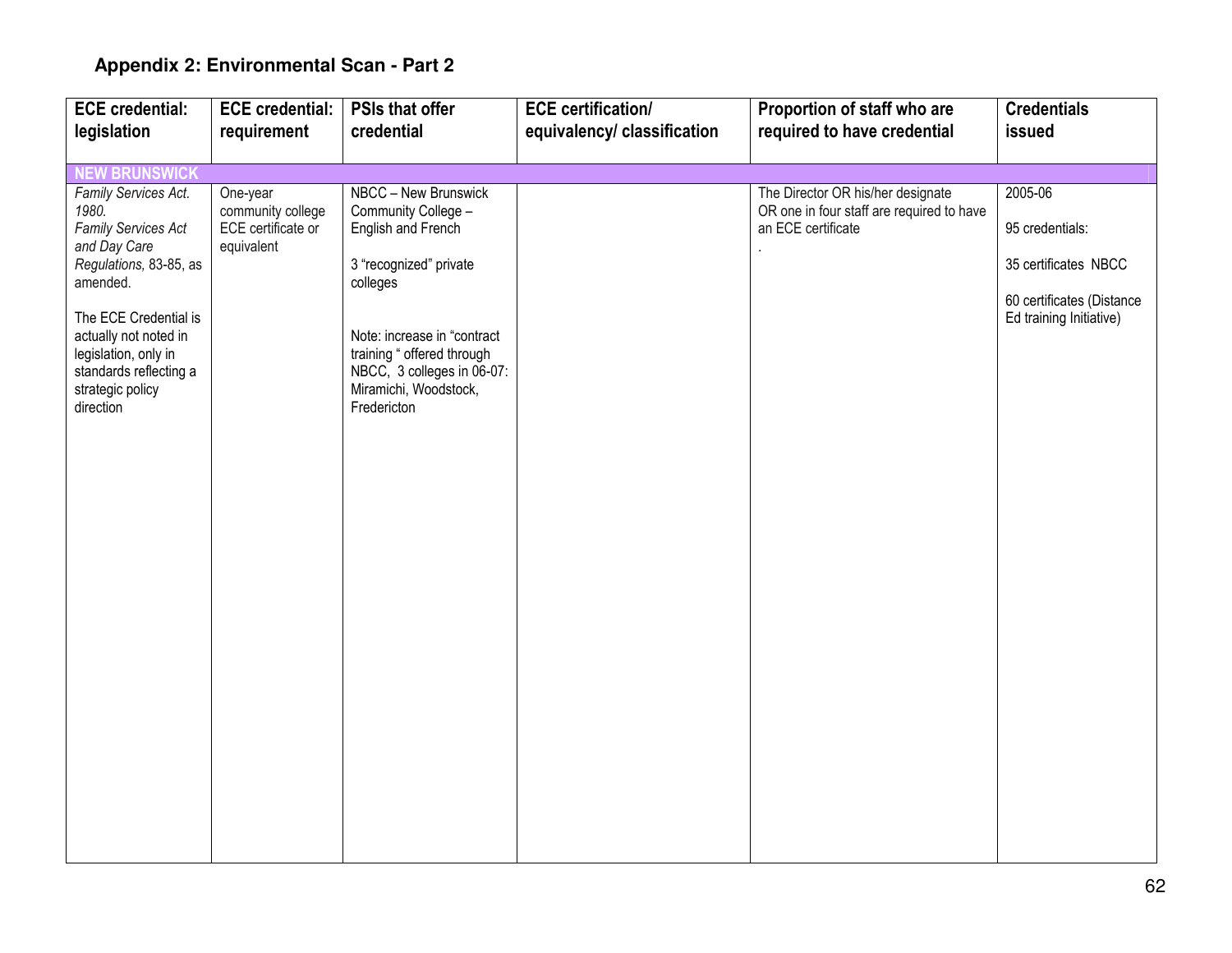| <b>ECE</b> credential:                                                                                                                                                                                  | <b>ECE</b> credential:                                                                                                                                                                                                                                                                      | <b>PSIs that offer</b>                                                                                                                                                                                                                                                                                                                                                                                                                                                                                                            | <b>ECE</b> certification/                                                                                                                                                                                                                                                                                                                                                                                                                                                                                                                                                                                                                                                                                                                                                                                                                                                | Proportion of staff who are                                                                                                              | <b>Credentials</b>        |
|---------------------------------------------------------------------------------------------------------------------------------------------------------------------------------------------------------|---------------------------------------------------------------------------------------------------------------------------------------------------------------------------------------------------------------------------------------------------------------------------------------------|-----------------------------------------------------------------------------------------------------------------------------------------------------------------------------------------------------------------------------------------------------------------------------------------------------------------------------------------------------------------------------------------------------------------------------------------------------------------------------------------------------------------------------------|--------------------------------------------------------------------------------------------------------------------------------------------------------------------------------------------------------------------------------------------------------------------------------------------------------------------------------------------------------------------------------------------------------------------------------------------------------------------------------------------------------------------------------------------------------------------------------------------------------------------------------------------------------------------------------------------------------------------------------------------------------------------------------------------------------------------------------------------------------------------------|------------------------------------------------------------------------------------------------------------------------------------------|---------------------------|
| legislation                                                                                                                                                                                             | requirement                                                                                                                                                                                                                                                                                 | credential                                                                                                                                                                                                                                                                                                                                                                                                                                                                                                                        | equivalency/ classification                                                                                                                                                                                                                                                                                                                                                                                                                                                                                                                                                                                                                                                                                                                                                                                                                                              | required to have credential                                                                                                              | issued                    |
|                                                                                                                                                                                                         |                                                                                                                                                                                                                                                                                             |                                                                                                                                                                                                                                                                                                                                                                                                                                                                                                                                   |                                                                                                                                                                                                                                                                                                                                                                                                                                                                                                                                                                                                                                                                                                                                                                                                                                                                          |                                                                                                                                          |                           |
| <b>NOVA SCOTIA</b>                                                                                                                                                                                      |                                                                                                                                                                                                                                                                                             |                                                                                                                                                                                                                                                                                                                                                                                                                                                                                                                                   |                                                                                                                                                                                                                                                                                                                                                                                                                                                                                                                                                                                                                                                                                                                                                                                                                                                                          |                                                                                                                                          |                           |
| Day Care Act.<br>Chapter 120, of the<br>Revised Statutes,<br>1989. R.S., c. 120, s.<br>1.<br>Day Care Regulations<br>made under Section<br>15 of the Day Care<br>Act., amended to N.S.<br>Reg. 202/2004 | Training program in<br>early childhood<br>education<br>"Training in early<br>childhood<br>education" refers to<br>successful<br>completion of an<br>early childhood<br>diploma or<br>degree training<br>program recognized<br>by the Nova Scotia<br>Department of<br>Community<br>Services. | a. The Bachelor of Applied<br>Arts (Child and Youth<br>Study), Mount Saint<br>Vincent University*<br>b. The Early Childhood<br>Studies diploma, Nova<br>Scotia Community College<br>at : Kingstec Campus;<br>Cumberland Campus;<br>Burridge Campus* (on-line<br>diploma program)<br>c. The Institute for Human<br>Services Early Childhood<br>Education diploma, Truro<br>and<br>Sydney*<br>d. St. Joseph's College of<br>Early Childhood Education,<br>Early Childhood Education<br>diploma, Halifax*<br>*offer distance courses | A person will be considered to have<br>the equivalent of early childhood<br>education if he or she meets the<br>following requirements:<br>a) successful completion of Grade 12<br>b) a minimum of two years'<br>experience in a licensed day care<br>facility; and<br>c) successful completion of a full<br>credit course of two semesters in a<br>post-secondary education program in<br>at least one of the following areas,<br>and successful completion of 25<br>hours in training programs, seminars<br>or workshops in the other area:<br>i. human growth and development<br>with an emphasis on the young child;<br>ii. curriculum development and<br>implementation of programs for young<br>children in day care facilities;<br>Recognized training programs,<br>requirements and equivalency:<br><b>Early Childhood Staff Training</b><br><b>Requirements</b> | The centre director and 2/3 of the staff<br>must have completed a training program<br>in early childhood education or its<br>equivalent. | Information not available |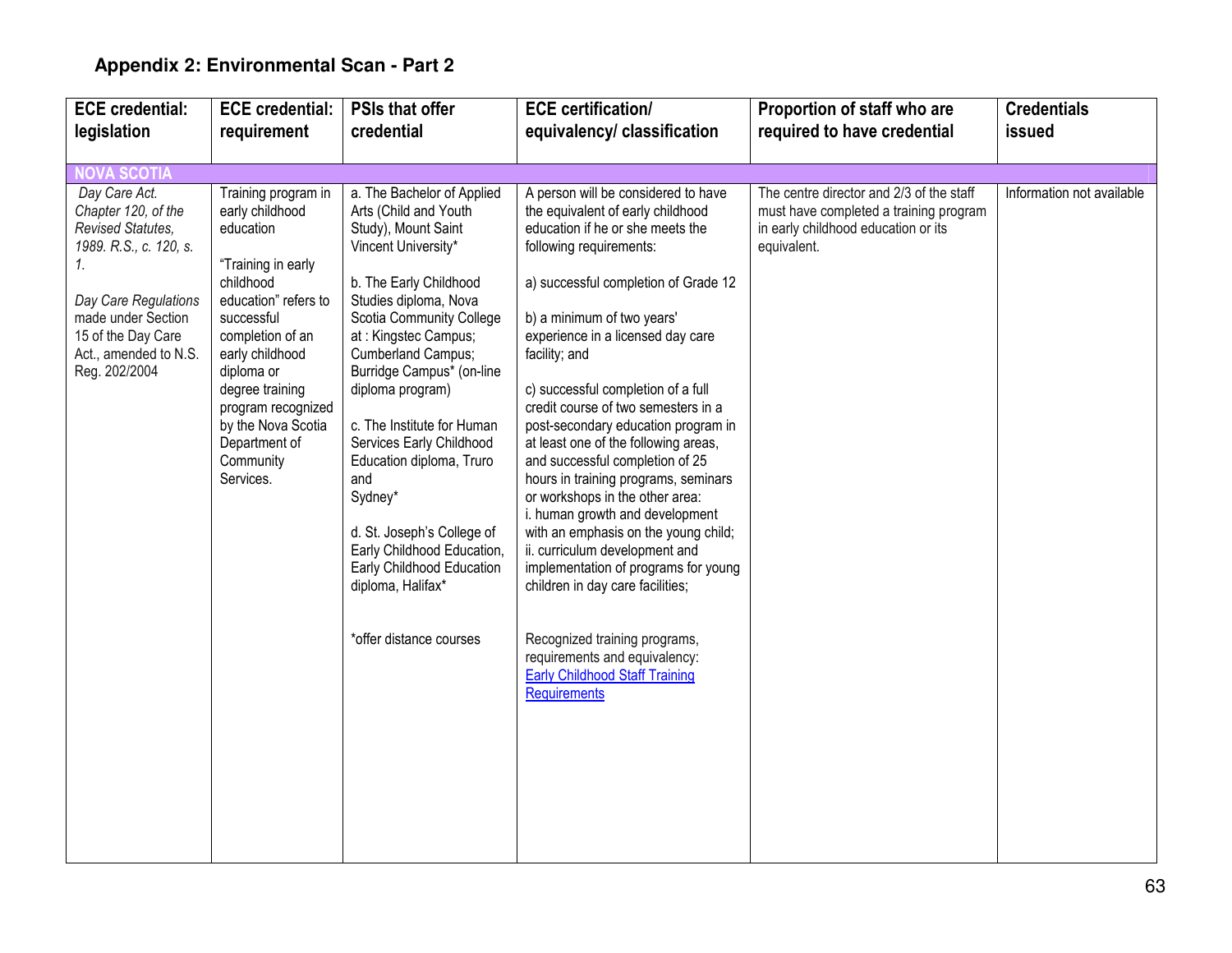| <b>ECE</b> credential:                                                                              | <b>ECE credential:</b>                                                                                                                                                                                                                                                                                                                                                                                                                                                                                                     | <b>PSIs that offer</b> | <b>ECE certification/</b>                                                                                                                                                                                                         | Proportion of staff who are                                                                                                                        | <b>Credentials</b>     |
|-----------------------------------------------------------------------------------------------------|----------------------------------------------------------------------------------------------------------------------------------------------------------------------------------------------------------------------------------------------------------------------------------------------------------------------------------------------------------------------------------------------------------------------------------------------------------------------------------------------------------------------------|------------------------|-----------------------------------------------------------------------------------------------------------------------------------------------------------------------------------------------------------------------------------|----------------------------------------------------------------------------------------------------------------------------------------------------|------------------------|
| legislation                                                                                         | requirement                                                                                                                                                                                                                                                                                                                                                                                                                                                                                                                | credential             | equivalency/ classification                                                                                                                                                                                                       | required to have credential                                                                                                                        | issued                 |
|                                                                                                     |                                                                                                                                                                                                                                                                                                                                                                                                                                                                                                                            |                        |                                                                                                                                                                                                                                   |                                                                                                                                                    |                        |
| <b>PRINCE EDWARD ISLAND</b>                                                                         |                                                                                                                                                                                                                                                                                                                                                                                                                                                                                                                            |                        |                                                                                                                                                                                                                                   |                                                                                                                                                    |                        |
| The Child<br>Care Facilities Act.<br>1988.<br>Child Care<br><b>Facilities</b><br>Regulations. 1988. | Supervisor's and<br>staff certificates<br>issued for any one<br>of the following -<br>experience is also<br>required for<br>supervisor's<br>certificate                                                                                                                                                                                                                                                                                                                                                                    | <b>Holland College</b> | The PEI Child Care Facilities Board is<br>responsible for determining the<br>qualifications of staff who work in<br>licensed child care/early childhood<br>education programs and issuing<br>Supervisor's and staff certificates. | Centre supervisors and one full-time<br>staff member in each program must<br>hold a valid certificate issued by the<br>Child Care Facilities Board | 2005-06<br>21 diplomas |
|                                                                                                     | A. University<br>degree in Early<br>Childhood<br>Development or<br>Child Study<br>B. Diploma in Early<br>Childhood program<br>of at least 2<br>academic years<br>C. Diploma in Early<br>Childhood program<br>for at least one<br>academic year<br>D. University<br>degree in a field<br>related to child care<br>or education<br>E. Post-secondary<br>diploma in a field<br>related to child care<br>or education<br>F Credit for 10<br>university semester<br>courses in a<br>field related to child<br>care or education |                        | Information about certification:<br><b>Certification and Qualifications of</b><br><b>Early Childhood Educators</b>                                                                                                                |                                                                                                                                                    |                        |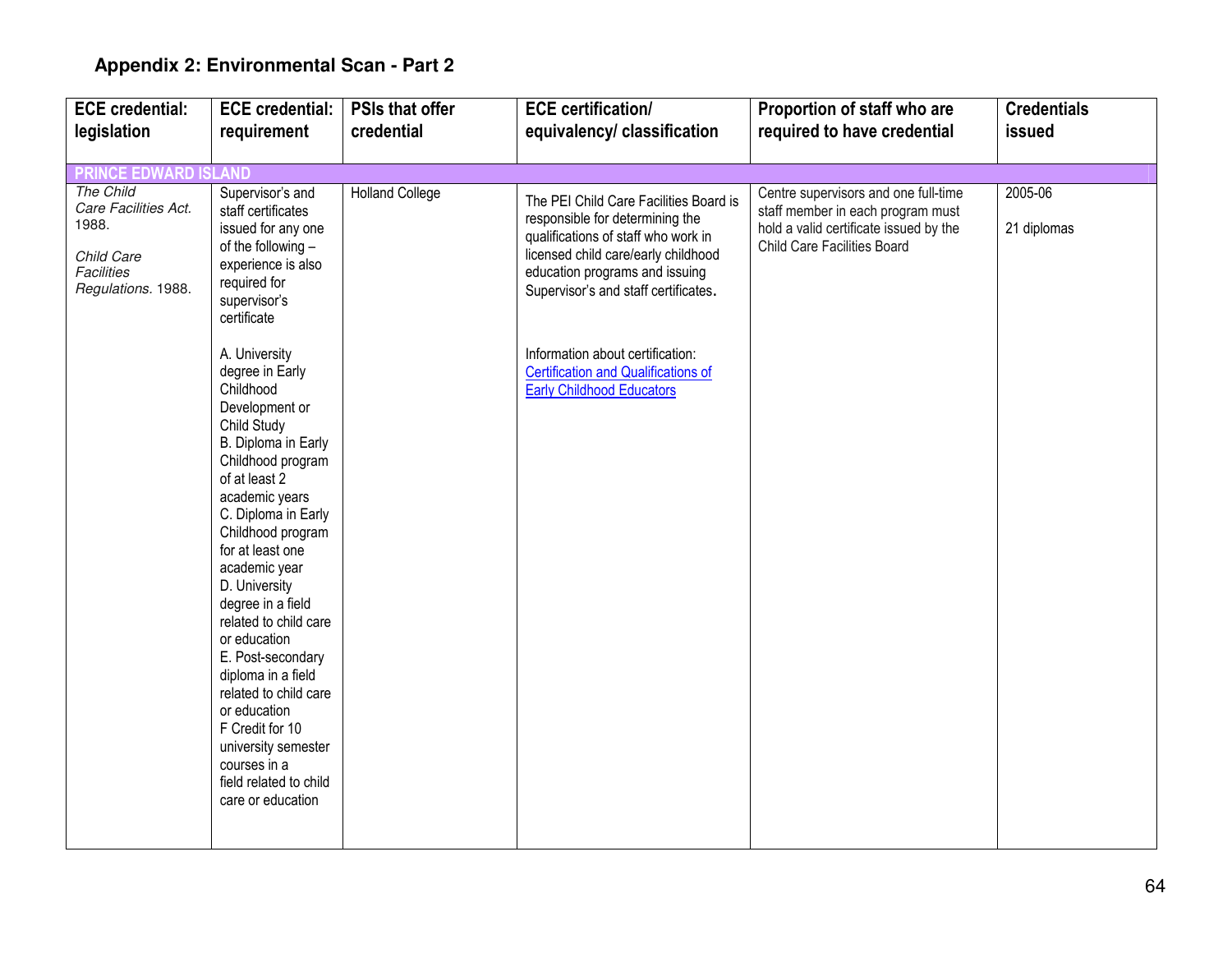| <b>ECE</b> credential:                                                                                                                                             | <b>ECE credential:</b>                                                                                                                                                                   | <b>PSIs that offer</b>                                                                          | <b>ECE</b> certification/                                                                                                                                                                                                                                                                                                                                                                                                                                                                                                                                                                                                                                                                                                                                                                                                                                                                                                                                                                                                                                              | Proportion of staff who are                                                                                                                                                                                                                                                                                                                                                                                                                                | <b>Credentials</b>                                                                           |
|--------------------------------------------------------------------------------------------------------------------------------------------------------------------|------------------------------------------------------------------------------------------------------------------------------------------------------------------------------------------|-------------------------------------------------------------------------------------------------|------------------------------------------------------------------------------------------------------------------------------------------------------------------------------------------------------------------------------------------------------------------------------------------------------------------------------------------------------------------------------------------------------------------------------------------------------------------------------------------------------------------------------------------------------------------------------------------------------------------------------------------------------------------------------------------------------------------------------------------------------------------------------------------------------------------------------------------------------------------------------------------------------------------------------------------------------------------------------------------------------------------------------------------------------------------------|------------------------------------------------------------------------------------------------------------------------------------------------------------------------------------------------------------------------------------------------------------------------------------------------------------------------------------------------------------------------------------------------------------------------------------------------------------|----------------------------------------------------------------------------------------------|
| legislation                                                                                                                                                        | requirement                                                                                                                                                                              | credential                                                                                      | equivalency/ classification                                                                                                                                                                                                                                                                                                                                                                                                                                                                                                                                                                                                                                                                                                                                                                                                                                                                                                                                                                                                                                            | required to have credential                                                                                                                                                                                                                                                                                                                                                                                                                                | issued                                                                                       |
|                                                                                                                                                                    |                                                                                                                                                                                          |                                                                                                 |                                                                                                                                                                                                                                                                                                                                                                                                                                                                                                                                                                                                                                                                                                                                                                                                                                                                                                                                                                                                                                                                        |                                                                                                                                                                                                                                                                                                                                                                                                                                                            |                                                                                              |
| <b>NEWFOUNDLAND AND LABRADOR</b>                                                                                                                                   |                                                                                                                                                                                          |                                                                                                 |                                                                                                                                                                                                                                                                                                                                                                                                                                                                                                                                                                                                                                                                                                                                                                                                                                                                                                                                                                                                                                                                        |                                                                                                                                                                                                                                                                                                                                                                                                                                                            |                                                                                              |
| $Chil\overline{d}$<br>Care Services Act.-<br>SNL 1998, chapter c-<br>11.1, amended<br>1999 c22 s6, 2001<br>c36.<br><b>Child Care Services</b><br>Regulation 37/99. | <b>ECE</b> certificate<br>(one-year): Level<br>One<br>ECE diploma (two-<br>years): Level Two<br>University degree in<br>ECE OR ECE<br>diploma plus a<br>university degree:<br>Level Four | College of the North<br>Atlantic (3 campuses plus<br>distance)<br>Private training institutions | The Association of Early Childhood<br>Educators Newfoundland - Labrador<br>(AECENL) is funded by the<br>government of<br>Newfoundland and Labrador to<br>deliver the Child Care Services<br>Certification - assessing the level of<br>training of child care providers.<br>There are levels and classifications of<br>certification:<br>Level One - a provincially approved<br>certificate in Early Childhood<br>Education<br>Level Two - a provincially approved<br>diploma Early Childhood Education<br>Level Three - Level II certification<br>plus a post-diploma Early Childhood<br>Education certificate or specialization.<br>Level Four - a University degree in<br>Early Childhood Education or a<br>University degree plus a diploma in<br>Early<br>Childhood Education.<br>The classifications of certification are:<br>Preschool<br>School-Age<br>Infant<br><b>Family Home Child Care.</b><br>Association of Early Childhood<br>Educators of Newfoundland -<br>Labrador (AECENL):<br>Newfoundland and Labrador Child<br><b>Care Services Certification</b> | Centre operators must have Level Two<br>certification in the age groups for which<br>the centre is licensed and two or more<br>years experience working with children<br>in those age groups, or its equivalent<br>from another jurisdiction.<br>One staff person with each group of<br>children requires Level One certification<br>for the age group in which the staff is<br>assigned and a minimum of one year's<br>experience in that classification. | 2005-06<br>52 credentials, all<br>diplomas<br>33 from CNA<br>19 from private<br>institutions |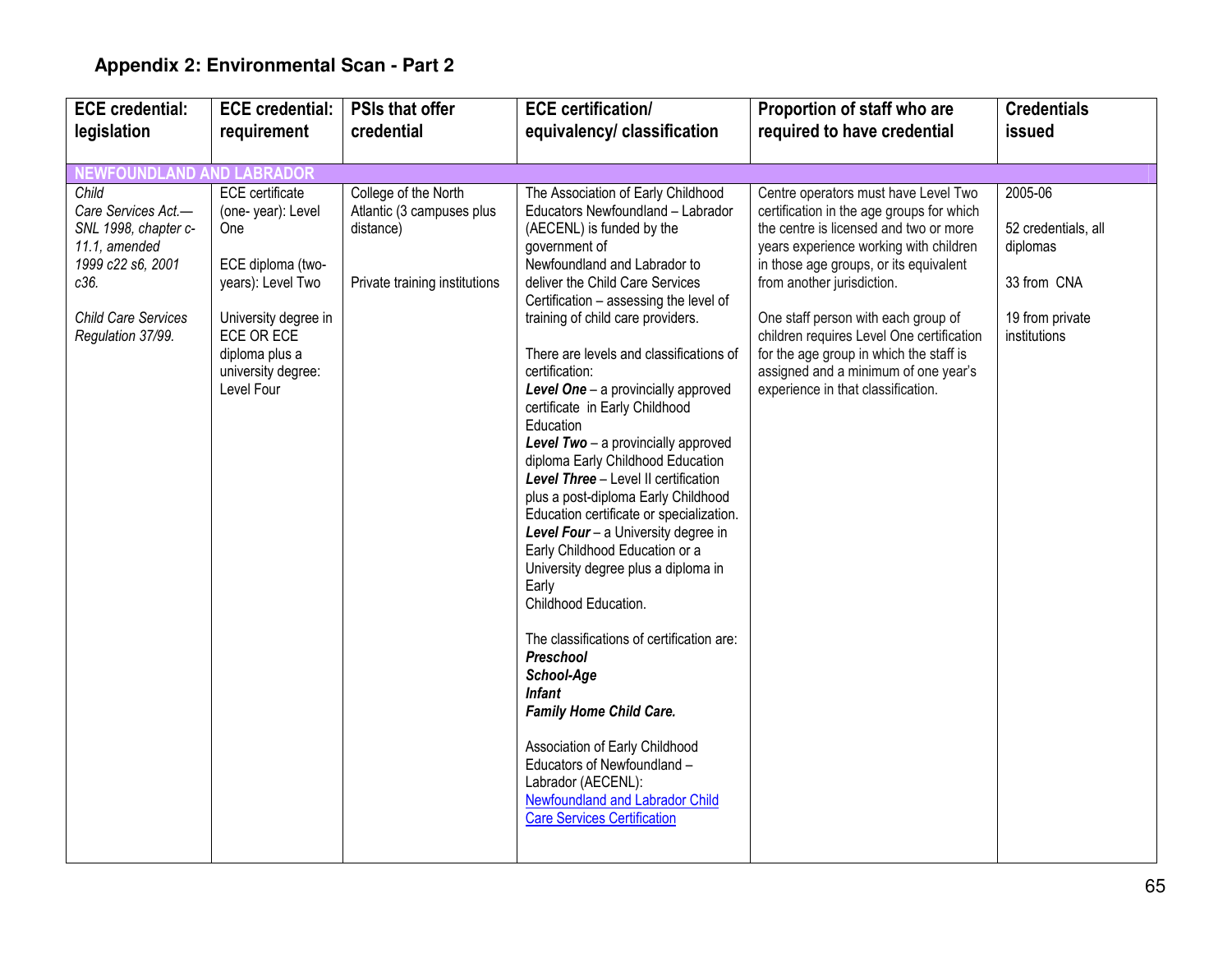| <b>ECE</b> credential:                         | <b>ECE credential:</b>                     | <b>PSIs that offer</b>                         | <b>ECE</b> certification/                                       | Proportion of staff who are                                                       | <b>Credentials</b>        |
|------------------------------------------------|--------------------------------------------|------------------------------------------------|-----------------------------------------------------------------|-----------------------------------------------------------------------------------|---------------------------|
| legislation                                    | requirement                                | credential                                     | equivalency/ classification                                     | required to have credential                                                       | issued                    |
|                                                |                                            |                                                |                                                                 |                                                                                   |                           |
| <b>NUNAVUT</b><br><b>Northwest Territories</b> | None                                       | Arctic College (ECE                            | N/A                                                             | N/A                                                                               |                           |
| Child Day Care Act                             |                                            | certificate)                                   |                                                                 |                                                                                   |                           |
| and Child Day Care                             |                                            |                                                |                                                                 |                                                                                   |                           |
| Standards and                                  |                                            |                                                |                                                                 |                                                                                   |                           |
| Regulations, 1994.                             |                                            |                                                |                                                                 |                                                                                   |                           |
| <b>NORTHWEST TERI</b>                          | RITORIES                                   |                                                |                                                                 |                                                                                   |                           |
| <b>Northwest Territories</b>                   | None                                       | Aurora College - ECE                           | N.A                                                             | N/A                                                                               | 2005-06                   |
| Child Day Care Act<br>and Child Day Care       |                                            | courses are run in<br>partnership with Yukon   |                                                                 |                                                                                   | 2 certificates            |
| Standards and                                  |                                            | College and delivered via                      |                                                                 |                                                                                   |                           |
| Regulations, 1994.                             |                                            | distance education across                      |                                                                 |                                                                                   |                           |
|                                                |                                            | the NWT and in module                          |                                                                 |                                                                                   |                           |
|                                                |                                            | format at one of Aurora<br>College's campuses  |                                                                 |                                                                                   |                           |
|                                                |                                            |                                                |                                                                 |                                                                                   |                           |
|                                                |                                            |                                                |                                                                 |                                                                                   |                           |
| <b>YUKON</b>                                   |                                            |                                                |                                                                 |                                                                                   |                           |
| The Child Care<br>Act, 1990.                   | One year of training<br>in early childhood | Yukon College (ECD<br>certificate and diploma) | Two levels of professional designation<br>require a credential: | 20% of staff must meet or exceed the<br>Child Care Worker III qualifications, 30% | 2005-06<br>24 credentials |
| Child Care Centre                              | development or                             |                                                | Child Care Worker II: One year                                  | must meet or exceed the Child Care                                                |                           |
| Program Regulation,<br>1995.                   | equivalent : Child                         |                                                | training in ECD or equivalent from a                            | Worker II qualifications                                                          | 11 Certificates           |
| Family Day Home                                | Care Worker II                             |                                                | recognized college or university.                               |                                                                                   | 13 Diplomas               |
| Program Regulation,                            | Two or more years                          |                                                | Child Care Worker III: Two or more                              |                                                                                   |                           |
| 1995.<br>School - Age                          | of training                                |                                                | years of training in early childhood                            |                                                                                   |                           |
| Program Regulation,                            | in early childhood                         |                                                | development (ECD) or equivalent                                 |                                                                                   |                           |
| 1995.                                          | development or                             |                                                | from a recognized college or                                    |                                                                                   |                           |
|                                                | equivalent: Child<br>Care worker III       |                                                | university.                                                     |                                                                                   |                           |
|                                                |                                            |                                                | Information about equivalency:                                  |                                                                                   |                           |
|                                                |                                            |                                                | <b>Child Care Professional Level</b>                            |                                                                                   |                           |
|                                                |                                            |                                                | <b>Designations</b>                                             |                                                                                   |                           |
|                                                |                                            |                                                |                                                                 |                                                                                   |                           |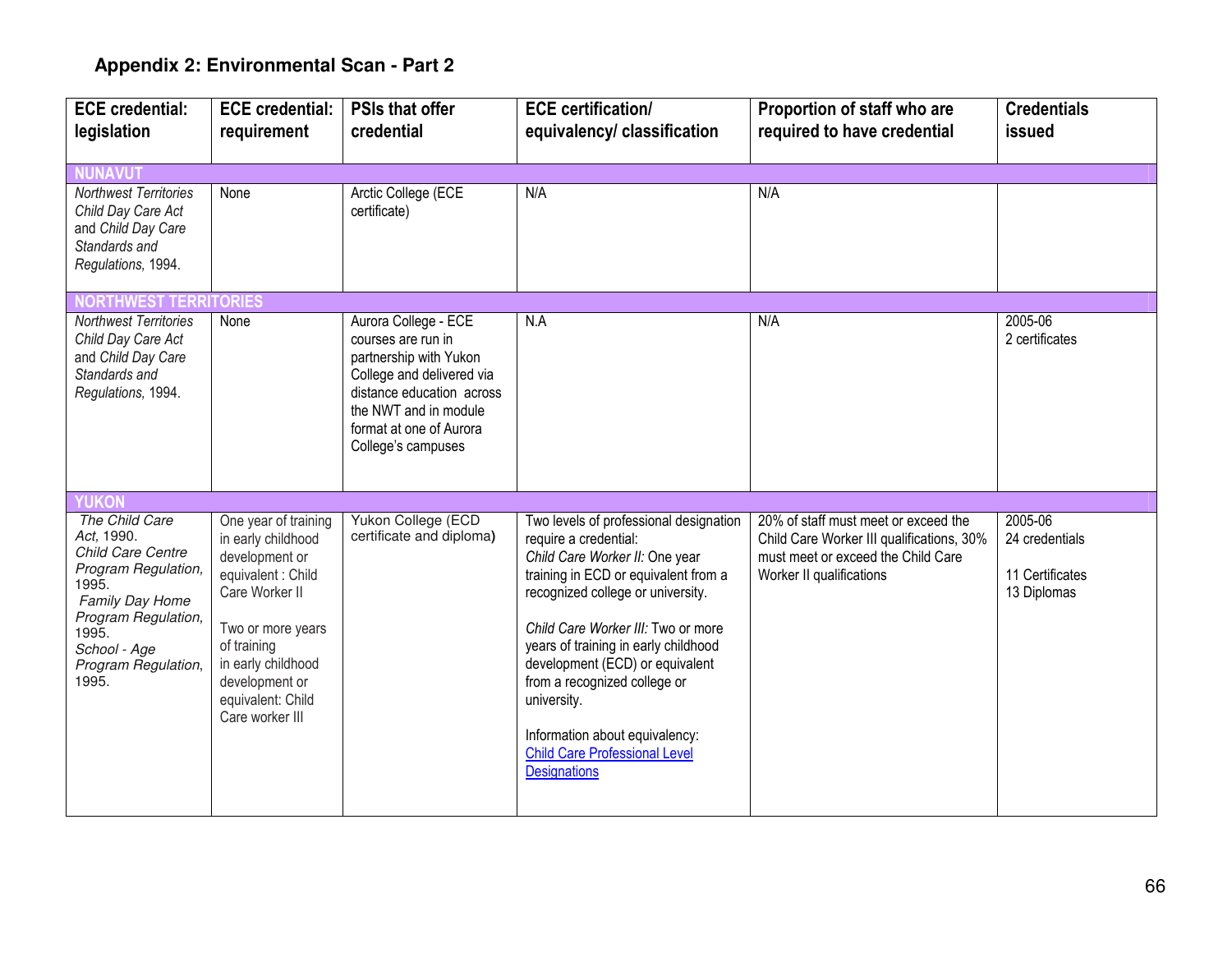#### **Sources:**

1. Friendly, M. and Beach, J. Early Childhood Education and Care in Canada, 2004 and 2006 (in press).

2. Ministry websites; information retrieved during June, 2006 and updated June 2007.

|                | British Columbia: Ministry of Children and Family Development  |
|----------------|----------------------------------------------------------------|
| Alberta:       | <b>Ministry of Alberta Children' Services</b>                  |
| Saskatchewan:  | Saskatchewan Learning                                          |
| Manitoba:      | <b>Family Services and Housing</b>                             |
| Ontario:       | Ministry of Children and Youth Services                        |
| Québec:        | Ministère de la Famille, des Aines et de la Condition féminine |
| New Brunswick: | <b>Family and Community Services</b>                           |
| Nova Scotia:   | <b>Community Services</b>                                      |
| PEI:           | <b>Social Services and Seniors</b>                             |
| NL:            | <b>Health and Community Services</b>                           |
| Nunavut:       | <b>Department of Education</b>                                 |
| NWT            | <b>Education, Culture and Employment</b>                       |
| Yukon          | <b>Health and Social Services</b>                              |

3. Reviewed by Provincial/Territorial Directors of Early Childhood Education and Care

4. Sources for credential information listed by jurisdiction.

British Columbia: Laura Siberry, Education Officer, Ministry of Advanced Education; Private Career Training Institution Enrolment in BC: A Sector Report for the Year

### 2006

| Alberta:      | Robert Rock, Manager, Public Institutions Branch, Advanced Education                                          |
|---------------|---------------------------------------------------------------------------------------------------------------|
| Saskatchewan: | Sheldon Krasowski, Institutional Research and Analysis, SIAST                                                 |
| Manitoba:     | COPSE Council on Post-secondary Education publication: Statistical Compendium Fall 2006, Chapter 2 - Colleges |
| Ontario:      | A Summary of the Employment Experience of 2004-2005 College Graduates Six Months After Graduation             |
| Québec:       | Louise Brunelle, Ministère de l'Éducation, du Loisir et du Sport                                              |
|               | New Brunswick: Daniel Fraser, Director, Post-secondary Education and Training, NBCC Operations; PT Director   |
| Nova Scotia:  |                                                                                                               |
| PEI:          | Gordon Ellis, Institutional Research Analyst, Holland College                                                 |
| NL:           | Erika Harris, Adult Literacy and Learning, Dept of Education, NL                                              |
| Nunavut:      |                                                                                                               |
| NWT:          | Colette Labine, Coordinator, Early Childhood Development, Aurora College                                      |
| Yukon         | Ann Gedrose, Coordinator, Early Childhood Development Program,<br><b>Yukon College</b>                        |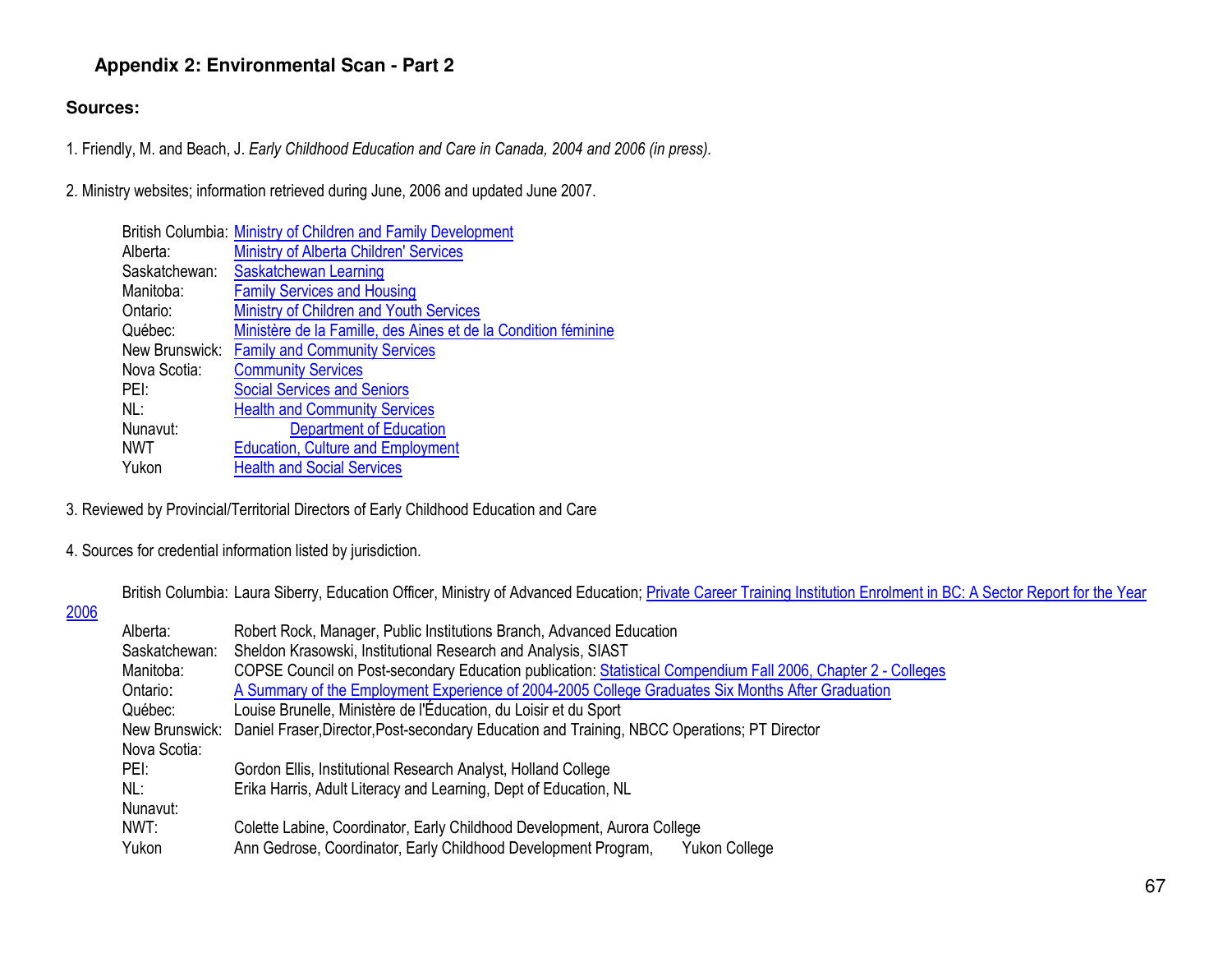#### Part B. ECE Training Program Standards: Information about program standards, competencies, program approval and monitoring

|                         | <b>ECE Training Program Standards:</b>                                                                                                                                                                                                                                                                                                                                                                 |
|-------------------------|--------------------------------------------------------------------------------------------------------------------------------------------------------------------------------------------------------------------------------------------------------------------------------------------------------------------------------------------------------------------------------------------------------|
| <b>Jurisdiction</b>     | Information about program standards, competencies, program approval and monitoring                                                                                                                                                                                                                                                                                                                     |
| <b>British Columbia</b> | The Early Childhood Educator Registry, Ministry of Children and Family Development, approves public and private training institution program submissions<br>through a process involving Early Childhood Educator Training Programs Submission Guidelines (developed July 2002, revised April 2006) and Child Care<br>Sector Occupational Competencies Assessment Tool (Updated May 2004 ECE Registry). |
| Alberta                 | Standards/competencies exist for post-secondary Early Childhood Development Programs; training programs are approved/monitored.                                                                                                                                                                                                                                                                        |
| Saskatchewan            | N/A                                                                                                                                                                                                                                                                                                                                                                                                    |
| Manitoba                | Child Care Education Program Approval Committee, CEEPAC, is a committee of the Council on Post-secondary Education, Ministry of Advanced Education.<br>Information about CEEPAC is included in Information on the Classification of Early Childhood Educators and Child Care Assistants.                                                                                                               |
|                         | CCEPAC reviews and approves training programs for child care workers and monitors the quality and standards of early childhood education training in<br>Manitoba. Training programs are approved for 2 to 5 years. CEEPAC monitors through an annual fall update.                                                                                                                                      |
|                         | Child Care Education Program Standards and Competencies are currently under review.                                                                                                                                                                                                                                                                                                                    |
| Ontario                 | The Colleges Branch of the Ministry of Training, Colleges and Universities has responsibility for the development and approval of system-wide standards<br>for programs at colleges of applied arts and technology of Ontario.                                                                                                                                                                         |
|                         | The Early Childhood Education Program Standard is the approved program standard for four-semester Early Childhood Education Programs approved<br>by the Ministry of Training, Colleges and Universities for delivery by Ontario Colleges of Applied Arts and Technology.                                                                                                                               |
|                         | It is anticipated that The College of ECEs will set and monitor standards for training.                                                                                                                                                                                                                                                                                                                |
| Québec                  | The Ministry of Education has developed Standards for ECE training programs (DCS and DEC). The «plan-cadre ministerial» includes the 22 specifics<br>competencies, the elements of the competencies and the realization context for each of them (Competencies in English).                                                                                                                            |
|                         | The ECE program had been revised by competencies in 2000 and 2001 and competencies are used in all the Cégeps that are authorised to offer DEC/DSC.                                                                                                                                                                                                                                                    |
|                         | The Commission d'évaluation de l'enseignement collégial du Québec (CEEC) is an independent government organization whose evaluation mandate covers<br>most aspects of college education, with special emphasis on student achievement and programs of studies. CEEC evaluated Early Childhood Education<br>program in 1996.                                                                            |
| New Brunswick           | Public colleges have own program criteria. Department of Family and Community Services recognize private colleges by assessing curriculum, facilities and<br>instructor qualifications against NBCC program.                                                                                                                                                                                           |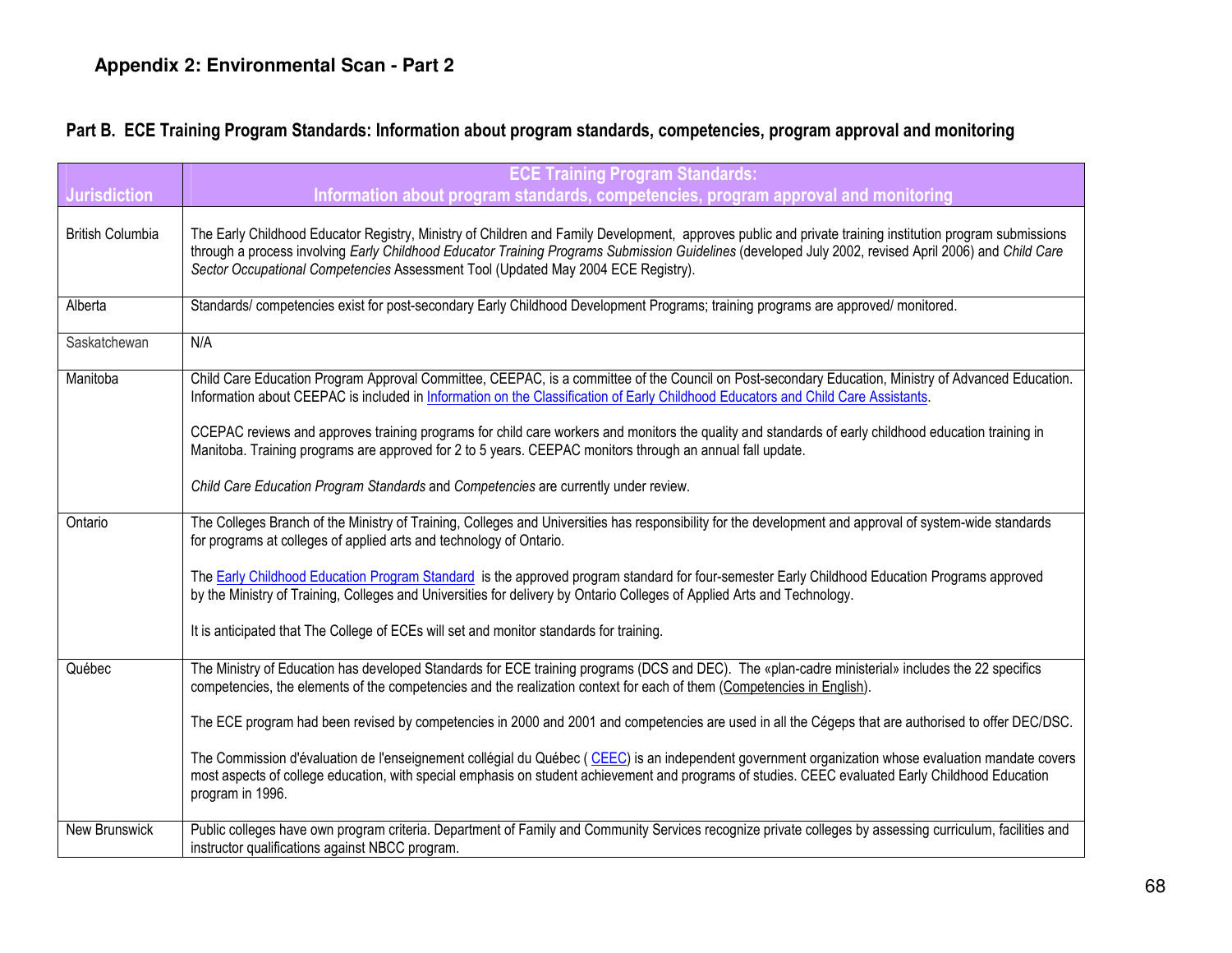### **Appendix 2: Environmental Scan - Part 2**

| <b>Jurisdiction</b>                     | <b>ECE Training Program Standards:</b><br>Information about program standards, competencies, program approval and monitoring                                                                        |
|-----------------------------------------|-----------------------------------------------------------------------------------------------------------------------------------------------------------------------------------------------------|
|                                         |                                                                                                                                                                                                     |
| Nova Scotia                             | Post-secondary institutions are licensed by the Department of Education. The Department of Community Services approves curriculum of ECE training<br>programs: Standards for ECE Training Programs. |
| PEI                                     | N/A                                                                                                                                                                                                 |
| Newfoundland and<br>Labrador<br>Nunavut | Approval of private college programs by Dept of Education and Child Care Services Division.<br>Provincial Standard for certificate and diploma programs; Occupational Standards.<br>N/A             |
| <b>NWT</b>                              | N/A                                                                                                                                                                                                 |
| Yukon                                   | N/A                                                                                                                                                                                                 |

#### Sources:

- 1. Key Informant Interviews with government , post-secondary and/or NGO representatives from: BC, Manitoba, Ontario, Québec, Nova Scotia, Newfoundland and Labrador
- 2. Ministry websites: Manitoba, Ontario, Québec (links embedded in table)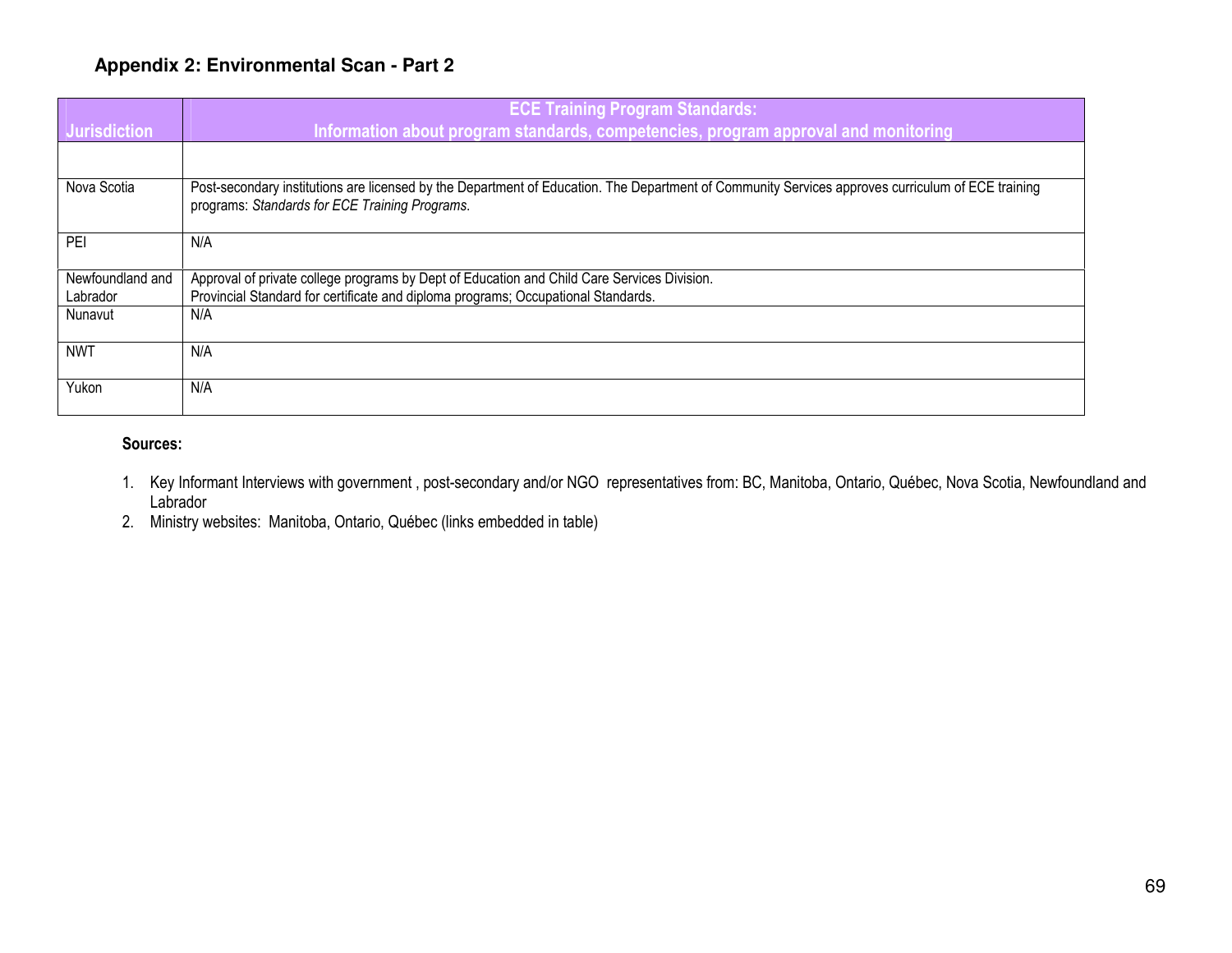# **Appendix 2: Environmental Scan - Part 2**

# **ECE Credentials Issued by province and territory**

| <b>ECE Credentials issued</b> |                                       |                                                        |                                          |                                                                                                                                                     |                                       |                                                                |  |  |
|-------------------------------|---------------------------------------|--------------------------------------------------------|------------------------------------------|-----------------------------------------------------------------------------------------------------------------------------------------------------|---------------------------------------|----------------------------------------------------------------|--|--|
| <b>Jurisdiction</b>           | 03-04                                 |                                                        | 04-05                                    |                                                                                                                                                     | 05-06                                 |                                                                |  |  |
|                               | <b>Total number</b><br>of credentials | Number of<br>credential type                           | <b>Total</b><br>number of<br>credentials | Number of<br>credential type                                                                                                                        | <b>Total number</b><br>of credentials | Number of<br>credential<br>type                                |  |  |
| <b>B.C.</b> <sup>1</sup>      | 486                                   | Certificates 327<br>Diplomas<br>152<br>Citations<br>17 | 447                                      | 287<br>Certificates<br>Diplomas<br>152<br>Citations<br>4                                                                                            | 457                                   | Short<br>Certificate<br>5<br>Certificate 290<br>162<br>Diploma |  |  |
| Alta. <sup>2</sup>            |                                       |                                                        | 294                                      | Certificates and<br>diplomas                                                                                                                        |                                       |                                                                |  |  |
| Sask. <sup>3</sup>            | 120                                   | Certificates 78<br>42<br>Diplomas                      |                                          |                                                                                                                                                     | 144                                   | Certificates<br>105<br>39<br>Diplomas                          |  |  |
| Man. $4$                      | 69                                    | 69<br>Diplomas:                                        | 148                                      | 140<br>Diplomas:<br>Program<br>Management: 8                                                                                                        |                                       |                                                                |  |  |
| Ont. 5                        |                                       |                                                        | 2,682                                    | Diplomas: 2,529<br>Assistant certificates:<br>74<br>Post diploma:<br>administration: 5<br>special needs: 26<br>46<br>resource:<br>Infant/toddler: 1 |                                       |                                                                |  |  |
| Que. 6                        | 1,668                                 | DEC: 911<br>AEC: 757                                   | 1,886                                    | DEC: 859<br>AEC: 1,027                                                                                                                              |                                       |                                                                |  |  |
| N.B.7                         |                                       |                                                        | 34                                       | Certificates: 34                                                                                                                                    | 95                                    | Certificates: 95                                               |  |  |
| N.S. 8                        |                                       |                                                        |                                          |                                                                                                                                                     |                                       |                                                                |  |  |
| P.E.I.9                       |                                       |                                                        | 29                                       | Diplomas:<br>$\overline{29}$                                                                                                                        | 21                                    | Diplomas: 21                                                   |  |  |
| N.L. 10                       |                                       |                                                        | 34                                       | Diplomas: 34                                                                                                                                        | 52                                    | Diplomas: 52                                                   |  |  |
| Nunavut <sup>11</sup>         |                                       |                                                        |                                          |                                                                                                                                                     |                                       |                                                                |  |  |
| N.W.T. 12                     |                                       |                                                        | $\pmb{0}$                                |                                                                                                                                                     | $\overline{2}$                        | Certificates: 2                                                |  |  |
| Yuk. 13                       |                                       |                                                        | $\boldsymbol{9}$                         | Certificates: 2<br>Diplomas: 7                                                                                                                      | 24                                    | Certificates: 11<br>Diplomas:<br>13                            |  |  |

Sources: as listed by jurisdiction in Environmental Scan Part II